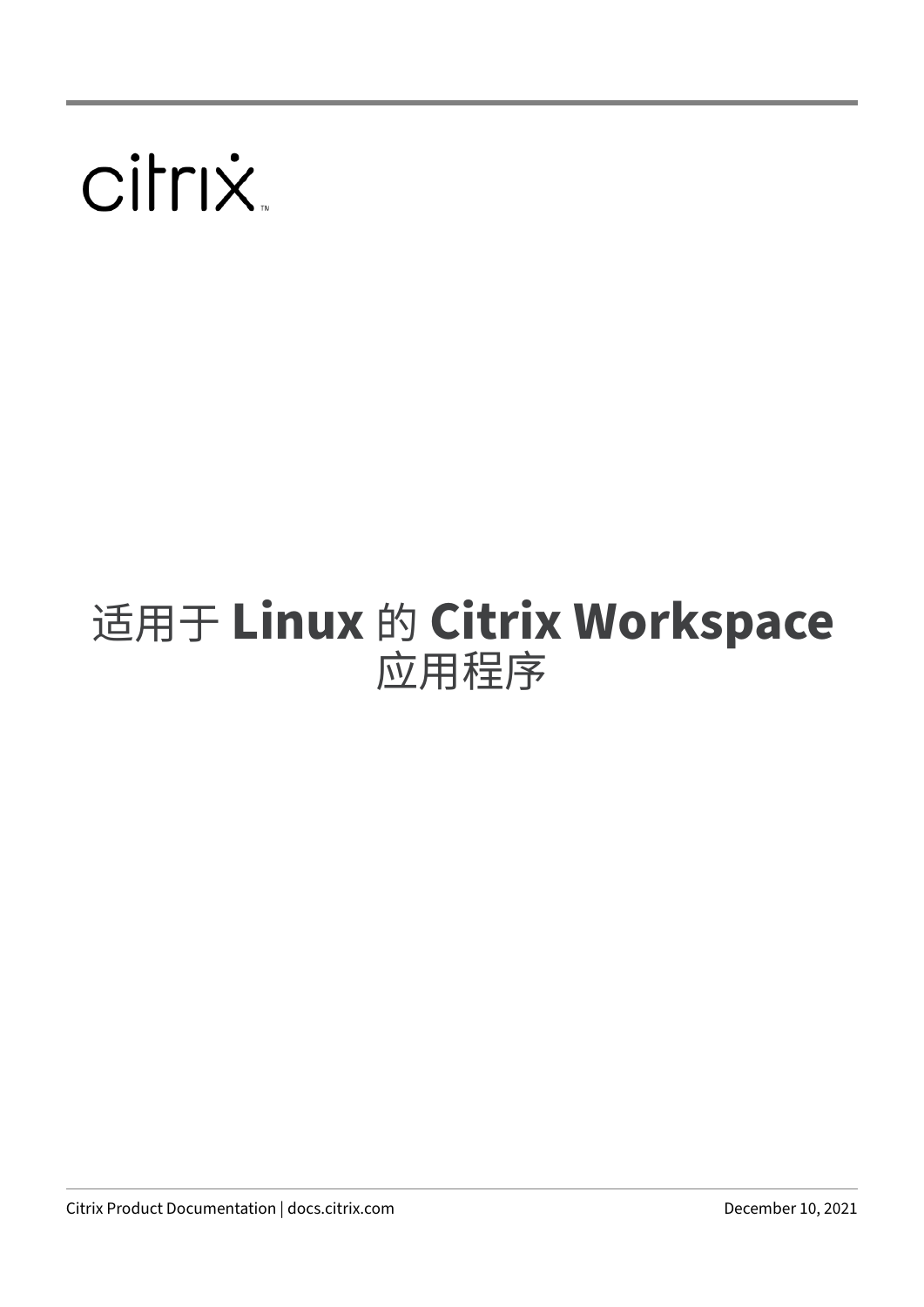# **Contents**

| 关于此版本              | $\mathbf{3}$ |
|--------------------|--------------|
| 系统要求和兼容性           | 26           |
| 安装、卸载和更新           | 34           |
| 入门                 | 42           |
| 配置                 | 49           |
| 身份验证               | 107          |
| 安全通信               | 109          |
| <b>Storebrowse</b> | 114          |
| 故障排除               | 124          |
| SDK 和 API          | 139          |
| ICA 设置参考           | 140          |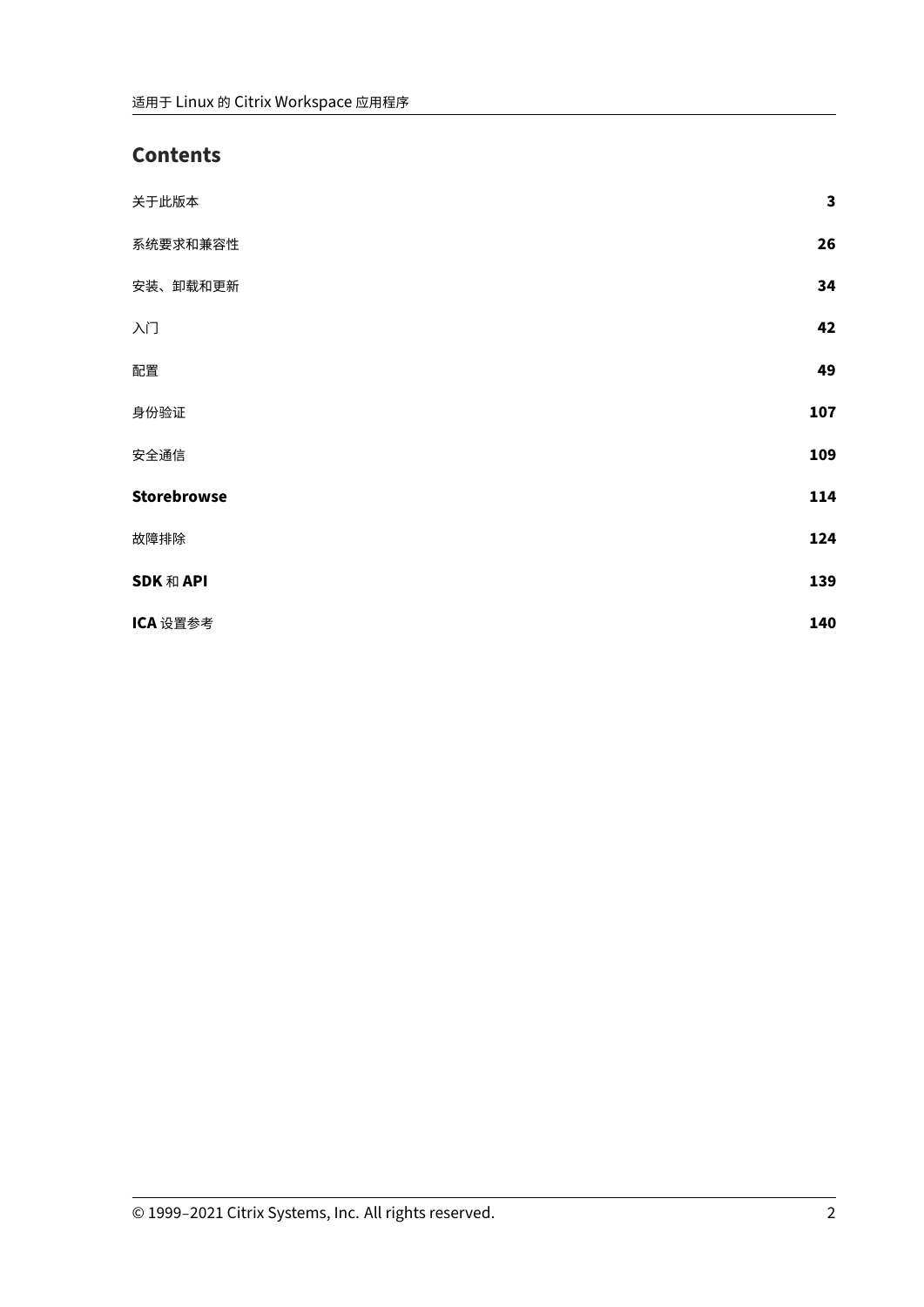关于此版本

<span id="page-2-0"></span>November 30, 2021

# **2111** 中的新增功能

# 带智能功能的 **Workspace**(技术预览版)

本版本的 Citrix Workspace 应用程序进行了优化,以在发布时利用 Workspace 智能功能。有关详细信息,请参阅 Workspace Intelligence Features - Microapps (Workspace 智能功能 - 微应用)。

# [电池状态指示器](https://docs.citrix.com/zh-cn/tech-zone/learn/tech-briefs/workspace-microapps.html)

以前,设备的电池状态不在服务器 VDA 的通知区域中显示。

在本版本中,将显示服务器 VDA 的电池状态指示器。

支持自定义 **Web** 应用商店(技术预览版)

在此版本中,您可以通过 Citrix Workspace 应用程序访问贵组织的自定义 Web 应用商店。

要使用此功能,管理员必须将域或自定义 Web 应用商店添加到 Global App Configuration Service 中允许访问的 URL 列表中。添加 URL 后,可以在 Citrix Workspace 应用程序的添加帐户屏幕中提供自定义 Web 应用商店 URL。 自定义 Web 应用商店将在本机 Workspace 应用程序窗口中打开。

有关为最终用户配置 Web 应用商店 URL 的详细信息,请参阅 Global App Configuration Service。

要删除自定义 Web 应用商店,请转至帐户 > 添加或删除帐户,选择自定义 Web 应用商店 URL,然后单击删除。

作为必备条件,您必须在 AuthManConfig.xml 文件中启用自定义 Web [应用商店。有关详细信息](https://developer.cloud.com/citrixworkspace/server-integration/global-app-configuration-service/docs/getting-started),请参阅自定义 Web 应用商店。

注意:

[只能对自定](https://docs.citrix.com/zh-cn/citrix-workspace-app-for-linux/get-started.html#custom-web-stores)义 Web 应用商店使用 AuthManConfig.xml 文件中列出的 URL。可以在要为自定义 Web [应用](https://docs.citrix.com/zh-cn/citrix-workspace-app-for-linux/get-started.html#custom-web-stores) 商店的 AuthManConfig.xml 文件中添加不同的 URL。

# 改进了网络摄像机的功能(技术预览版)

此版本提升了使用 32 位应用程序时网络摄像机的整体性能和稳定性。该版本还引入了对适用于 64 位应用程序的网络摄 像机重定向的支持。有关详细信息,请参阅网络摄像机。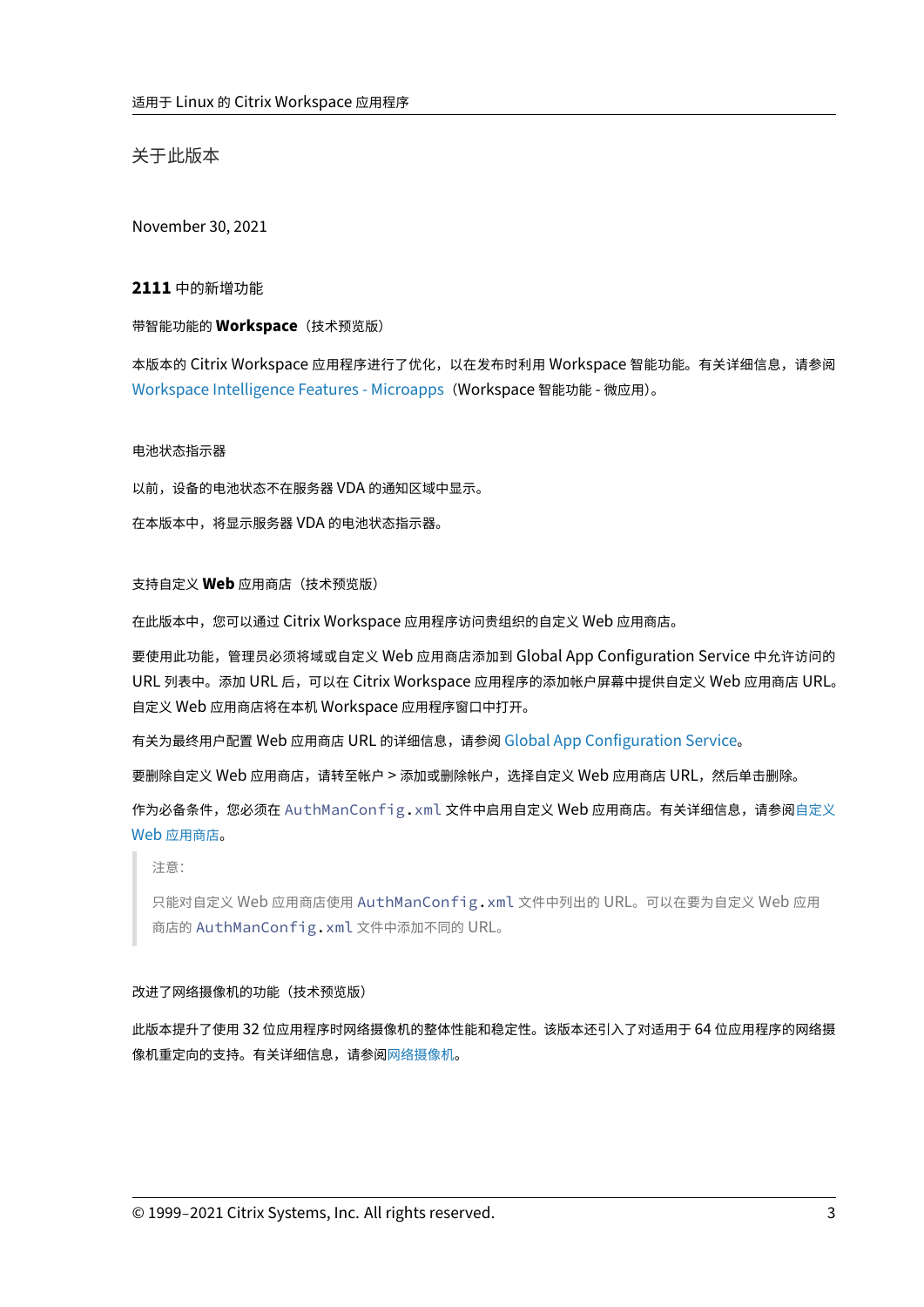智能卡支持的增强功能(技术预览版)

在本版本中,Citrix Workspace 应用程序支持适用于智能卡读卡器的即插即用功能。

插入智能卡时,智能卡读卡器会在服务器和客户端中检测智能卡。可以同时即插即用多个智能卡,并且检测到所有这些 智能卡。

要配置此功能,请执行以下操作:

- 1. 导航到 <ICAROOT>/config/module.ini 文件夹。
- 2. 转到 SmartCard 部分。
- 3. 设置 DriverName= VDSCARDV2.DLL。

# **Microsoft Teams** 增强功能

- 为 llvm-12 添加了新的依赖项: 在本版本中,为 llvm-12 添加了一个名为 libunwind-12 library 的 新依赖项。但是,默认情况下,该依赖项在原始存储库中不存在。在存储库中手动安装 libunwind-12 library。有关安装 libunwind-12 library 的详细信息,请参阅 Microsoft Teams 优化。
- 回声消除、自动增益控制、噪音抑制配置的增强功能:如果 Microsoft Teams 配置了自动增益控制和噪音抑制 选项,Citrix 重定向的 Microsoft Teams 将遵循配置的值。否则,默认情况下,这些选项处于启用状态。但是, 默认情况下,回声消除选项处于禁用状态。有关详细信息,请参阅 Micros[oft Teams](https://docs.citrix.com/zh-cn/citrix-workspace-app-for-linux/configure-xenapp.html#optimization-for-microsoft-teams) 优化。

# **2109** 中的新增功能

会话可靠性增强功能

以前,启用 HDX Broadcast 会话可靠性功能后,如果与已发布的应用程序之间的连接出现中断,您仍可继续看到该应 用程序的窗口。

在此版本中,您可以在会话可靠性开始时看到屏幕发生的变化。会话窗口将灰显,并且倒计时器将显示进行下次重新连 接尝试之前的剩余时间。

注意:

只有 Citrix Virtual Desktops 支持此功能。

#### 日志记录的增强功能

以前,没有可用于在 Workspace 应用程序中收集日志文件的工具。日志文件分散在不同的文件夹中。您必须手动从不 同的文件夹中收集日志文件。

自此版本起,Citrix Workspace 应用程序引入了 collectlog.py 工具,您可以使用该工具从不同的文件夹中收集日志 文件。可以使用命令行运行此工具。生成的日志文件为压缩格式。可以从本地服务器下载该压缩的日志文件。有关详细 信息,请参阅日志记录。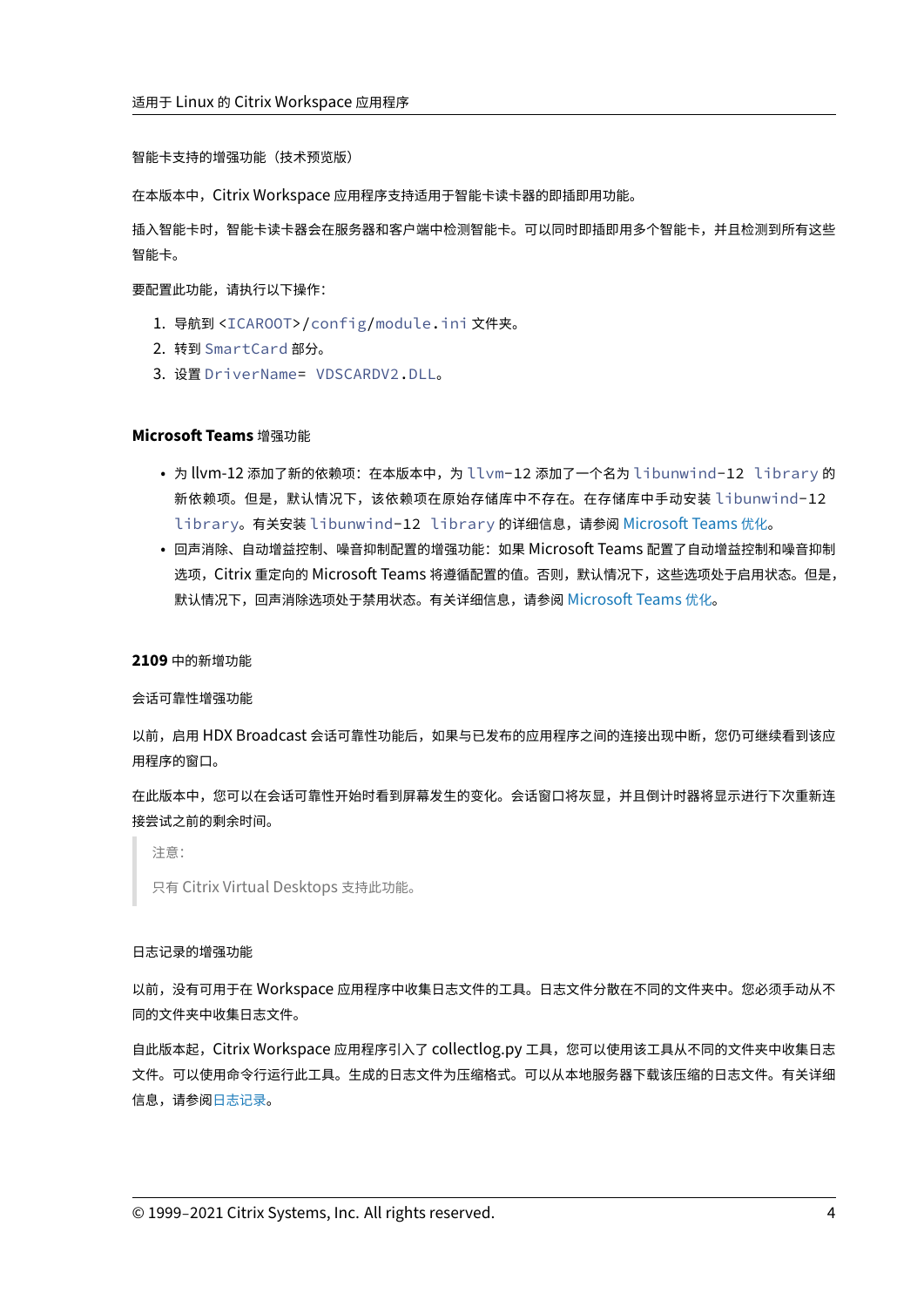#### 服务连续性

注意:

此功能普遍适用于 Citrix Workspace 应用程序。

服务连续性消除或最大限度地减少了对连接过程中涉及的组件可用性的依赖。无论云服务的运行状况如何,用户都可以 启动其虚拟应用程序和桌面。

有关在 Citrix Workspace 应用程序中支持服务连续性的要求的信息,请参阅系统要求。

有关随 Citrix Workspace 应用程序安装服务连续性的信息,请参阅安装服务连续性。

有关详细信息,请参阅 Citrix Workspace 文档中的服务连续性部分。

#### 对在适用于 **Google Chrome** 的 **Citrix Worksp[ace Web](https://docs.citrix.com/en-us/citrix-workspace/service-continuity.html)** 扩展中保持服务连续性的支持

对在适用于 Google Chrome 的 Citrix Workspace Web 扩展中保持服务连续性的支持功能在公共技术预览版中提 供。可以在适用于 Linux 2109 的 Citrix Workspace 应用程序中使用适用于 Google Chrome 的 Workspace Web 扩展。此扩展在 Google Chrome Web 应用商店中提供。Workspace 应用程序将使用浏览器扩展的本机消息主机协 议与 Citrix Workspace Web 扩展通信。同时,Workspace 应用程序和 Workspace Web 扩展会使用 Workspace 连接租用使浏览器用户能够在中断期间访问其应用程序和桌面。有关详细信息,请参阅服务连续性。

#### 自适应音频

使用自适应音频时,您无需手动在 VDA 上配置音频质量策略。自适应音频可优化环境设置,并替换过时的音频压缩格 式,以提供卓越的用户体验。自适应音频默认处于启用状态。有关详细信息,请参阅自适应音频。

注意:

如果实时音频应用程序需要 UDP 音频交付,则必须在 VDA 上禁用自适应音频,[以允许回退到](https://docs.citrix.com/zh-cn/citrix-virtual-apps-desktops/multimedia/audio.html#adaptive-audio) UDP 音频交付。

#### 针对服务连续性的 **Storebrowse** 增强功能

以前,仅在使用自助服务插件进行连接时,Workspace 连接租用文件才与远程服务器上的可用文件同步。因此, 使用 Storebrowse 启动应用程序和桌面会话时,不支持服务连续性功能。大多数第三方瘦客户端供应商都使用 Storebrowse 连接到 Workspace 平台,并且没有为它们启用服务连续性功能。

自此版本起,当您也使用 Storebrowse 进行连接时,Workspace 连接租用文件将与远程服务器上的可用文件同步。 此功能有助于第三方瘦客户端供应商即使在 Workspace 脱机时也能访问它。

注意:

• 此增强功能仅在云部署中启用了服务连续性时可用。有关详细信息,请参阅 Citrix Workspace 文档中的配 置服务连续性部分。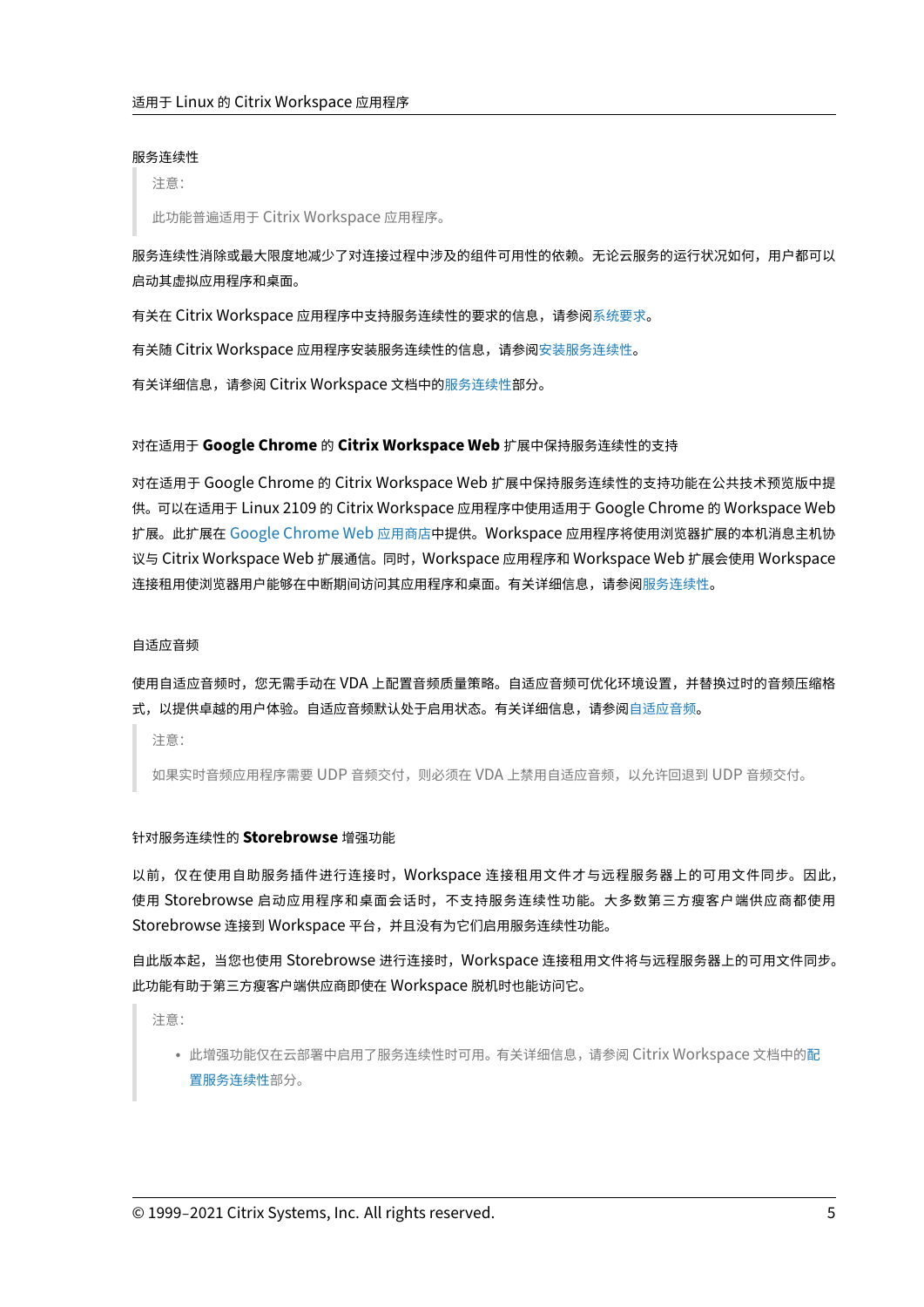• 如果已在 \$ICAROOT/config/AuthManConfig.xml 文件中将 AuthManLiteEnabled 的值 设置为 True, 则此增强功能不可用。默认情况下, 此值设置为 False。

# **Global App Config Service**(公共技术预览版)

使用新的适用于 Citrix Workspace 的 Global App Configuration Service,Citrix 管理员能够通过集中管理的服 务提供 Workspace 服务 URL。

作 为 必 备 条 件, 您 必 须 在 AuthManConfig.xml 文 件 中 启 用 此 功 能。 导 航 到 \$ICAROOT/config/ AuthManConfig.xml 并添加以下条目:

```
1 <key>AppConfigEnabled</key>
2 <value> true </value>
3 <!--NeedCopy-->
```
# 有关 Workspace 服务 URL 设置的详细信息,请参阅 Global App Configuration Service 文档。

注意:

适用于 Linux 的 Citrix Workspace 应用程序仅使用 [Global App Configuration Servi](https://developer.cloud.com/citrixworkspace/server-integration/global-app-configuration-service/docs/overview)ce 提供 Workspace 服务 URL。

# **Enlightened Data Transport (EDT) MTU** 发现

Citrix Workspace 应用程序现在支持 Enlightened Data Transport (EDT) 中的最大传输单位 (MTU) 发现。它提 高了 EDT 协议的可靠性和兼容性,并提供改进的用户体验。 有关详细信息,请参阅 Citrix Virtual Apps and Desktops 文档中的 EDT MTU 发现部分。

在网络请求中创建自定义用户代理字符串

在此版本中,Citrix Workspace 应用程序引入了一个选项,该选项可用于在网络请求中附加用户代理字符串并标识网 络请求的来源。根据此用户代理字符串请求,您可以决定如何管理网络请求。此功能允许您仅接受来自可信设备的网络 请求。

注意:

• 此功能在 Citrix Workspace 应用程序的云部署中受支持。此外,x86、x64 和 armhf 也是受支持的包。

有关详细信息,请参阅在网络请求中创建自定义用户代理。

功能标志管理

如果生产环境中的 Citrix Workspace 应用程序出现问题,我们可以在 Citrix Workspace 应用程序中动态禁用受影 响的功能,即使该功能已发布亦如此。为此,我们将使用功能标志以及名为 LaunchDarkly 的第三方服务。您无需进行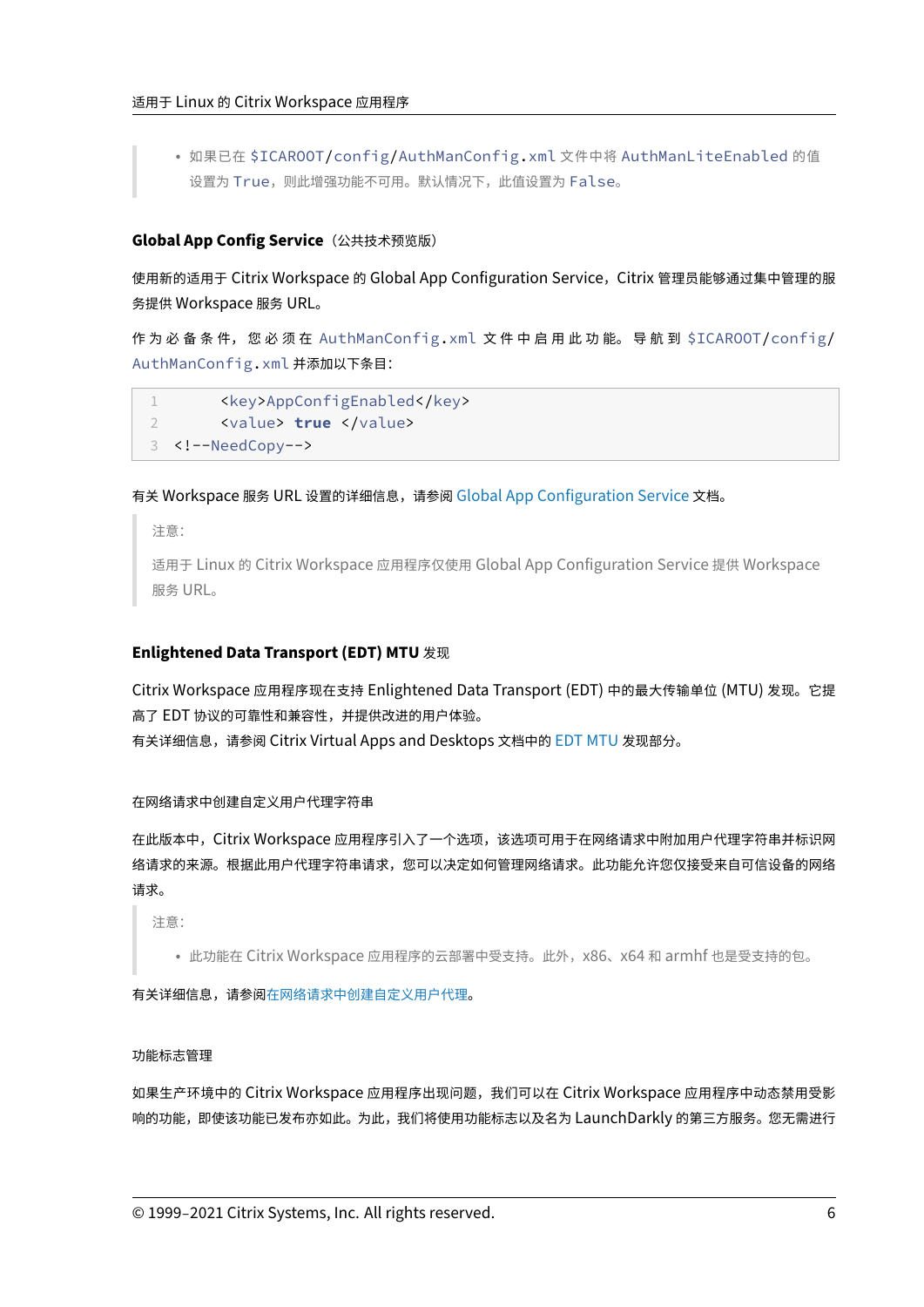任何配置即可将流量传输到 LaunchDarkly,除非您配置了阻止出站流量的防火墙或代理。在这种情况下,您根据策略 要求通过特定 URL 或 IP 地址启用传输到 LaunchDarkly 的流量。

有关详细信息,请参阅功能标志管理。

**2108** 中的新增功能

应用程序保护

应用程序保护功能现在完全起作用。

应用程序保护功能要求您在许可证服务器上安装附加许可证。还必须存在 Citrix Virtual Desktops 许可证。有关许可 的详细信息,请参阅 Citrix Virtual Apps and Desktops 文档中的配置部分。

应用程序保护功能支持应用程序和桌面会话,并且默认处于启用状态。但是,您必须在 AuthManConfig.xml 文件 中配置该功能,才能对身份验证管理器和自助服务插件界面启用该功能。

自本版本起,您可以在 [Mozilla Firefox](https://docs.citrix.com/zh-cn/citrix-virtual-apps-desktops.html) 运行期间从 Citrix Workspace 应用程序中启动受保护的资源。

有关详细信息,请参阅应用程序保护。

#### 音频配置增强功能

以前, module.ini 文件中的 VdcamVersion4Support 属性的默认值设置为 True。在本版本中,默认值设置 为 False。因此,只有名为 **Citrix HDX Audio** 的默认音频设备在会话中显示。此增强功能的目的是在将属性设置为 True 时最大限度地减少出现的音频问题。

要启用此功能,请执行以下操作:

- 1. 导航到 \<ICAROOT\>/config/ 文件夹并打开 module.ini 文件。
- 2. 转至 clientaudio 部分并添加以下条目:

VdcamVersion4Support=True

3. 重新启动会话以使更改生效。

#### **2106** 中的新增功能

# 适用于浏览器内容重定向 **(BCR)** 的 **Chromium** 嵌入式框架 **(CEF)**

# 基于 CEF 的浏览器内容重定向现在已完全起作用。默认情况下启用该功能。

注意:

armhf 平台不支持此功能。

有关详细信息,请参阅启用基于 CEF 的 BCR。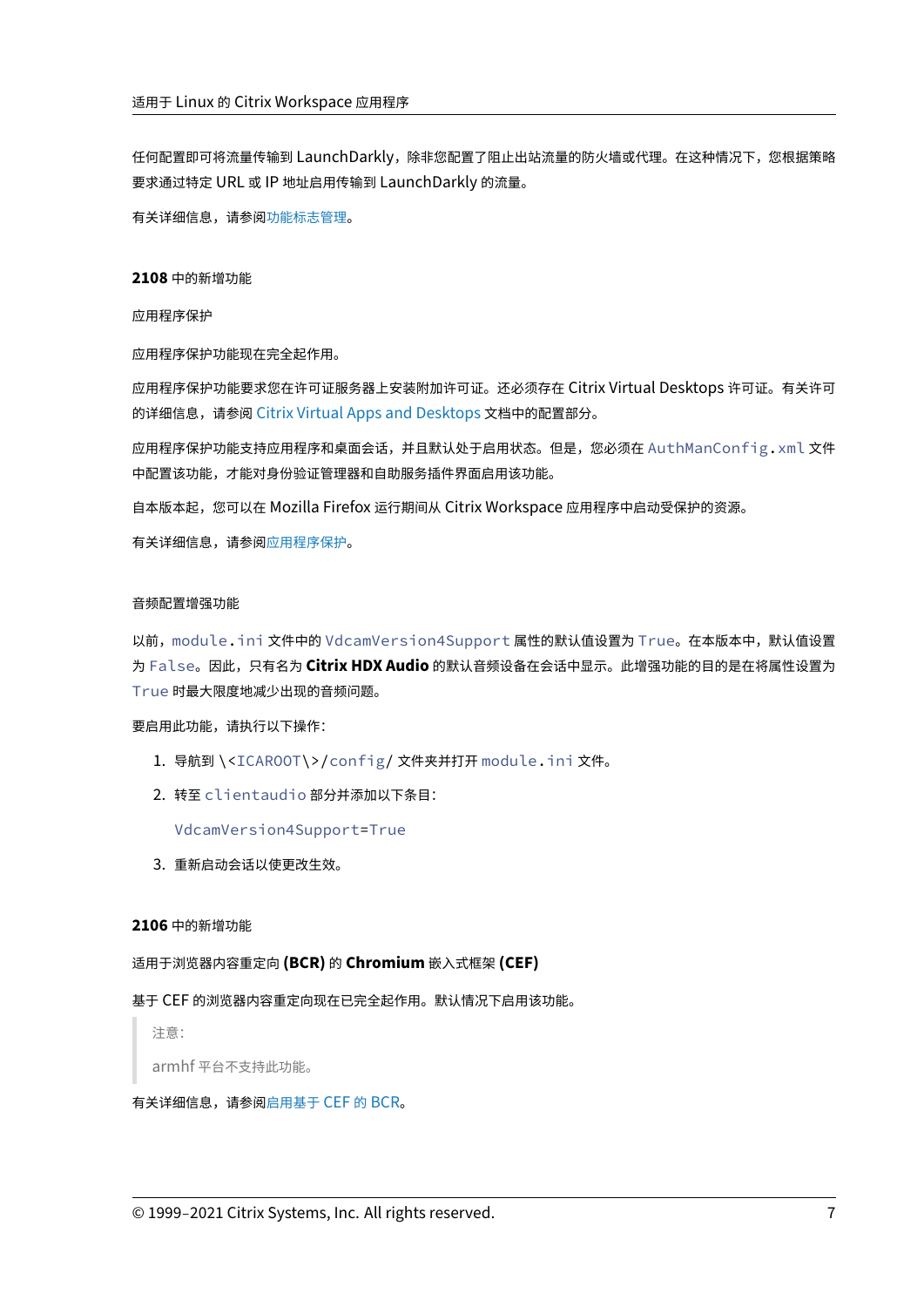# 电池状态指示器

# 设备的电池状态现在显示在 Citrix 桌面会话的通知区域中。

注意:

服务器 VDA 的电池状态指示灯不会显示。

有关详细信息,请参阅电池状态指示器。

# 服务连续性(公共技术[预览版\)](https://docs.citrix.com/zh-cn/citrix-workspace-app-for-linux/configure-xenapp.html#battery-status-indicator)

注意:

此功能在 Citrix Workspace 应用程序的公开技术预览版中提供。

服务连续性消除或最大限度地减少了对连接过程中涉及的组件可用性的依赖。无论云服务的运行状况如何,用户都可以 启动其虚拟应用程序和桌面。

有关在 Citrix Workspace 应用程序中支持服务连续性的要求的信息,请参阅系统要求。

有关随 Citrix Workspace 应用程序安装服务连续性的信息,请参阅安装服务连续性。

有关详细信息,请参阅 Citrix Workspace 文档中的服务连续性部分。

应用程序保护增强功能 实验性功能

以前,即使安装并启用了应用程序保护功能,身份验证管理器和自助服务插件对话框也不受保护。

自本版本起,Citrix W[orkspace](https://docs.citrix.com/zh-cn/citrix-workspace-app-for-linux/whats-new.html#experimental-features) 应用程序引入了一个选项,该选项允许您同时为身份验证管理器和自助服务插件界面 分别配置反键盘记录和反屏幕捕获功能。

有关详细信息,请参阅应用程序保护。

## 用户界面增强功能

以前,设置菜单可以从 Desktop Viewer 的首选项选项中找到。

自本版本起,设置菜单将与自助服务插件一起显示。现在,菜单选项已改进,以便与本机 Citrix Workspace 的外观保 持一致。此增强功能将带来更优异的无缝用户体验。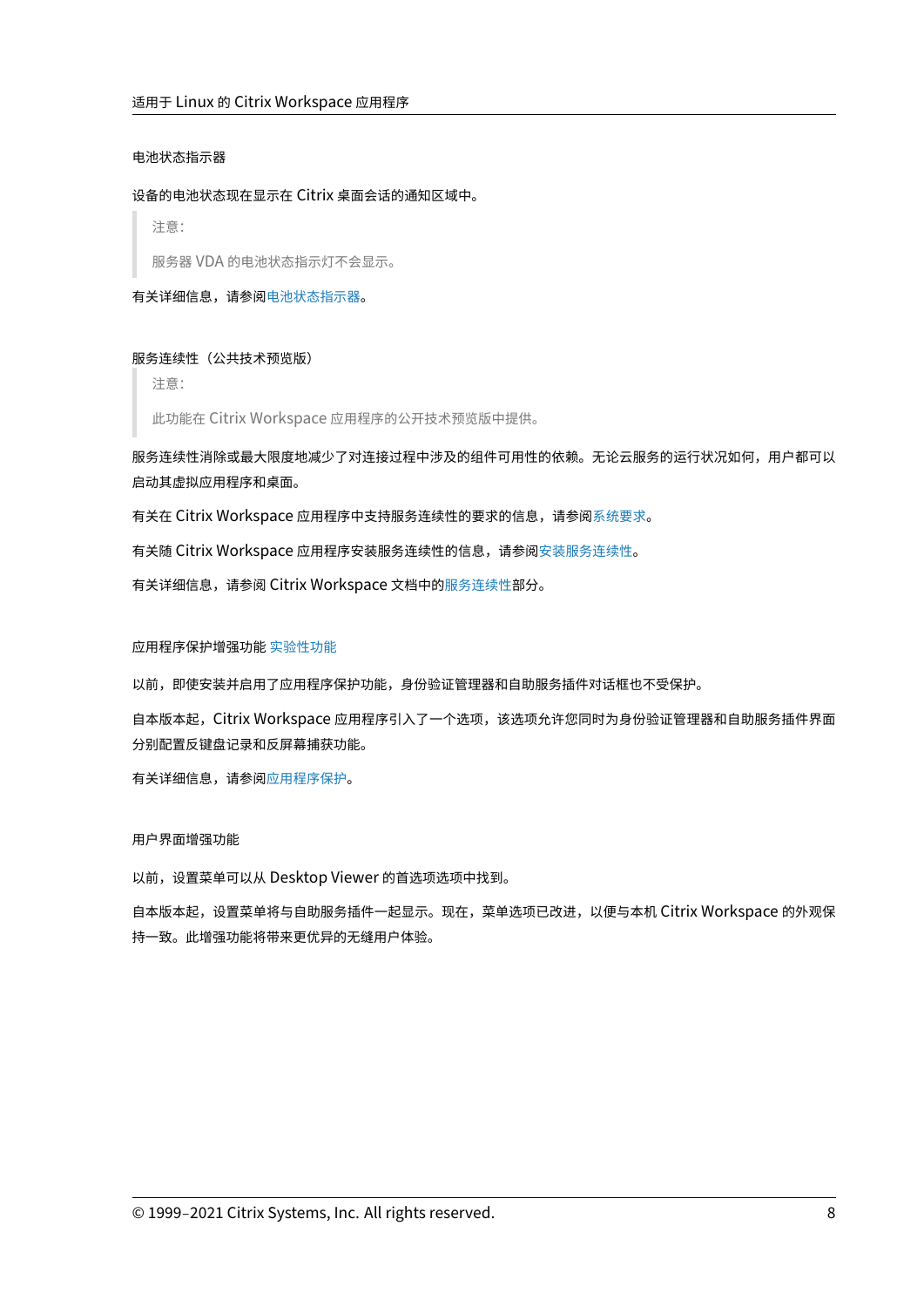| н                             |
|-------------------------------|
| <b>Account Settings</b>       |
| Refresh                       |
| <b>About Citrix Workspace</b> |
| Accounts                      |
| Log Out                       |
|                               |
| 注意:                           |

默认情况下,此增强功能在云部署中的 Citrix Workspace 应用程序版本 2106 中提供。

# 要切换到本机和旧样式外观,请执行以下操作:

导航到 \$ICAROOT/config/AuthManConfig.xml 并将 WebUISettings 的值设置为 **false**。

# **Microsoft Teams** 增强功能

• 以前,单击屏幕共享时,默认显示器或主显示器的预览功能仅适用于屏幕共享。

在此版本中,所有屏幕的预览将在屏幕选取器菜单中显示。可以选择 VDA 环境中用于屏幕共享的任何屏幕。选 定的显示器上将显示一个红色正方形,选定屏幕内容的小图片将显示在屏幕选取器中。

• 现在,您可以为媒体流量配置首选网络接口。

```
导航到 \HKEY_CURRENT_USER\SOFTWARE\Citrix\HDXMediaStream 并创建名为 NetworkPreference
(REG_DWORD) 的注册表项。
```
根据需要选择以下值之一:

- **–** 1 ‑ 以太网
- **–** 2 ‑ Wi‑Fi
- **–** 3 ‑ 手机网络
- **–** 4 ‑ VPN
- **–** 5 ‑ 环回
- **–** 6 ‑ 任何

默认情况下,WebRTC 媒体引擎将选择可用的最佳路由。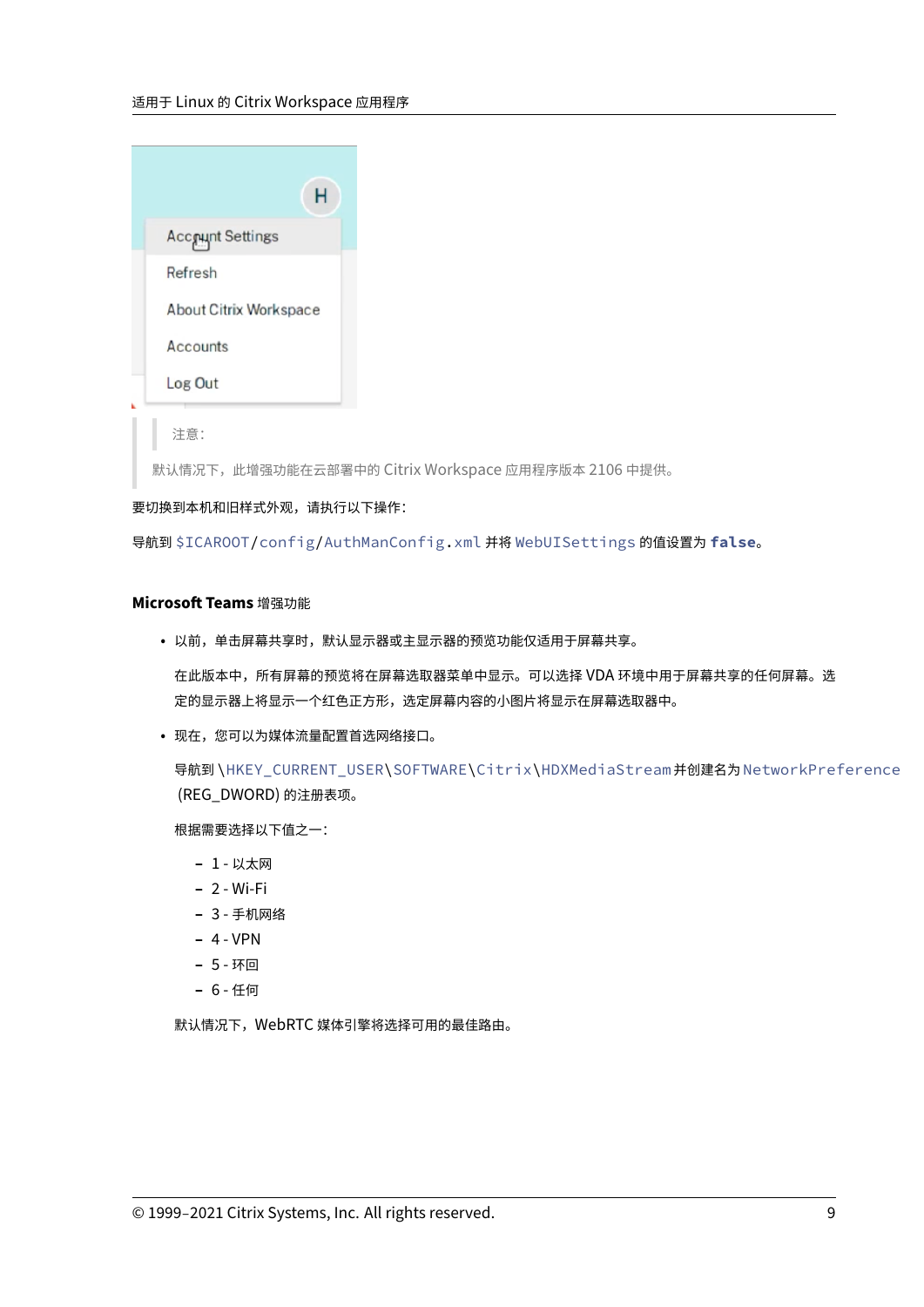**2104** 中的新增功能

# **Red Hat Package Manager (RPM)** 上的应用程序保护支持 实验性功能

RPM 版本的 Citrix Workspace 应用程序现在支持应用程序保护。

有关详细信息,请参阅应用程序保护。

# **HDX Enlightened [Data Transp](https://docs.citrix.com/zh-cn/citrix-workspace-app-for-linux/configure-xenapp.html#app-protection)ort** 协议 **(EDT)** 的增强功能

在早期版本中,如果将 HDXoverUDP 设置为 Preferred,则通过 EDT 进行的数据传输将用作主数据传输,并回退 到 TCP。

如果启用了会话可靠性功能,则将尝试在初始连接、会话可靠性重新连接和客户端自动重新连接过程中并行执行 EDT 和 TCP。此增强功能可缩短首选项为 EDT 时的连接时间。但是,所需的基础 UDP 传输不可用,并且必须使用 TCP。

默认情况下,回退到 TCP 后,自适应传输将继续每隔 5 分钟搜寻一次 EDT。

# **Microsoft Teams** 优化

在本版本中,默认情况下,回声消除功能处于禁用状态。我们建议您不要使用内置扬声器和麦克风进行通话。请改为使 用耳机。

此修复旨在解决瘦客户端上发现的不连贯的音频问题。

服务连续性(技术预览版)

注意:

此功能在技术预览版中提供。Citrix 建议仅在非生产环境中使用此功能。要进行注册,请使用以下 Podio 表单: Sign up: Service continuity Tech Preview for Citrix Workspace(注册:服务连续性 Citrix Workspace 的技术预览版)。

服务连续性消除或最大限度地减少了对连接过程中涉及的组件可用性的依赖。无论云服务的运行状况如何,用户都可以 启[动其虚拟应用程序和桌面。](https://podio.com/webforms/25148648/1854298)

有关详细信息,请参阅 Citrix Workspace 文档中的服务连续性部分。

## **2103** 中的新增功能

固定多显示器屏幕布局

在本版本中,您可以保存多显示器屏幕布局的选择。布局是指桌面会话的显示方式。固定有助于使用所选布局重新启动 会话,从而获得优化的用户体验。

作 为 必 备 条 件, 您 必 须 在 AuthManConfig.xml 文 件 中 启 用 此 功 能。 导 航 到 \$ICAROOT/config/ AuthManConfig.xml 并添加以下条目以启用固定屏幕布局功能: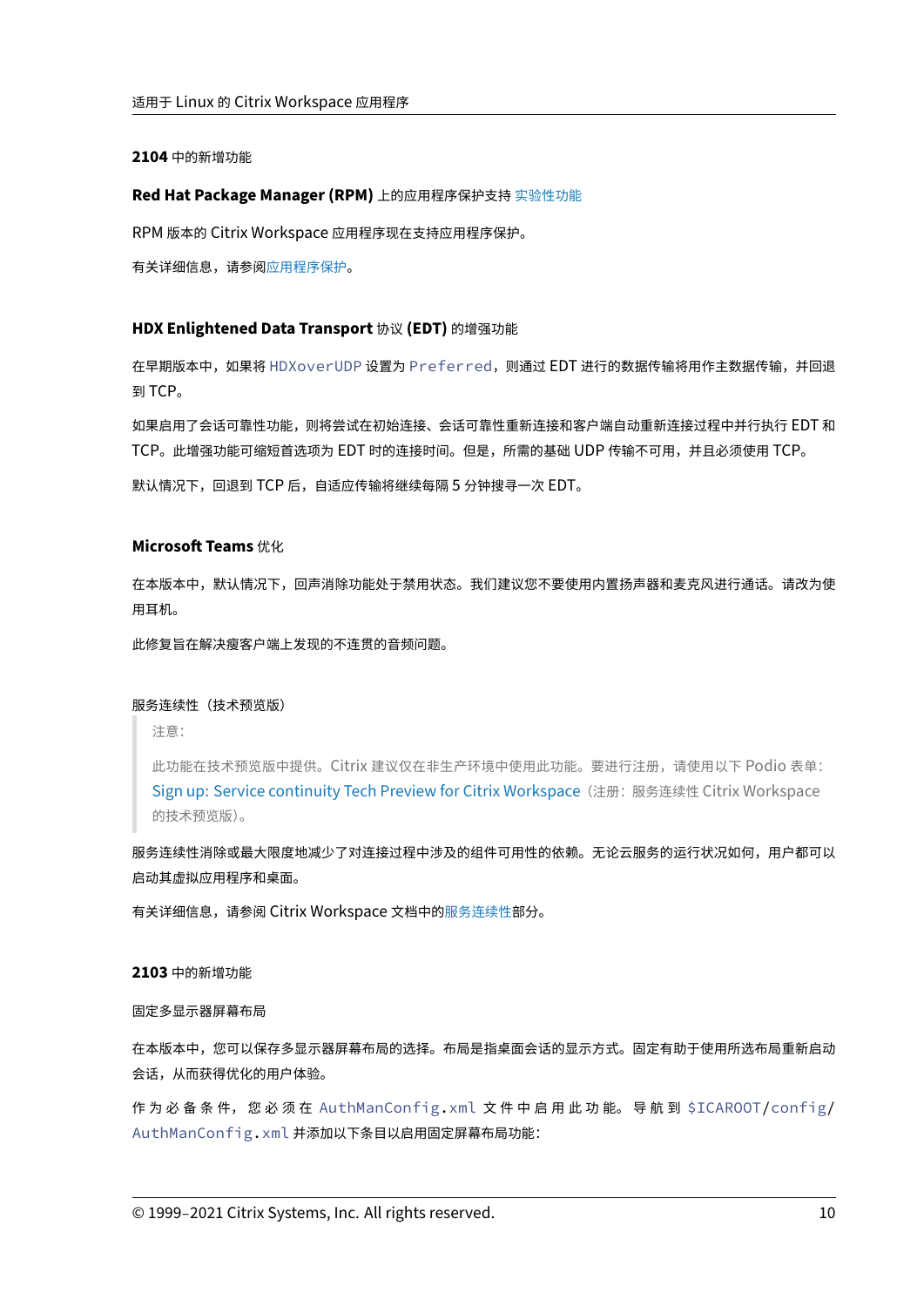```
1 <key>ScreenPinEnabled</key>
2 <value> true </value>
3 <!--NeedCopy-->
```
只有在添加上面的注册表项后,您才能看到应用程序指示器中的屏幕布局选项。

有关详细信息,请参阅固定多显示器屏幕布局。

#### 支持的虚拟通道数量增[加](https://docs.citrix.com/zh-cn/citrix-workspace-app-for-linux/configure-xenapp.html#pinning-multi-monitor-screen-layout)

在早期版本的客户端中,会话最多支持 32 个虚拟通道。

在本版本中,您最多可以在会话中使用 64 个虚拟通道。

# **Microsoft Teams** 增强功能

默认情况下,VP9 视频编解码器现在处于禁用状态。

### **2101** 中的新增功能

客户端驱动器映射 **(CDM)** 增强功能

在此版本中,对已映射驱动器的访问带有额外的安全功能。

现在,您可以为会话中的每个应用商店选择已映射驱动器的访问级别。

要阻止每次显示访问级别对话框,请选择不再询问我选项。将此设置应用于该特定应用商店。

否则,您可以设置每次启动会话时显示的访问级别。

#### **Debian** 软件包支持应用程序保护 实验性功能

Debian 版本的 Citrix Workspace 应用程序现在支持应用程序保护。

要静默安装应用程序保护组件,请在安装 [Citri](https://docs.citrix.com/zh-cn/citrix-workspace-app-for-linux/whats-new.html#experimental-features)x Workspace 应用程序之前从终端运行以下命令:

```
1 export DEBIAN_FRONTEND="noninteractive"
2 sudo debconf-set-selections <<< "icaclient app_protection/
     install_app_protection select yes"
3 sudo debconf-show icaclient
4 * app_protection/install_app_protection: yes
5 sudo apt install -f ./icaclient_<version>._amd64.deb
6 <!--NeedCopy-->
```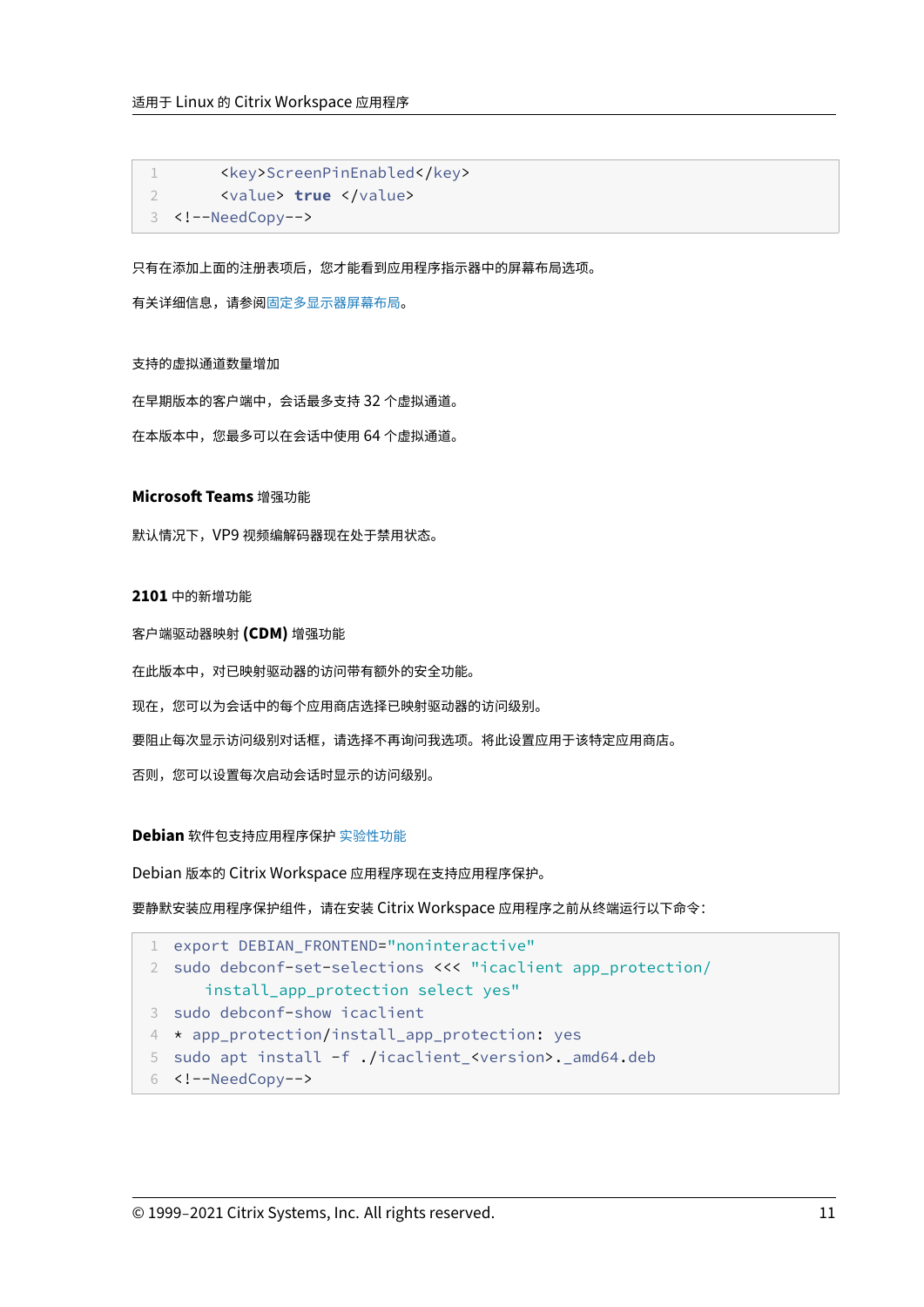# **Microsoft Teams** 增强功能

- Citrix Workspace 应用程序安装程序现在已与 Microsoft Teams 铃声一起打包。
- 音频输出会自动切换到新插入的音频设备,并处于合适的音频音量。
- HTTP 代理支持匿名身份验证。

#### **2012** 中的新增功能

#### 客户端驱动器映射 **(CDM)** 增强功能

以前,通过 CDM 访问文件的设置已应用于所有已配置的应用商店。

#### 自本版本起,Citrix Workspace 应用程序允许您配置每应用商店 CDM 文件访问。

注意:

使用适用于 Web 的 Workspace 时,文件访问设置在会话中保持不变。该设置默认设置为每次都询问选项。

有关详细信息,请参阅客户端驱动器映射。

#### 应用程序保护 实验性[功能](https://docs.citrix.com/zh-cn/citrix-workspace-app-for-linux/configure-xenapp.html#client-drive-mapping)

注意:

- 仅当使用 tarball 软件包安装 Citrix Workspace 应用程序时才支持此功能。此外,x64 和 armhf 是唯一 受[支持的两个软](https://docs.citrix.com/zh-cn/citrix-workspace-app-for-linux/whats-new.html#experimental-features)件包。
- 此功能仅在 Citrix Virtual Apps and Desktops 的本地部署中受支持。

应用程序保护是一项附加功能,可以在使用 Citrix Virtual Apps and Desktops 时提供增强的安全性。该功能限制了 客户端受键盘记录和屏幕捕获恶意软件影响的能力。应用程序保护可防止泄露屏幕上显示的用户凭据和敏感信息等机密 信息。该功能可防止用户和攻击者截取屏幕截图以及使用键盘记录器收集和利用敏感信息。

有关如何在 Citrix Virtual Apps and Desktops 上配置应用程序保护的信息,请参阅 Citrix Virtual Apps and Desktops 文档中的应用程序保护部分。

有关 Citrix Workspace 应用程序中的应用程序保护的详细信息,请参阅应用程序保护。

#### 身份验证增强功能 实验性功能

我们现在在 Citrix Workspace 应用程序中显示身份验证对话框,并在登录屏幕上显示应用商店详细信息,以获得更好 的用户体验。我们[会加密和存储](https://docs.citrix.com/zh-cn/citrix-workspace-app-for-linux/whats-new.html#experimental-features)身份验证令牌,以便您在系统或会话重新启动时不需要重新输入凭据。

注意:

- 此身份验证增强功能仅在云部署中适用。
- ARMHF 平台上不提供此身份验证增强功能。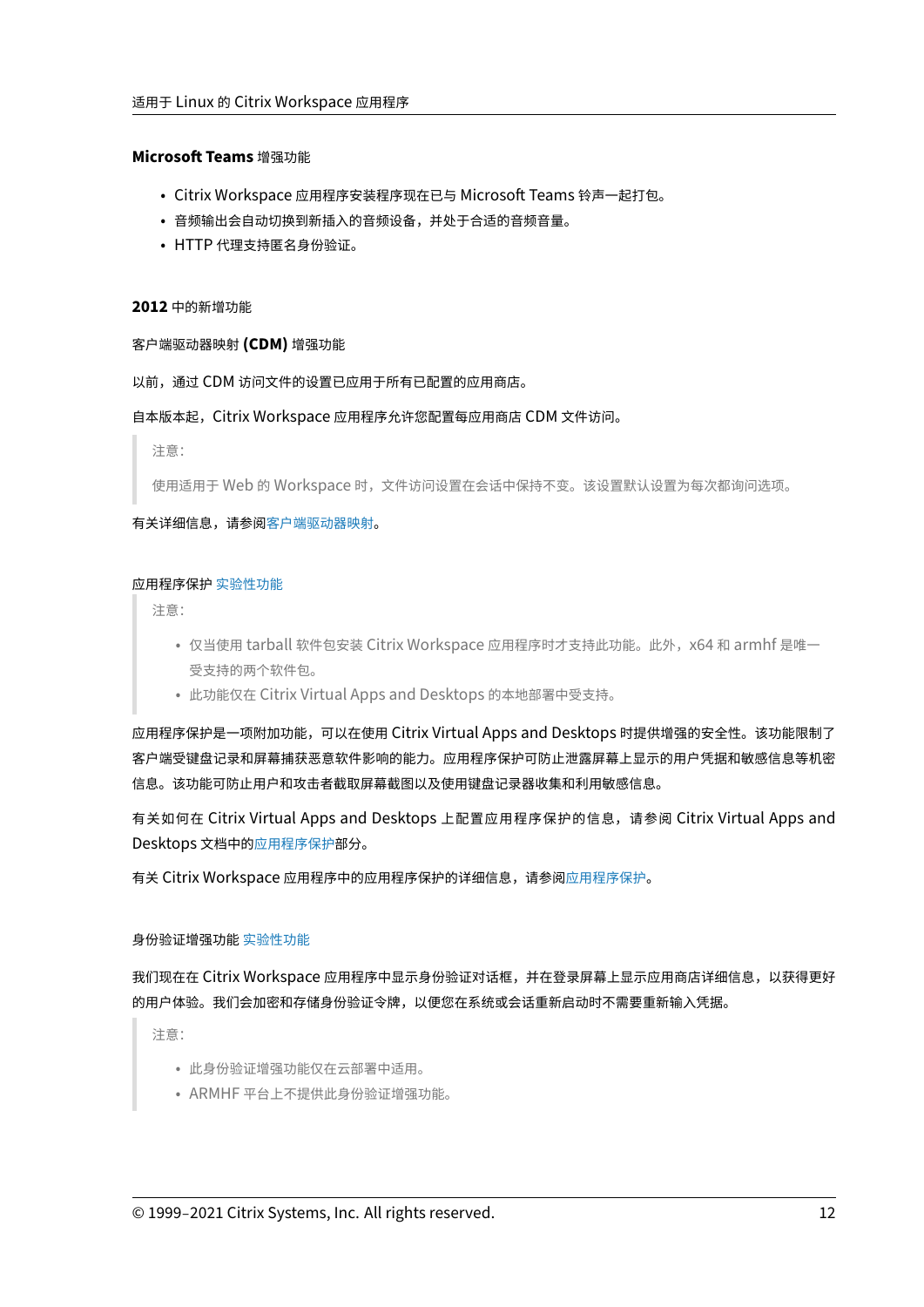必备条件:

安装 libsecret 库。

默认情况下,此功能处于禁用状态。

有关详细信息,请参阅身份验证。

音频配置增强功能

自本版本起,module.ini 文件中的 VdcamVersion4Support 属性的默认值设置为 True。

有关详细信息,请参阅音频。

#### **2010** 中的新增功能

#### 增强的音频重定向

以前,仅在会话中映射默认音频设备,即使许多设备都可以在设备上使用时亦如此。映射的设备通常显示为 **Citrix HDX Audio**.

在本版本中,适用于 Linux 的 Citrix Workspace 应用程序将显示会话中可用的所有本地音频设备。它们现在随各自的 设备名称一起显示,而非显示为 **Citrix HDX Audio**。您可以切换到会话中动态可用的任何设备。与在早期版本中不 同,您现在不需要先选择默认音频设备即可启动会话。插入或移除音频设备时,会话将自动更新。

有关详细信息,请参阅音频。

此外,本版本还解决了改进多流 ICA 功能的问题。

**2009** 中的新增功能

日志记录的增强功能

以前, debug.ini 和 module.ini 文件用于配置日志记录。

自版本 2009 起,您可以使用以下方法之一配置日志记录:

- 命令行接口
- GUI (GUI)

同样,自版本 2009 起,debug.ini 配置文件已从 Citrix Workspace 应用程序安装程序软件包中删除。

日志记录功能会将 Citrix Workspace 应用程序的部署详细信息、配置更改和管理活动捕获到日志记录数据库。第三方 开发人员可以使用日志记录 SDK, 这作为 Citrix Workspace 应用程序平台优化 SDK 的一部分捆绑在一起。

可以使用日志信息执行以下操作:

- 诊断和排除任何更改后出现的问题。日志提供浏览路径记录。
- 协助更改管理和跟踪配置。
- 报告管理活动。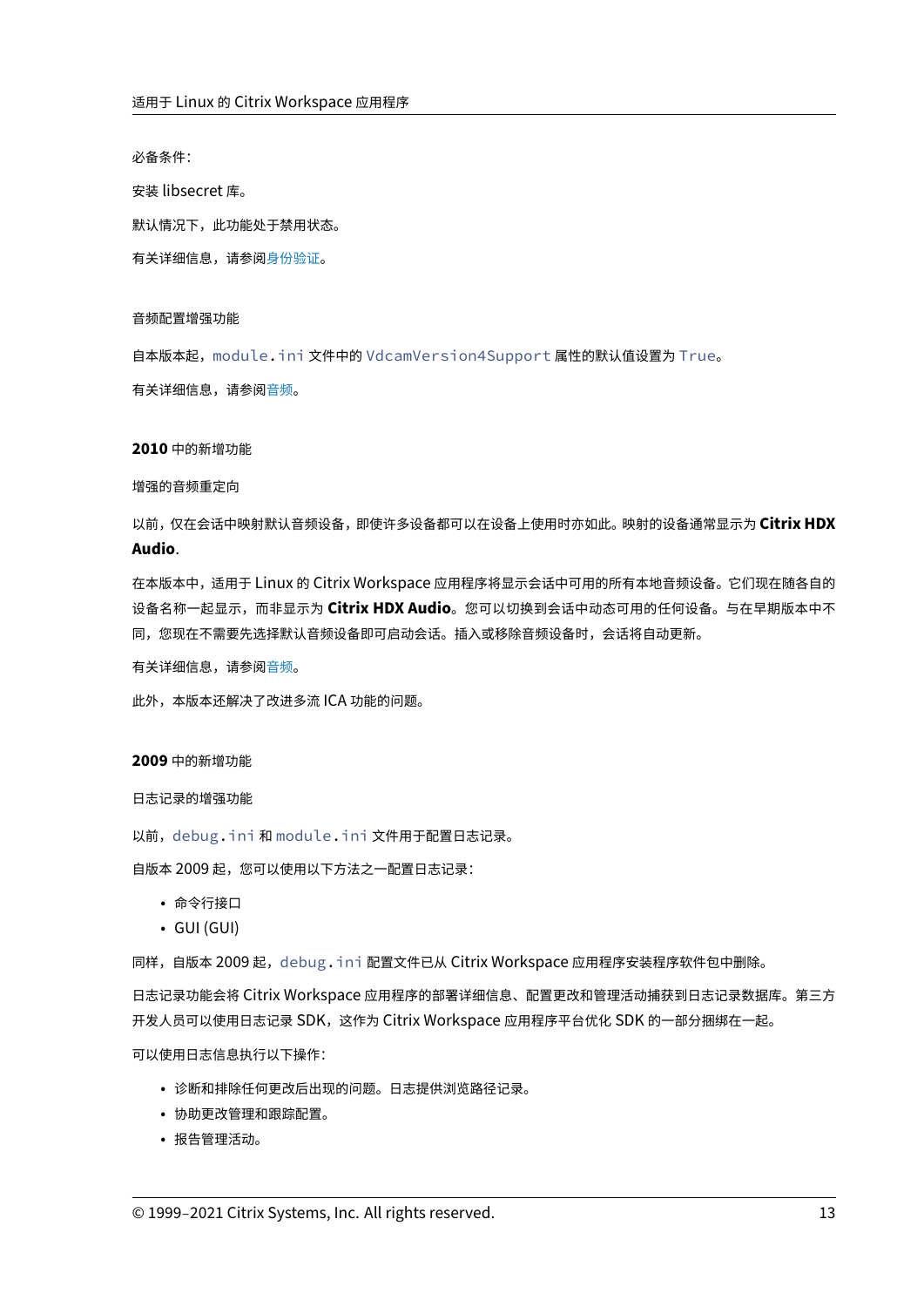注意:

此日志记录机制仅适用于零售版本。

有关日志记录的详细信息,请参阅日志记录。

**2006** 中的新增功能

# **Microsoft Teams** 的优化

使用 Citrix Virtual Apps and Desktops 和 Citrix Workspace 应用程序为基于桌面的 Microsoft Teams 进行优 化。Microsoft Teams 优化类似于 Microsoft Skype for Business 的 HDX RealTime 优化。不同的是,我们将 Microsoft Teams 优化所需的所有组件捆绑到 VDA 和 Citrix Workspace 应用程序中。

通过 Microsoft Teams 优化,适用于 Linux 的 Citrix Workspace 应用程序支持音频、视频和屏幕共享功能。

注意:

Microsoft Teams 优化仅在 x64 Linux 发行版上受支持。

有关如何启用日志记录的信息,请按照 Microsoft Teams 的日志记录下提及的步骤进行操作。

有关系统要求的信息,请参阅 Microsoft Teams 优化要求。

有关详细信息,请参阅 Microsoft Teams 优化和 [Microsoft Teams](https://docs.citrix.com/zh-cn/citrix-workspace-app-for-linux/configure-xenapp.html#logging-for-microsoft-teams) 重定向。

# 支持 **NetScaler** 应用程序体验 **[\(NSAP\)](https://docs.citrix.com/zh-cn/citrix-virtual-apps-desktops/multimedia/opt-ms-teams.html)** 虚拟通道

NetScaler 应用程序体验 (NetScaler App Expe[rience, NSAP\)](https://docs.citrix.com/zh-cn/citrix-virtual-apps-desktops/policies/reference/ica-policy-settings/multimedia-policy-settings.html#microsoft-teams-redirection) 虚拟通道功能以前作为实验性功能提供, 现已完全起 作用。NSAP 虚拟通道可帮助获取 HDX Insight 数据的来源,改进了可扩展性和性能。NSAP 虚拟通道默认处于启用 状态。要将其禁用,请在 module.ini 文件中切换 NSAP 标志 NSAP=Off。

有关详细信息,请参阅 Linux Virtual Delivery Agent 文档中的 HDX Insight 和 Citrix Application Delivery Management 服务文档中的 HDX Insight。

# 更新了 **Citrix Analytics** 服务

Citrix Workspace 应用程序[经过检测,可以](https://docs.citrix.com/zh-cn/citrix-application-delivery-management-service/analytics/hdx-insight.html)从您从浏览器启动的 ICA 会话将数据传输到 Citrix Analytics 服务。

有关 Citrix Analytics 如何使用此信息的详细信息,请参阅性能自助服务和 Virtual Apps and Desktops 的自助搜 索。

# **[TL](https://docs.citrix.com/zh-cn/security-analytics/self-service-search/self-service-search-virtual-apps-desktops.html)S** 版本更新

以前,支持的最低 TLS 版本为 1.0,支持的最高 TLS 版本为 1.2。

自本版本起,支持的最低和最高 TLS 版本为 1.2。要为 MinimumTLS 配置不同的值,请参阅 TLS。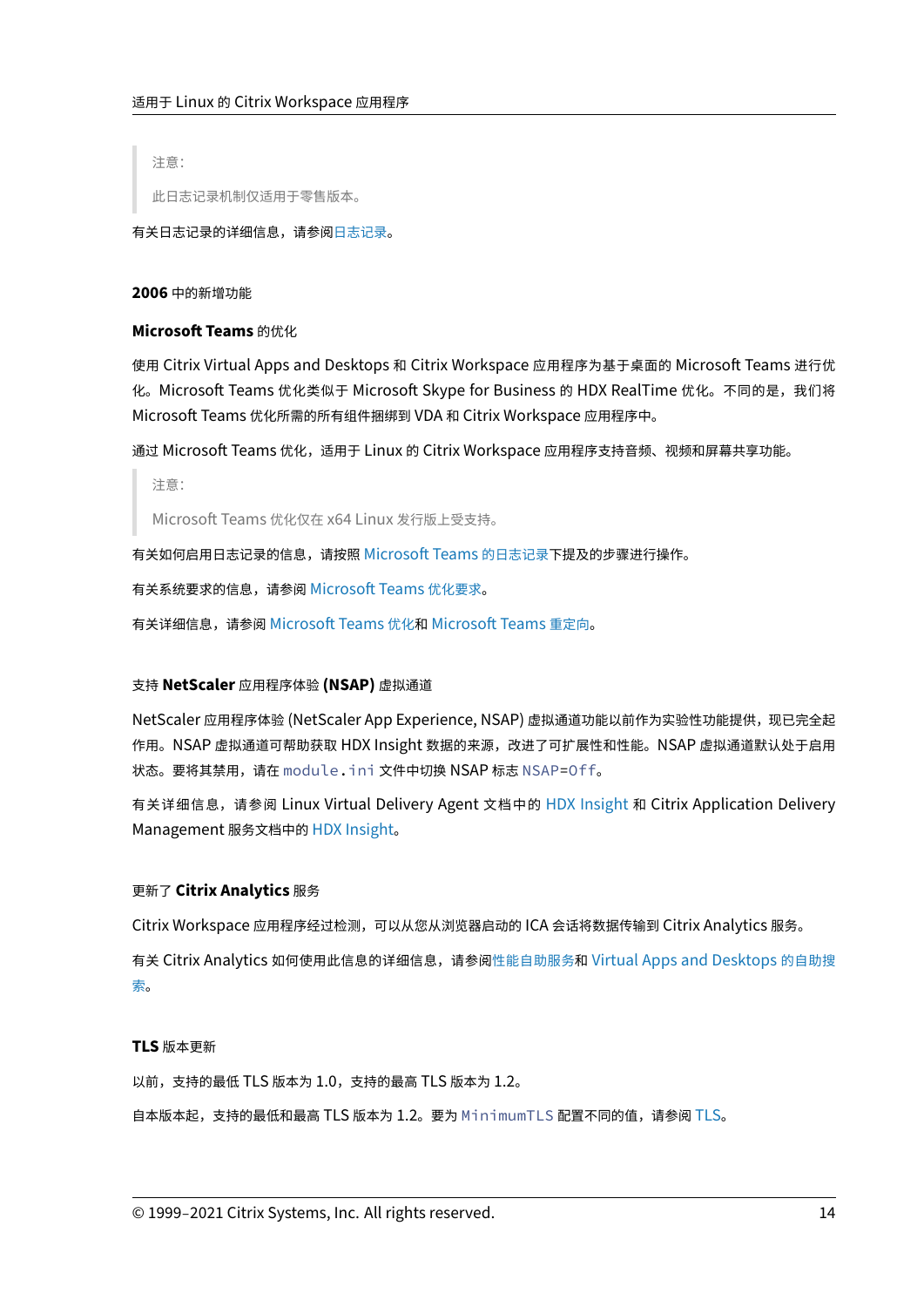# **CryptoKit** 更新

CryptoKit 版本 14.2 与 OpenSSL 1.1.1d 版集成。

#### **2004** 中的新增功能

语言支持

适用于 Linux 的 Citrix Workspace 应用程序现在提供意大利语版本。

# 改进了登录和枚举性能

在本版本中,云用户帐户将注意到登录时间和应用枚举时间都变得更短。

# **Microsoft Teams** 的音频优化 实验性功能

作为一项实验性功能,Citrix Workspace 应用程序可为在 Citrix Virtual Desktops 会话中运行的 Microsoft Teams 提供音频优化。

注意:

Microsoft Teams 音频优化仅在 x64 Linux 发行版上受支持。

有关详细信息,请参阅 Citrix Virtual Apps and Desktops 文档中的 Microsoft Teams 优化和 Microsoft Teams 重定向部分。

# 支持 **[N](https://docs.citrix.com/zh-cn/citrix-virtual-apps-desktops/policies/reference/ica-policy-settings/multimedia-policy-settings.html#microsoft-teams-redirection)etScaler** 应用程序体验 **(NSAP)** 虚拟通道 实验性功能

作为一项实验性功能,HDX Insight 数据来自 NSAP 虚拟通道并以未压缩方式发送,从而提高了可扩展性和性能。 NSAP 虚拟通道默认处于启用状态。要将其禁用,请在 [modul](https://docs.citrix.com/zh-cn/citrix-workspace-app-for-linux/whats-new.html#experimental-features)e.ini 文件中切换 NSAP 标志 NSAP=Off。

有关详细信息,请参阅 Linux Virtual Delivery Agent 文档中的 HDX Insight 和 Citrix Application Delivery Management 服务文档中的 HDX Insight。

#### **1912** 中的新增功能

# 透明用户界面增强功能

1910 版引入了透明用户界面 (TUI) 功能,包括 **VDTUI** 标志。此功能可帮助客户端系统接收服务器发送的 TUI 数据包, 客户端可以访问 UI 相关组件。但是,将此标志设置为关时,"正在启动 <Application>" 对话框将呈现在其他应用程序 窗口顶部,覆盖登录提示。

现在,默认情况下,module.ini 文件中的 **VDTUI** 标志设置为开。因此,当您启动应用程序时不再显示 "正在启动 <Application>" 对话框。相反,将随进度条一起显示 "正在连接 <Application>" 对话框。该对话框还显示应用程序 启动的进度。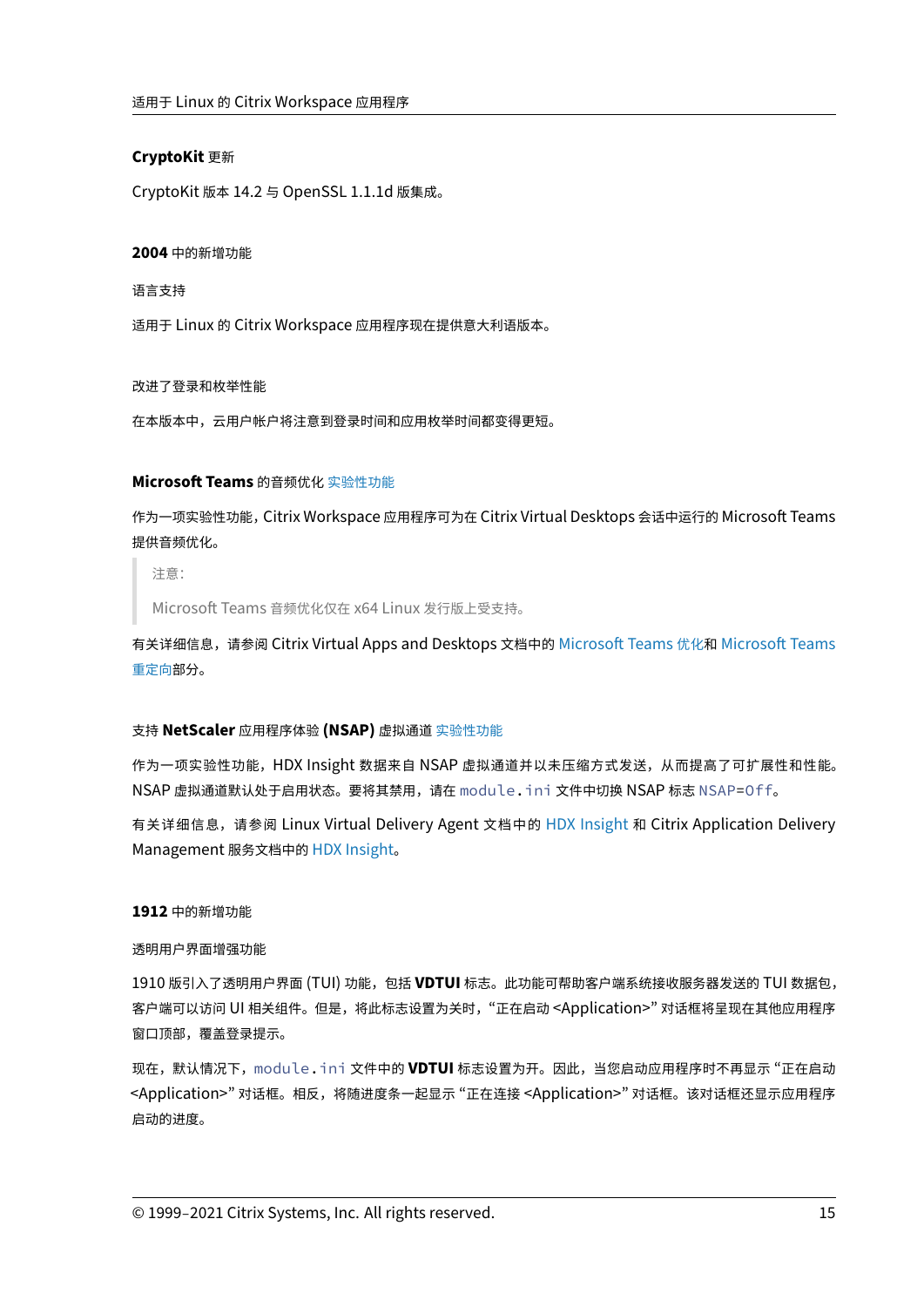# **GStreamer 1.x** 支持 实验性功能

在早期版本中,GStreamer 0.10 是支持多媒体重定向的默认版本。自本版本起,您可以将 GStreamer 1.x 配置为默 认版本。

限制:

- 播放视频时,前进和后退选项可能无法按预期工作。
- 当您在 ARMHF 设备上启动 Citrix Workspace 应用程序时,GStreamer 1.x 可能无法按预期工作。

有关详细信息,请参阅启用 GStreamer 1.x。

适用于浏览器内容重定向 **(BCR)** 的 **[Chrom](https://docs.citrix.com/zh-cn/citrix-workspace-app-for-linux/configure-xenapp.html#enabling-gstreamer-1x)ium** 嵌入式框架 **(CEF)** 实验性功能

BCR 功能将 Web 浏览器的内容重定向到客户端设备。该功能将创建嵌入在 Citrix Workspace 应用程序中的相应浏览 器。

以前,[BCR](https://docs.citrix.com/zh-cn/citrix-workspace-app-for-linux/whats-new.html#experimental-features) 使用基于 WebkitGTK+ 的叠加来呈现该内容。自本版本起,BCR 将使用基于 CEF 的叠加以获得更好的 用户体验。它有助于将网络使用情况、页面处理和图形渲染卸载到端点。

有关详细信息,请参阅 [启用基于 CEF 的 BCR]。(/en-us/citrix-workspace-app-for-linux/configurexenapp.html#enabling‑cef‑based‑bcr)

有关 BCR 的信息,请参阅 Citrix Virtual Apps and Desktops 文档中的浏览器内容重定向。

备注:

- **pacexec** 二进制文件将从 Citrix Workspace 应用程序的 x86 [版本中删除。](https://docs.citrix.com/zh-cn/citrix-virtual-apps-desktops/multimedia/browser-content-redirection.html)
- Citrix Files 可能无法与带智能功能的 Workspace 功能兼容。

### **1910** 中的新增功能

语言支持

适用于 Linux 的 Citrix Workspace 应用程序现在提供巴西葡萄牙语版本。

#### 应用程序指示器图标

应用程序指示器在您启动 Citrix Workspace 应用程序时启动。该指示器是通知区域中存在的一个图标。引入应用程序 指示器后,适用于 Linux 的 Citrix Workspace 应用程序的登录性能得以改进。

您可以在以下情况下观察性能提高:

- 首次启动 Citrix Workspace 应用程序
- 关闭并重新启动应用程序
- 退出并重新启动应用程序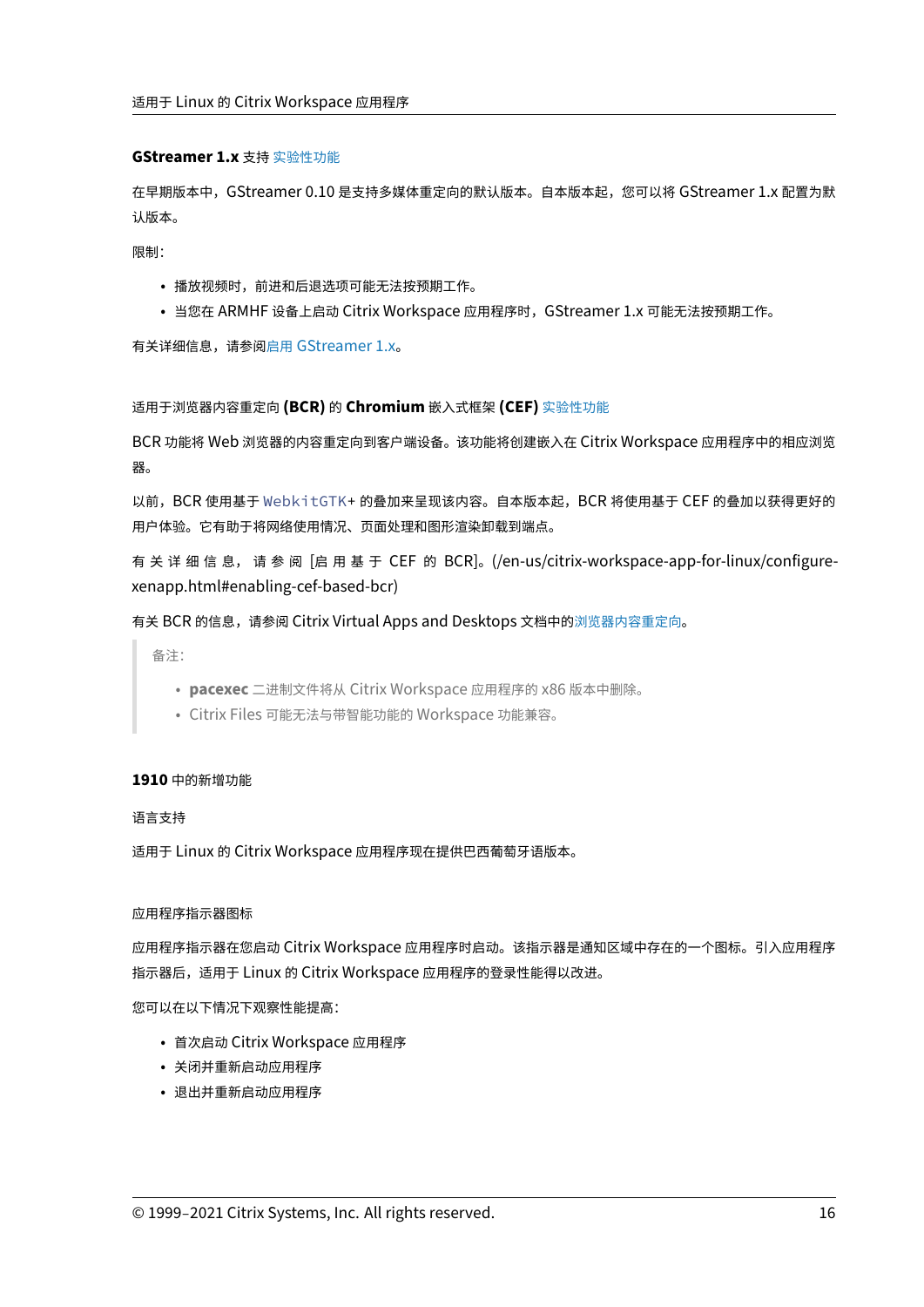注意:

需要 libappindicator 软件包才能显示应用程序指示器。请从 Web 安装适用于您的 Linux 发行版的 libappindicator 软件包。

# 透明用户界面

Citrix ICA 协议使用透明用户界面虚拟通道 [TUI VC] 协议在 Citrix Virtual Apps and Desktops 与主机服务器之间 传输数据。TUI 协议传输远程连接的用户界面 [UI] 组件消息。

以前,适用于 Linux 的 Citrix Workspace 应用程序不支持 TUI VC 功能。因此,客户端系统可能不会高效处理来自服 务器的 UI 组件数据。因此,尝试启动应用程序时,其他应用程序顶部将呈现 "正在启动 <Application>" 对话框。

现在,适用于 Linux 的 Citrix Workspace 应用程序支持 TUI VC 功能。此功能可帮助客户端接收服务器发送的 TUI 数据包,客户端可以访问 UI 相关组件。此功能可帮助您控制默认叠加屏幕的显示。可以在 module.ini 文件中切换 VDTUI 标志: VDTUI - On/Off

有关虚拟通道的详细信息,请参阅 Citrix Virtual Apps and Desktops 文档中的 Citrix ICA 虚拟通道。

# 已修复的问题

**2111** 中已修复的问题

- 在客户端自动重新连接过程中,可能仅尝试重新连接到会话一次。因此,客户端自动重新连接策略可能无法正常 发挥作用。[HDX‑34114]
- 从适用于 Linux 的 Citrix Workspace 应用程序 2109 到适用于 Windows 的 Citrix Workspace 应用程序 2109 或适用于 Mac 的 Citrix Workspace 2109 进行 P2P 通话时,呼叫失败。[HDX‑35223]

#### 早期版本中已修复的问题

# **2109** 中已修复的问题

- 通过适用于 Linux 的 Citrix Workspace 应用程序打开 Microsoft Excel 并导航到数据 > 新建查询时,数据源 设置弹出菜单可能无法按预期打开 [CVADHELP‑16509]
- 使用 VDA 版本 2106 时,Microsoft Teams 中的屏幕共享功能在优化模式下可能会失败。[HDX-34002]
- 在 Ubuntu 20.04 上,使用云应用商店时,自助服务式用户界面可能无法正常工作。[RFLNX-8155]

#### 早期版本中已修复的问题

#### **2108** 中已修复的问题

- 尝试从用户设备复制文本并将其粘贴到会话中可能会失败。[CVADHELP‑16828]
- 使用基于 WebkitGTK+ 的叠加呈现内容时,浏览器内容重定向可能会失败。[CVADHELP‑17748]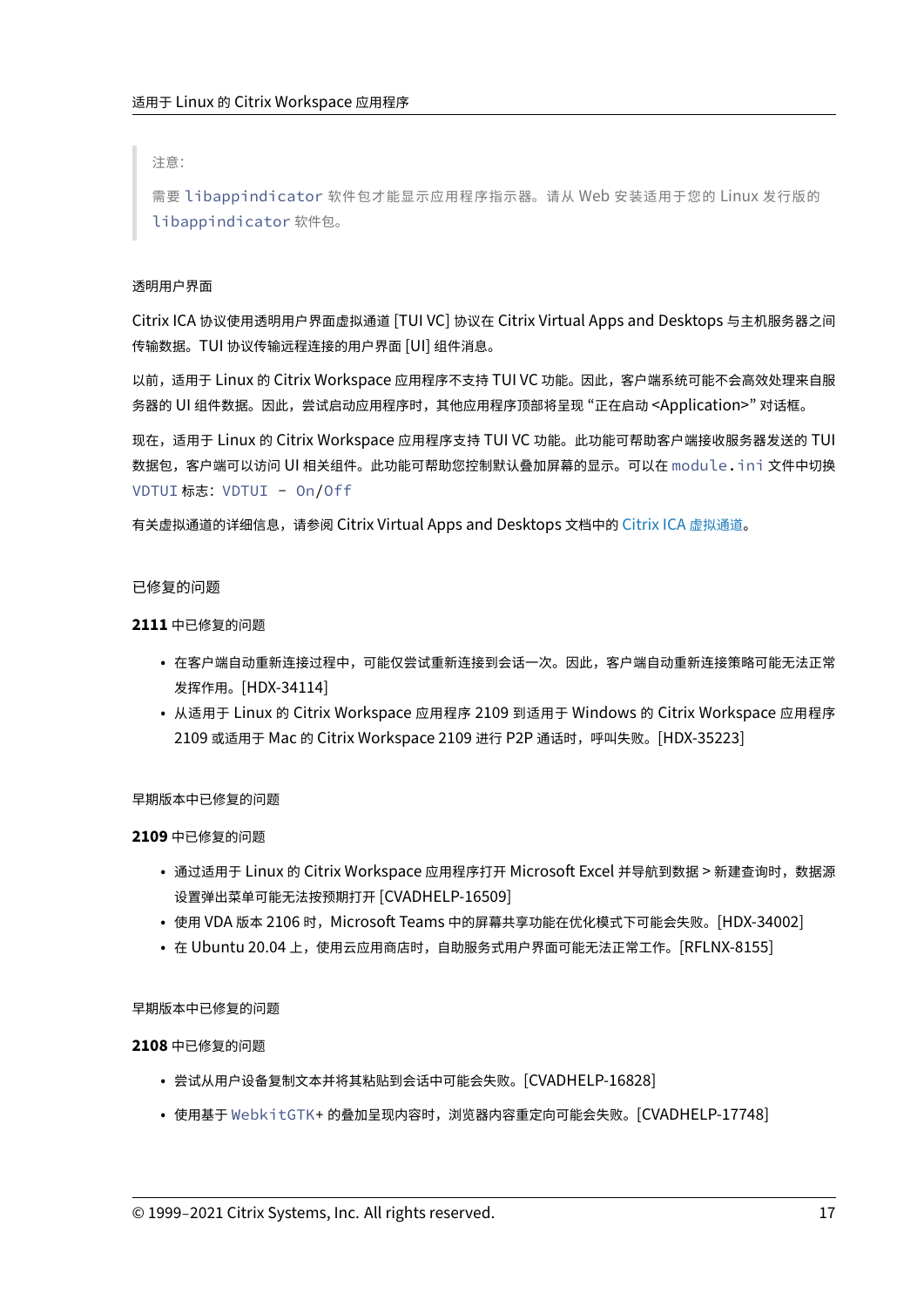- 安装应用程序保护时,桌面 UI 可能会无响应,并在几秒后恢复。 [RFLNX-7729]
- 在全新安装的 Citrix Workspace 应用程序中,应用程序保护功能可能无法正常运行。[RFLNX–7858]
- 在桌面会话中,使用 CEF-BCR 重定向页面后,键盘焦点可能仍保留在 BCR 叠加层上。键盘焦点不会转移到其 他打开的应用程序。[RFLNX‑7704]
- 在 Microsoft Teams 会议期间,选择 "Fill frame" 选项时视频宽高比可能不会按预期显示。[HDX‑31929]
- 在 Microsoft Teams 视频通话期间,Desktop Viewer 可能会变得无响应。[HDX-32435]
- 尝试使用 Citrix Workspace 应用程序启动桌面或应用程序可能会失败, ICAClient.log 文件将显示以下 消息:

"Waiting for handler grpc to be ready."(等待处理程序 grpc 准备就绪。)

[HDX‑32575]

# **2106** 中已修复的问题

- 使用适用于 Linux 的 Citrix Workspace 应用程序 1912 时,剪贴板重定向可能会失败,导致会话无响应。复 制和粘贴大量数据时会出现此问题。[CVADHELP‑16210]
- 未优化的 Microsoft Teams 视频通话可能会缺少音频。在断开连接并重新连接会话之前,音频无法恢复。 [CVADHELP‑16846]
- 尝试下载本地网络共享上托管的文件可能会失败。[CVADHELP‑17337]
- 在 Linux 端点上启动的会话可能会失败。启用了多流策略时会出现此问题。[RFLNX-6960]
- 使用 GStreamer 1.15.1 时,网络摄像机重定向可能会失败,会话可能会断开连接。[HDX-30550]

**2104** 中已修复的问题

- 使用浏览器内容重定向时,即使在 YouTube 搜索栏中进行搜索,键盘焦点也不会切换回父窗口。 [RFLNX-5349]
- 在点对点通话期间在 Microsoft Teams 中共享屏幕时,音频可能会失真。Dell Wyse 瘦客户端 5070 和 5470 出现此问题。[RFLNX‑6537]
- 在适用于 Linux 的 Citrix Workspace 应用程序中使用 Microsoft Teams 时,某些通话可能会意外断开连接。 [RFLNX‑6719]
- 此版本解决了有助于改进整体性能和稳定性的各种问题。[RFLNX‑7006]
- 使用 Chromium Embedded Framework 时, 浏览器内容的重定向可能会导致 CPU 利用率高。[RFLNX-7217]
- 在已发布的应用程序与本地应用程序之间切换时,已发布的应用程序可能无法在全屏模式下正确扩展。 [CVADHELP‑14812]
- 通过适用于 Linux 的 Citrix Workspace 应用程序打开 Microsoft Excel 并导航到数据 > 新建查询时,数据源 设置弹出菜单可能无法按预期打开 [CVADHELP‑16509]
- 适用于 Linux 的 Citrix Workspace 应用程序版本 2101 和 2102 可能会在 Citrix Director 中显示无效的客户 端 IP 地址 [CVADHELP‑16923]
- 音频设备的名称可能会出现乱码。此问题出现在中文操作系统中。[CVADHELP‑17290]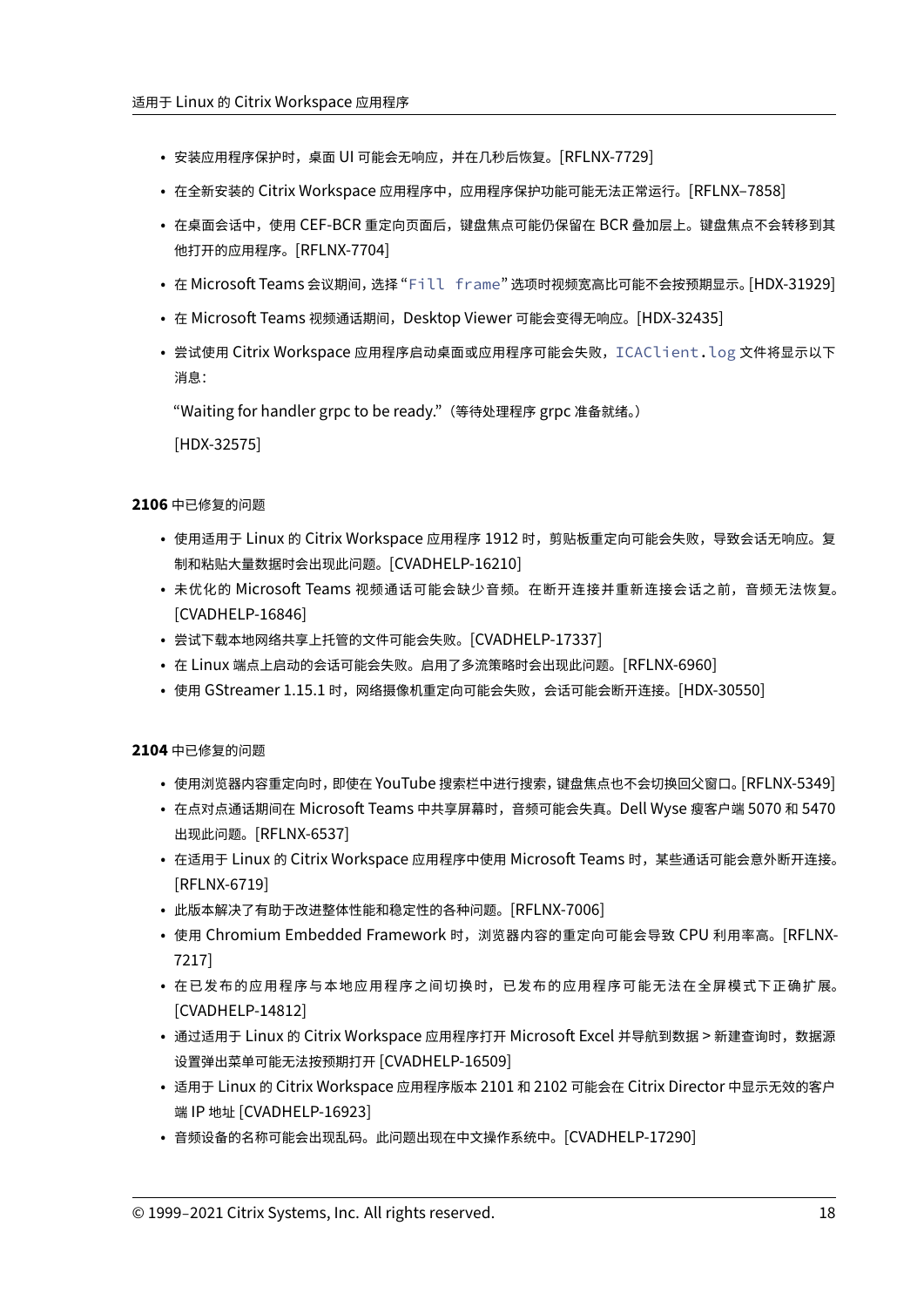# **2103** 中已修复的问题

- 尝试进行未优化的视频通话可能会导致音频丢失。在断开连接并重新连接会话之前,音频无法恢复。[CVADHELP‑ 16846]
- 在 Microsoft Teams 视频通话过程中,摄像机上的 LED 可能会闪烁,预览视频可能会停止。[CVADHELP-16383]
- 此修复将 AudioLatencyControlEnabled 的默认值设置为 True,缩短了音频延迟。[RFLNX-6620]
- Microsoft Teams 中的屏幕共享功能在无缝模式下可能会失败。[RFLNX‑6659]

# **2101** 中已修复的问题

- 使用自定义代理时,可能会出现额外的身份验证提示。此问题是由浏览器内容重定向使用的 Chromium 嵌入式 框架 (CEF) 而导致。解决方法是将代理配置为绕过额外提示。[CVADHELP‑14804]
- 尝试重新连接到某个会话时,该会话可能会变得无响应。启用了智能卡的会话会出现此问题。解决方法是重新插 入智能卡。[CVADHELP‑15028]
- 在 Microsoft Teams 处于已优化模式下,视频播放可能会在电话会议期间变得无响应。当参与者在内置摄像头 和 USB 摄像头之间切换时,会出现此问题。[CVADHELP‑16400]
- 在 Microsoft Teams 处于已优化模式下,HdxRtcEngine.exe 进程可能会意外退出。[CVADHELP‑16504]

# **2012** 中已修复的问题

- 尝试启动使用浏览器内容重定向的 Web 页面时,该 Web 页面可能会变得无响应。单击在新窗口或新选项卡中 打开的链接时会出现此问题。[RFLNX‑5306]
- 使用基于 CEF 的 BCR 时,麦克风和相机不会重定向。要启用重定向,请在 All\_Regions.ini 中将 CefEnableMediaDevices 属性设置为 True。[RFLNX‑5337]
- 按 **Alt+Ctrl** 键时,键可能会保持卡住状态。"键盘布局" 选项设置为服务器默认值时会出现此问题。[RFLNX‑ 5444]
- 尝试在 Android 手机上选择 USB 选项、图片传输协议 (PTP) 和媒体传输协议 (MTP) 可能会失败。要在 Windows 和 Linux VDA 中修复此问题,请在 usb.conf 文件中添加以下允许规则:

ALLOW: VID = (vid of the device) disableselectconfig=1

[CVADHELP‑15304]

- Citrix Director 可能会错误地将 Citrix Workspace 应用程序的版本号报告为 2009 而非 2010。[RFLNX‑ 5743]
- 可以在首次尝试时成功启动适用于 Linux 的 Citrix Workspace 应用程序, 但以后的尝试可能会失败。 [RFLNX‑5971]
- 尝试添加未经身份验证的(匿名)应用商店时,可能会出现两条错误消息。适用于 Linux 的 Citrix Workspace 应用程序 2010 会出现此问题。[RFLNX‑5980]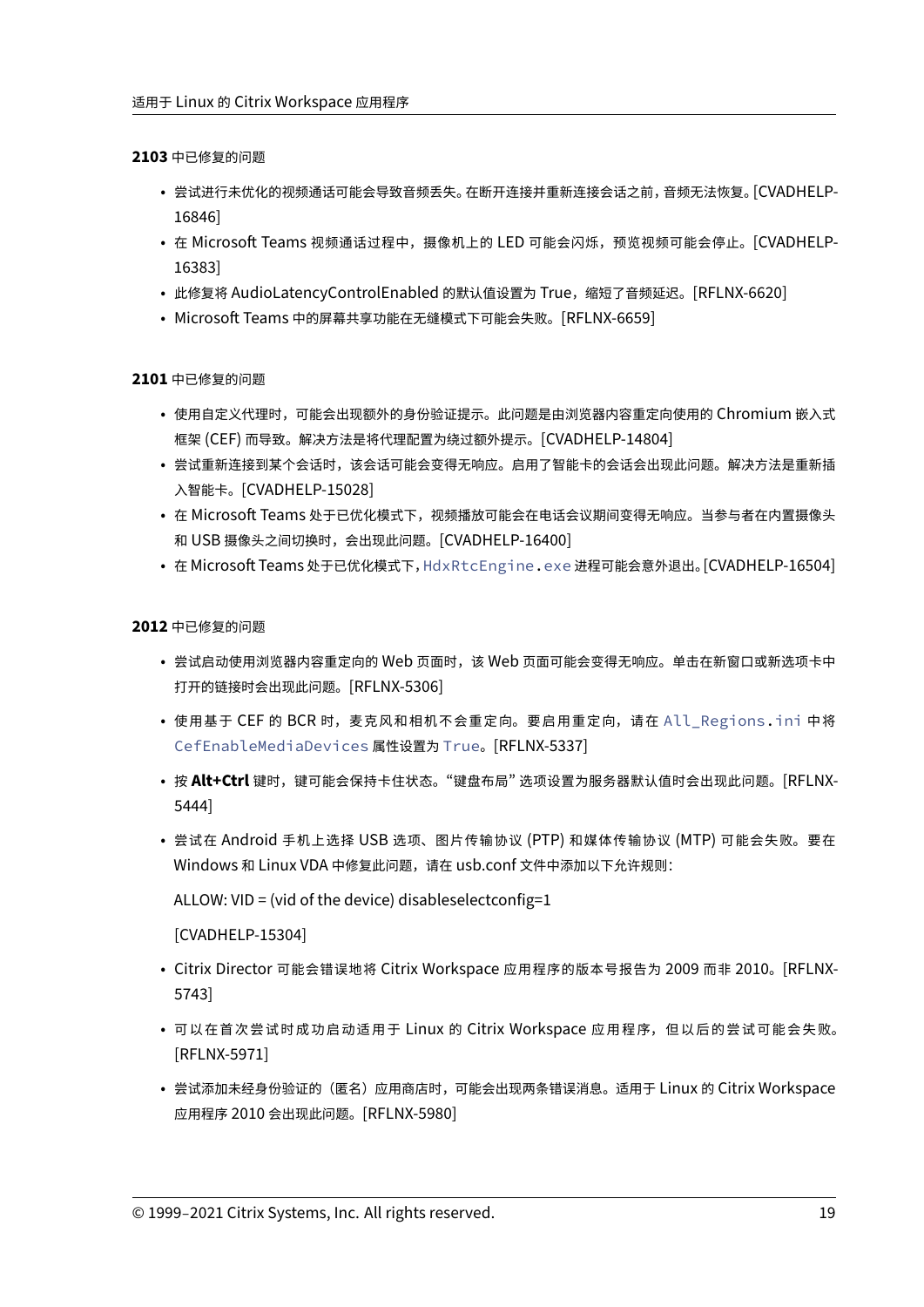# **2010** 中已修复的问题

- 在 Microsoft Teams 中运行视频通话或共享屏幕时,屏幕可能会闪烁不定。[RFLNX-4778]
- 尝试自定义 webrpc.log 和 webrtc.log 文件可能会失败。[RFLNX‑5221]
- 即使在使用 storebrowse 实用程序删除应用商店后,也会为应用商店计入资源的数量。[RFLNX‑5499]
- 当计算机上安装了德语或法语区域设置时,Microsoft Teams 优化可能无法正常运行。[RFLNX‑5599]
- 从适用于 Linux 的 Citrix Workspace 应用程序启动会话时,会话可能会闪烁不定。出现此问题是因为会话断 开连接并重新连接。此问题主要在 Microsoft 应用程序中出现。[CVADHELP‑14194]
- 在不同的会话之间执行复制和粘贴内容等剪贴板操作时,这些操作可能会间歇性失败。[CVADHELP‑15228]
- 使用通过适用于 Linux 的 Citrix Workspace 应用程序版本 1906 或更高版本启动的 Microsoft PowerPoint 启动幻灯片演示时,该演示可能不会在全屏模式下打开。[CVADHELP‑15648]
- 适用于 Linux 的 Citrix Workspace 应用程序可能不会为使用 HTML5 本地存储的应用商店显示身份验证对话 框。使用自助服务用户界面时会出现此问题。[CVADHELP‑15720]

**2009** 中已修复的问题

- 有时,会议视图不会在 Microsoft Teams 中的多任务处理过程中还原。当本地窗口叠加远程窗口时会出现此问 题。因此,远程窗口不会收到鼠标事件。解决方法为,在最小化的屏幕上,将鼠标悬停在数字时钟上,然后双击 呼叫者的姓名。[RFLNX‑4937]
- 在 UDP 连接上运行的会话中,性能可能会降低。[RFLNX‑5135]
- 在屏幕上拖动无缝第三方已发布应用程序的窗口时,窗口可能会自动最小化。[CVADHELP-13677]
- 重定向到设备上运行的会话的单个 USB 设备可能会意外地重定向到同一设备上运行的传入会话。[CVADHELP‑ 13684]
- 在多显示器环境中,当您尝试在显示器上重新启动全屏会话时,连接栏将保持在不同的显示器上。即使鼠标光标 仍保留在同一显示器上,也会出现此问题。[CVADHELP‑14642]
- 尝试重新连接到会话时,会话可能会在桌面出现后立即断开连接。需要智能卡身份验证的会话会出现此问题。 [CVADHELP‑15036]

**2006** 中已修复的问题

- 使用 Microsoft Teams 时,"测试通话" 选项不会显示。[RFLNX-4234]
- 会话启动可能会在 Red Hat 8.2、CentOS 8.x、Fedora 29、30 和 31 发行版上失败。[RFLNX‑3114] [RFLNX‑ 4438] [RFLNX‑4296]
- 将 wfica\_for\_plugins 二进制文件添加回平台优化 SDK 后, 在 LIBS\_GTK 中引入的不必要的依赖项现 已删除。[RFLNX‑4604]
- 面向基于 CEF 的 BCR 的服务器提取和客户端呈现可能会失败。因此,浏览器内容重定向将失败。[RFLNX‑4459]
- 在 Citrix StoreFront 中单击已发布的应用程序后,将显示一个连接对话框并保留在此处。在非无缝模式下会出 现此问题。[CVADHELP‑13896]
- 选择激活选项以激活桌面上的 Citrix Workspace 应用程序后,将下载 **receiverconfig.cr** 文件。尝试通过启 动该文件将应用商店添加到 Citrix Workspace 应用程序可能会失败。[CVADHELP‑14389]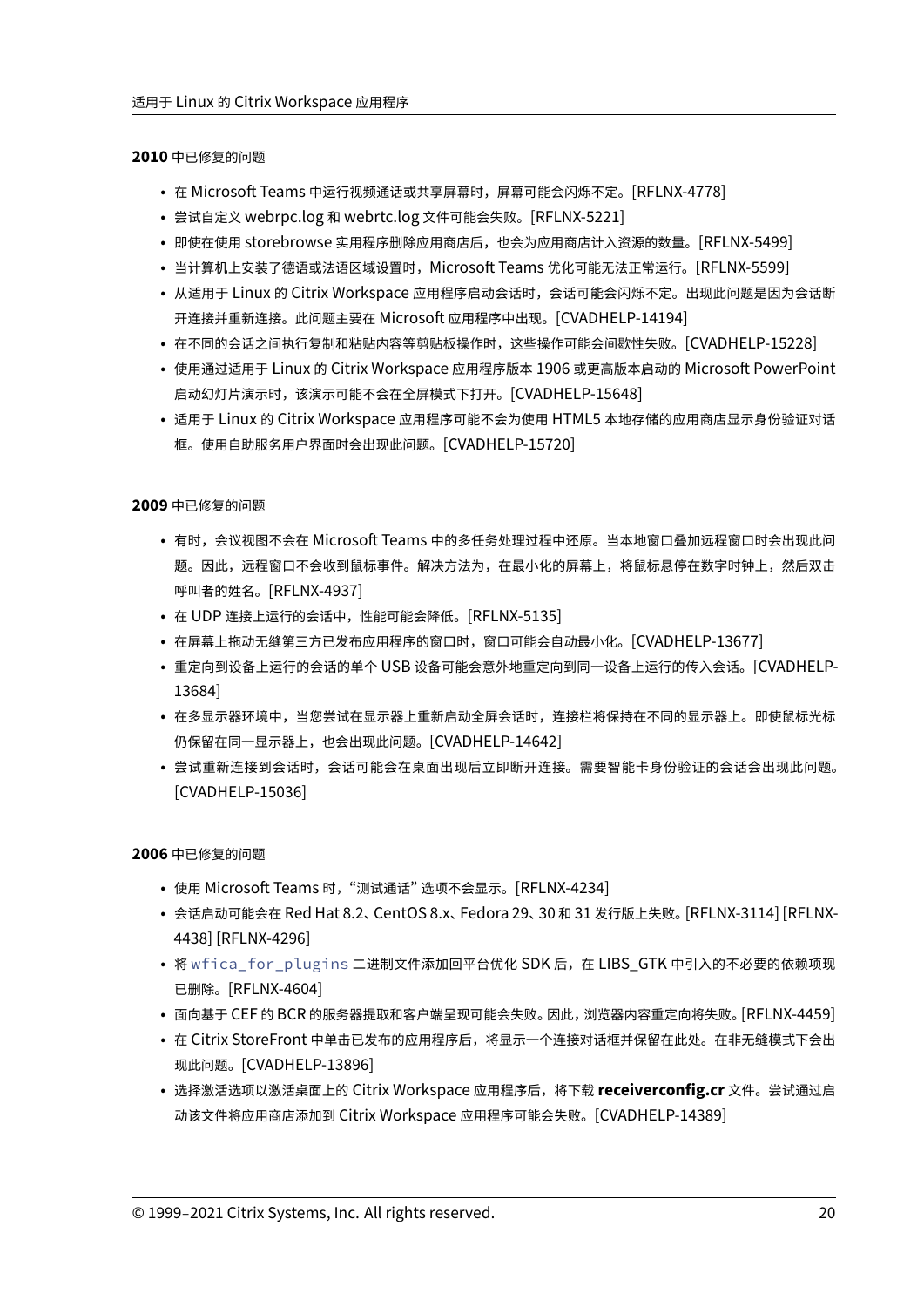- 尝试将适用于 Linux 的 Citrix Workspace 应用程序映射到 COM 串行端口可能会失败,这表明该端口无法访 问。未填充以前的 COM 条目时会出现此问题 [CVADHELP‑14391]
- 适用于 Linux 的 Citrix Workspace 应用程序可能无法识别某些智能卡。因此,尝试使用这些智能卡启动会话 将失败。[CVADHELP-14878]

# **2004** 中已修复的问题

- 如果您从 **All\_Regions.ini** 文件中删除首选项部分,wfica 进程将失败。因此,会话无法连接。[RFLNX‑3965]
- 首次添加云应用商店后,首选项 > 帐户子菜单不会显示在自助服务窗口中。[RFLNX‑3605]
- Linux 平台优化 SDK 不适用于 Citrix Workspace 应用程序版本 1908、1910 和 1912。从 Citrix Workspace 应用程序安装程序包中删除 wfica\_for\_plugins 二进制文件时会出现此问题。[RFLNX‑4298]
- 使用 storebrowse 命令添加应用商店时,该应用商店不会显示在首选项 > 帐户选项卡上。自助服务用户界面 在后端运行时会出现此问题。[RFLNX‑3683]
- 在会话中,wfica 可能会在启用了浏览器内容重定向 (BCR) 的 Web 站点上意外退出。如果您将 AllowMulti-**Stream** 的值设置为 True, 则会出现此问题。[CVADHELP-13168]
- 在双显示器设置中,当显示器具有不同的分辨率时,尝试将已发布的桌面的显示更改为全屏模式可能会失败。 [CVADHELP‑13990]
- 您可能会在无缝会话中遇到显示问题。调整无缝窗口的大小或在无缝窗口之间切换时会出现此问题。 [CVADHELP‑13458]
- 从 PNA 应用商店启动桌面会话后,除非手动关闭进度条窗口,否则该窗口可能会保留。[CVADHELP-14405]

# **1912** 中已修复的问题

- 在 Ubuntu16.04x64 中,Citrix Workspace 应用程序图标可能会错误地显示在任务栏上。[RFLNX-3582]
- 使用 gst-play1.0 更改 gst-play 的符号链接 [symlink] 后,.mp4 视频文件可能会在后台中使用黑屏呈 现,并且没有音频。[RFLNX‑2429]
- 从屏幕保护程序模式切换到全屏 ICA 会话模式时,键盘可能会失去焦点。在 Raspberry Pi OS 上运行的 ArmHardFloat (armhf) 设备上会出现此问题。[RFLNX‑3553]
- 使用自助服务用户界面时,首选项窗口选项可能无法按预期工作。libwebkit1 软件包不可用时会出现此问题, 就像 Debian 10 buster 客户端一样。[RFLNX‑3596]
- 当任何其他系统用户(而非第一个用户)尝试启动 Citrix Workspace 应用程序时,自助服务用户界面可能无法 打开。此时将显示以下错误消息:

"Bind Error ‑ address already in use."(绑定错误 ‑ 地址已在使用中。)

[RFLNX‑3601]

• 在 Ubuntu 18.04 及更高版本中,当您使用自助服务用户界面启动应用程序时,启动的应用程序名为 "wfica\_seamless" - 而不是在应用程序之后。出现此问题的原因是默认的桌面环境为 GNOME。[RFLNX-3650]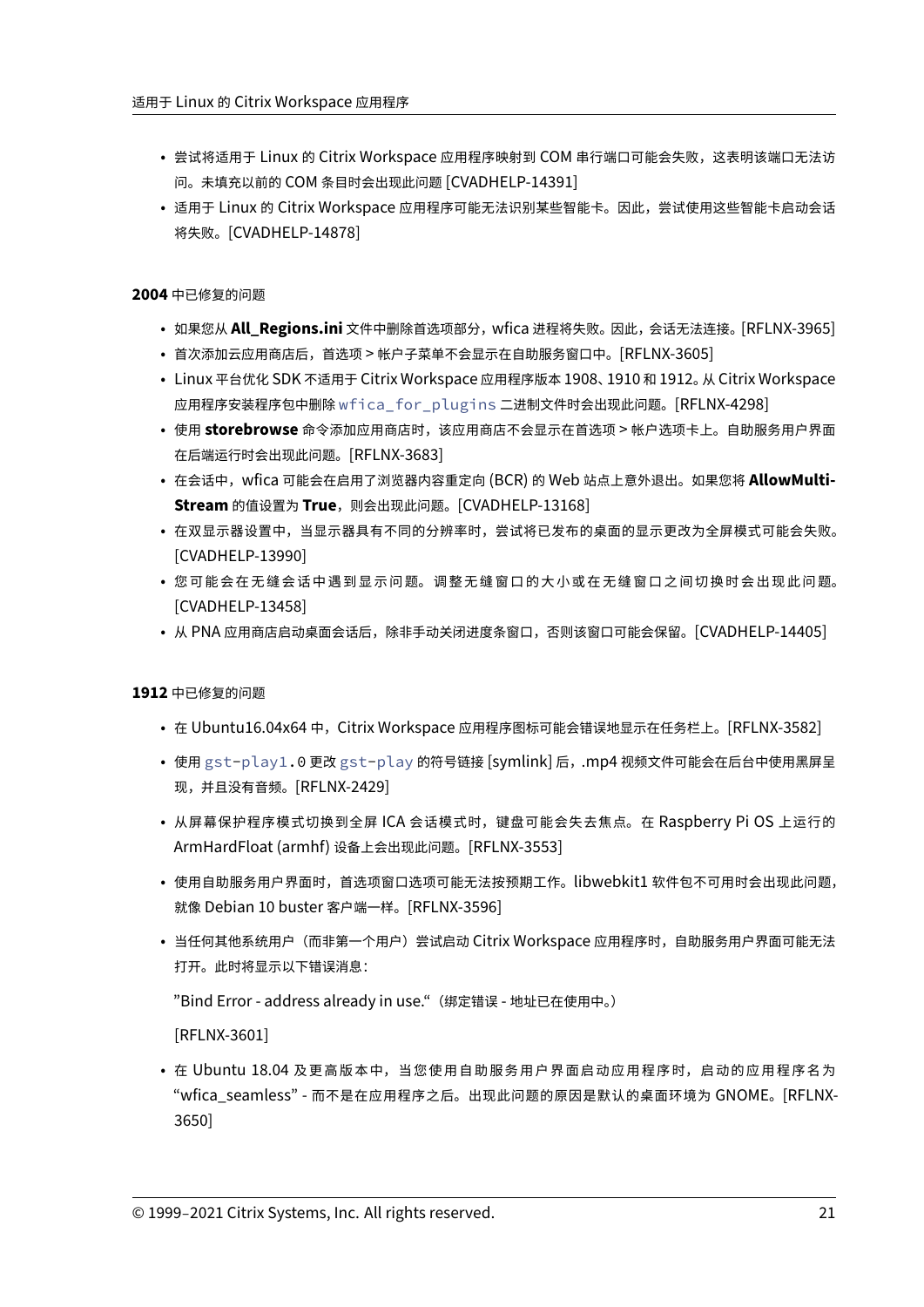- 当您注销然后使用其他用户帐户重新登录时,主页 > 收藏夹页面会显示一个不正确的收藏应用程序列表。 [RFLNX‑3458]
- 关闭自助服务用户界面后,将显示以下错误消息:

"free(): double free detected in cache 2 Aborted."(free(): 在 tcache 2 中检测到两次释放已终止。)

在 Raspbian Buster OS 上运行的 ArmHardFloat (armhf) 设备上会出现此问题。[RFLNX‑3578]

- 禁用统一体验策略后,仍然可能会在适用于 Linux 的 Citrix Workspace 应用程序中计入已禁用的应用程序数 量。[CVADHELP‑13742]
- 可移除的 USB 驱动器无法映射到 CentOS 7.7 客户端上的 VDA。[CVADHELP‑13422]

# **1910** 中已修复的问题

- 适用于 Linux 的 Citrix Workspace 应用程序依赖于 libcurl3 进行安装。应用此修复后,依赖项已被删除,以 便更容易安装。[RFLNX‑3487]
- 使用 Video Decode and the Presentation API for Unix (VDPAU) Optimization Pack 呈现 H.264 编码 的数据可能无法按预期工作。[RFLNX‑2892]
- 使用适用于 Linux 的 Citrix Workspace 应用程序版本 1906 或 1908 时,共享用户注销其 Workspace 时, 登录页面可能不会显示。相反,将显示以下登录提示:登录以访问您的 Workspace。[RFLNX-3519]
- 当桌面会话跨越多个显示器时,工具栏可能会消失。[RFLNX‑3248]

# 已知问题

# **2111** 中的已知问题

- 双跳会话不支持适用于智能卡读卡器的即插即用功能。[HDX‑34582]
- 登录云应用商店时,屏幕可能会显示为白色。[RFLNX‑8337]
- 尝试启动 Citrix Workspace 应用程序时,自助服务用户界面可能无法打开,并显示以下错误消息:

用户定义的信号 2

在调试内部版本和 Azure VM Debian 10 中会出现此问题。[RFLNX‑8336]

- 在 Ubuntu 21.10 操作系统中安装启用了应用程序保护功能的 Citrix Workspace 应用程序后,操作系统引导 在重新启动系统时可能会失败。Citrix Workspace 应用程序 2108 及更高版本会出现此问题。要从操作系统引 导失败进行恢复,请执行以下任意操作:
	- **–** 重新安装 Ubuntu 21.10 操作系统。但是,我们不支持 Ubuntu 21.10 上的应用程序保护功能。
	- **–** 转至操作系统的恢复模式,然后使用终端卸载 Citrix Workspace 应用程序。
	- **–** 通过实时操作系统进行引导,并从现有操作系统中删除 rm -rf /etc/ld.so.preload 文件。 [RFLNX‑8358]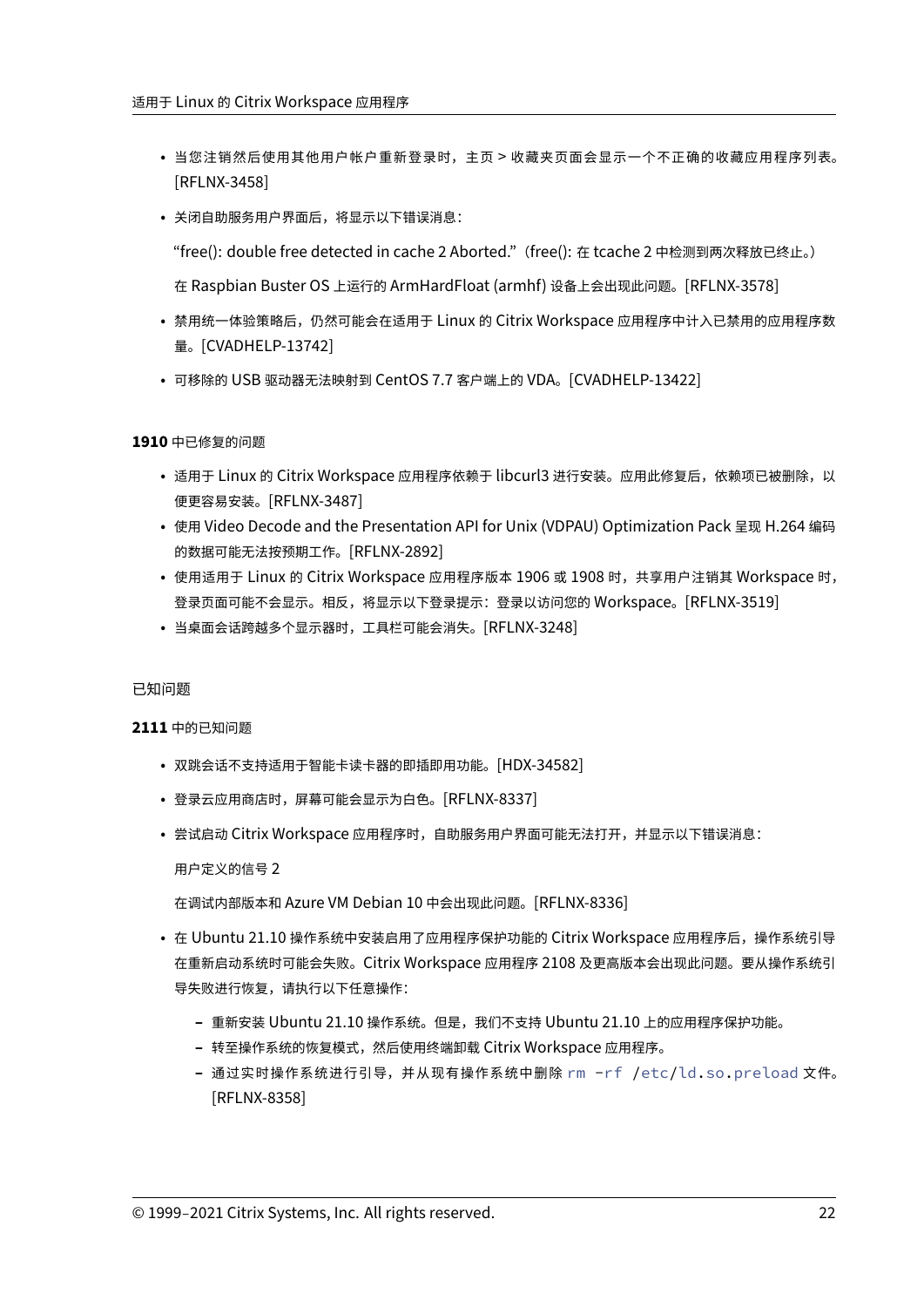# 早期版本中的已知问题

# **2109** 中的已知问题

- 卸载 Citrix Workspace 应用程序时,可能不会自动删除 \$HOME/.local/share/webkitgtk 中的过期 缓存文件。解决方法是手动删除这些缓存文件。[HDX‑28187]
- 在 DDC 上启用了 "多端口" 策略时,尝试使用 Citrix Workspace 应用程序启动桌面或应用程序可能会失败。 [HDX‑31016]
- 尝试使用智能卡身份验证启动会话可能会失败。适用于 Linux 的 Citrix Workspace 应用程序 2104 及更高版 本会出现此问题。解决方法是手动输入智能卡凭据。[CVADHELP‑18402]
- 在客户端自动重新连接过程中,可能仅尝试重新连接到会话一次。因此,客户端自动重新连接策略可能无法正常 发挥作用。[HDX‑34114]
- 关闭显示应用程序启动进度的进度条后,wfica 进程可能会失败。因此,应用程序可能会启动并从屏幕中消失。 [HDX‑34701]

# 早期版本中的已知问题

# **2108** 中的已知问题

- 启用应用程序保护功能时,反键盘记录功能对使用 UIDialogLibWebKit3.so 库的身份验证管理器接口可 能不起作用。[RFLNX‑8027]
- 如果使用全局服务器负载平衡 (GSLB),在生存时间 (TTL) 持续时间内可能不会缓存域名系统 (DNS) 响应。因 此,使用 WebView 进行身份验证可能会失败。[RFLNX‑3673]

**2106** 中的已知问题

- 在桌面会话中,使用 CEF‑BCR 重定向页面后,键盘焦点可能仍保留在 BCR 叠加层上(例如 YouTube 搜索)。 键盘焦点不会转移到其他打开的应用程序。此问题仅在自助服务插件和 StoreBrowse 启动时出现。解决方法: 要将焦点转移到其他应用程序,请单击会话工具栏,然后选择主页按钮。[RFLNX‑7704]
- 在桌面会话中,使用 CEF‑BCR 重定向页面后,键盘焦点将转移到当前鼠标位置。此问题是由第三方对开源 CEF 的限制导致的。[RFLNX‑7724]
- 尝试在前台使用另一个应用程序单击 BCR 叠加层(例如 YouTube 搜索)时,浏览器页面不会出现在前台。 [RFLNX‑7730]
- 使用 CEF-BCR 重定向页面后, 关闭重定向的 Web 页面时, 错误日志中会捕获分段故障。[RFLNX-7667]
- 在 Microsoft Teams 点对点音频通话期间,音频可能在通话的前 15 秒内无法正常进行。解决办法:在 module.ini 文件中,将 VdcamVersion4Support 属性设置为 False。[HDX‑29526]

# **2104** 中的已知问题

• 在 VDA 版本 1912 LTSR CU2 中,会话可能会断开连接。在 Delivery Controller 上启用了多流策略时会出现 此问题。解决方法是将 VDA 升级到版本 2012 或更高版本。[RFLNX‑6960]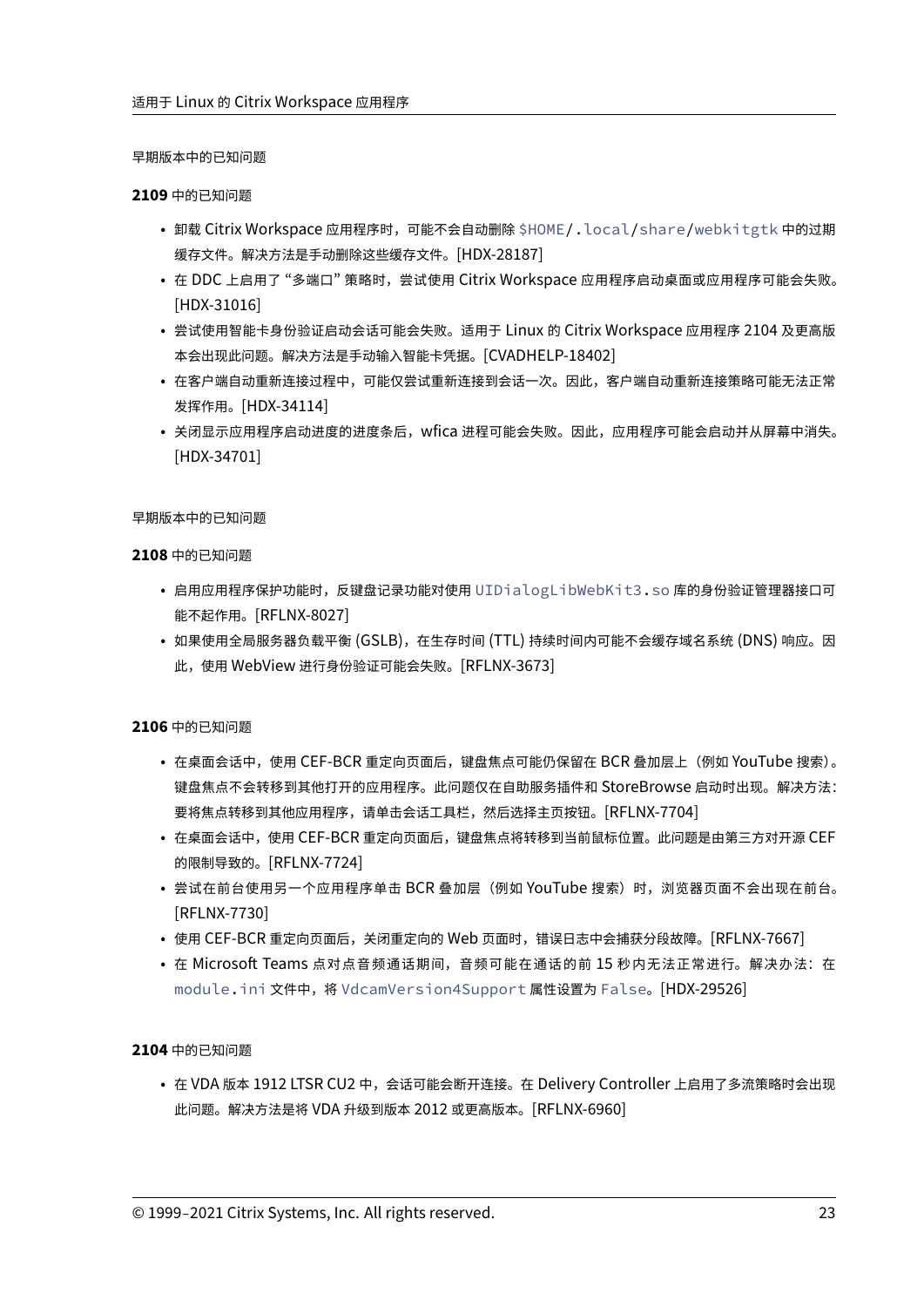# **2103** 中的已知问题

• 在视频通话或屏幕共享期间,Microsoft Teams 可能会变得无响应,通话可能会突然结束。[CVADHELP‑16918]

# **2101** 中的已知问题

- 长时间播放视频时,音频会停止,但视频却继续无缝播放。将 VdcamVersion4Support 设置为 True 时会出 现此问题。解决方法是通过将 VdcamVersion4Support 设置为 False 来禁用多音频选项。[RFLNX‑6472]
- 在 Microsoft Teams 会议期间,音频可能会在静音时不稳定。瘦客户端上会出现此问题。[RFLNX‑6537]
- 有时,Citrix Workspace 应用程序可能无法在 Microsoft Teams 中呈现传入的视频。[RFLNX‑6662]
- 当您将 cefenablemediadevices 标志用于 Microsoft Teams 时,麦克风无法按预期正常工作。将基于 CEF 的 BCR 功能与 Microsoft Teams 配合使用时会出现此问题。[RFLNX‑6689]

# **2012** 中的已知问题

- 会话突然终止或断开连接时,HdxRtcEngine.exe 进程可能会意外退出。[RFLNX-5885]
- 尝试输入文本时,光标将显示为白色。从 Linux 端点计算机连接时,在双跃点场景中会出现此问题。有关解决方 法,请参阅知识中心文章 CTX272423 和 CTX131504。[CVADHELP-16170]
- 为 Microsoft Teams 视频通话建立 HDX 优化时,视频可能会变得无响应,音频停止播放。在通话期间断开或 重新连接耳机时会出现此问题。[CVADHELP‑16186]

# **2010** 中的已知问题

- 无法在文件选项卡中查看文件。云部署中会出现此问题。[RFLNX‑5596]
- 在 Microsoft Teams 中,必须手动选择音频设备。音频设备不会自动设置为默认设备。[RFLNX-5652 ]
- 尝试在全屏模式下在会话中使用下拉菜单可能会失败。启用了浏览器内容重定向时会出现此问题。[CVADHELP‑ 13884]
- 即使 HDXoverUDP 设置为 Preferred 时,TCP 回退选项可能仍然无法使用。使用 Citrix Gateway 连接时 会出现此问题。[CVADHELP‑15526]

#### **2009** 中的已知问题

- 多流 ICA 功能可能无法正常运行。[RFLNX‑4286]
- 在 Microsoft Teams 中运行视频通话或共享屏幕时,屏幕可能会闪烁不定。[RFLNX-4778]
- 尝试在桌面会话之间切换可能会失败。[CVADHELP‑15229]

# **2006** 中的已知问题

• 有时,会议视图不会在 Microsoft Teams 中的多任务处理过程中还原。当本地窗口叠加远程窗口时会出现此问 题。因此,远程窗口不会收到鼠标事件。解决方法为,在最小化的屏幕上,将鼠标悬停在数字时钟上,然后双击 呼叫者的姓名。[RFLNX‑4937]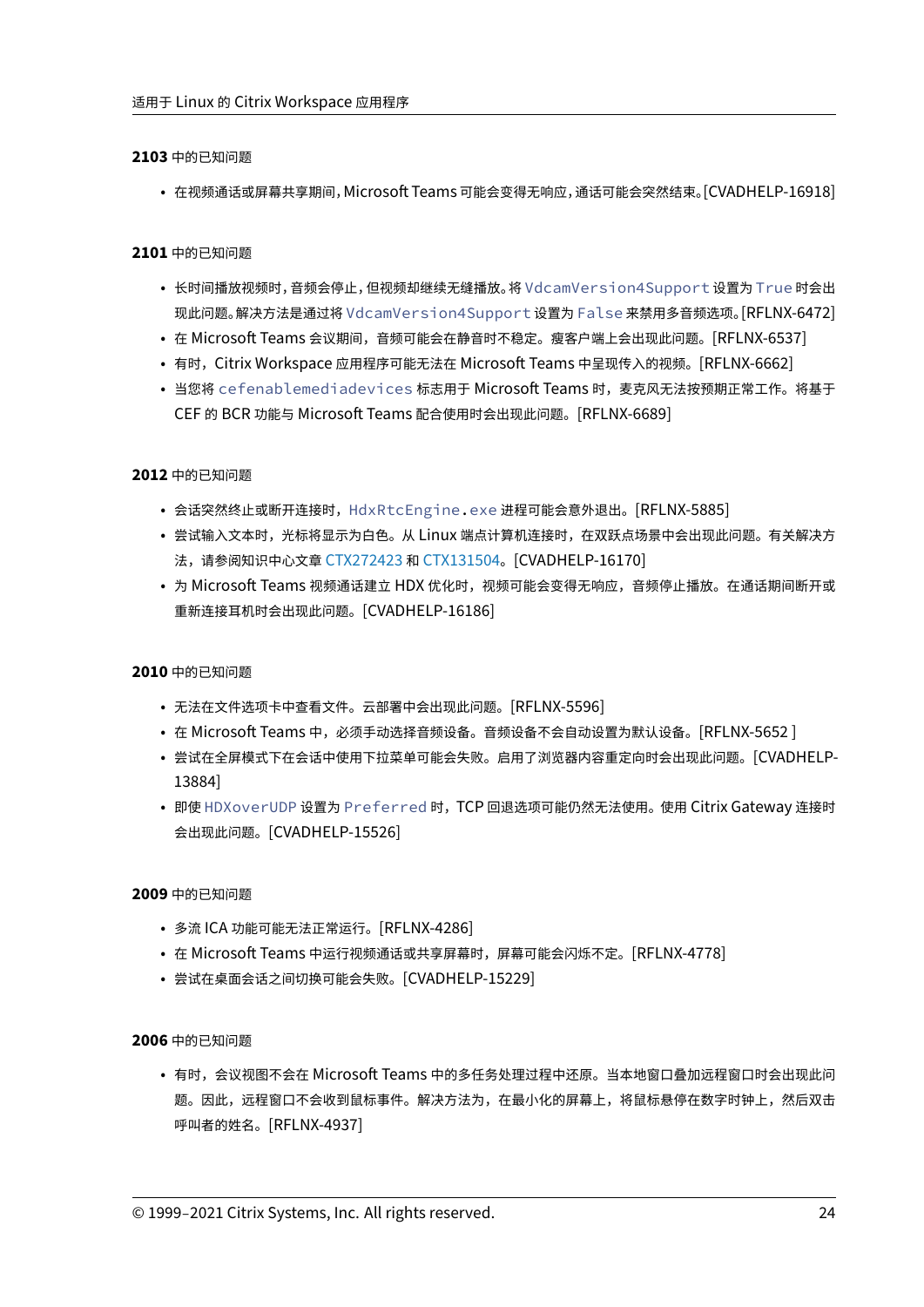• 有时,会话重新连接将失败。通过带 SD‑WAN 的 TCP 为多流 ICA (MSI) 协议配置一个端口时会出现此问题。 [RFLNX‑4782]

# **2004** 中的已知问题

- 适用于 Linux 的 Citrix Workspace 应用程序可能无法识别某些智能卡。因此,尝试使用该智能卡启动会话将 失败。
- 在 Citrix Workspace 应用程序和 SD‑WAN 上启用多流 ICA (MSI) 协议后启动会话时,会话意外退出。此时将 显示以下错误消息:

"与 VDA 的连接已断开…"

出现此问题的原因是不支持单端口 MSI。[RFLNX‑4219]

• 会话启动可能会在 CentOS 8.x、Fedora 29、30 和 31 发行版上失败。解决方法:请参阅知识中心文章 CTX270926。[RFLNX‑3114]

**1912** [中的已知问题](https://support.citrix.com/article/CTX270926)

- 使用基于 CEF 的 BCR 时,如果您重定向 URL,键盘焦点不会指回主窗口。解决方法为,创建一个浏览器选项卡 并切换以访问主选项卡。[RFLNX‑3871]
- 在使用基于 CEF 的 BCR 时,您可能会看到提示 webcontainer 进程已停止的通知。关闭浏览器实例时会出现 此问题。[RFLNX‑3872]
- 使用自助服务用户界面时,首选项窗口选项可能无法按预期工作,并且 Workspace 应用程序会暂时无响应。此 问题出现在 Ubuntu 19.10 发行版中。[RFLNX‑3720]
- Citrix Workspace 应用程序版本 1912 不支持工作区智能源。
- 网络摄像机重定向不支持 Microsoft Teams。此问题是一项限制,因为 Citrix 不支持适用于 Linux 的 Citrix Workspace 应用程序中的 Microsoft Teams 优化 [MTOP]。[RFLNX‑3674]

**1910** 中的已知问题

- 使用自助服务用户界面时,首选项窗口选项可能无法按预期工作。libwebkit1 软件包不可用时会出现 此问题,就像 Debian 10 buster 客户端一样。解决方法为,删除位于 install/path/lib 目录中的 **UIDialogLibWebKit.so** 库。[RFLNX‑3596]
- 由于体系结构更改,您无法再连接到云应用商店 [云设置]。Citrix 建议您使用最新版本的 Citrix Workspace 应 用程序。

第三方声明

Citrix Workspace 应用程序可能包含根据以下文档中定义的条款进行许可的第三方软件: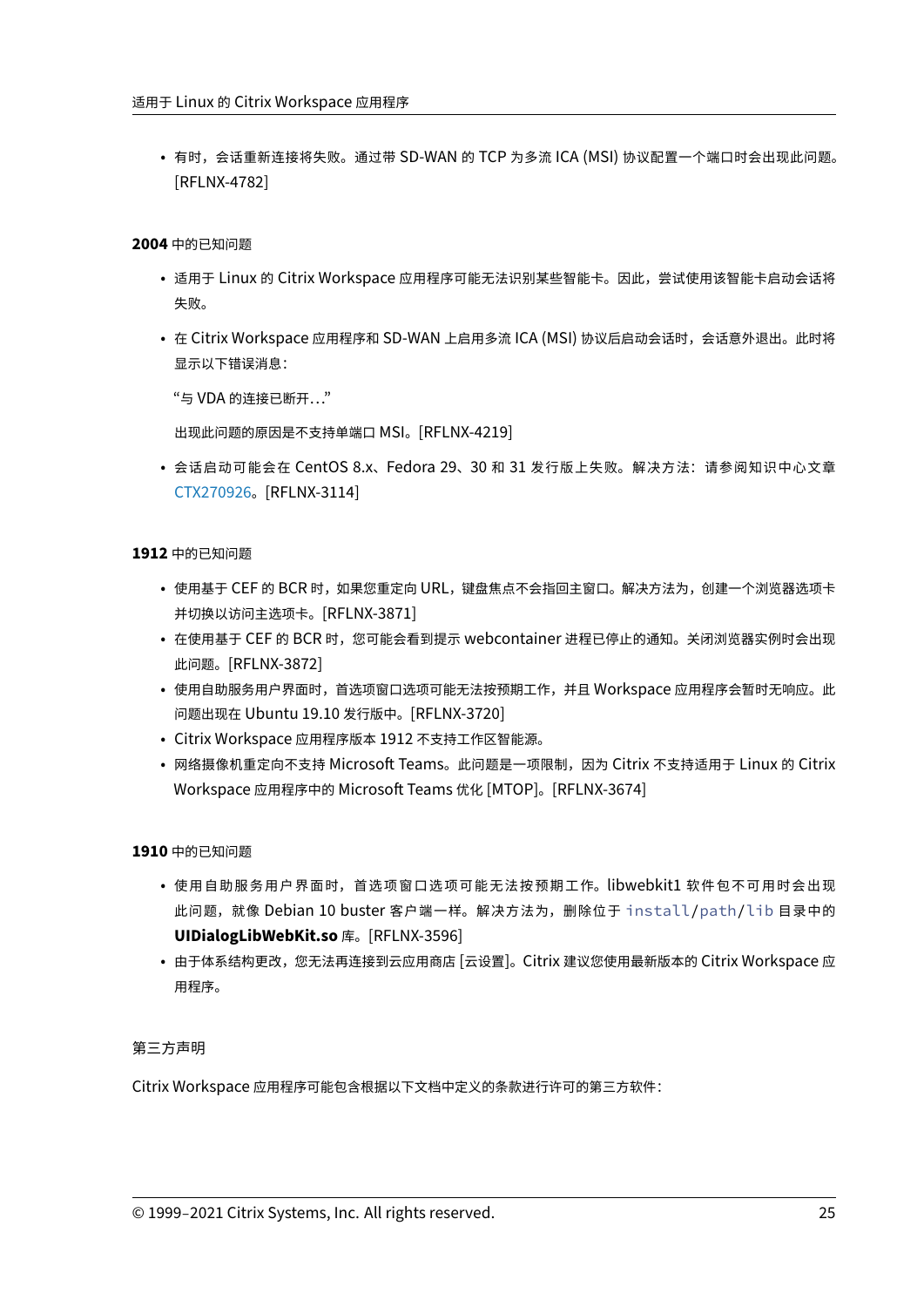# 适用于 **Linux** 的 **Citrix Workspace** 应用程序第三方声明

# 实验性功能

有时,Citrix [会发布实验性功能,作为寻求客户提供有关新技](https://docs.citrix.com/en-us/citrix-workspace-app-for-linux/downloads/third-party-notices-linux.pdf)术或功能的潜在可取性的反馈的机制。Citrix 不接受实验 性功能的支持案例,但欢迎提供改进这些功能的反馈。Citrix 可能会根据反馈的严重性、紧迫性和重要性对反馈执行操 作。Citrix 不致力于将实验性功能产品化,并且可能随时因任何原因撤销这些功能。

系统要求和兼容性

<span id="page-25-0"></span>November 30, 2021

要求

硬件要求

**Linux** 内核:

• 版本 2.6.29 或更高版本

磁盘空间:

- 最少 55 MB
- 如果在磁盘上展开/提取安装包,则额外需要 110 MB
- 对于使用 HDX MediaStream Flash 重定向的片上系统 (system-on-a-chip, SoC) 设备,至少需要 1 GB RAM。

彩色视频显示:

• 256 色或更大值的视频显示

库和编解码器

库:

- glibcxx 3.4.15 或更高版本
- glibc 2.11.3 或更高版本
- gtk 2.20.1 或更高版本
- libcap1 或 libcap2
- libjson-c (用于性能监测)
- 适用于 x64 的 GCC 4.8
- 适用于 Armhf 的 GCC 4.9
- X11 或 X.Org (不支持 Wayland)
- udev 支持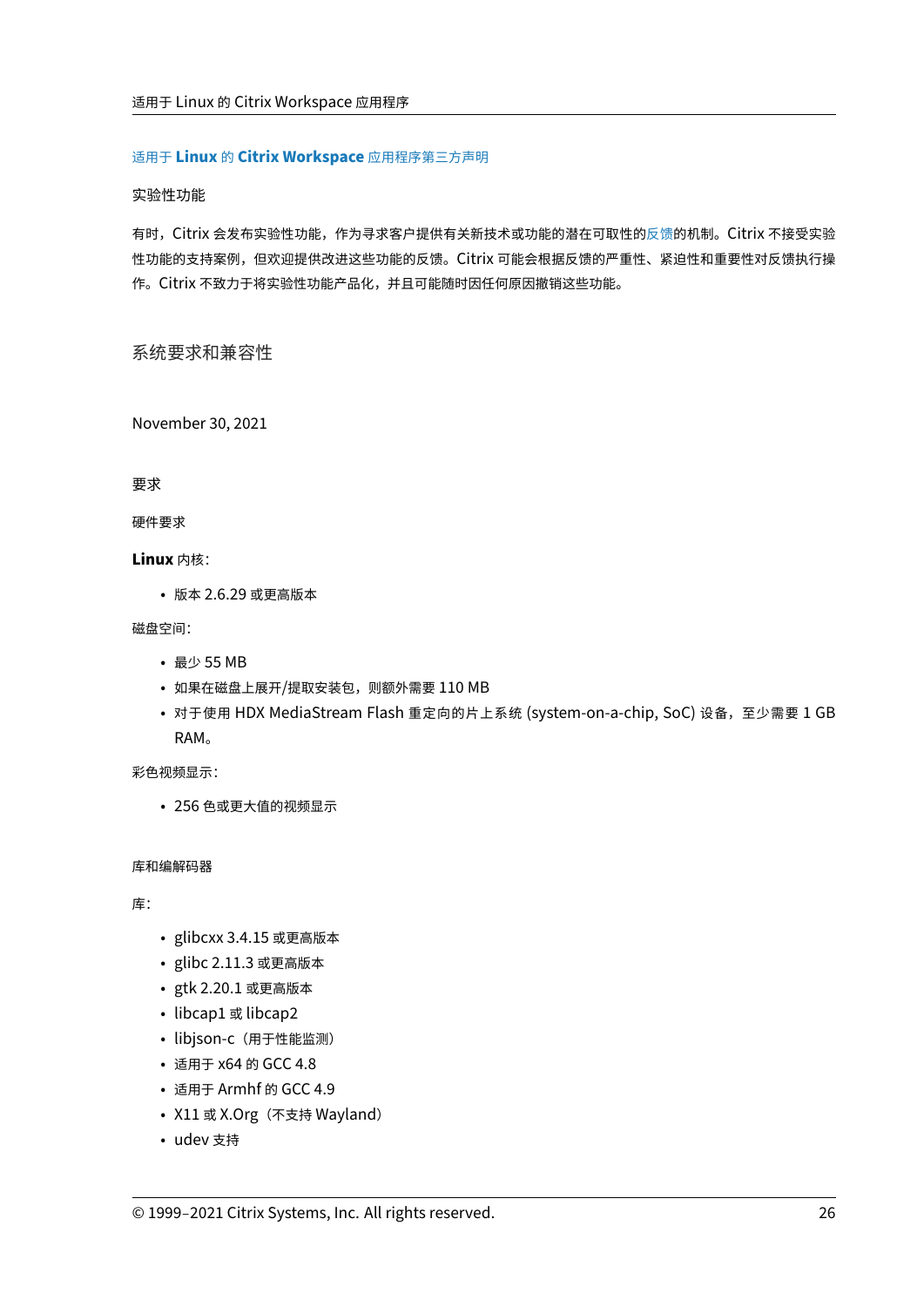自助服务用户界面:

- webkit2gtk 2.16.6 或更高版本
- libxml2 2.7.8
- libxerces-c 3.1

# 编解码器库:

- 高级 Linux 声音体系结构 (ALSA) libasound2
- Speex
- Vorbis 编解码器库

# 基于 **Red Hat Package Manager (RPM)** 的分发要求:

• chkconfig

网络要求

网络协议:

• TCP/IP

# **H.264** 要求

对于 **x86** 设备:

• 处理器的最低速度为 1.6 GHz

# 对于 **HDX 3D Pro** 功能:

- 处理器的最低速度为 2 GHz
- 具有加速图形驱动程序的本机硬件

对于 **ARM** 设备:

• 常规 H.264 支持和 HDX 3D Pro 都需要使用硬件 H.264 解码器。

# **HDX MediaStream Flash** 重定向

有关 HDX MediaStream Flash 重定向的所有要求,请参阅知识中心文章 CTX134786。

建议您在部署新版本之前使用最新插件测试是否满足该文章中的要求,以利用最新功能以及与安全性有关的修复。

# 客户体验改善计划 **(CEIP)** 集成要求

- zlib 1.2.3.3
- libtar 1.2 或更高版本
- libjson 7.6.1 或更高版本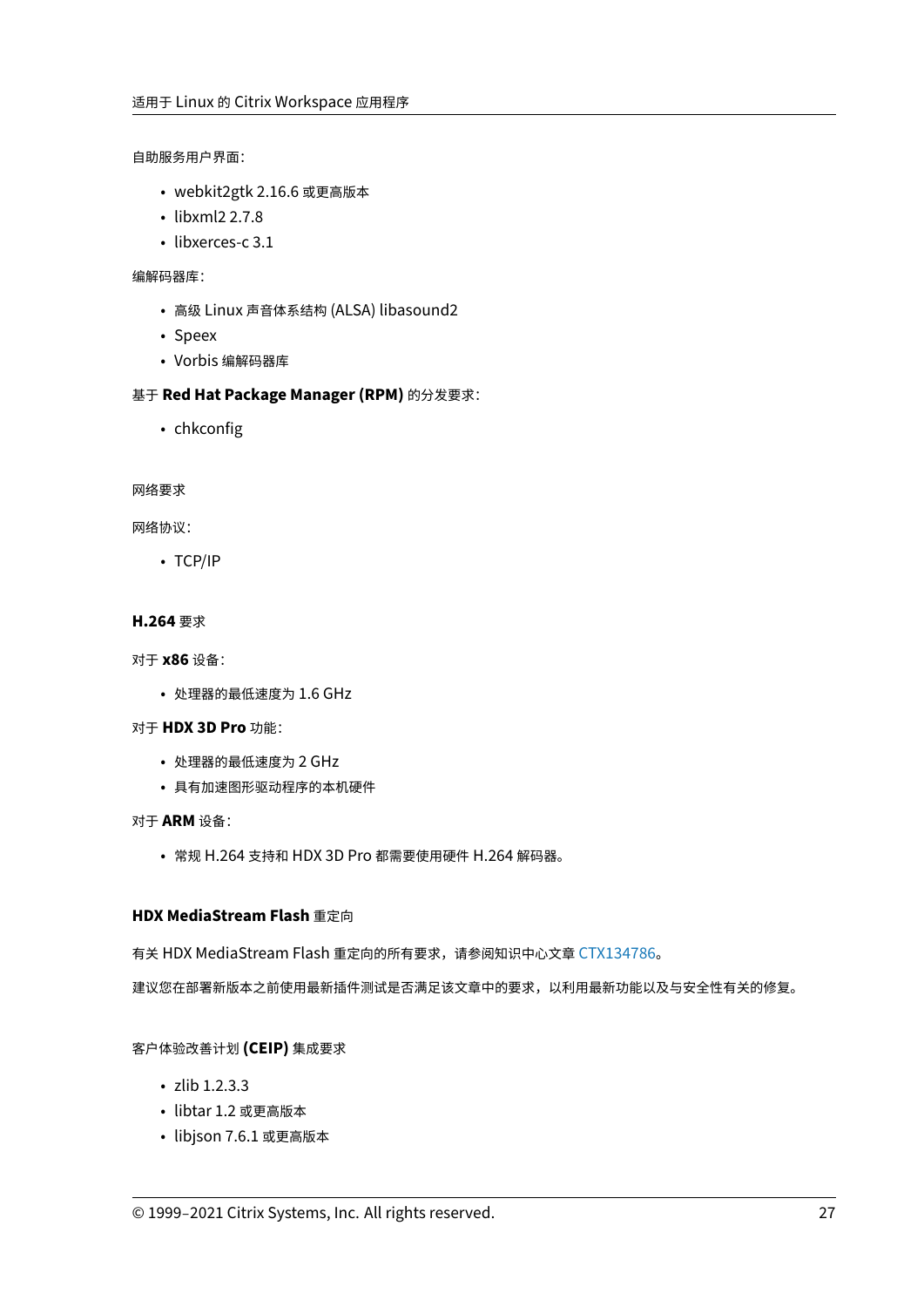# **HDX RealTime** 网络摄像机视频压缩要求

- 与 Video4Linux 兼容的网络摄像机
- GStreamer 0.10.25(或更高版本 0.10.x),包括发行版的 "plugins‑good" 包。

或者,

• GStreamer 1.0 (或更高版本 1.x), 包括发行版的 "plugins-base"、 "plugins-good"、 "plugins-bad"、 "plugins‑ugly" 和 "gstreamer‑libav" 包

# **HDX MediaStream Windows Media** 重定向要求

• GStreamer 0.10.25 (或更高版本 0.10.x), 包括分发版本的 plugins-good 软件包。一般而言, 版本 0.10.15 或更高版本足以满足 HDX MediaStream Windows Media 重定向的要求。

或者,

• GStreamer 1.0 (或更高版本 1.x), 包括发行版的 "plugins-base"、 "plugins-good"、 "plugins-bad"、 "plugins‑ugly" 和 "gstreamer‑libav" 包

注意

- 如果您的 Linux 发行版中不包括 GStreamer, 可以从 GStreamer 页面进行下载。
- 使用某些代码(例如,"plugins-ugly" 中的代码)可能需要从相应技术的制造商处获取许可证。请与系统 管理员联系以寻求帮助。

#### 浏览器内容重定向要求

- webkit2gtk 版本 2.16.6
- glibcxx 3.4.20 或更高版本

#### **Philips SpeechMike** 要求

• 访问 Philips Web 站点以安装相关驱动程序

#### 应用程序保护的要求

应用程序保护功能最适合以下操作系统以及 Gnome Display Manager:

- 64 位 Ubuntu 18.04+, Ubuntu 21.10 除外。
- 64 位 Debian 9+
- 64 位 CentOS7.5+
- 64 位 RHEL7.5+
- ARMHF 32 位 Raspbian 10 (Buster)+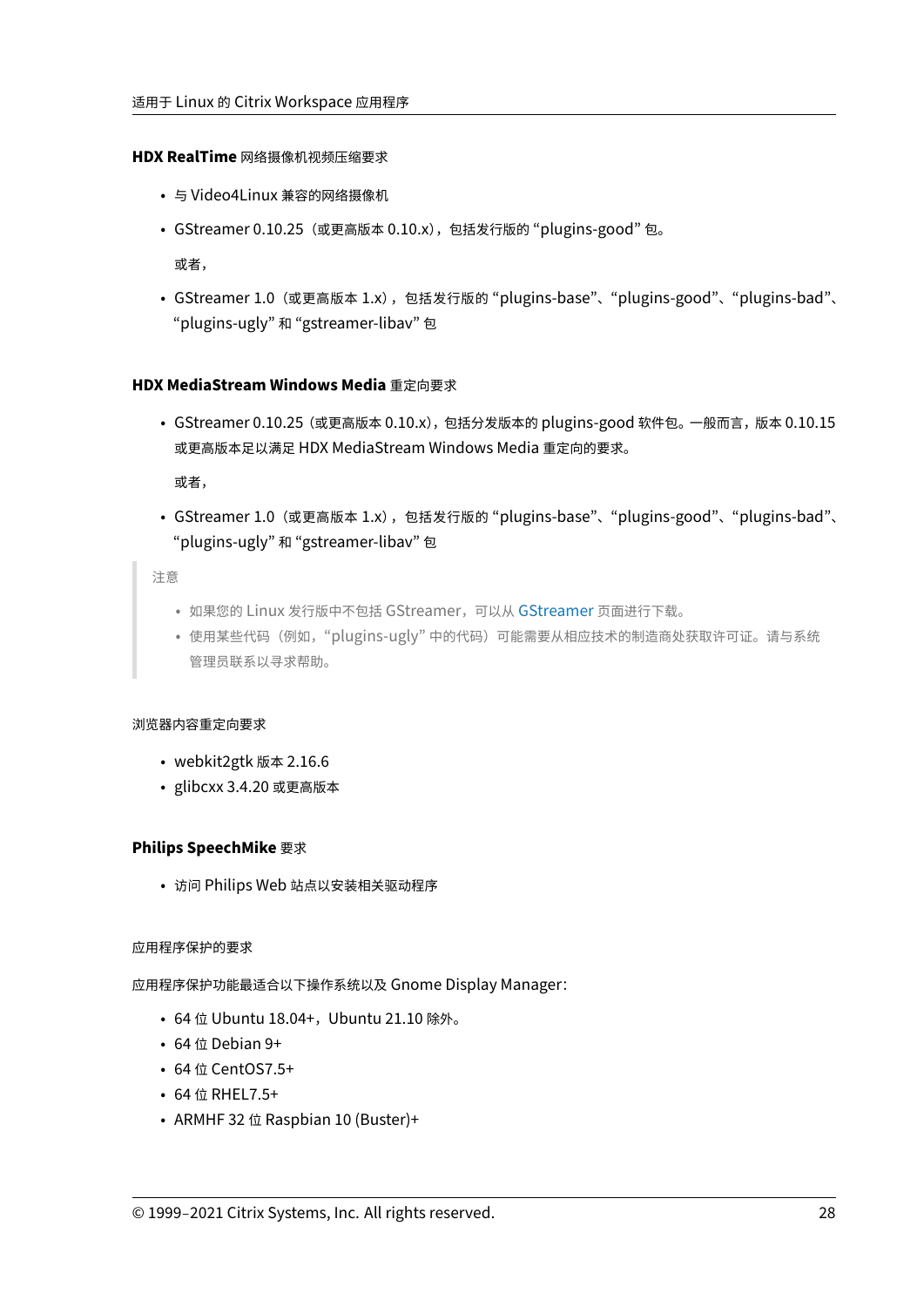# **Microsoft Teams** 优化要求

最低版本:

• Citrix Workspace 应用程序 2006

软件:

- GStreamer 1.0 或更高版本和 Cairo 2
- libc++‑9.0 或更高版本
- libgdk 3.22 或更高版本
- OpenSSL 1.1.1d
- x64 Linux 发行版

硬件:

- 最低 1.8 GHz 双核 CPU,可在点对点视频会议通话期间支持 720p HD 分辨率
- 双核或四核 CPU,基本速度为 1.8 GHz,并采用至少为 2.9 GHz 的高速英特尔睿频加速技术

身份验证增强功能:

- Libsecret 库
- libunwind-12 库

# 服务连续性要求

必须预安装的库:

- libwebkit2gtk‑4.0‑37 版本 2.30.1 或更高版本
- 对于 Ubuntu/RHEL/SUSE/Fedora/Debian, 建议您安装最新的 libwebkit2gtk-4.0-37 版本 2.30.1 或更 高版本。
- 对于带 Buster 操作系统的 Raspberry Pi, 建议您安装 libwebkit2gtk-4.0-37 版本 2.30.1。
- gnome‑keyring 3.18.3 或更高版本。
- 已安装 Libsecret

注意

自版本 1910 起,仅当操作系统满足以下 GCC 版本条件时,Citrix Workspace 应用程序才能按预期运行:

- 适用于 x64 体系结构的 GCC 版本: 4.8 或更高版本
- 适用于 ARMHF 体系结构的 GCC 版本:4.9 或更高版本

自版本 2101 起, 仅当操作系统满足以下要求时, Citrix Workspace 应用程序才能按预期运行:

- GCC 4.9 或更高版本
- glibcxx 3.4.20 或更高版本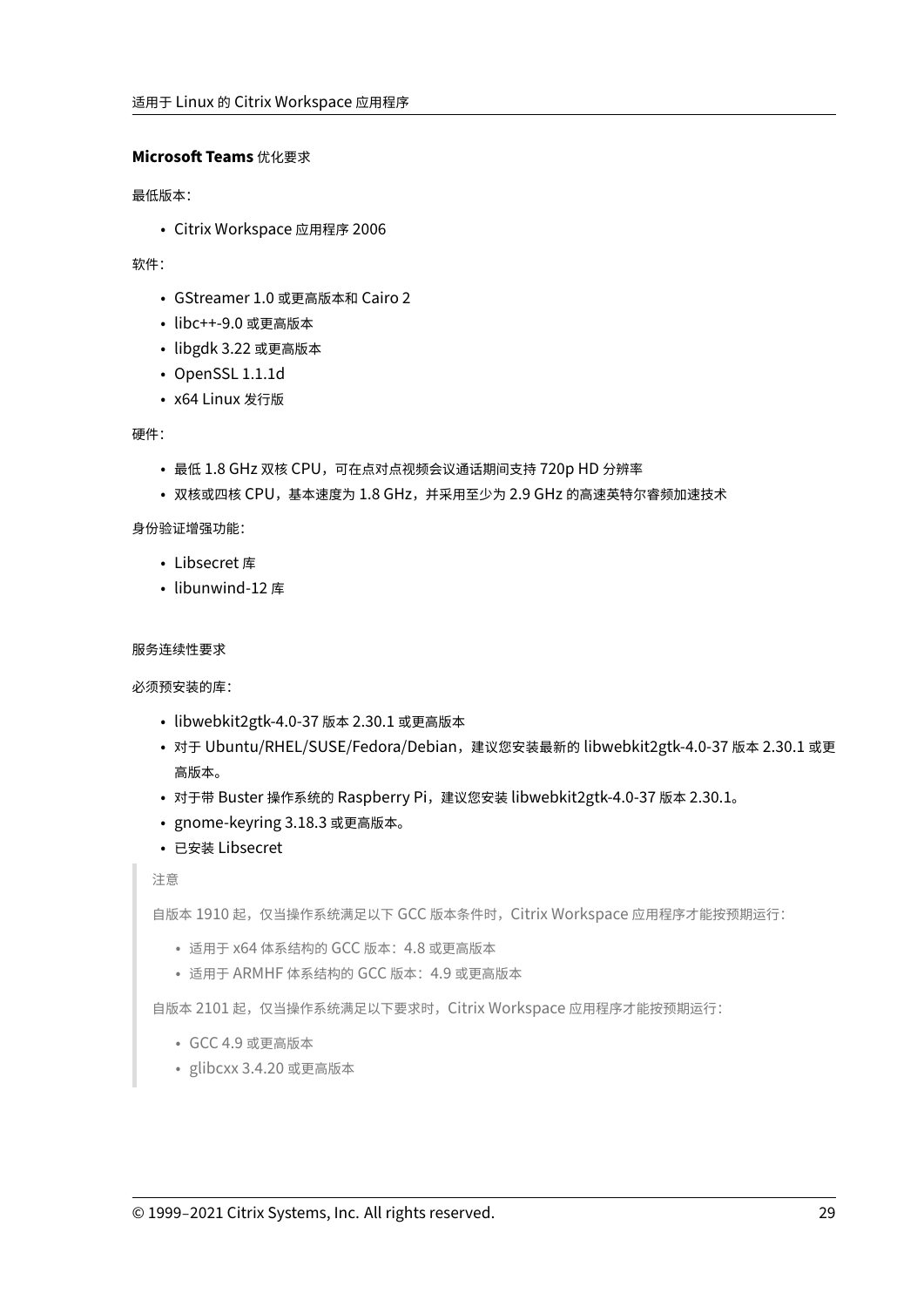# 兼容性列表

Citrix Workspace 应用程序与 Citrix 产品的所有当前受支持版本均兼容。要获取有关 Citrix 产品生命周期的信息,以 及了解何时 Citrix 会停止支持特定的产品版本,请参阅 Citrix 产品生命周期表。

# 服务器要求

# **StoreFront**

- 可以使用 Citrix Workspace 应用程序当前受支持的所有版本通过内部网络连接和 Citrix Gateway 来访问 StoreFront 应用商店:
	- **–** StoreFront 1811 及更高版本。
	- **–** StoreFront 3.12。
- 可以使用配置了适用于 Web 的 Workspace 的 StoreFront。适用于 Web 的 Workspace 提供了从 Web 浏 览器访问 StoreFront 应用商店的权限。有关此部署的限制,请参阅 StoreFront 文档中的重要注意事项。

# 连接和证书

连接

适用于 Linux 的 Citrix Workspace 应用程序支持通过以下任一配置的 HTTPS 和 ICA-over-TLS 连接。

- 对于 LAN 连接:
	- **–** 使用 StoreFront 服务的 StoreFront 或适用于 Web 的 Workspace
- 对于安全的远程连接或本地连接:
	- **–** Citrix Gateway 12.0
	- **–** NetScaler Gateway 10.1 及更高版本
	- **–** NetScaler Access Gateway Enterprise Edition 10
	- **–** Netscaler Access Gateway Enterprise Edition 9.x
	- **–** Netscaler Access Gateway VPX

有关 StoreFront 支持的 Citrix Gateway 版本的信息,请参阅 StoreFront 的系统要求。

# 证书

要确保服务器和客户端之间的安全传输,请使用以下证书:

专用(自签名)证书

如果远程网关上安装了专用证书,用户设备上必须安装组织的证书颁发机构颁发的根证书,才能使用 Citrix Workspace 应用程序访问 Citrix 资源。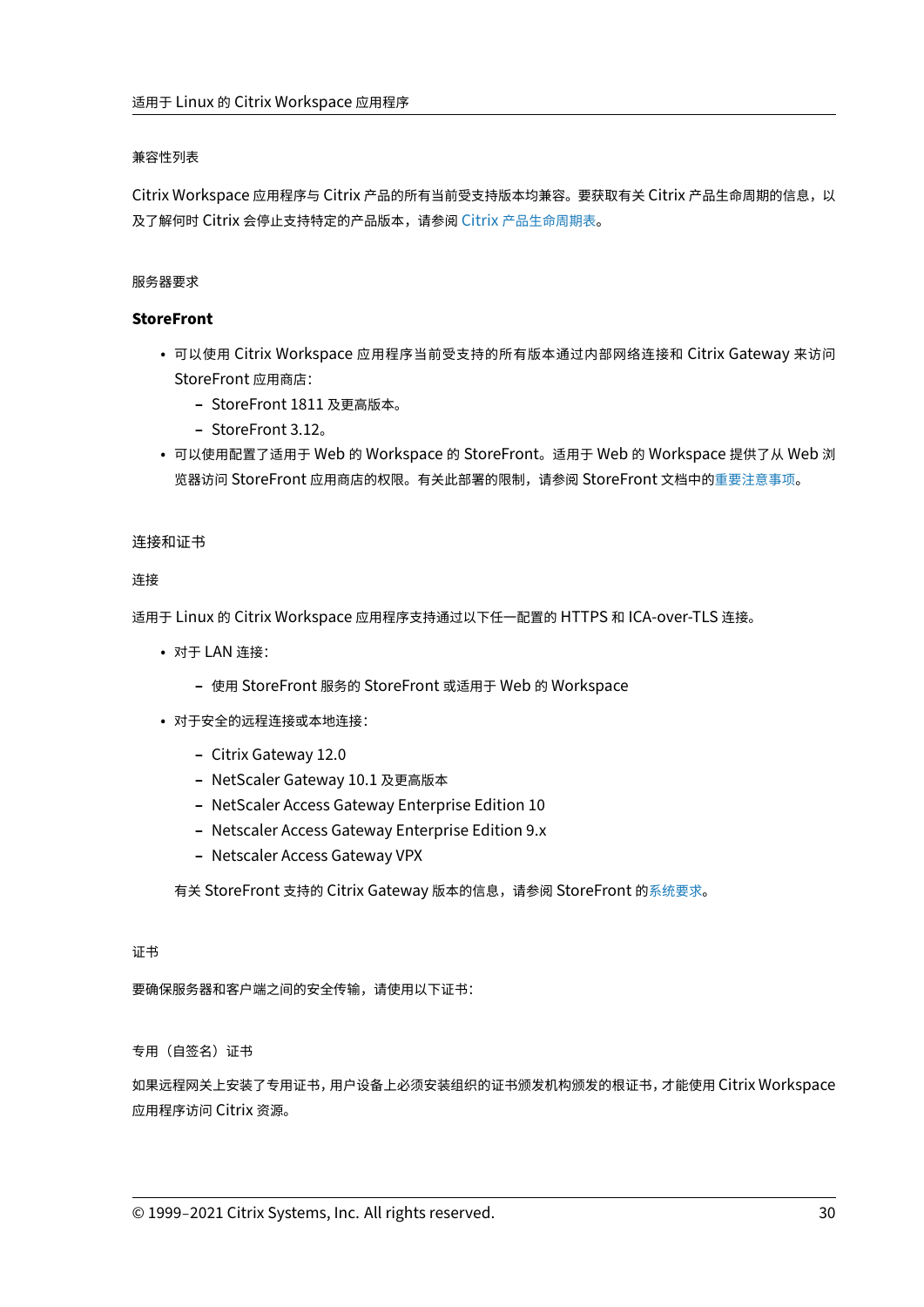注意:

如果连接时无法验证远程网关的证书(因为本地密钥库中不包含根证书),系统会显示一条警告,指出该证书不可 信。如果用户选择忽略警告并继续,则会显示应用程序但无法启动。必须在客户端证书存储中安装根证书。

#### 根证书

对于加入了域的计算机,请使用组策略对象管理模板来分发和信任 CA 证书。

对于未加入域的计算机,请创建一个自定义安装包以分发和安装 CA 证书。请与系统管理员联系以获得帮助。

在用户设备上安装根证书

要使用 TLS,用户设备上需要安装根证书,才能验证服务器证书上的证书颁发机构签名。默认情况下,Citrix Workspace 应用程序支持以下证书。

| 证书                       | 颁发机构                               |
|--------------------------|------------------------------------|
| Class4PCA_G2_v2.pem      | Verisign Trust Network             |
| Class3PCA_G2_v2.pem      | Verisign Trust Network             |
| BTCTRoot.pem             | <b>Baltimore Cyber Trust Root</b>  |
| GTECTGlobalRoot.pem      | <b>GTE Cyber Trust Global Root</b> |
| Pcs3ss_v4.pem            | 第 3 类公共主证书颁发机构                     |
| GeoTrust_Global_CA.pem   | GeoTrust                           |
| DigiCertGlobalRootCA.pem | DigiCert 全局根 CA                    |

#### 通配符证书

通配符证书用于代替同一域内任意服务器的各个服务器证书。Citrix Workspace 应用程序支持通配符证书,但是必须 根据贵组织的安全策略使用这些证书。在实际中,可以考虑使用通配符证书的替代选项,如使用者备用名称 (SAN) 扩展 中包含服务器名称列表的证书。私有证书颁发机构和公共证书颁发机构均会颁发这类证书。

# 将中间证书附加到 **Citrix Gateway**

如果您的证书链中包含中间证书,必须将该中间证书附加到 Citrix Gateway 服务器证书。有关信息,请参阅 Citrix Gateway 文档中的配置中间证书。

如果 StoreFront 服务器无法提供与所使用的证书匹配的中间证书,或者要安装中间证书以支持智能卡用户,请先执行 以下步骤,然后再添加 [StoreFron](https://docs.citrix.com/en-us/citrix-gateway/12-1/install/certificate-management/configure-intermediate-cert.html)t 应用商店:

1. 单独获取一个或多个 PEM 格式的中间证书。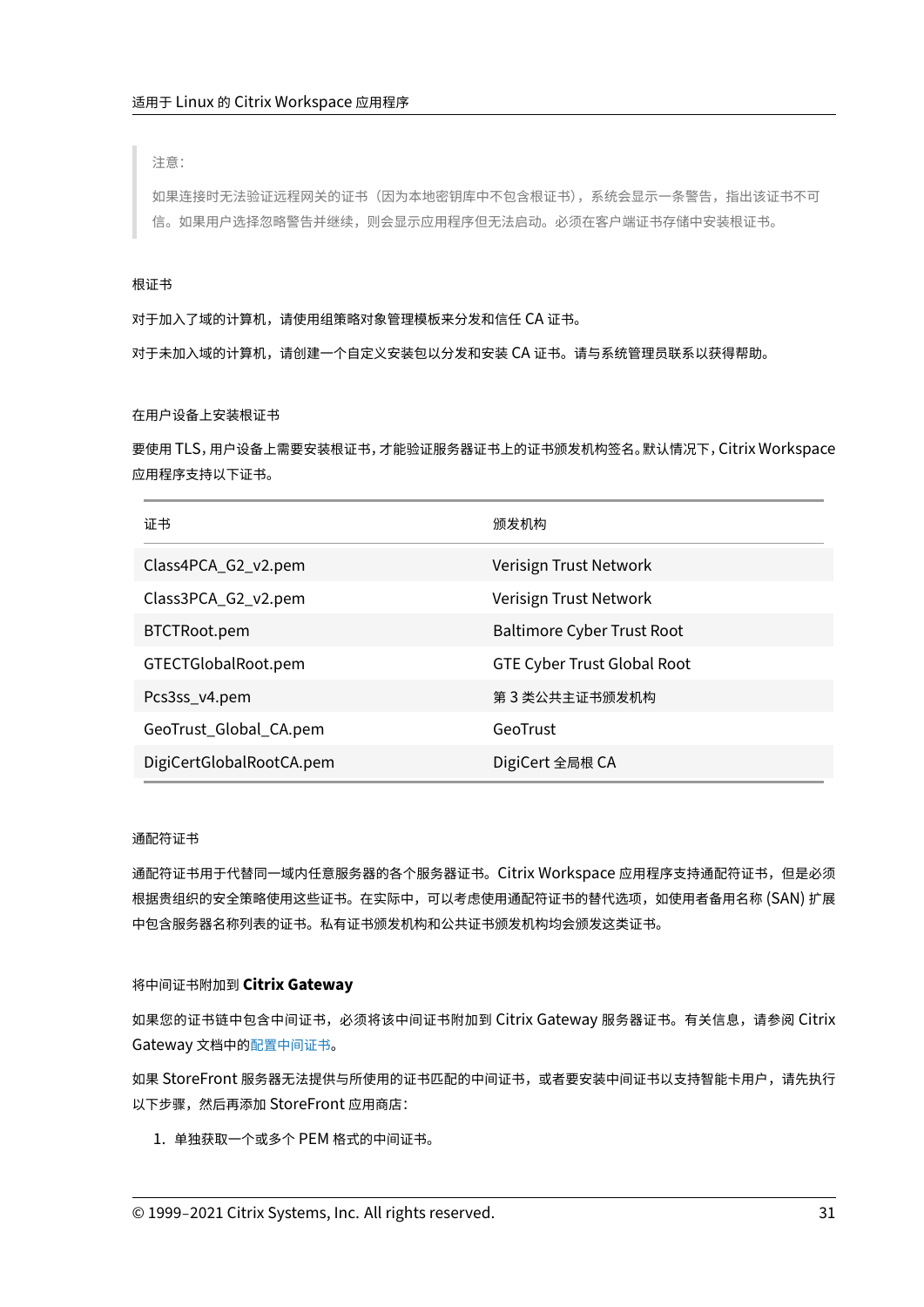提示:

如果找不到 PEM 格式的证书,请使用 openssl 实用程序将 CRT 格式的证书转换为.pem 文件。

- 2. 安装包时(通常为 root):
	- a) 将一个或多个文件复制到 \$ICAROOT/keystore/intcerts。
	- b) 安装了包后运行以下命令:

\$ICAROOT/util/ctx\_rehash

# 联合服务器证书验证策略

Citrix Workspace 应用程序引入了更加严格的服务器证书验证策略。

重要:

安装 Citrix Workspace 应用程序之前,请确认服务器或网关上的证书已按此处所述正确配置。以下情况下连接 可能会失败:

- 服务器或网关配置包括错误的根证书
- 服务器或网关配置不包括所有中间证书
- 服务器或网关配置包括过期或无效的中间证书
- 服务器或网关配置包括交叉签名的中间证书

验证服务器证书时,Citrix Workspace 应用程序现在会使用服务器(或网关)提供的所有证书。与早期 Citrix Workspace 应用程序版本一样,它也会验证证书是否可信。如果任何证书均不可信,连接将失败。

与 Web 浏览器中的证书策略相比,此策略更加严格。许多 Web 浏览器都包括大量信任的根证书。

必须为服务器(或网关)配置一组正确的证书。一组不正确的证书可能会导致 Citrix Workspace 应用程序连接失败。

如果为网关配置了以下有效的证书,建议您使用以下配置以进行更加严格的验证,方法是确定 Citrix Workspace 应用 程序究竟使用的是哪个根证书:

- 服务器证书示例
- 示例中间证书
- 示例根证书

Citrix Workspace 应用程序会验证所有这些证书是否都有效。此外,Citrix Workspace 应用程序还会验证其是否信 任示例根证书。如果 Citrix Workspace 应用程序不信任示例根证书,连接将失败。

重要:

• 某些证书颁发机构具有多个根证书。如果您需要使用这一更加严格的验证方法,请确保您的配置使用恰当 的根证书。例如,当前存在两个可验证相同服务器证书的证书(DigiCert/GTE CyberTrust Global Root 和 DigiCert Baltimore Root/Baltimore CyberTrust Root)。在某些用户设备上,这两个根证书都可 用。在其他设备上,只有一个证书可用 (DigiCert Baltimore Root/Baltimore CyberTrust Root)。如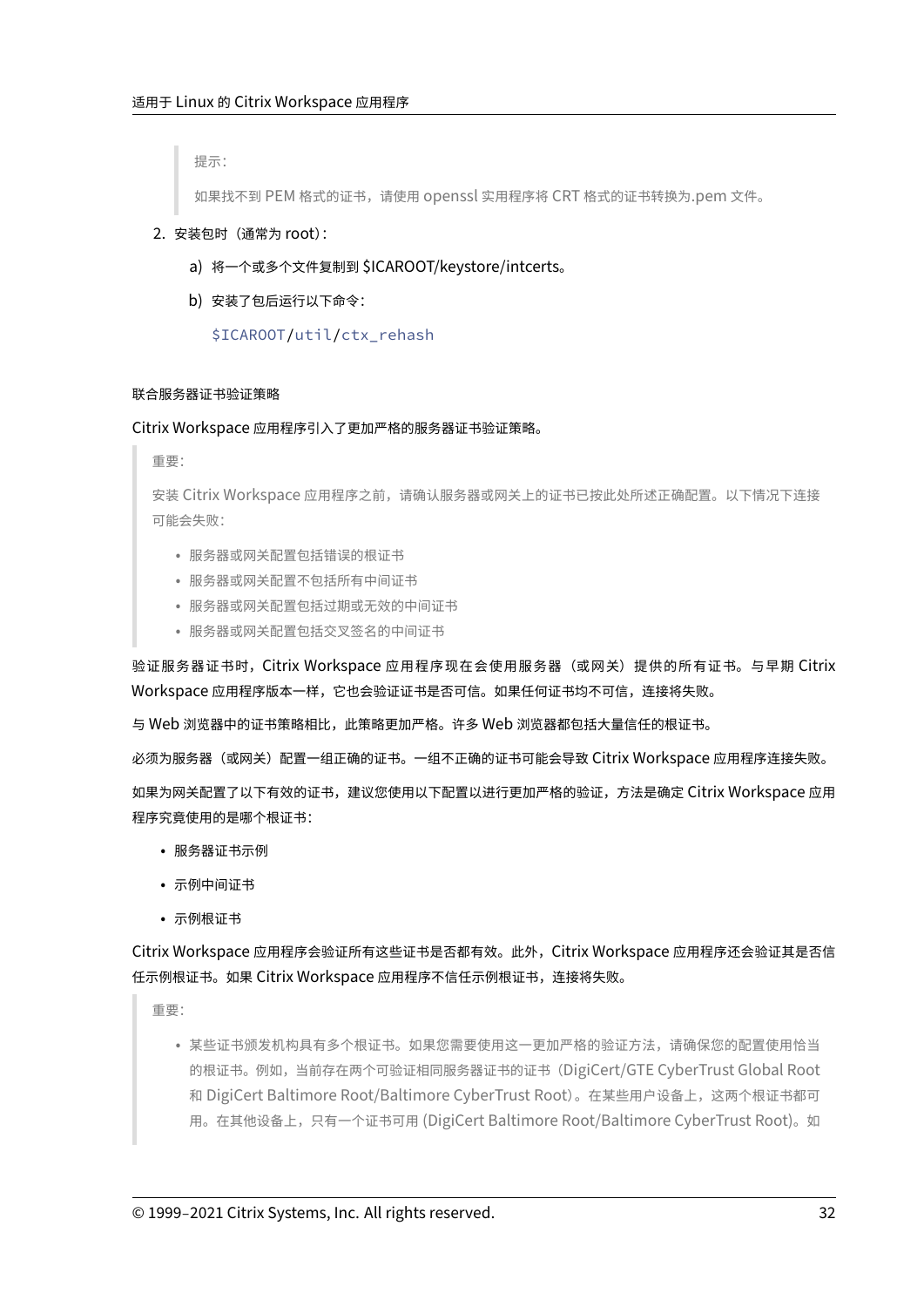果您在网关上配置了 GTE CyberTrust Global Root 证书,则这些用户设备上的 Citrix Workspace 应用 程序连接将失败。请参阅证书颁发机构的文档以确定必须使用的根证书。另请注意,根证书最终会过期,所 有证书也是如此。

• 某些服务器和网关从不发送根证书,即使已配置也是如此。更加严格的验证因而不可行。

如果为网关配置了以下有效的证书,我们通常可以使用以下配置,从而忽略根证书:

- 服务器证书示例
- 示例中间证书

Citrix Workspace 应用程序将使用这两个证书。它将搜索用户设备上的根证书。如果 Citrix Workspace 应用程序找 到一个可正确验证的根证书,并且也可信(例如,示例根证书),连接将成功。否则,连接将失败。此配置提供 Citrix Workspace 应用程序所需的中间证书,但是还允许 Citrix Workspace 应用程序选择任何有效的可信根证书。

如果为网关配置了以下证书:

- 服务器证书示例
- 示例中间证书
- 错误的根证书

Web 浏览器可能会忽略错误的根证书。但是,Citrix Workspace 应用程序不会忽略错误的根证书,因此连接将失败。 某些证书颁发机构使用多个中间证书。在这种情况下,为网关配置所有中间证书(但不配置根证书),例如:

- 服务器证书示例
- 示例中间证书 1
- 示例中间证书 2

重要:

- 某些证书颁发机构使用交叉签名的中间证书。此配置适用于以下情况:存在多个根证书,并且在使用 更高版本的根证书的同时,仍在使用早期版本的根证书。在这种情况下,至少存在两个中间证书。例 如,早期版本的根证书 *Class 3 Public Primary Certification Authority* 具有相应的交叉签名的中间证 书 Verisign Class 3 Public Primary Certification Authority - G5。但是, 相应的较高版本的根证书 *Verisign Class 3 Public Primary Certification Authority ‑ G5* 也可用,该版本将替换 *Class 3 Public Primary Certification Authority*。更高版本的根证书不使用交叉签名的中间证书。
- 交叉签名的中间证书和根证书具有相同的使用者名称(颁发对象)。但交叉签名的中间证书具有不同的颁发 者名称(颁发者)。这样可以将交叉签名的中间证书与普通的中间证书(例如,示例中间证书 2)区分开来。

# 推荐使用此配置(忽略根证书和交叉签名的中间证书):

- 服务器证书示例
- 示例中间证书

# 请避免将网关配置为使用交叉签名的中间证书,因为网关将选择早期版本的根证书:

• 服务器证书示例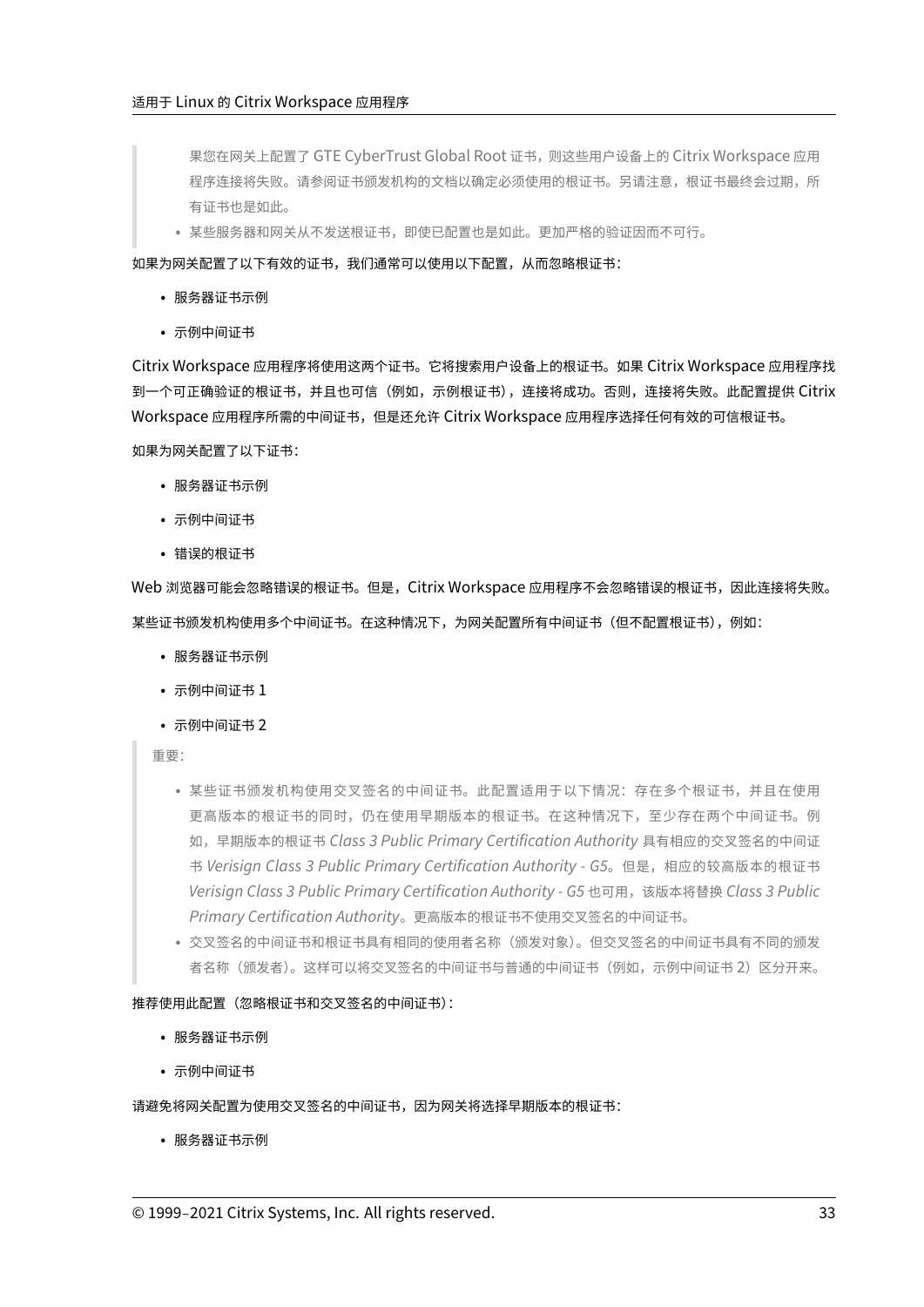- 示例中间证书
- 示例交叉签名中间证书 [不推荐]

不建议仅为网关配置服务器证书:

• 服务器证书示例

在这种情况下,如果 Citrix Workspace 应用程序找不到所有中间证书,连接将失败。

# **Hdxcheck**

我们会提供脚本 workspacecheck.sh 作为 Citrix Workspace 应用程序安装包的一部分。该脚本将检查您的设备是 否满足所有系统要求,以支持 Citrix Workspace 应用程序的各种有功能。该脚本位于安装包的 Utilities 目录中。

# 运行 **workspacecheck.sh** 脚本

- 1. 在 Linux 计算机中打开端点。
- 2. 键入 cd \$ICAROOT/util 并按 **Enter** 键导航到安装软件包的 Utilities 目录。
- 3. 键入 ./workspacecheck.sh 以运行脚本。

# 不再支持的应用程序

Citrix 在供应商不再支持的应用程序环境中不提供支持。

尝试解决报告的问题时,Citrix 会评估该问题是否直接与不再受支持的应用程序有关。为了帮助做出这一决定,Citrix 可能会要求您尝试使用受支持的应用程序版本重现问题。如果此问题可能与不再受支持的应用程序有关,Citrix 不会进 一步调查此问题。

安装、卸载和更新

<span id="page-33-0"></span>November 30, 2021

可以通过从 Citrix Web 站点 (网址为下载) 下载文件来安装 Citrix Workspace 应用程序。

# 手动安装

从 Citrix 下载页面下载以下软件包。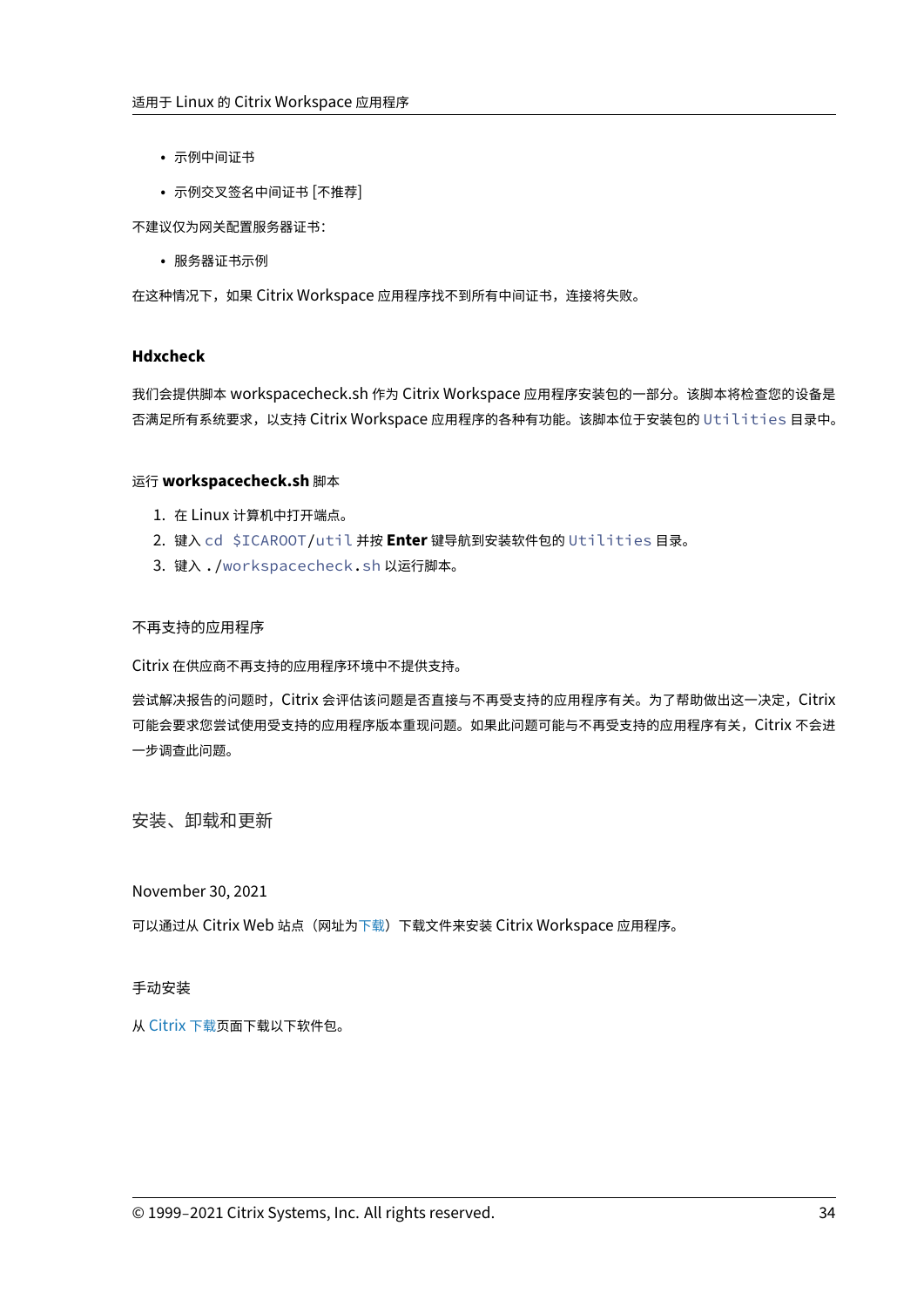# **Debian** 软件包

根据您的操作系统体系结构安装 Icaclient 软件包。

要使用通用 USB 重定向,请根据您的操作系统体系结构安装其中一个 ctxusb 软件包。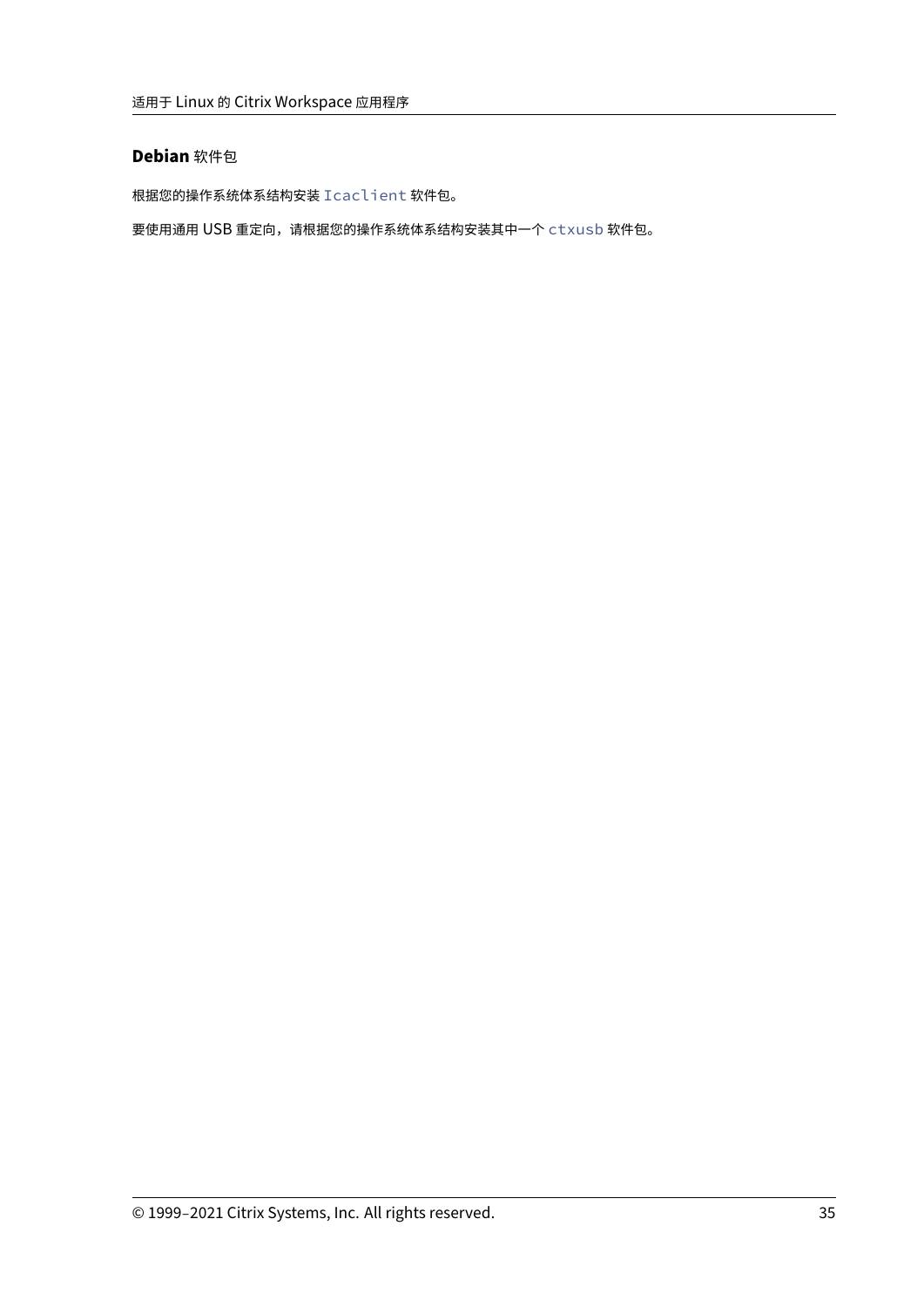| 软件包名称                                      | 内容                  |
|--------------------------------------------|---------------------|
| Debian 软件包 (Ubuntu、Debian、Linux Mint<br>等) |                     |
| icaclient 20.06.0.15 amd64.deb             | 自助服务支持,64 位 x86 _64 |
| icaclient 20.06.0.15 i386.deb              | 自助服务支持, 32 位 x86    |
| icaclient 20.06.0.15 armhf.deb             | 自助服务支持,ARM HF       |
| ctxusb 20.06.0.15 amd64.deb                | USB 软件包,64 位 x86 64 |
| ctxusb 20.06.0.15 i386.deb                 | USB 软件包, 32 位 x86   |
| ctxusb 20.06.0.15 armhf.deb                | USB 软件包, ARM HF     |

使用 **Debian** 软件包进行安装

从 Ubuntu 上的 Debian 软件包安装 Citrix Workspace 应用程序时,请在 Ubuntu Software Center 中打开这些 软件包。

在以下说明中,请将

*packagename* 替换为您要尝试安装的软件包的名称。

此过程对 Ubuntu、Debian 或 Mint 使用命令行和本机软件包管理器。您还可以通过双击文件浏览器中已下载的.deb 软件包来安装该软件包。此操作通常会启动一个软件包管理器,用于下载任何缺失的必备软件。如果没有可用的软件包 管理器,Citrix 建议您使用 **gdebi**(命令行工具)。

必备条件:

必须安装 icaclient 软件包。

要使用命令行安装软件包,请执行以下操作:

- 1. 以特权 (root) 用户身份登录。
- 2. 打开一个终端窗口。
- 3. 通过键入 gdebi packagename.deb 运行以下三个软件包的安装。例如:
	- gdebi icaclient\\\_19.0.6.6\\\_amd64.deb
	- gdebi  $ctxush\\2.7.6\\2amd64.deb$

要使用上例中的 dpkg,请将 gdebi 替换为 dpkg -i。

如果使用的是 dpkg,请通过键入 sudo apt-get -f install. 安装任何缺失的依赖项。

注意:

• ctxusb 软件包为可选项,用于支持通用 USB 重定向功能。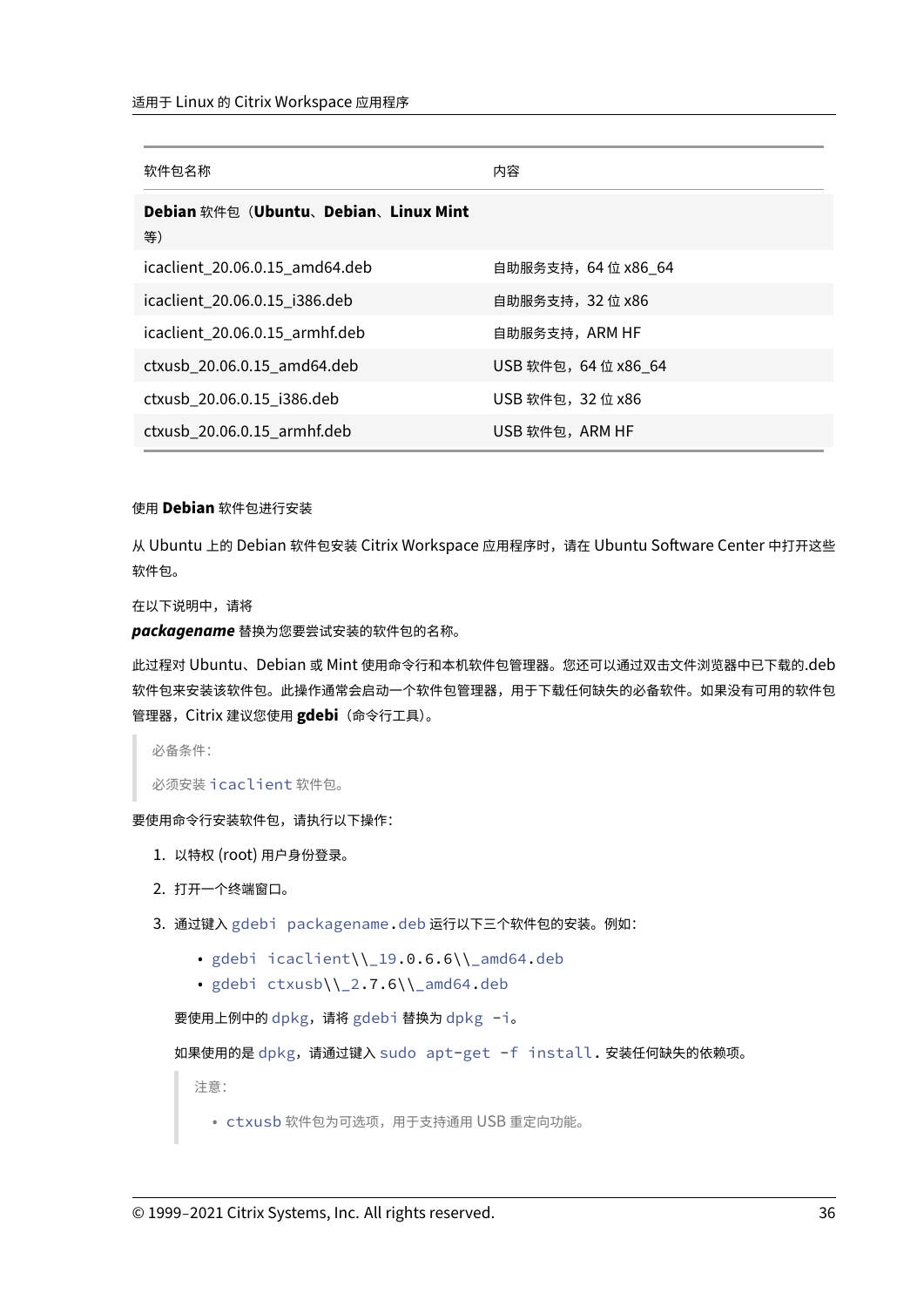• 自版本 2101 起,会出现一个交互式提示,要求您安装应用程序保护。

4. 接受 EULA。

## 安装 **Debian** 软件包中的应用程序保护组件

自版本 2102 起, Debian 版 Citrix Workspace 应用程序支持应用程序保护功能。

要静默安装应用程序保护组件,请在安装 Citrix Workspace 应用程序之前从终端运行以下命令:

```
1 `export DEBIAN_FRONTEND="noninteractive"`
2
3 `sudo debconf-set-selections <<< "icaclient app_protection/
      install_app_protection select yes"`
4
5 `sudo debconf-show icaclient`
6
7 `sudo apt install -f ./icaclient_<version>._amd64.deb`
8
9 <!--NeedCopy-->
```
#### 在 **Debian** 软件包上安装服务连续性

自版本 2106 起,可以在 Citrix Workspace 应用程序的 Debian 版本上安装服务连续性。

在安装 Citrix Workspace 应用程序之前,从终端运行以下命令:

sudo apt-get update

sudo apt-get install libwebkit2gtk-4.0-37 gnome-keyring libsecret-1-0

## **Red Hat** 软件包

根据您的操作系统体系结构安装 ICAClient 软件包。

要使用通用 USB 重定向,请根据您的操作系统体系结构安装其中一个 ctxusb 软件包。

| 软件包名称                                  | 内容                                                |
|----------------------------------------|---------------------------------------------------|
| Redhat 软件包 (Redhat、SUSE、Fedora 等)      |                                                   |
| ICAClient-rhel-20.06.0.15-0.x86_64.rpm | 自助服务支持, 基于 Red Hat (包括 Linux VDA), 64<br>位 x86 64 |
| ICAClient-rhel-20.06.0.15-0.i386.rpm   | 自助服务支持, 基于 Red Hat, 32 位 x86                      |
| ICAClient-suse-20.06.0.15-0.x86_64.rpm | 自助服务支持,基于 SUSE,64 位 x86_64                        |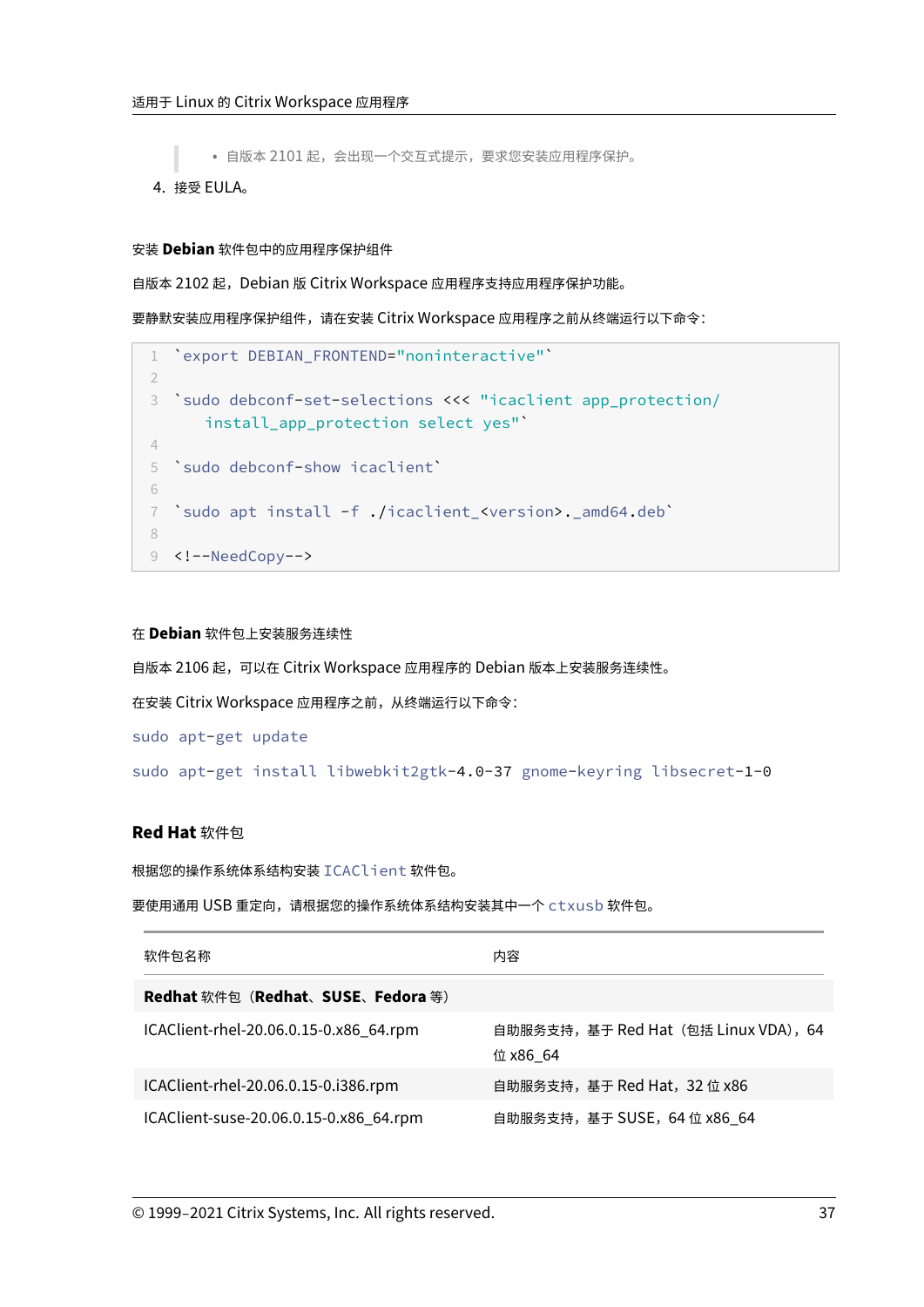| 软件包名称                                | 内容                      |
|--------------------------------------|-------------------------|
| ICAClient-suse-20.06.0.15-0.i386.rpm | 自助服务支持,基于 SUSE,32 位 x86 |
| ctxusb-20.06.0.15-1.x86_64.rpm       | USB 软件包, 64 位 x86_64    |
| ctxusb-20.06.0.15-1.i386.rpm         | USB 软件包,32 位 x86        |

注意:

*SuSE 11 SP3 Full Package (Self‑Service Support)* RPM 软件包已弃用。

#### 使用 **RPM** 软件包进行安装

如果要在 SUSE 上从 RPM 软件包安装 Citrix Workspace 应用程序,请使用 YaST 或 Zypper 实用程序。RPM 实用 程序将安装.rpm 软件包。如果缺少必需的依赖项,则将出现错误。

#### 在 **Red Hat** 上设置 **EPEL** 存储库

从 Fedora/Red Hat 页面下载恰当的源 RPM 软件包。

有关其使用方法的信息,请参阅 https://docs.fedoraproject.org/en-US/epel/#how\_can\_i\_use\_these ex[tra\\_packages](https://docs.fedoraproject.org/en-US/epel/#what_packages_and_versions_are_available_in_epel)。

例如, 在 Red Hat Enterprise 7.x 上, 可以使用以下命令安装 EPEL 存储库:

1 'yum localinstall epel-release-latest-7.noarch.rpm'

提示:

RPM 软件包管理器不安装任何缺失的必备软件。要下载并安装此软件,我们建议您在 OpenSUSE 上在命令行中 使用 **zypper install <file name>**,或者在 Fedora/Red Hat 上使用 **yum localinstall <filename>**。

#### 从 **RPM** 软件包安装

必备条件:

必须安装 icaclient 软件包。

- 1. 设置 EPEL 存储库。
- 2. 以特权 (root) 用户身份登录。
- 3. 通过键入运行以下三个软件包的安装。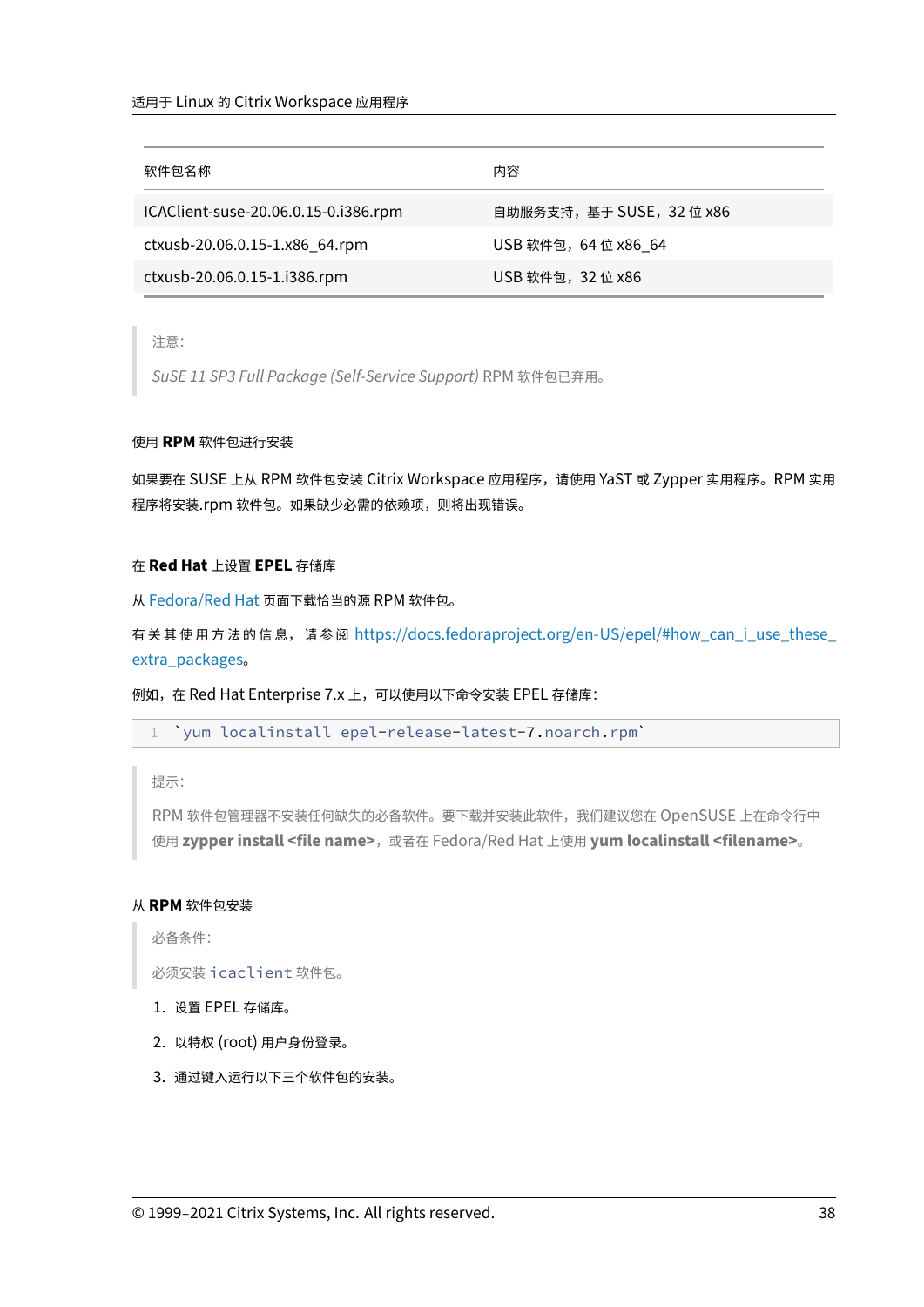注意:

- ctxusb 是可选软件包。请安装该软件包以支持通用 USB 重定向。
- ctxappprotection 是可选软件包。仅当您想安装应用程序保护组件时才安装该软件包。
- 4. 打开一个终端窗口。

#### 对于 **SUSE** 安装:

- zypper in ICAClient-suse-19.12.0.19-0.x86\_64.rpm
- zypper in ICAClient-suse-19.12.0.19-0.i386.rpm
- zypper in ctxusb-2.7.19-1.x86\\\_64.rpm
- zypper in ctxappprotection-21.4.0.2-0.x86\_64.rpm

#### 对于 **Red Hat** 安装:

- yum localinstall ICAClient-rhel-19.12.0.19-0.i386.rpm
- yum localinstall ctxusb-2.7.19-1.i386.rpm
- yum localinstall ctxappprotection-21.4.0.2-0.x86\_64.rpm
- 5. 接受 EULA。

#### 安装缺失的软件包

在基于 Red Hat 的发行版 (RHEL、CentOS、Fedora 等) 中, 如果出现以下错误消息:

1 " … requires libwebkitgtk-1.0.so.0"

请添加一个 EPEL 存储库(可以在 https://docs.fedoraproject.org/en‑US/epel/ 处找到详细信息)。

### **Tarball** 软件包

根据您的操作系统体系结构安装下面的其中一个软件包。

| 软件包名称                        | 内容         |
|------------------------------|------------|
| Tarballs (适用于任何发行版本的脚本安装)    |            |
| linuxx64-20.06.0.15.tar.gz   | 64 位 Intel |
| linuxx86-20.06.0.15.tar.gz   | 32位 Intel  |
| linuxarmhf-20.06.0.15.tar.gz | ARM HF     |

• 从 Debian 软件包或 RPM 软件包安装 Citrix Workspace 应用程序。这些文件更易于使用,因为它们会自动安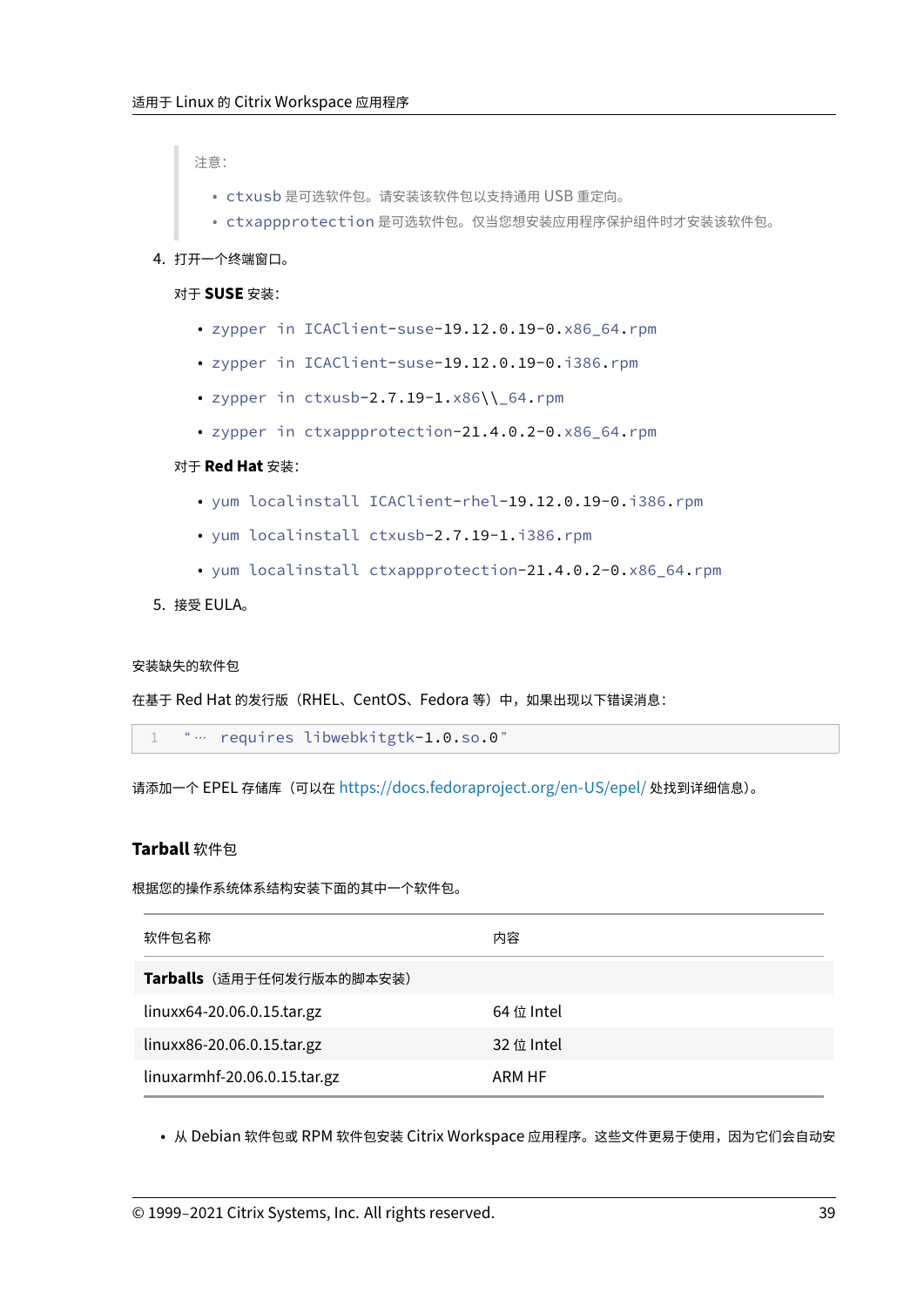装任何所需的软件包。

• 如果要自定义安装位置,请从 tarball 软件包安装 Citrix Workspace 应用程序。

注意:

• 请勿在相同的计算机上使用两种不同的安装方法。如果执行此操作,您可能会看到错误消息和不希望出现的 行为。

### 使用 **tarball** 软件包进行安装

注意:

tarball 软件包不执行依赖项检查,也不安装依赖项。您必须单独解决所有系统依赖项。

- 1. 打开一个终端窗口。
- 2. 将 .tar.gz 文件的内容提取到一个空目录中。例如,键入:tar xvfz packagename.tar.gz。
- 3. 键入 ./setupwfc 并按 Enter 键运行安装程序。
- 4. 接受默认值 1 (安装 Citrix Workspace 应用程序),然后按 Enter 键。
- 5. 键入所需安装目录的路径和名称,然后按 Enter 键,或按 Enter 键在默认位置安装 Citrix Workspace 应用程 序。

```
特权(根)用户的默认安装目录为 /opt/Citrix/ICAClient。
```
非特权用户的默认安装目录为 \$HOME/ICAClient/platform。platform 是系统针对安装的操作系统生 成的标识符,例如,\$HOME/ICAClient/linuxx86 表示 Linux/x86 平台)。

注意:

如果指定了非默认位置,请在 \$HOME/.profile 或 \$HOME/.bash\\\_profile 的 \$ICAROOT 中设置该位置。

- 6. 系统提示继续操作时,键入 y 并按 Enter 键。
- 7. 可以选择是否将 Citrix Workspace 应用程序集成到您的桌面环境中。安装过程将创建一个菜单选项,用户可以 从中启动 Citrix Workspace 应用程序。请在提示符下键入 y 以启用集成。
- 8. 如果之前已安装 GStreamer, 则可以选择是否将 GStreamer 与 Citrix Workspace 应用程序集成, 以便支持 HDX MediaStream 多媒体加速。要将 Citrix Workspace 应用程序与 GStreamer 集成,请在提示符下键入

y。

注意:

在某些平台上,从 tarball 软件包安装客户端会导致系统在提示您与 KDE 和 GNOME 集成后变得无响应。 首次初始化 gstreamer‑0.10 时会出现此问题。如果遇到此问题,请终止安装进程(使用 ctrl+c 键)并运 行命令 gst-inspect-0.10 -- gst-disable-registry-fork --version。运行该命 令后,可以在不遇到问题的情况下重新运行 tarball 软件包。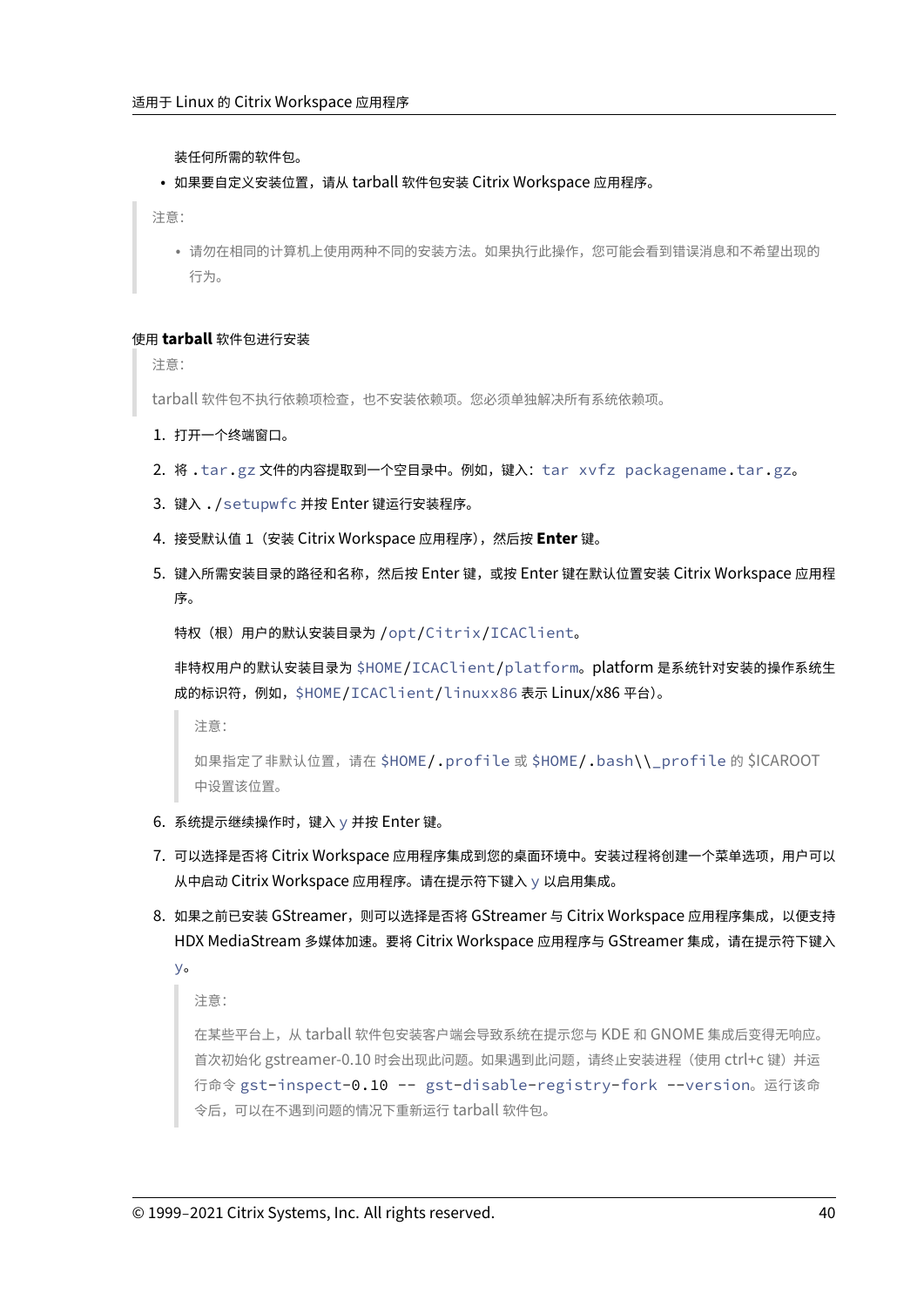- 9. 如果以特权 (root) 用户身份登录,请选择为 Citrix Virtual Apps and Desktops 的已发布 VDI 应用程序安装 USB 支持。在提示符下键入 y 可安装 USB 支持。
	- 注意:

如果不是以特权用户 (root) 身份登录, 则将显示以下警告消息:

"USB support cannot be installed by non‑root users. Run the installer as root to access this install option.(USB 支持无法由非 root 用户安装。请以 root 用户身份运行安装程序,以访问此安装 选项。)

10. 安装完成后,主安装菜单将再次显示。要退出安装程序,请键入 3 并按 Enter 键。

## 卸载

此过程已针对 tarball 软件包进行测试。使用操作系统的标准工具删除 RPM 和 Debian 软件包。

必须将环境变量 ICAROOT 设置为客户端的安装目录。非特权用户的默认安装目录为 \$HOME/ICAClient/ platform。platform 变量是系统针对安装的操作系统生成的标识符,例如,\$HOME/ICAClient/linuxx86 表示 Linux/x86 平台。特权用户安装默认安装到 /opt/Citrix/ICAClient。

注意:

要卸载 Citrix Workspace 应用程序,必须以与执行安装的用户相同的用户身份登录。

## 在 **tarball** 软件上卸载 **Citrix Workspace** 应用程序

- 1. 键入 \$ICAROOT/setupwfc 并按 Enter 键运行安装程序。
- 2. 要删除客户端,请键入 2 并按 **Enter** 键。

### 在 **Debian/Ubuntu** 操作系统中卸载 **Citrix Workspace** 应用程序

从 Citrix Workspace 应用程序安装文件夹中运行以下命令:

```
apt remove icaclient
apt autoremove
或
apt remove icaclient
apt purge icaclient
```
# 在 **Fedora/RHEL/CentOS** 操作系统中卸载 **Citrix Workspace** 应用程序

从 Citrix Workspace 应用程序安装文件夹中运行以下命令:

```
yum remove icaclient
```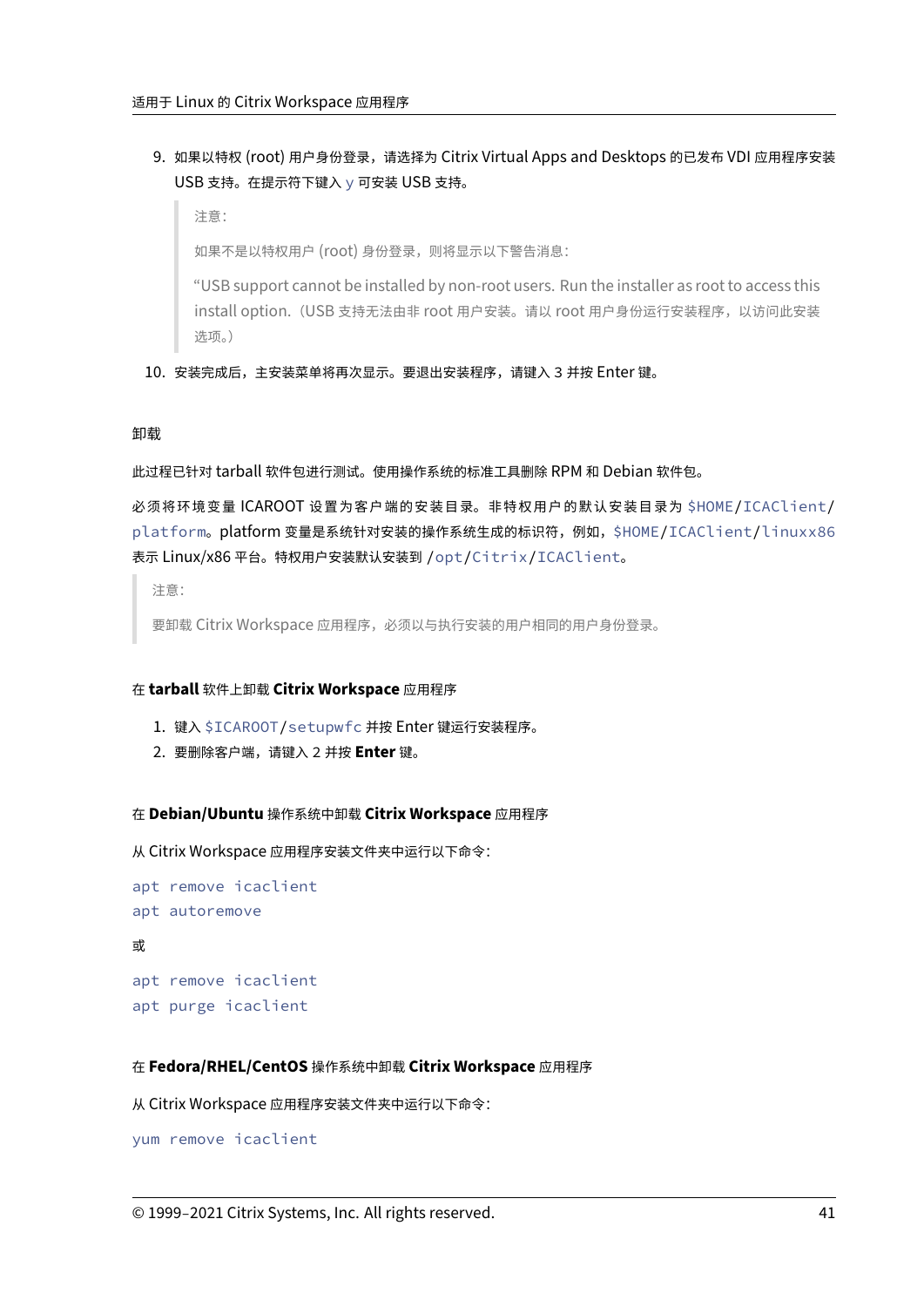# 更新

要从 Citrix Receiver 更新到 Citrix Workspace 应用程序,请从 Citrix 下载下载需 ixinde Citrix Workspace 应用 程序并进行安装。

**Citrix Workspace** 屏幕叠加显示在首次启动应用程序时、更新时以及卸载并重新安装应用程序时。单击明白了以继 续使用 Citrix Workspace 应用程序, 或者单击了解更多以了解更[多详细信息。](https://www.citrix.com/downloads/workspace-app/linux/workspace-app-for-linux-latest.html)

入门

November 30, 2021

设置

可以下载安装软件包,自定义配置,然后安装 Citrix Workspace 应用程序。

可以修改 Citrix Workspace 应用程序软件包的内容,然后重新打包这些文件。

### 自定义安装

- 1. 将 Citrix Workspace 应用程序软件包文件展开到一个空目录中。该软件包文件的名称为 platform.major.minor.release.build.tar.gz(例如,Linux/x86 平台的软件包文件为 linuxx86.13.2.0.nnnnnn.tar.gz)。
- 2. 根据需要更改 Citrix Workspace 应用程序软件包。例如,可以添加 TLS 根证书以使用证书颁发机构颁发的证 书,这不是标准 Citrix Workspace 应用程序安装的组成部分。
- 3. 打开文件 PkgID。
- 4. 添加以下行,以指示安装包已修改:

MODIFIED=traceinfo

其中 traceinfo 是指示更改人和更改时间的信息。

- 5. 保存并关闭文件。
- 6. 打开软件包文件列表 platform/platform.psf(例如,Linux/x86 平台的列表为 linuxx86/linuxx86.psf)。
- 7. 更新软件包文件列表以反映对软件包所做的更改。如不更新,则可能会导致安装新软件包时出现错误。更改可以 包括更新任何已修改文件的大小,或者为添加到软件包的任何文件添加新行。软件包文件列表中的列分别为:
	- 文件类型
	- 相对路径
	- 子软件包(始终设置为 cor)
	- 权限
	- 所有者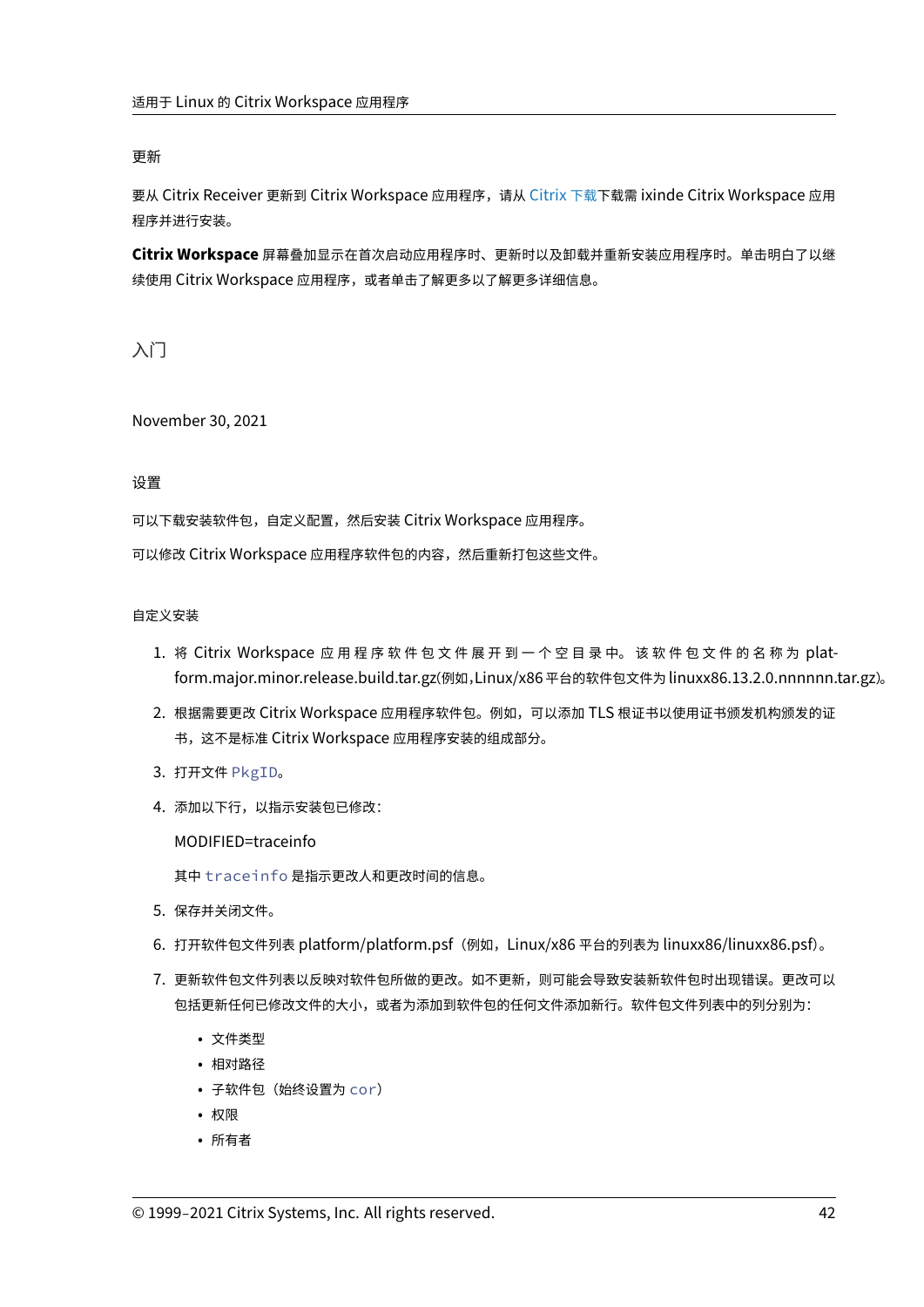- 组
- 大小
- 8. 保存并关闭文件。
- 9. 使用 tar 命令重新构建 Citrix Workspace 应用程序软件包文件。例如,tar czf ../newpackage.tar .gz \*, 其中 newpackagez 为新 Citrix Workspace 应用程序软件包文件的名称。

# 最新的 **webkit** 支持

适用于 Linux 的 Citrix Workspace 应用程序需要 libwebkit2gtk (2.16.6+)。

libwebkit2gtk 具有以下优势:

- 改进了 UI 体验。webkit2gtk 与浏览器内容重定向功能兼容。使用 webkit2gtk 版本 2.24 或更高版本获取更 加出色的 YouTube 观看体验。
- webkit2gtk 版本 2.16.6 及更高版本改进了登录体验以及登录所需的时间。
- 该应用程序与较新的 Linux 发行版兼容性更好,并提供最新的 webkit 安全修复。

#### 注意:

webkit2gtk 在某些 Linux 发行版上不可用。请考虑使用以下选项作为解决方法:

- 在安装 Citrix Workspace 应用程序 1906 之前,从源构建 webkit2gtk。
- 移动到支持 webkit2gtk 2.16.6 或更高版本的 Linux 发行版的更高版本。

# 启动

可以在终端提示符下或从其中一种受支持的桌面环境中启动 Citrix Workspace 应用程序。

### 确保将环境变量 ICAROOT 设置为指向实际的安装目录。

提示:

以下说明不适用于从 Web 包所做的安装,也不适用于使用 tarball 的安装。本说明适用于尚未满足自助服务要求 的情况。

### 终端提示符

在终端提示符下启动 Citrix Workspace 应用程序,请键入: /opt/Citrix/ICAClient/selfservice

并按 Enter 键(其中 /opt/Citrix/ICAClient 为安装了 Citrix Workspace 应用程序的目录)。

# **Linux** 桌面

可以使用文件管理器从桌面环境启动 Citrix Workspace 应用程序。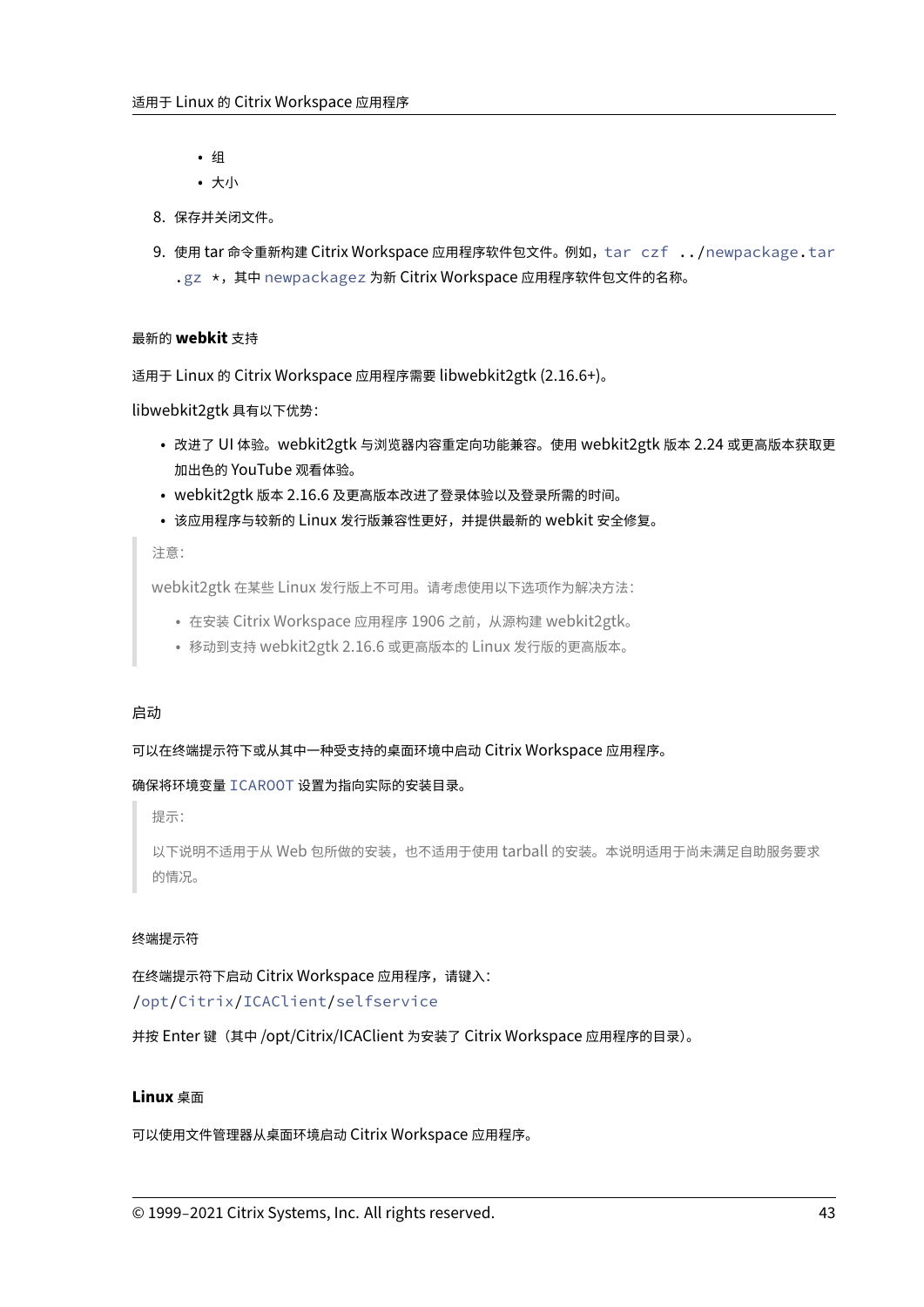在某些桌面中,还可以从菜单启动 Citrix Workspace 应用程序。Linux 的发行版本不同, Citrix Workspace 应用程 序所在的菜单也不同。

#### 首选项

要设置首选项,请单击 Citrix Workspace 应用程序菜单中的首选项。可以控制桌面的显示方式、连接到其他应用程序 和桌面以及管理文件和设备访问。

#### 管理帐户

要访问桌面和应用程序,需要通过 XenDesktop 或 Citrix Virtual Apps 设置一个帐户。为此,您的 IT 技术支持人员 可能会要求您将一个帐户添加到 Citrix Workspace 中。或者可能会要求您为现有帐户使用其他 Citrix Gateway 或 Access Gateway 服务器。还可以从 Citrix Workspace 中删除帐户。

- 1. 在首选项对话框的帐户页面上,执行以下操作之一:
	- 要添加帐户,请单击添加。请与系统管理员联系以获取更多信息。
	- 要更改帐户使用的应用商店的详细信息(例如默认网关),请单击编辑。
	- 要删除帐户,请单击删除。
- 2. 按照屏幕上的提示进行操作。出现提示时,向服务器进行身份验证。

#### 桌面显示

注意:

此功能在 Citrix Virtual Apps for UNIX 会话中不可用。

可以在用户设备的整个屏幕上显示桌面(全屏模式),此为默认设置,或者在独立的窗口中显示(窗口模式)。

• 在首选项对话框的常规页面上,使用桌面显示模式选项选择一种模式。

使用可以启用 **Desktop Viewer** 工具栏功能动态修改您的远程会话的窗口配置。

### **Desktop Viewer**

您对用户访问虚拟桌面的方式的要求可能会因用户的不同和企业需求的变化而不同。

当用户需要与其虚拟桌面交互时,请使用 Desktop Viewer。用户的虚拟桌面可以是已发布的虚拟桌面,也可以是共享 或专用桌面。在这种访问情况下,**Desktop Viewer** 工具栏功能允许用户在窗口化会话窗口与全屏会话窗口之间切换, 包括对相交显示器的多显示器支持。用户可以使用同一用户设备上的多个 Citrix Virtual Apps and Desktops 连接在 桌面会话之间切换以及使用多个桌面。提供了用于最小化所有桌面会话、发送 Ctrl+Alt+Del 序列、断开连接以及从会 话中注销的按钮以方便管理用户的会话。

按 **Ctrl+Alt+Break** 将在弹出窗口中显示 **Desktop Viewer** 工具栏按钮。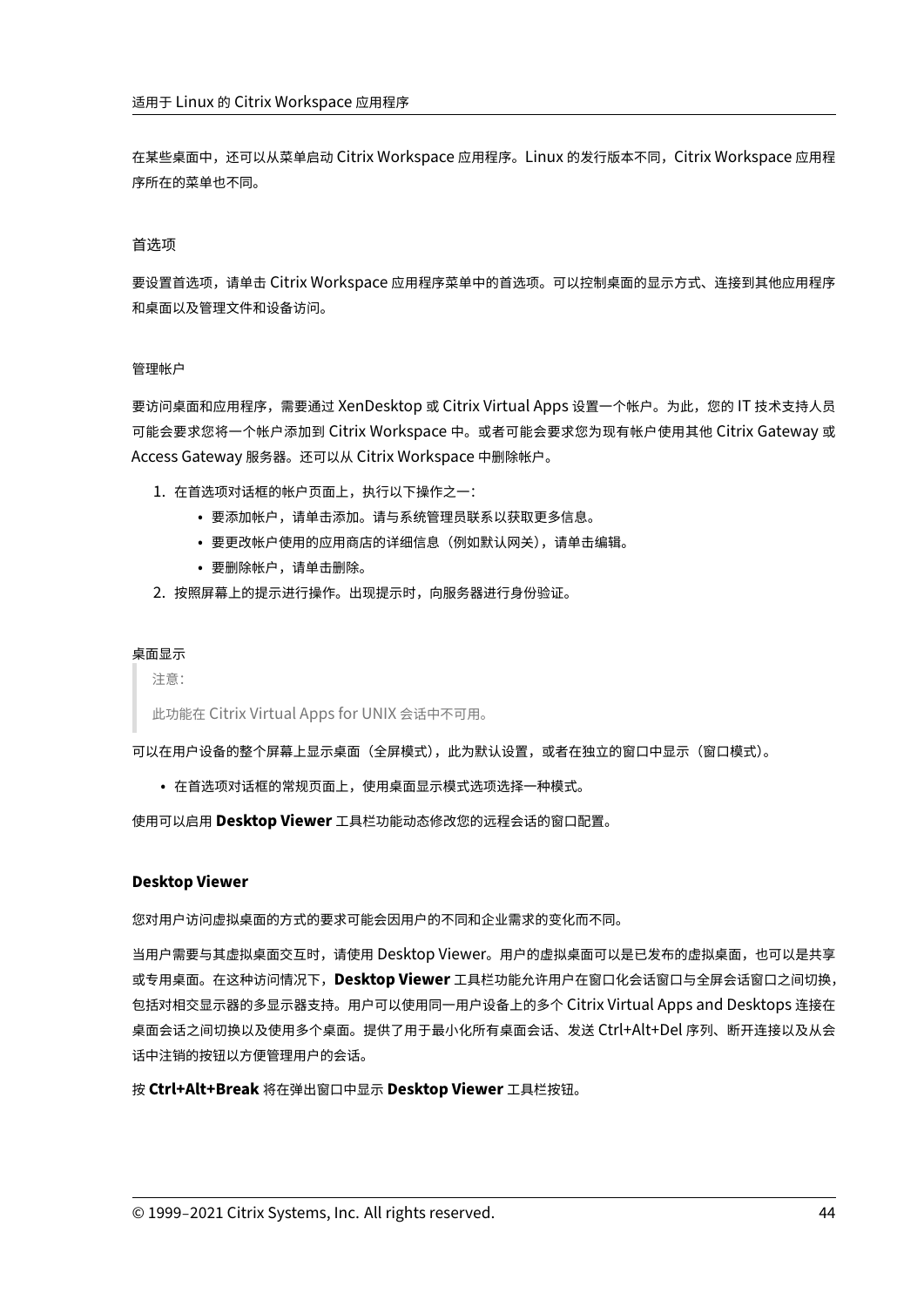### 自动重新连接会话

Citrix Workspace 应用程序可以重新连接到断开连接的桌面和应用程序。例如,网络基础结构问题。

• 在首选项对话框的常规页面上,选择重新连接应用程序和桌面中的一个选项。

#### 访问本地文件

虚拟桌面或应用程序需要访问您的设备上的文件。可以控制虚拟桌面对这些文件的访问程度。

- 1. 在首选项对话框的文件访问页面上,选择一个映射的驱动器,然后选择以下选项之一:
	- 读写 允许桌面或应用程序读取和写入本地文件。
	- 只读 ‑ 允许桌面或应用程序读取但不写入本地文件。
	- 无访问权限 ‑ 不允许桌面或应用程序访问本地文件。
	- 每次都询问 每次桌面或应用程序访问本地文件时显示提示。
- 2. 单击添加,指定位置,然后选择一个要映射到的驱动器。

#### 麦克风和网络摄像头

要设置麦克风或网络摄像头,可以更改虚拟桌面或应用程序访问您的本地麦克风或网络摄像机的方式: 在首选项对话框的麦克风和网络摄像机页面上,选择以下选项之一:

- 使用我的麦克风和网络摄像机 允许桌面或应用程序使用麦克风和网络摄像机。
- 不使用我的麦克风和网络摄像机 不允许桌面或应用程序使用麦克风和网络摄像机。

### **Flash Player**

可以选择 Flash 内容的显示方式。此内容通常在 **Flash Player** 中显示,并包括视频、动画和应用程序: 在首选项对话框的 **Flash** 页面上,选择以下选项之一:

- 优化内容 提高播放质量,但可能会降低安全性。
- 不优化内容 提供基本播放质量但不降低安全性。
- 每次都询问 ‑ 每次显示 Flash 内容时都提示。

#### 连接

通过 Citrix Workspace 应用程序,用户可以安全地自助访问虚拟桌面和应用程序,以及根据需要访问 Windows、 Web 和软件即服务 (SaaS) 应用程序。可以通过 Citrix StoreFront 或通过 Web Interface 创建的旧 Web 页面管理 用户的访问。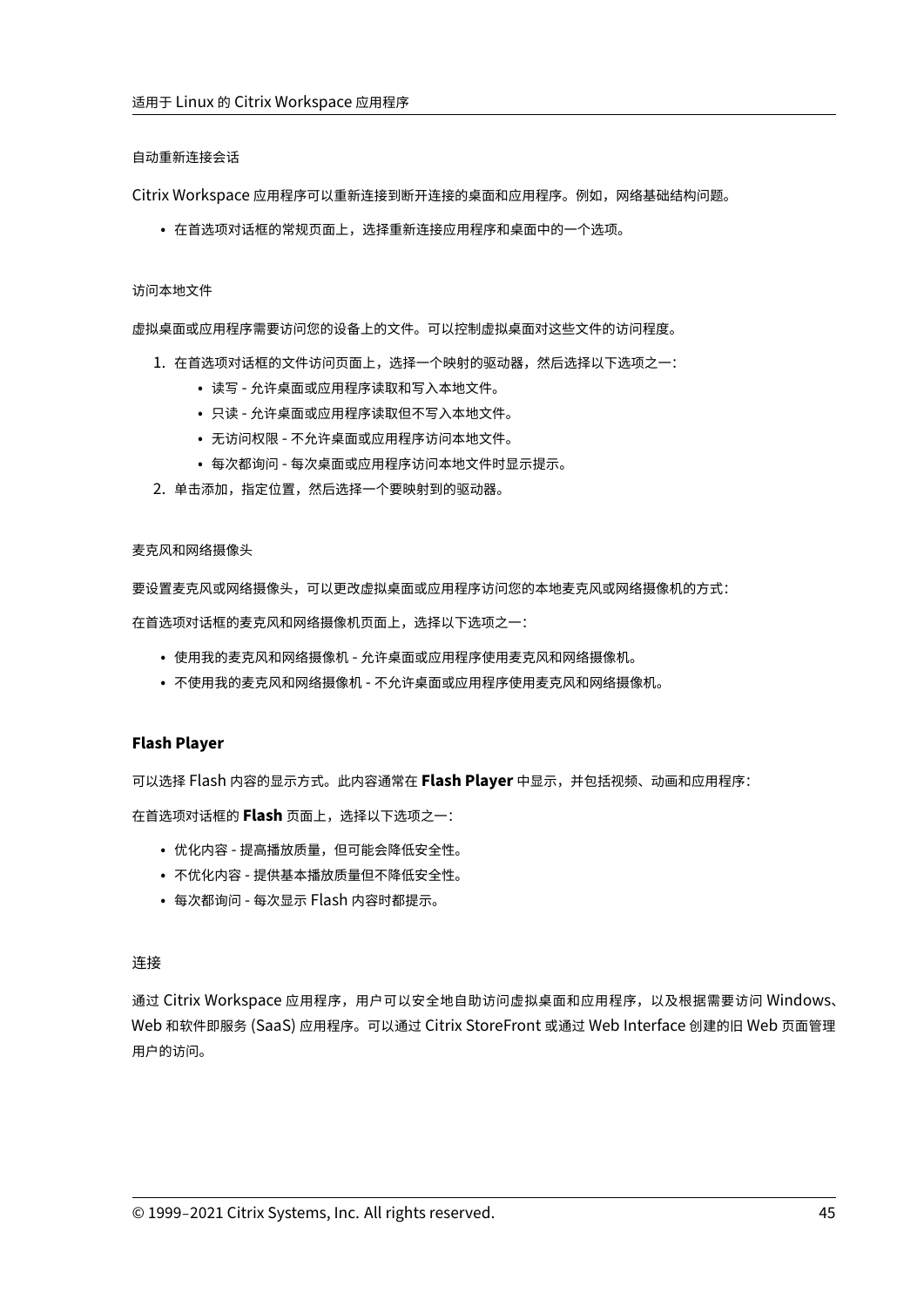### 使用 **Citrix Workspace UI** 连接到资源

Citrix Workspace 应用程序主页根据用户的帐户设置(即,用户连接到的服务器)以及 Citrix Virtual Apps and Desktops 管理员配置的设置显示用户可用的虚拟桌面和应用程序。可以使用首选项 > 帐户页面配置 StoreFront 服务 器的 URL,或者如果配置了基于电子邮件的帐户发现,则通过输入电子邮件地址进行配置。

提示:

如果为 StoreFront 服务器上的多个应用商店使用相同的名称,则通过添加数字来避免重复。此类应用商店的名 称取决于添加顺序。对于 Citrix Workspace 应用程序,将显示应用商店 URL 并唯一标识该应用商店。

连接到某个应用商店后,自助服务将显示以下选项卡:收藏夹、桌面和应用程序。要启动会话,请单击相应的图标。要 向收藏夹中添加某个图标,请单击该图标旁边的详细信息链接并选择添加到收藏夹。

### 配置连接设置

可以为 Citrix Workspace 应用程序与 Citrix Virtual Apps and Desktops 服务器之间的连接配置某些默认设置。如 有必要,还可以为各个连接更改这些设置。

虽然管理员和用户的任务和职责可能会重叠,但采用 "用户" 一词是为了将典型的用户任务与通常由管理员执行的任务 加以区分。

#### 从命令行或浏览器连接资源

单击 Citrix Workspace 应用程序主页上的桌面或应用程序图标时,即创建了到服务器的连接。此外,还可以从命令行 或 Web 浏览器打开连接。

### 使用命令行创建到 **Program Neighborhood** 或 **StoreFront** 服务器的连接

必备条件:

确保应用商店对 Citrix Workspace 应用程序而言是已知的。如有必要,请使用以下命令进行添加:

### ./util/storebrowse --addstore \<store URL\>

- 1. 获取要连接到的桌面或应用程序的唯一 ID。此 ID 为在以下命令之一中获取的行中引用的第一个字符串:
	- 列出服务器上的所有桌面和应用程序:

./util/storebrowse -E <store URL>

• 列出已订阅的桌面和应用程序:

./util/storebrowse -S <store URL>

2. 运行以下命令以启动桌面或应用程序:

./util/storebrowse -L <desktop or application ID> <store URL>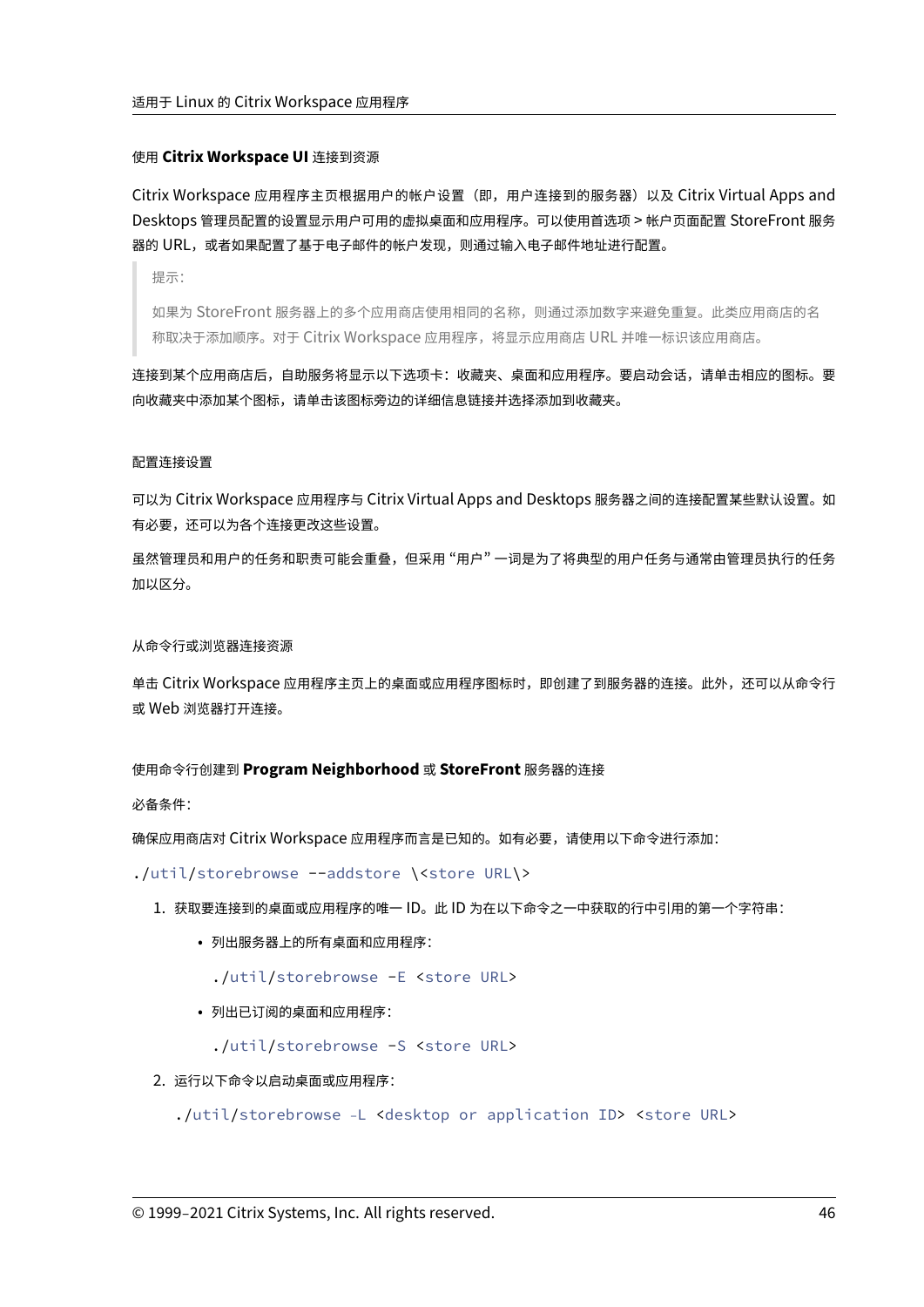如果无法连接服务器,管理员可能需要更改服务器位置或 SOCKS 代理详细信息。有关详细信息,请参阅 代理服务器。

### 从 **[Web](https://docs.citrix.com/zh-cn/citrix-workspace-app-for-linux/secure.html#proxy-server)** 浏览器创建连接

从 Web 浏览器启动会话的配置通常在安装过程中自动执行。由于存在各种不同的浏览器和操作系统,因此,可能需要 手动执行某些配置。

如果手动为 Firefox、Mozilla 或 Chrome 设置了 .mailcap 和 MIME 文件,请对文件做以下修改,以便 .ICA 文 件能够启动 Citrix Workspace 应用程序可执行文件 wfica。要使用其他浏览器,请相应地修改浏览器配置。

1. 请运行以下命令以启动 Citrix Workspace 应用程序的非管理员安装。如果安装到非默认位置,则可能会更改 ICAROOT 的设置。您可以使用该命令测试结果

xdg-mime query **default** application/x-ica,必须返回 "wfica.desktop"。

setenv ICAROOT=/opt/Citrix/ICAClient

xdg-icon-resource install --size 64

\$ICAROOT/icons/000\\\_Receiver\_64.png Citrix Workspace app

xdg-mime **default** wfica.desktop application/x-ica

xdg-mime **default new**\\\_store.desktop application/vnd.citrix.receiver. configure

2. 创 建 或 扩 展 文 件 /etc/xdg/mimeapps.list (面 向 管 理 员 安 装) 或 \$HOME/.local/share/ applications/mimeapps.list (mimeapps.list)。 该文件的开头必须为 [Default Applications],后跟以下内容:

application/x-ica=wfica.desktop;

```
application/vnd.citrix.receiver.configure=new\\_store.desktop;
```
可能需要在其 "首选项"/"应用程序" 设置页面上配置 Firefox。

对于"Citrix ICA 设置文件内容",请选择:

• 下拉菜单中的 "Citrix Workspace 应用程序 Engine (默认)"

或

• "使用其他...",然后选择文件 /usr/share/applications/wfica.desktop (面向 Citrix Workspace 应 用程序的管理员安装)

或

• \$HOME/.local/share/applications/wfica.desktop(面向非管理员安装)。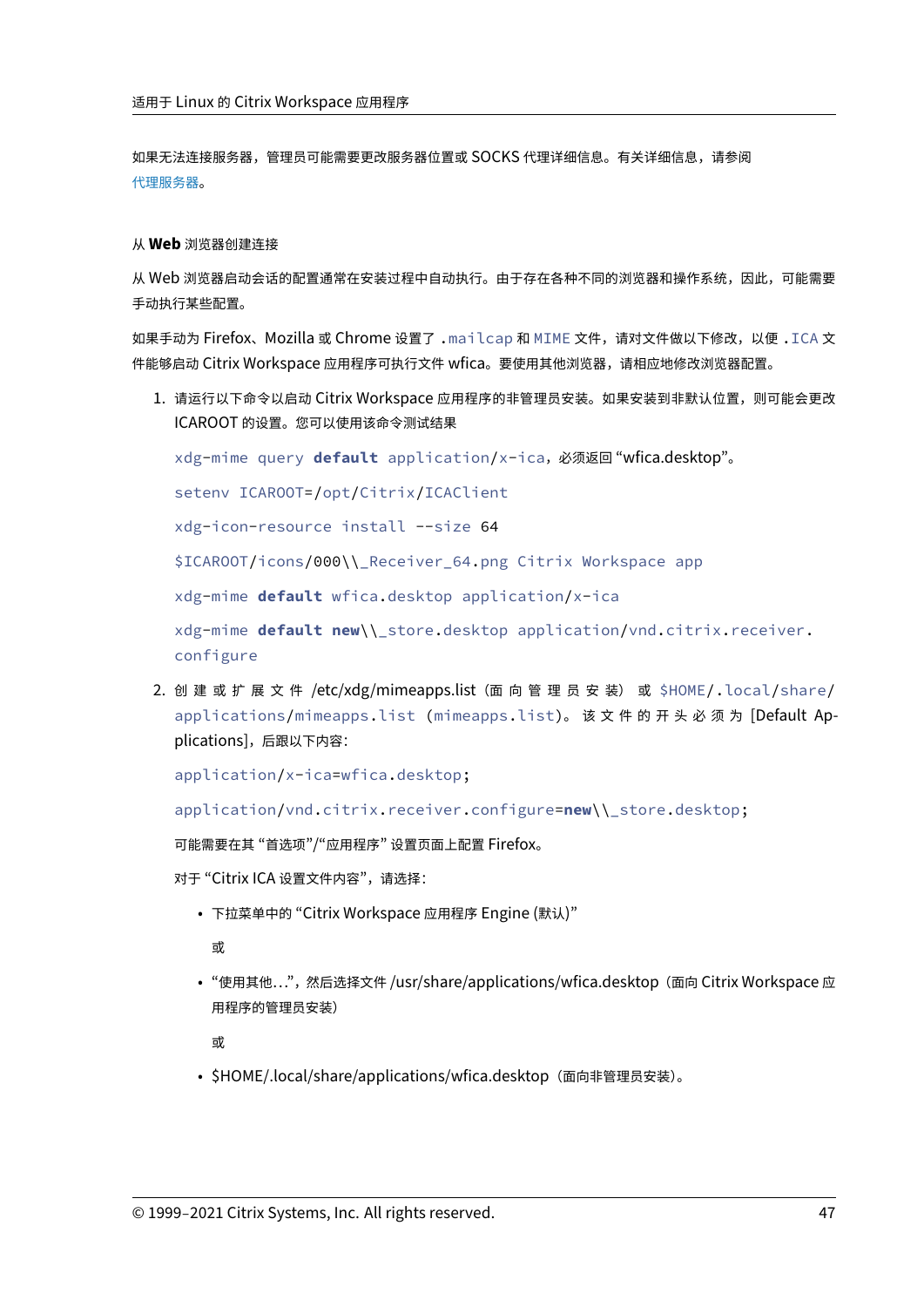#### 连接中心

用户可以使用连接中心管理其活动的连接。此功能是一个非常有用的生产力促进工具,通过该工具,用户和管理员可以 对速度缓慢或有问题的连接进行故障诊断并解决出现问题。在连接中心中,用户可以通过以下方法管理连接:

- 关闭应用程序。
- 注销会话。此步骤将结束会话并关闭任何打开的应用程序。
- 从会话中断开会话。此步骤将在不关闭任何打开的应用程序的情况下断开与服务器的选定连接(除非服务器配置 为在断开连接时关闭应用程序)。
- 查看连接传输统计数据。

#### 管理连接

要使用连接中心管理连接,请执行以下操作:

1. 在 Citrix Workspace 应用程序菜单中,单击连接中心。

此时将显示使用的服务器并列出活动的会话。

- 2. 执行以下操作之一:
	- 选择服务器、断开连接或注销,或查看其属性。
	- 选择一个应用程序,关闭该窗口。

### 自定义 **Web** 应用商店

此功能在技术预览版中提供。可以通过 Citrix Workspace 应用程序访问贵组织的自定义 Web 应用商店。

要使用此功能,管理员必须将域或自定义 Web 应用商店添加到 Global App Configuration Service 中允许访问的 URL 列表中。添加域或自定义 Web 应用商店后,请在 Citrix Workspace 应用程序的添加帐户屏幕中提供自定义 Web 应用商店 URL。自定义 Web 应用商店将在本机 Workspace 应用程序窗口中打开。

有关为最终用户配置 Web 应用商店 URL 的详细信息,请参阅 Global App Configuration Service。

要删除自定义 Web 应用商店,请转至帐户 > 添加或删除帐户,选择自定义 Web 应用商店 URL,然后单击删除。

作为必备条件,您必须在 AuthManConfig.xml 文件中启用自定义 Web [应用商店。要启用该实用](https://developer.cloud.com/citrixworkspace/server-integration/global-app-configuration-service/docs/getting-started)程序:

1. 导航到 \$ICAROOT/config/AuthManConfig.xml 配置文件。

2. 添加以下条目:

```
1 <key>CustomPortalEnabled</key>
2 <value>true</value>
3 <!--NeedCopy-->
```
3. 如果禁用了 AppConfigEnabled 值,请添加以下条目并列出必须考虑为自定义 Web 应用商店使用的 URL。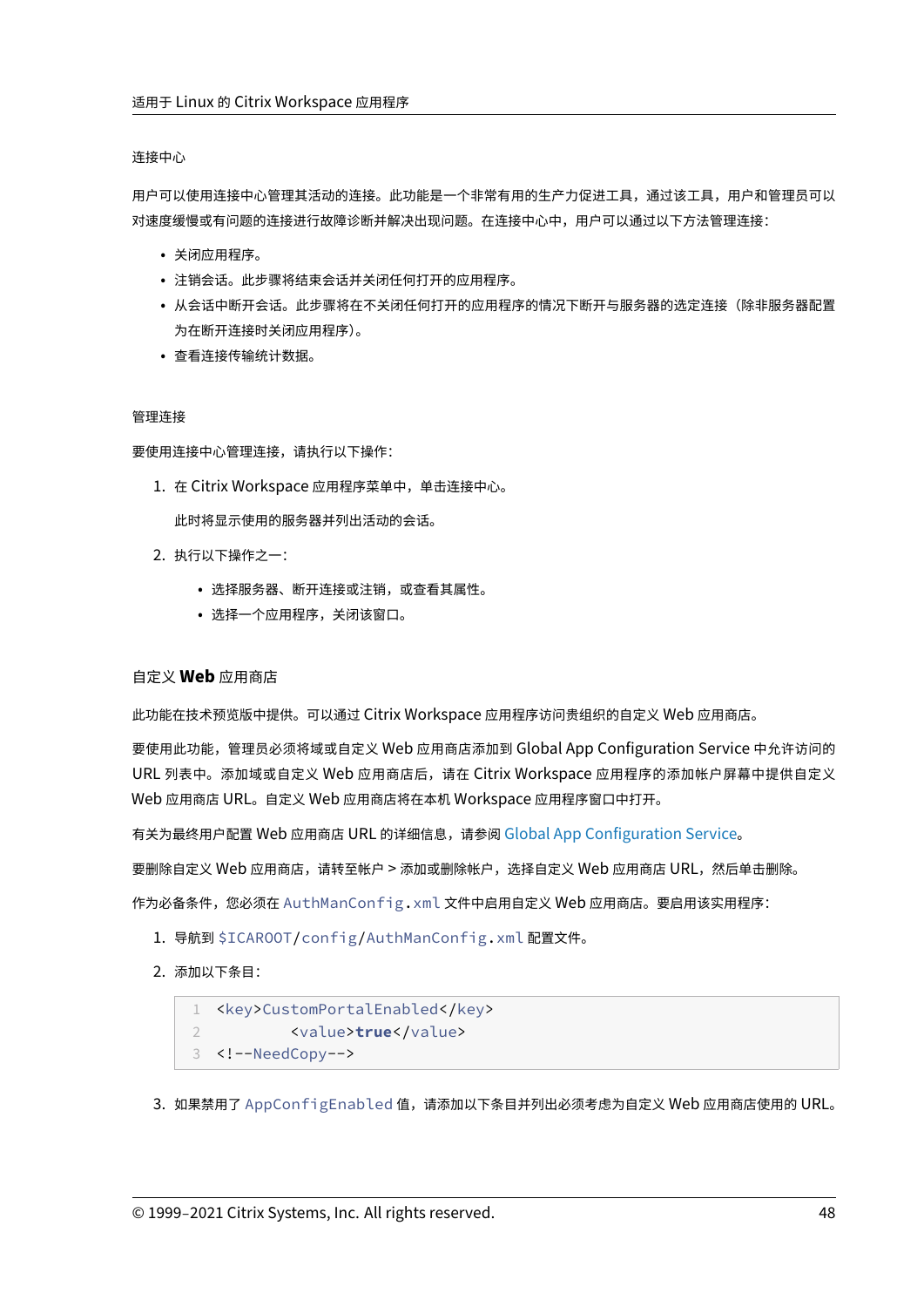```
1 <AllowedWebStoreCache>
2 <value><URL1></value>
3 <value><URL2></value>
4 ..
5 <value>....</value>
6 </AllowedWebStoreCache>
7 <!--NeedCopy-->
```
# 注意:

只能对自定义 Web 应用商店使用 AuthManConfig.xml 文件中列出的 URL。可以在要为自定义 Web 应用 商店的 AuthManConfig.xml 文件中添加多个 URL。

# 配置

## November 30, 2021

使用适用于 Linux 的 Citrix Workspace 应用程序时, 用户利用以下配置步骤可访问其托管应用程序和桌面。

# 设置

配置文件

要更改高级设置或不太常用的设置,可以修改 Citrix Workspace 应用程序的配置文件。这些配置文件在每次 wfica 启动时读取。可以根据希望所做的更改实现的效果来更新各种文件。

如果启用了会话共享,则可能会使用现有会话,而非新配置的会话。此设置可能会导致会话忽略您在配置文件中所做的 更改。

# 默认设置

如果要更改所有 Citrix Workspace 应用程序用户的默认值,请修改 \$ICAROOT/config 目录中的 module.ini 配置文件。

注意:

如果 All\\\_Regions.ini 中的某个条目设置为特定值,则不会使用 module.ini 中的该条目的值。 All\\\_Regions.ini 中的值的优先级高于 module.ini 中的值。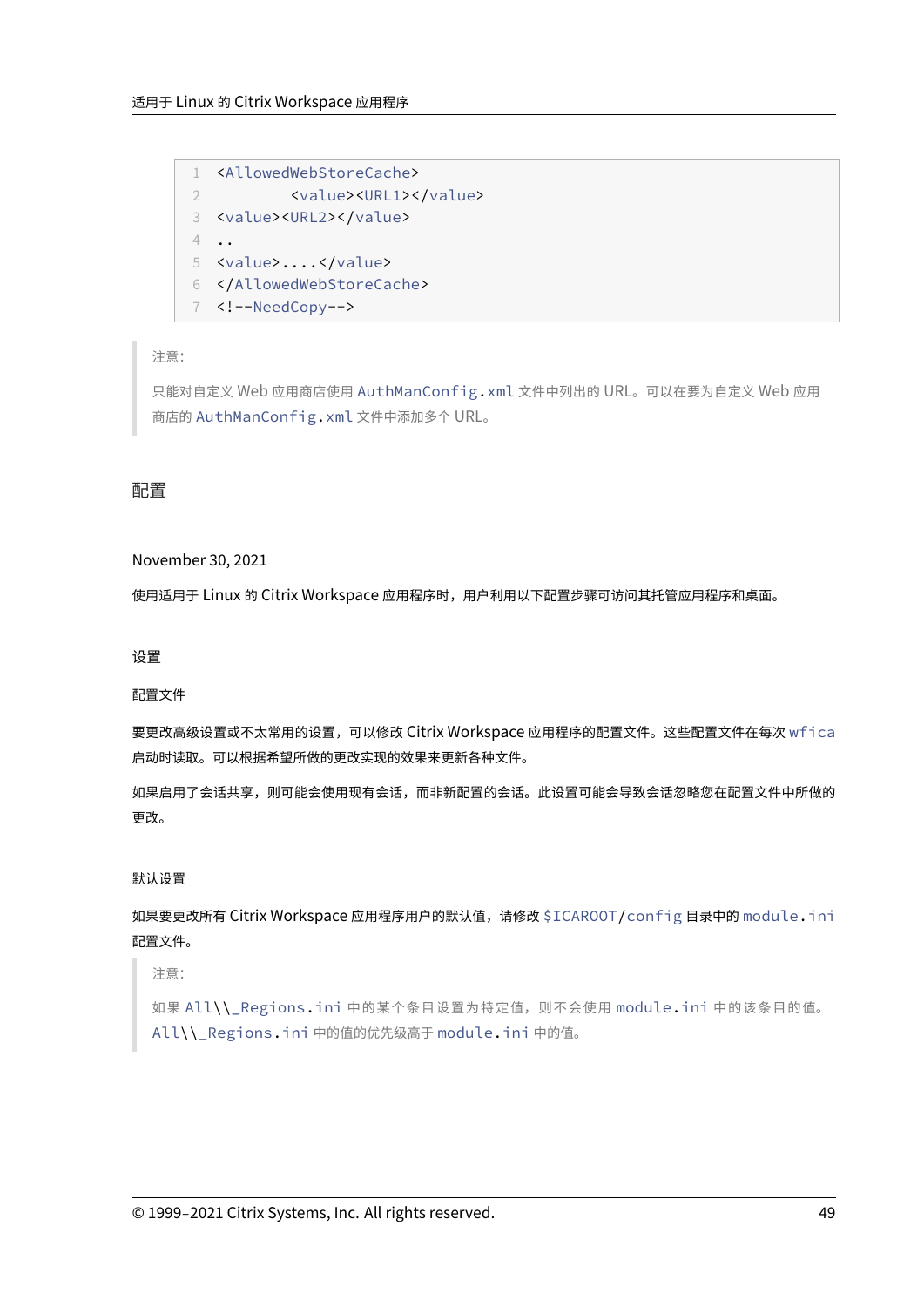#### 模板文件

如果文件 \$HOME/.ICAClient/wfclient.ini 不存在, wfica 将通过复制 \$ICAROOT/config/ wfclient.template 进行创建。更改此模板文件时,所做的更改将应用到所有 Citrix Workspace 应用程序用 户。

#### 用户设置

要为用户应用配置更改,请修改用户的 \$HOME/.ICAClient 目录中的 wfclient.ini 文件。此文件中的设置将 应用于该用户将来的连接。

#### 验证配置文件条目

要限制 wfclient.ini 中的条目的值,请在 All\\\_Regions.ini 中指定允许的选项或选项范围。

如果只指定一个值,则将使用该值。\$HOME/.ICAClient/All\\\_Regsions.ini 文件可以匹配或减小在 \$ICAROOT/config/All\\\_Regions.ini文件中设置的可能值,但不能消除限制。

注意:

在 wfclient.ini 中设置的值优先级高于在 module.ini 中的值。

#### 参数

每个文件中列出的参数都编组到各个部分中。每个部分都以括号括起的名称开头,指示属于同一组的参数;例如,参数 的 \[ClientDrive\] 与客户端驱动器映射 (CDM) 有关。

除非另有指定,否则将自动为任何缺失的参数指定默认值。如果某个参数存在但未指定值,则将自动应用默认值。例如, 假设 InitialProgram 参数后跟一个等号 (=),但未提供任何值。在此示例中,将应用默认值(登录后不运行程序)。

# 优先级

All\\\_Regions.ini 指定可以由其他文件设置的参数。它可以限制参数的值或者精确设置其值。

对于任何指定的连接,将按以下顺序签入文件:

- 1. All\\\_Regions.ini ‑ 此文件中的值将覆盖以下文件中的值:
	- 连接的 .ICA 文件
		- wfclient.ini
- 2. module.ini 如果尚未在 All\\\_Regions.ini、连接的.ICA 文件或 wfclient.ini 中设置这些值, 并且这些值不通过 All\\\_Regions.ini 中的条目进行限制,则将使用此文件中值。

如果在其中任何文件中都未找到值,则将使用 Citrix Workspace 应用程序代码中的默认值。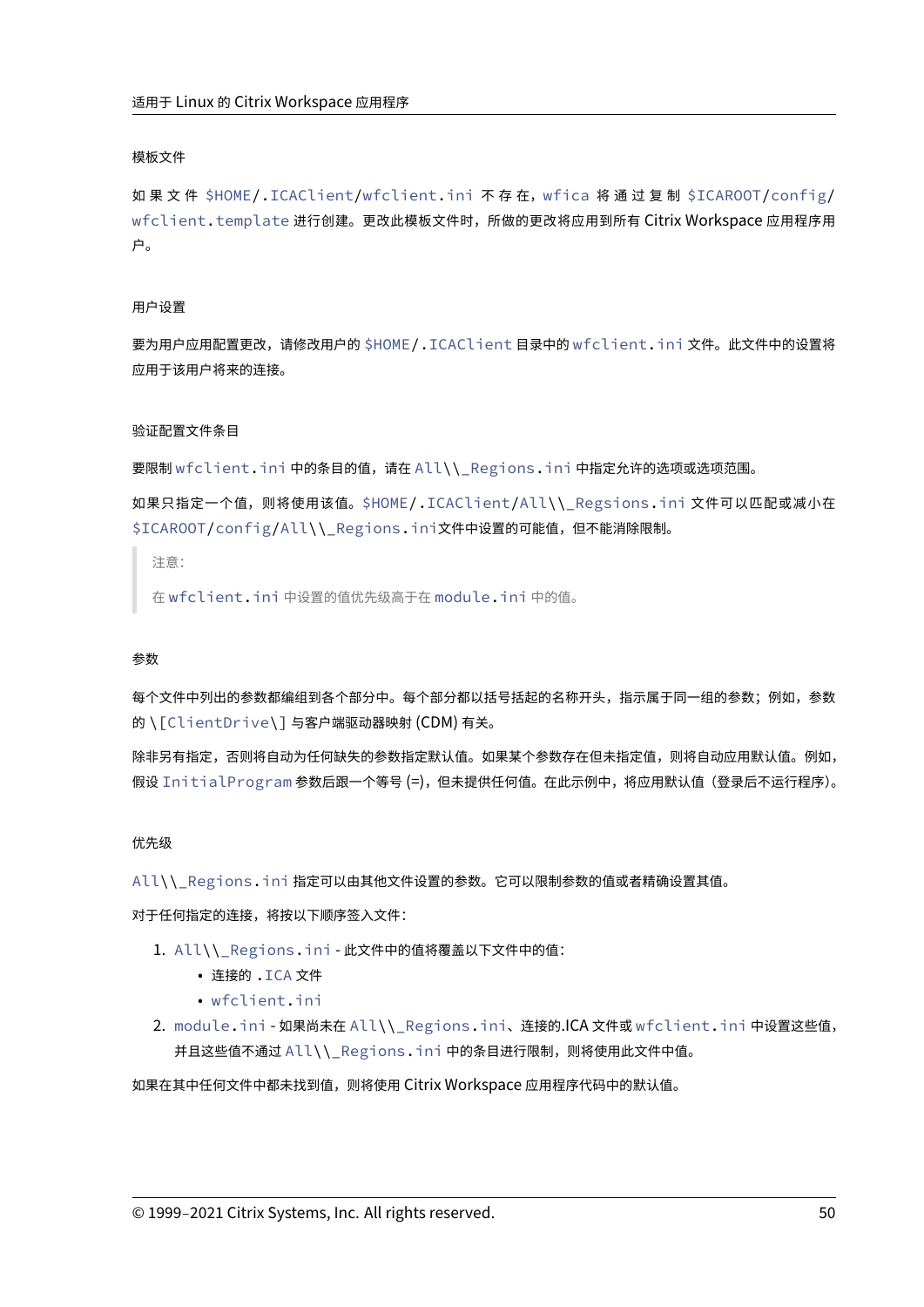注意:

此优先级顺序存在例外情况。例如,由于安全原因,代码会专门从 wfclient.ini 中读取某些值。

# 在网络请求中创建自定义用户代理字符串

在此版本中, Citrix Workspace 应用程序引入了一个选项,该选项可用于在网络请求中附加用户代理字符串并标识网 络请求的来源。根据此用户代理字符串请求,您可以决定如何管理网络请求。此功能允许您仅接受来自可信设备的网络 请求。

注意:

• 此功能在 Citrix Workspace 应用程序的云部署中受支持。此外,x86、x64 和 armhf 也是受支持的包。

## 要自定义用户代理字符串,请执行以下操作:

- 1. 找到 \$ICAROOT/config/AuthManConfig.xml 配置文件。
- 2. 将值添加到以下条目中:

<UserAgentSuffix> </UserAgentSuffix>

在自定义文本中包括 App 和 Version 示例:

<UserAgentSuffix>App/AppVersion </UserAgentSuffix>

如果要添加 App 和 AppVersion,请用正斜杠 (/) 进行分隔。

• 如果网络请求来自基于 UI 的 Citrix Workspace 应用程序, 则以下用户代理将显示在网络请求中:

CWAWEBVIEW/CWAVersion App/AppVersion

• 如果网络请求不是来自基于 UI 的 Workspace 应用程序,则以下用户代理将显示在网络请求中:

CWA/CWAVersion App/AppVersion

注意:

- 如果未在 UserAgentSuffix 字符串末尾添加 AppVersion,则将在网络请求中附加 Citrix Workspace 应用程序版本。
- 重新启动 AuthManagerDaemon 和 ServiceRecord 以使更改生效。

# 功能标志管理

如果生产环境中的 Citrix Workspace 应用程序出现问题,我们可以在 Citrix Workspace 应用程序中动态禁用受影 响的功能,即使该功能已发布亦如此。为此,我们将使用功能标志以及名为 LaunchDarkly 的第三方服务。您无需进行 任何配置即可将流量传输到 LaunchDarkly,除非您配置了阻止出站流量的防火墙或代理。在这种情况下,您根据策略 要求通过特定 URL 或 IP 地址启用传输到 LaunchDarkly 的流量。 可以通过以下方式启用传输到 LaunchDarkly 的流量和通信: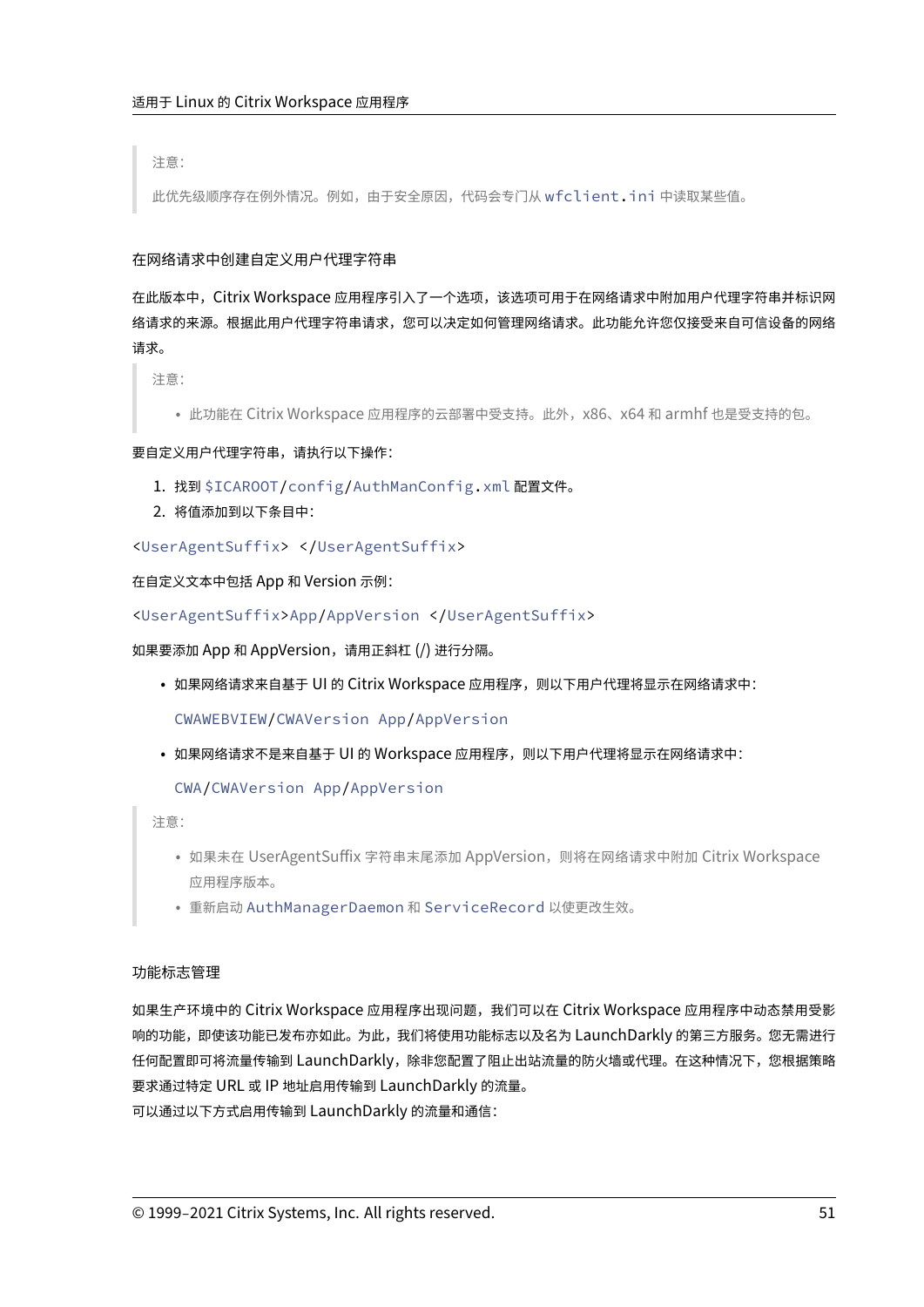#### 启用传输到以下 **URL** 的流量

- events.launchdarkly.com
- stream.launchdarkly.com
- clientstream.launchdarkly.com
- firehose.launchdarkly.com
- mobile.launchdarkly.com
- app.launchdarkly.com

#### 在允许列表中列出 **IP** 地址

如果必须在允许列表中列出 IP 地址,请参阅 LaunchDarkly public IP list (LaunchDarkly 公用 IP 列表),获取当 前所有 IP 地址范围的列表。此列表可用于确保您的防火墙配置自动更新,以便与基础结构更新保持一致。有关基础结构 变更的状态的详细信息,请参阅 LaunchDarkly Statuspage 页面。

#### **LaunchDarkly** 系统要求

如果您在 Citrix ADC 上将以下服务的拆分隧道设置为 "关",请确保已发布的应用程序能够与以下服务通信:

- LaunchDarkly 服务
- APNs 侦听器服务

#### 服务连续性

注意:

此功能普遍适用于 Citrix Workspace 应用程序。

服务连续性消除或最大限度地减少了对连接过程中涉及的组件可用性的依赖。无论云服务的运行状况如何,用户都可以 启动其虚拟应用程序和桌面。

有关在 Citrix Workspace 应用程序中支持服务连续性的要求的信息,请参阅系统要求。

有关随 Citrix Workspace 应用程序安装服务连续性的信息,请参阅安装服务连续性。

有关详细信息,请参阅 Citrix Workspace 文档中的服务连续性部分。

#### 固定多显示器屏幕布局

自版本 2103 起,可以保存所做的多显示器屏幕布局选择。布局是指桌面会话的显示方式。固定有助于使用所选布局重 新启动会话,从而获得优化的用户体验。

作 为 必 备 条 件, 您 必 须 在 AuthManConfig.xml 文 件 中 启 用 此 功 能。 导 航 到 \$ICAROOT/config/ AuthManConfig.xml 并添加以下条目: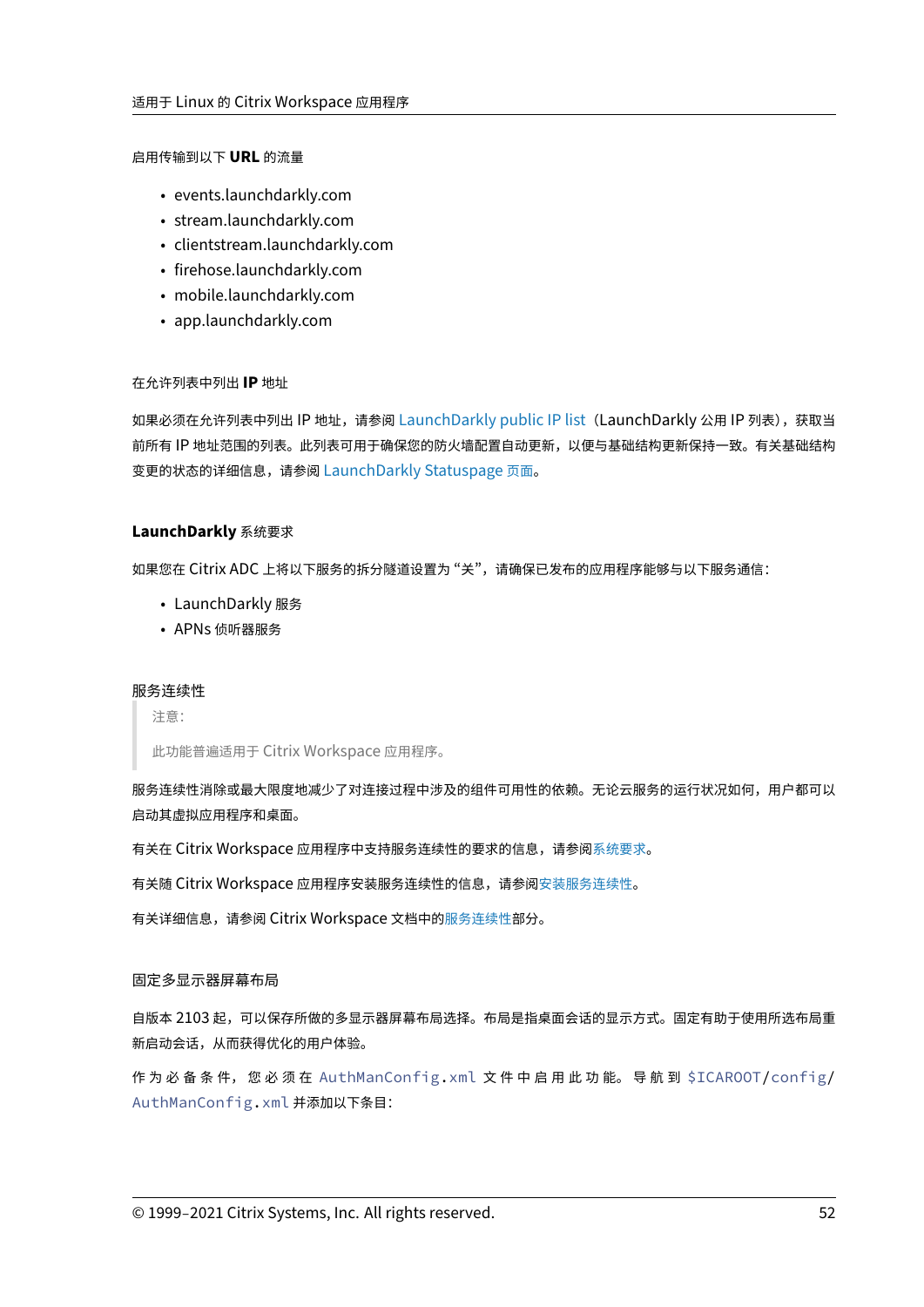1 <key>ScreenPinEnabled</key> 2 <value> **true** </value> 3 <!--NeedCopy-->

只有在添加上述注册表项后,您才能看到应用程序指示器图标中的屏幕布局选项。有关应用程序指示器图标的详细信息, 请参阅应用程序指示器图标。

要选择屏幕布局,请单击任务栏中的应用程序指示器图标,然后选择屏幕布局。此时将显示屏幕布局对话框。

或者[,也可以通过在自助服务](https://docs.citrix.com/zh-cn/citrix-workspace-app-for-linux/configure-xenapp.html#app-indicator-icon)窗口中时按 **Ctrl+M** 键启动屏幕布局对话框。

| <b>Screen Layout</b>                                                                                                                                                                                                                                                                                  |                           |                |      |
|-------------------------------------------------------------------------------------------------------------------------------------------------------------------------------------------------------------------------------------------------------------------------------------------------------|---------------------------|----------------|------|
| Select a virtual desktop from the list. Select one or more tiles to create a display<br>layout for the session.<br>Click Reset to reset layout choices you saved.<br>Click Save to save the layout and to apply it to the selected desktop.<br>Click Undo to revert to the layout you set previously. |                           |                |      |
| <b>Virtual Desktop:</b>                                                                                                                                                                                                                                                                               | Managed Win10 SIN Desktop | ▼              |      |
|                                                                                                                                                                                                                                                                                                       | $\mathbf{1}$              | $\overline{2}$ |      |
| Reset                                                                                                                                                                                                                                                                                                 | Undo                      |                | Save |

从下拉菜单中选择虚拟桌面。布局选择仅应用到您选择的桌面。

选择一个或多个磁贴以形成布局的矩形选区。然后,会话将根据布局选择进行显示。

限制:

- 启用屏幕固定功能将禁用会话中的保存布局功能。
- 此功能仅适用于标记为收藏的桌面。

## 应用程序保护

免责声明

应用程序保护策略通过筛选对基础操作系统所需功能的访问(捕获屏幕或键盘按下所需的特定 API 调用)来运行。 这意味着应用程序保护策略甚至可以针对自定义的专用黑客工具提供保护。但是,随着操作系统的发展,捕获屏幕 和记录键盘的新方法可能会出现。虽然我们会继续识别和解决这些问题,但我们无法保证在特定配置和部署中提 供充足的保护。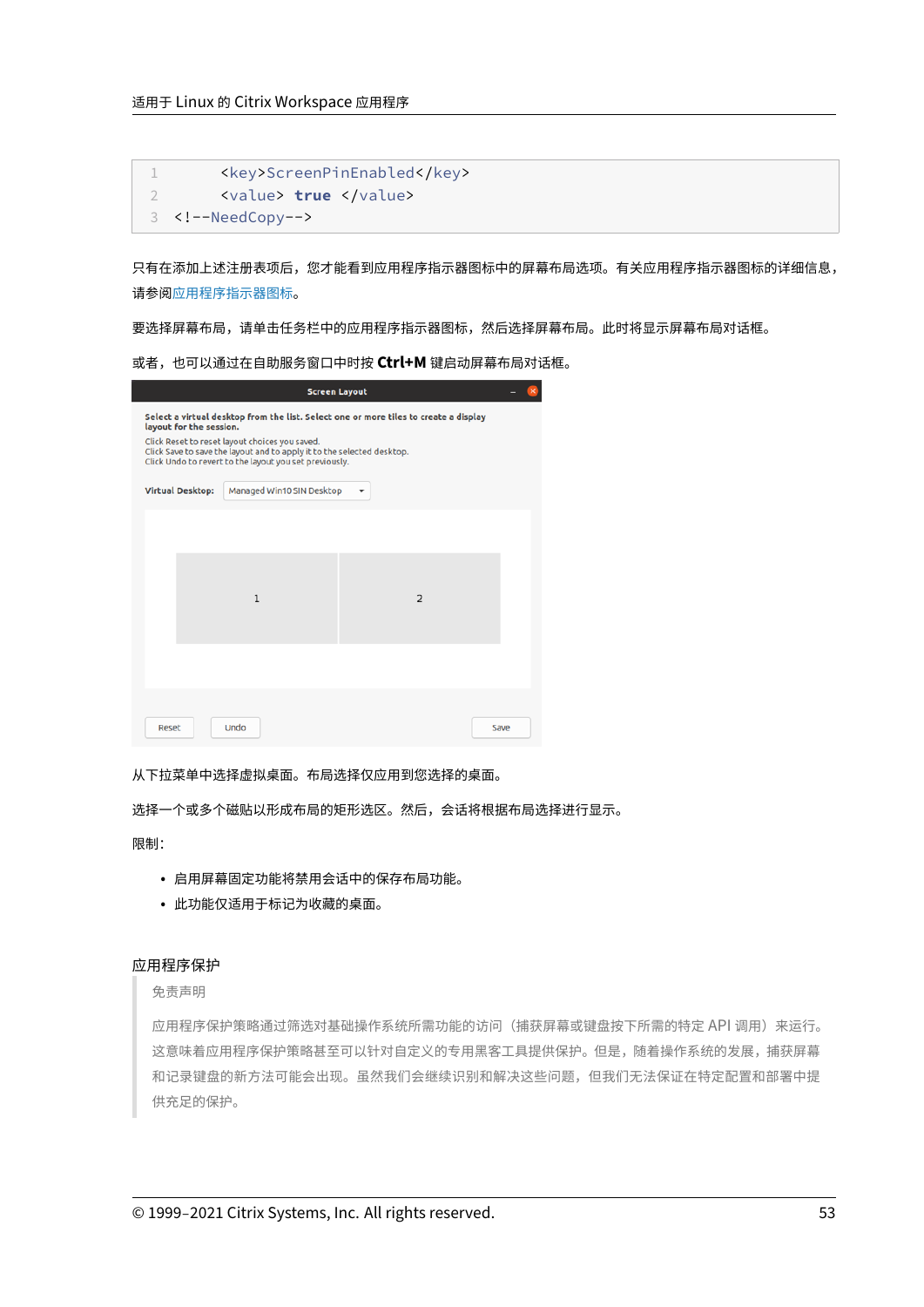应用程序保护是一项附加功能,可以在使用 Citrix Virtual Apps and Desktops 时提供增强的安全性。该功能限制了 客户端受键盘记录和屏幕捕获恶意软件影响的能力。应用程序保护可防止泄露屏幕上显示的用户凭据和敏感信息等机密 信息。该功能可防止用户和攻击者截取屏幕截图以及使用键盘记录器收集和利用敏感信息。

注意:

- 使用 tarball、Debian 和 Red Hat Package Manager (RPM) 软件包安装 Citrix Workspace 应用程 序时支持此功能。此外,x64 和 armhf 是唯一受支持的体系结构。
- 此功能在本地 Citrix Virtual Apps and Desktops 部署以及搭配使用 Citrix Virtual Apps and Desk‑ tops 服务和 StoreFront 的部署中受支持。

应用程序保护功能要求您在许可证服务器上安装附加许可证。还必须存在 Citrix Virtual Desktops 许可证。有关许可 的详细信息,请参阅 Citrix Virtual Apps and Desktops 中的配置部分。

自版本 2108 起,应用程序保护功能已完全起作用。应用程序保护功能支持应用程序和桌面会话,并且默认处于启用状 态。但是,您必须在 [AuthManConfig.xml](https://docs.citrix.com/zh-cn/citrix-virtual-apps-desktops.html) 文件中配置应用程序保护功能,才能对身份验证管理器和自助服务插件 界面启用该功能。

自本版本起,您可以在 Mozilla Firefox 运行期间从 Citrix Workspace 应用程序中启动受保护的资源。

必备条件:

应用程序保护功能最适合以下操作系统以及 Gnome Display Manager:

- 64 位 Ubuntu 18.04+, Ubuntu 21.10 除外。
- 64 位 Debian 9+
- 64 位 CentOS7.5+
- 64 位 RHEL7.5+
- ARMHF 32 位 Raspbian 10 (Buster)+

### 卸载应用程序保护组件:

使用 tarball 软件包安装 Citrix Workspace 应用程序时,将显示以下消息。

"是否要安装应用程序保护组件? Warning: You cannot disable this feature. (警告: 不能禁用此功能。) 必须卸载 Citrix Workspace 应用程序,才能将其禁用。有关详细信息,请与系统管理员联系。[default \$INSTALLER\_N]:"

输入 **Y** 以安装应用程序保护组件。

默认情况下,不安装应用程序保护组件。

重新启动计算机以使更改生效。只有在您重新启动计算机后,应用程序保护功能才能按预期运行。

安装 **RPM** 软件包中的应用程序保护组件:

自版本 2104 起, RPM 版 Citrix Workspace 应用程序支持应用程序保护功能。

要安装应用程序保护组件,请执行以下操作:

1. 安装 Citrix Workspace 应用程序。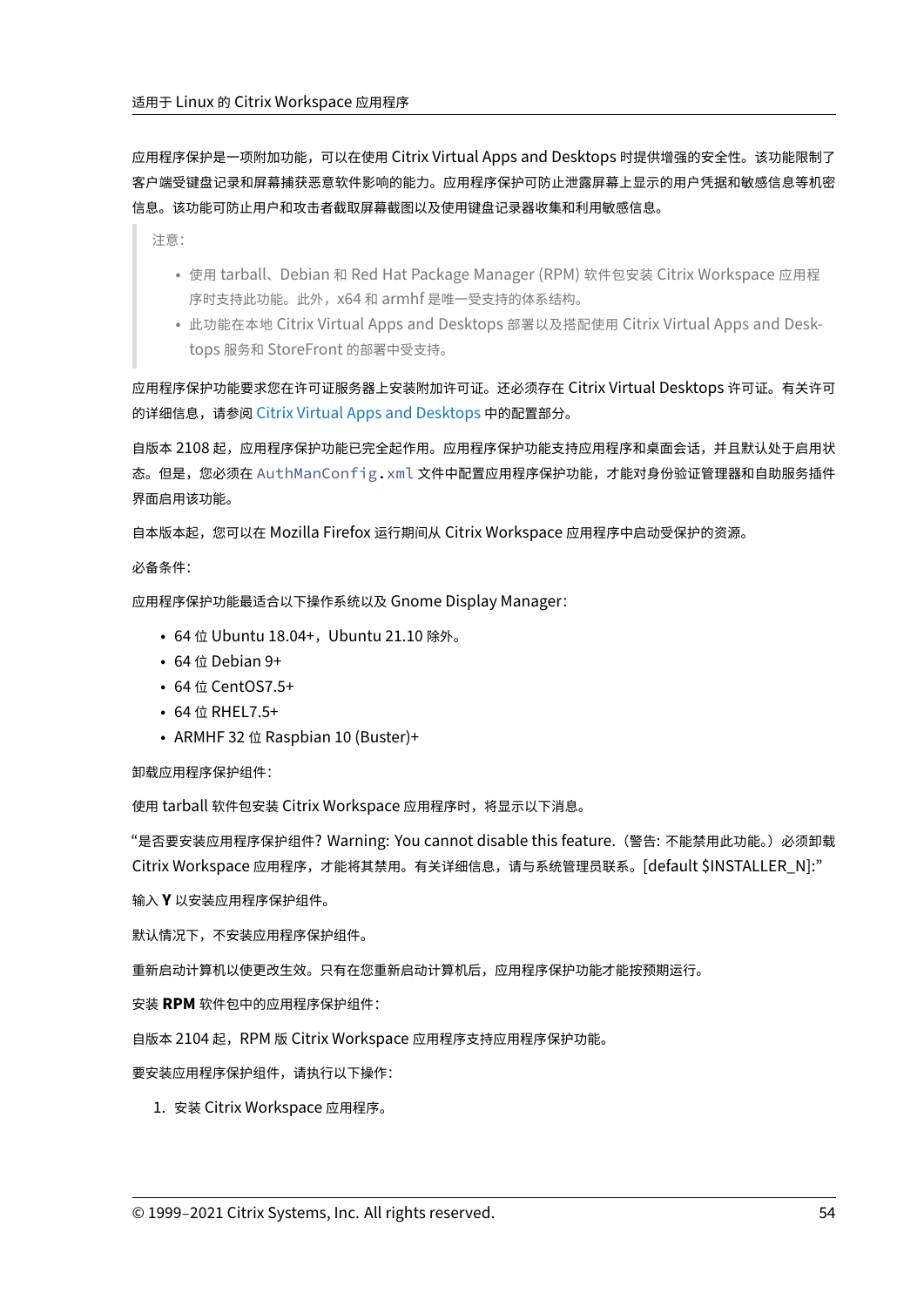- 2. 从 Citrix Workspace 应用程序安装程序中安装应用程序保护 ctxappprotection<version>.rpm 软 件包。
- 3. 重新启动系统以使更改生效。

安装 **Debian** 软件包中的应用程序保护组件:

自版本 2101 起, Debian 版 Citrix Workspace 应用程序支持应用程序保护功能。

要静默安装应用程序保护组件,请在安装 Citrix Workspace 应用程序之前从终端运行以下命令:

```
1 export DEBIAN_FRONTEND="noninteractive"
2 sudo debconf-set-selections <<< "icaclient app_protection/
      install_app_protection select yes"
3
4 sudo debconf-show icaclient
5 * app_protection/install_app_protection: yes
6
7 sudo apt install -f ./icaclient_<version>._amd64.deb
8 <!--NeedCopy-->
```
自版本 2106 起, Citrix Workspace 应用程序引入了一个选项,用于同时为身份验证管理器和自助服务插件界面分别 配置反键盘记录和反屏幕捕获功能。

为身份验证管理器配置应用程序保护:

请按如下所示导航到 \$ICAROOT/config/AuthManConfig.xml 并编辑该文件:

|               | 1 /opt/Citrix/ICAClient/config\$ cat AuthManConfig.xml   grep -i |
|---------------|------------------------------------------------------------------|
|               | authmananti -A 1                                                 |
|               | <key>AuthManAntiScreenCaptureEnabled</key>                       |
| $\mathcal{R}$ | <value>true</value>                                              |
|               | <key>AuthManAntiKeyLoggingEnabled</key>                          |
| 5             | <value>true </value>                                             |
| 6             |                                                                  |
|               | 7 NeedCopy                                                       |

为自助服务插件界面配置应用程序保护:

请按如下所示导航到 \$ICAROOT/config/AuthManConfig.xml 并编辑该文件:

```
1 /opt/Citrix/ICAClient/config$ cat AuthManConfig.xml | grep -i
     protection -A 4
2 <!-- Selfservice app protection configuration -->
3 <Selfservice>
4 <AntiScreenCaptureEnabled>true</AntiScreenCaptureEnabled>
5 <AntiKeyLoggingEnabled>true</AntiKeyLoggingEnabled>
6 </Selfservice>
7
```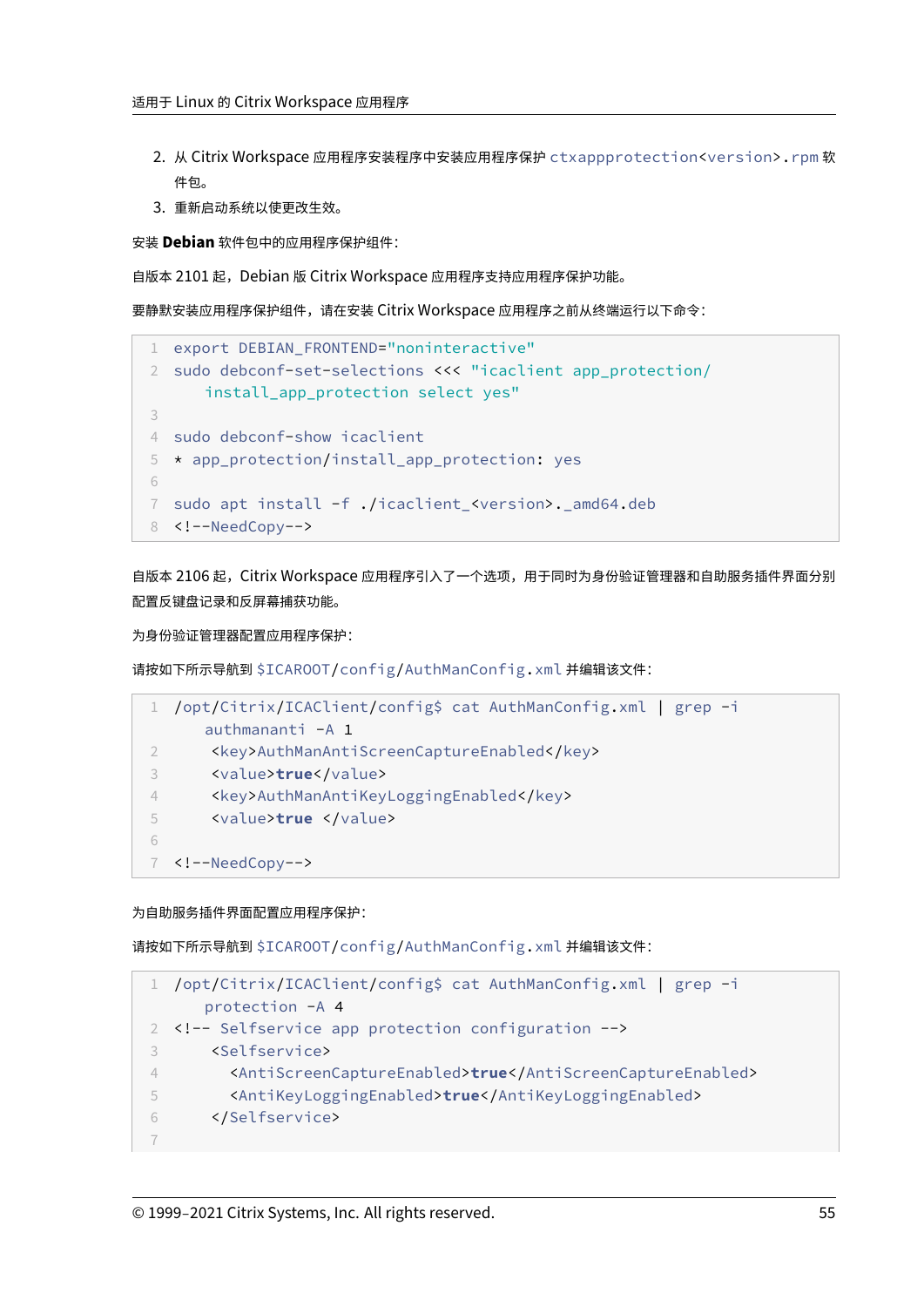8 <!--NeedCopy-->

已知问题:

• 最小化受保护的屏幕时,应用程序保护将继续在后台运行。

限制:

- 有时,如果从 Snap Store 中安装的应用程序正在运行,则不能启动受保护的资源。解决方法: 识别 Citrix Workspace 应用程序日志文件中导致出现此问题的应用程序,然后关闭该应用程序。
- 当您尝试创建受保护窗口的屏幕截图时,整个屏幕(包括后台中未受保护的应用程序)将显示为灰色。

#### 电池状态指示器

设备的电池状态现在显示在 Citrix 桌面会话的通知区域中。

注意:

自版本 2111 起,还将显示服务器 VD 的电池状态指示器。

默认情况下,电池状态指示灯处于启用状态。

要禁用电池状态指示灯,请执行以下操作:

- 1. 导航到 <ICAROOT>/config/module.ini 文件夹。
- 2. 转到 ICA 3.0 部分。
- 3. 设置 MobileReceiver= Off。

# 客户体验改善计划 **(CEIP)**

| 收集的数据   | 说明                                                                                                           | 我们用它来做什么                                                 |
|---------|--------------------------------------------------------------------------------------------------------------|----------------------------------------------------------|
| 配置和使用数据 | Citrix 客户体验改善计划 (CEIP) 从<br>适用于 Linux 的 Citrix<br>Workspace 应用程序收集配置和<br>使用数据,并自动将数据发送到<br>Google Analytics. | 此数据可帮助 Citrix 提高 Citrix<br>Workspace 应用程序的质量、可<br>靠性和性能。 |

### 其他信息

Citrix 根据与 Citrix 签订的合同条款处理您的数据,并按照 Citrix Trust Center 提供的 Citrix Services Security Exhibit 中所指定的方式对其进行保护。

Citrix 还使用 Google Analytics 从 Citrix Workspace 应[用程序收集某些数据](https://www.citrix.com/about/trust-center/privacy-compliance.html)作为 CEIP [的一部分。您可以查看](https://www.citrix.com/buy/licensing/citrix-services-security-exhibit.html) [Google](https://www.citrix.com/buy/licensing/citrix-services-security-exhibit.html) 如何处理为 Google Analytics 收集的数据。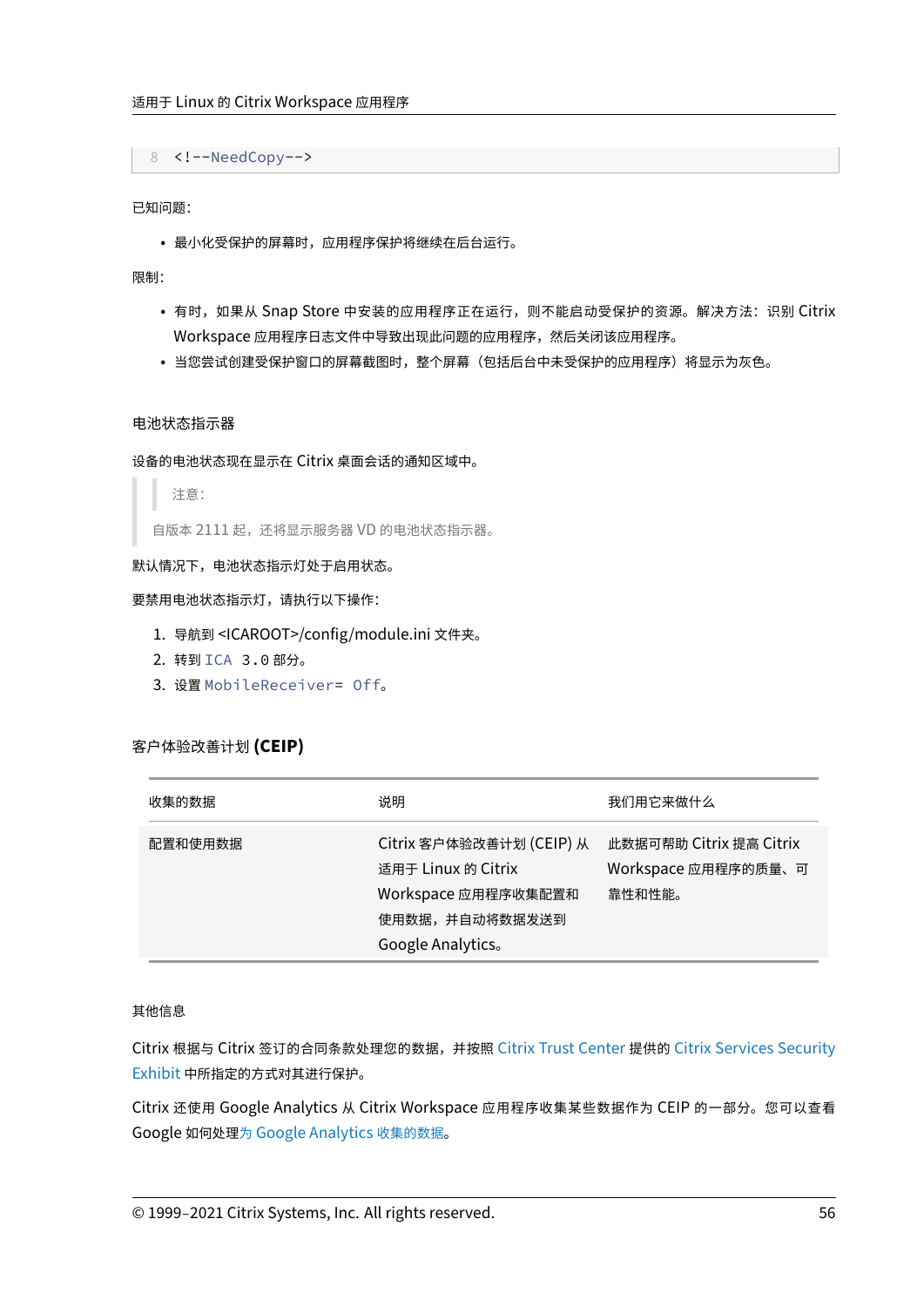请通过以下方式关闭将 CEIP 数据发送到 Citrix 和 Google Analytics 的功能(下面第二个表中 \* 指示的为 Google Analytics 收集的两个数据元素除外):

1. 导航到 \<ICAROOT\>/config/module.ini 文件夹并转到 CEIP 部分。

2. 选择条目 EnableCeip 并将其设置为 Disable。

注意:

将 EnableCeip 项设置为 Disable 后,如果您希望禁用发送 Google Analytics 收集的最后两个 CEIP 数据 元素(即操作系统版本和 Workspace 应用程序版本),请导航到以下部分并按建议设置值:

位置: <ICAROOT>/config/module.ini

- 部分: GoogleAnalytics
- 条目: DisableHeartBeat
- 值: True

Google Analytics 收集的特定 CEIP 数据元素包括:

| 操作系统版本 * | Workspace 应用程序版<br>本 * | 应用程序名称 | 客户端 ID |
|----------|------------------------|--------|--------|
| 会话启动方法   | 编译器版本                  | 硬件平台   |        |

### 应用程序指示器图标

应用程序指示器在您启动 Citrix Workspace 应用程序时启动。该指示器是通知区域中存在的一个图标。引入应用程序 指示器后,适用于 Linux 的 Citrix Workspace 应用程序的登录性能得以改进。

您可以在以下情况下观察性能提高:

- 首次启动 Citrix Workspace 应用程序
- 关闭并重新启动应用程序
- 退出并重新启动应用程序

注意:

需要 libappindicator 软件包才能显示应用程序指示器。请从 Web 安装适用于您的 Linux 发行版的 libappindicator 软件包。

# **ICA‑to‑X** 代理

可以将运行 Citrix Workspace 应用程序的工作站用作服务器,并将输出重定向到其他支持 X11 的设备。您可能希望 通过执行此任务将 Microsoft Windows 应用程序交付给无法使用 Citrix Workspace 应用程序的 X 终端或 UNIX 工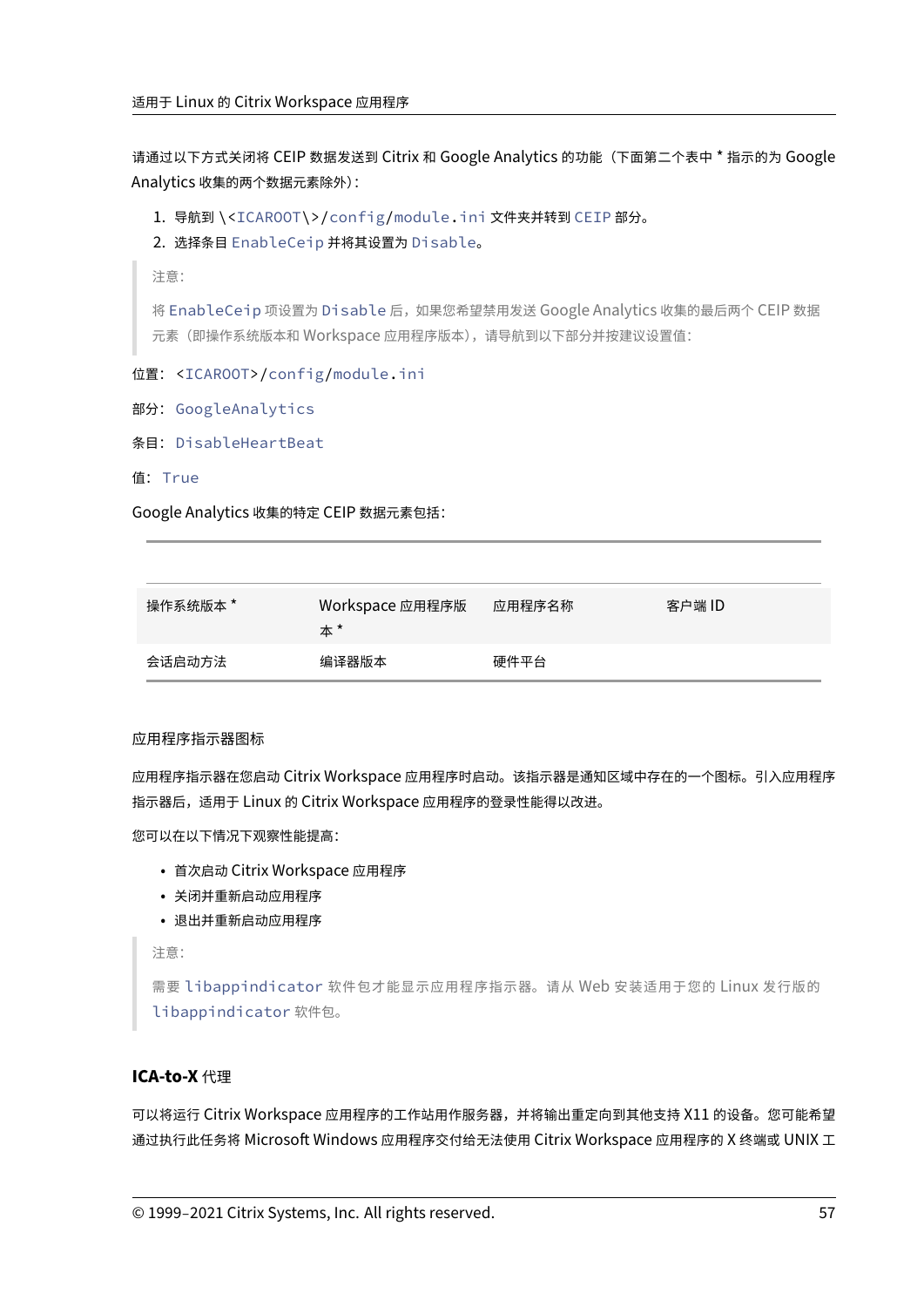### 作站。

注意:

Citrix Workspace 应用程序软件适用于多种 X 设备,在这些情况下,在设备上安装 Receiver 是首选解决方案。 以此种方式运行 Citrix Workspace 应用程序 (即作为 ICA-to-X 代理) 又称为服务器端 ICA。

运行 Citrix Workspace 应用程序时,可以将其视为用于将 X11 输出定向到本地 Linux 桌面的 ICA 至 X11 转换器。但 是,可以将该输出重定向到其他 X11 显示屏。可以在一个系统中同时运行 Citrix Workspace 应用程序的多个副本,每 个副本将其输出发送到不同的设备。

此图显示的是安装了设置为 ICA‑to‑X 代理的适用于 Linux 的 Citrix Workspace 应用程序的系统:







XenApp server

Linux server Citrix Workspace App for Linux

X11 Client UNIX, X Terminals, X Emulation Software

要设置此类系统,需要一个 Linux 服务器充当 ICA 至 X11 代理:

- 如果已有 X 终端,则可以在通常用于向 X 终端提供 X 应用程序的 Linux 服务器上运行 Citrix Workspace 应用 程序。
- 如果要部署无法使用 Citrix Workspace 应用程序的 UNIX 工作站,还需要一台服务器来充当代理。此服务器可 以是运行 Linux 的 PC

应用程序通过 ICA 协议的功能提供给使用 X11 的终端设备。默认情况下,只能使用驱动器映射访问代理上的驱动器。如 果使用 X 终端(通常没有本地驱动器),这并不是问题。如果要向其他 UNIX 工作站交付应用程序,可以执行以下两项操 作之一:

- 以 NFS 格式在用作代理的工作站上装载本地 UNIX 工作站,然后将客户端驱动器映射指向该代理上的 NFS 装载 点。
- 使用 NFS 到 SMB 代理 (例如 SAMBA)或服务器上的 NFS 客户端 (例如 Microsoft Services for UNIX)。

某些功能不会传递到终端设备:

- USB 重定向
- 智能卡重定向
- COM 端口重定向
- 即使用作代理的服务器支持音频,也不会将音频传送到 X11 设备。
- 不会将客户端打印机传递到 X11 设备。请使用 LPD 打印功能从服务器手动访问 UNIX 打印机,或者使用网络打 印机。
- 多媒体输入的重定向预期不受支持,因为它要求运行 Citrix Workspace 应用程序的计算机上配备摄像头,该计 算机是用作代理的服务器。但是,多媒体输出的重定向在用作代理的服务器上安装了 GStreamer 时支持(未经 测试)。

要使用 "服务器端 ICA" 从 X 终端或 UNIX 工作站启动 Citrix Workspace 应用程序,请执行以下操作: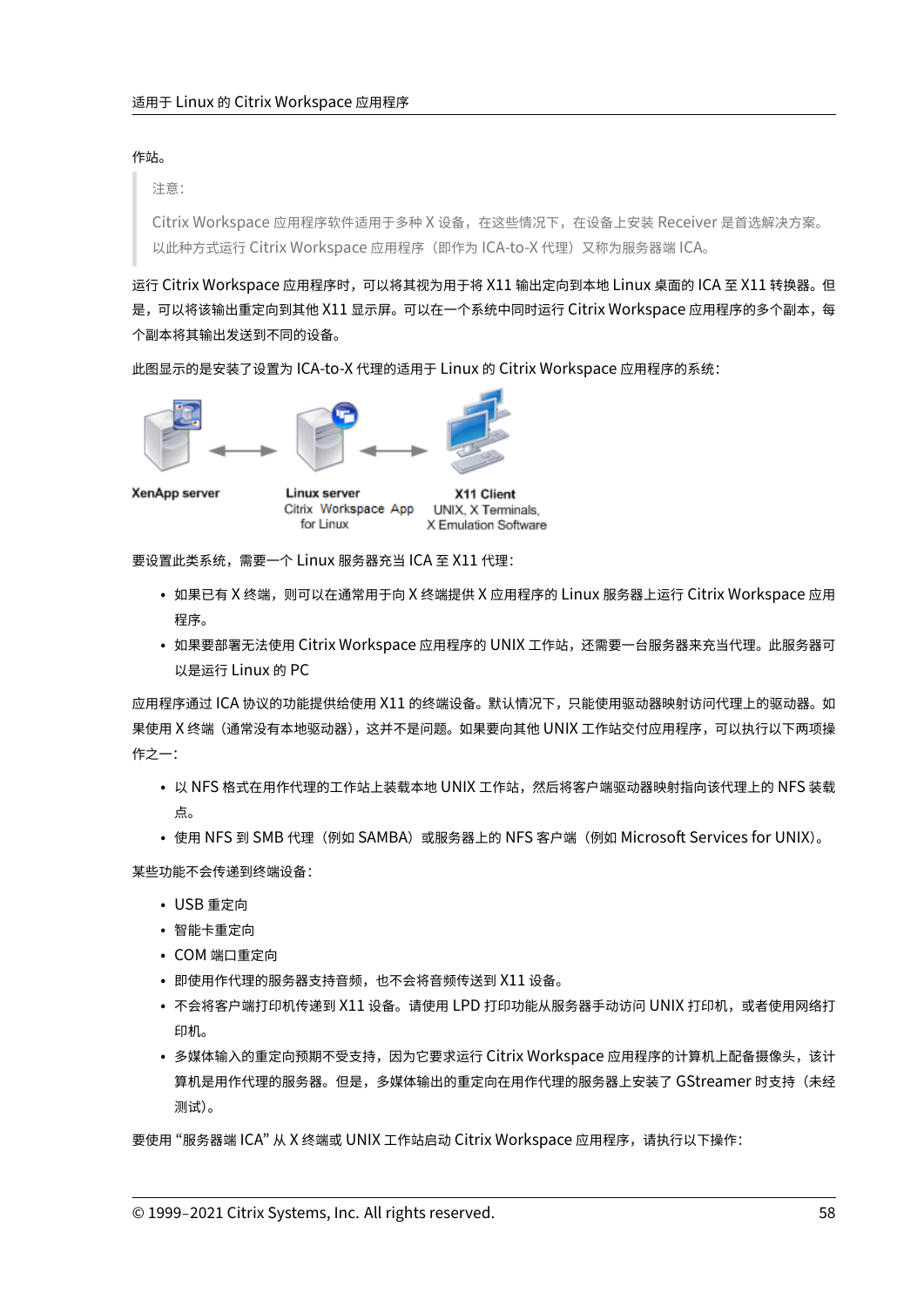- 1. 使用 ssh 或 telnet 连接到用作代理的设备。
- 2. 在代理设备上的 shell 中,将 **DISPLAY** 环境变量设置为本地设备。例如,在 C shell 中键入以下内容:

```
seteny DISPLAY <local:0>
```

```
注意:
```
如果使用 ssh -X 命令连接到用作代理的设备,则无需设置 **DISPLAY** 环境变量。

- 3. 在本地设备上的命令提示符下键入 xhost <proxy server name>
- 4. 如果 Citrix Workspace 应用程序未安装在默认安装目录中,请务必将环境变量 ICAROOT 设置为指向实际的 安装目录。
- 5. 找到 Citrix Workspace 应用程序的安装目录。在命令提示窗口中,键入 selfservice &。

## 服务器到客户端内容重定向

通过服务器到客户端内容重定向,管理员可以指定使用本地应用程序打开已发布的应用程序中的 URL。例如,如果在会 话中使用 Microsoft Outlook 期间打开了指向某个 Web 页面的链接,则将使用用户设备上的浏览器打开所需的文件。 通过服务器到客户端内容重定向,管理员可以更高效地分配 Citrix 资源,这样可以向用户提供更出色的性能。

可以重定向以下 URL 类型:

- HTTP
- HTTPS
- RTSP (Real Player)
- RTSPU (Real Player)
- PNM (旧版 Real Player)

如果 Citrix Workspace 应用程序没有合适的应用程序或无法直接访问内容,则将使用服务器应用程序打开 URL。

服务器到客户端内容重定向在服务器上配置,默认情况下在 Citrix Workspace 应用程序中处于启用状态,但前提是路 径中包含 RealPlayer 以及 Firefox、Mozilla 或 Netscape 中的至少一个浏览器。

在路径中不包含 RealPlayer 和浏览器的情况下启用服务器到客户端内容重定向

- 1. 打开配置文件 wfclient.ini。
- 2. 在 [Browser] 部分中修改以下设置:

Path=path

Command=command

路径是浏览器可执行文件所在的目录。该命令是用于处理重定向的浏览器 URL 的可执行文件名称,结尾附带服 务器发送的 URL。例如:

# \$ICAROOT/nslaunch Netscape、firefox、mozilla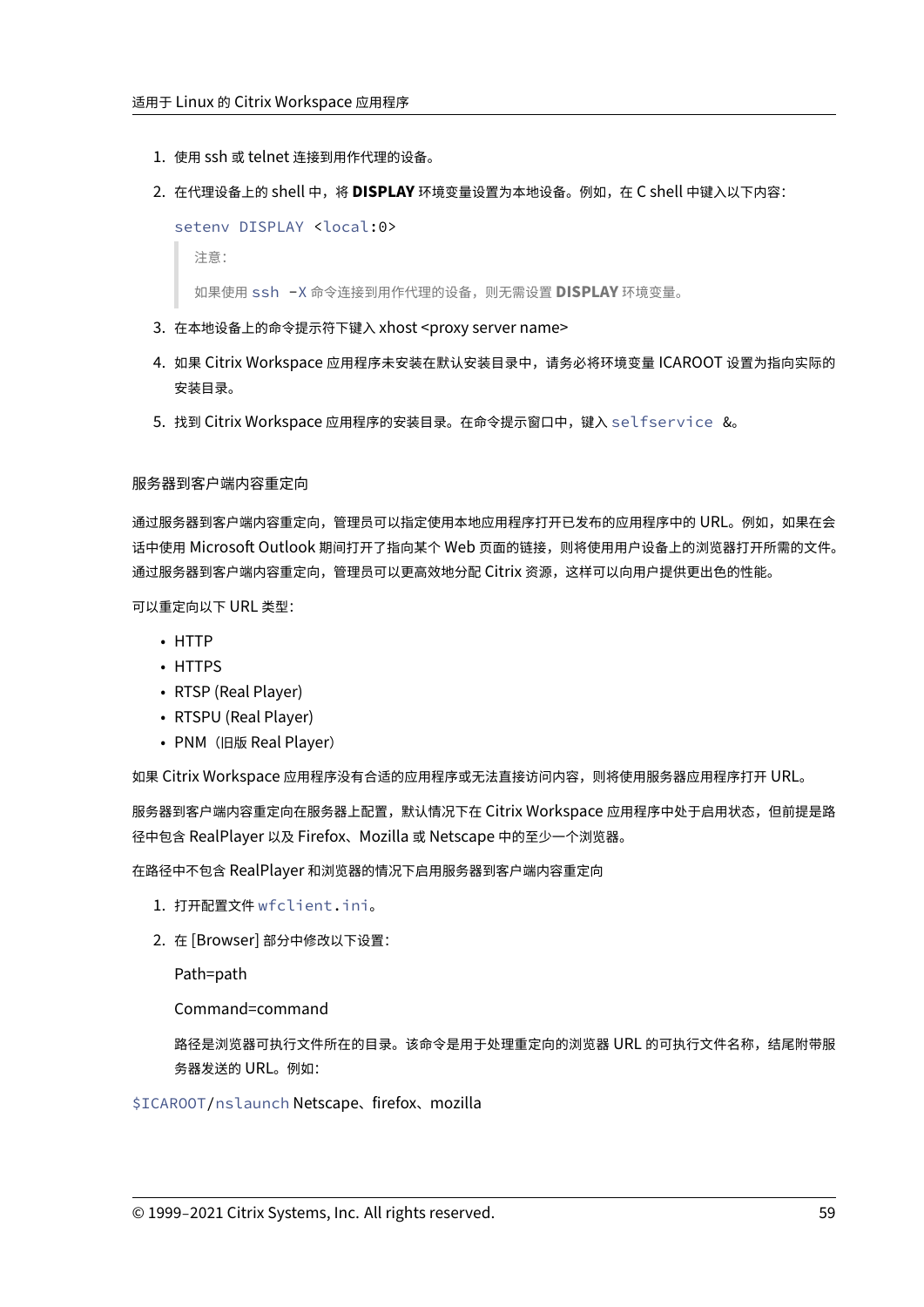```
1 This setting specifies the following:
```

```
3 - The `nslaunch` utility is run to push the URL into an existing
     browser window
```

```
4 - Each browser in the list is tried in turn until content can be
     displayed successfully
```
# 1. 在 [Player] 部分中修改以下设置:

Path=path

## Command=command

路径是 RealPlayer 可执行文件所在的目录。该命令是用于处理重定向的多媒体 URL 的可执行文件名称,结尾 附带服务器发送的 URL。

## 2. 保存并关闭文件。

注意:

2

对于这两种路径设置,只需要指定浏览器和 RealPlayer 可执行文件所在的目录,不需要指定可执行文件的完整 路径。例如,在 [Browser] 部分中,可以将 Path 设置为 /usr/X11R6/bin 而非 /usr/X11R6/bin/netscape。 此外,还可以使用冒号分隔的列表方式指定多个目录名称。如果未指定这些设置,则将使用用户的当前 \$PATH。

# 要取消选中 Citrix Workspace 中的服务器到客户端内容重定向,请执行以下操作:

- 1. 打开配置文件 module.ini。
- 2. 将 CREnabled 设置更改为 Off。
- 3. 保存并关闭文件。

### 连接

### 配置连接

在处理能力有限的设备上或是只能提供有限带宽的环境中,需要在性能和功能之间找到一个平衡点。用户和管理员可以 选择一个可接受的复杂功能和交互式性能的组合。通常在服务器(而非用户设备)上作出一项或多项此类更改,从而降 低连接所需的带宽并提高性能:

- 启用 **SpeedScreen** 延迟加速 ‑ SpeedScreen 延迟加速通过即时响应用户键入的数据或鼠标单击操作来提升 高延时连接条件下的性能。使用 SpeedScreen Latency Reduction Manager 可在服务器上启用此功能。默 认情况下,在 Citrix Workspace 应用程序中, 此功能对键盘禁用, 并且仅针对高延迟连接下的鼠标启用。请参 阅 "Citrix Workspace app for Linux OEM's Reference Guide"(《适用于 Linux 的 Citrix Workspace 应 用程序 OEM 参考指南》)。
- 启用数据压缩 数据压缩可减少通过连接传输的数据量。此配置需要更多处理器资源来压缩和解压缩数据,但可 以提高低带宽连接条件下的性能。使用 **Citrix** 音频质量和图像压缩策略设置可启用此功能。
- 减小窗口大小 将窗口大小更改到您能够轻松使用的最小大小。在场中设置会话选项。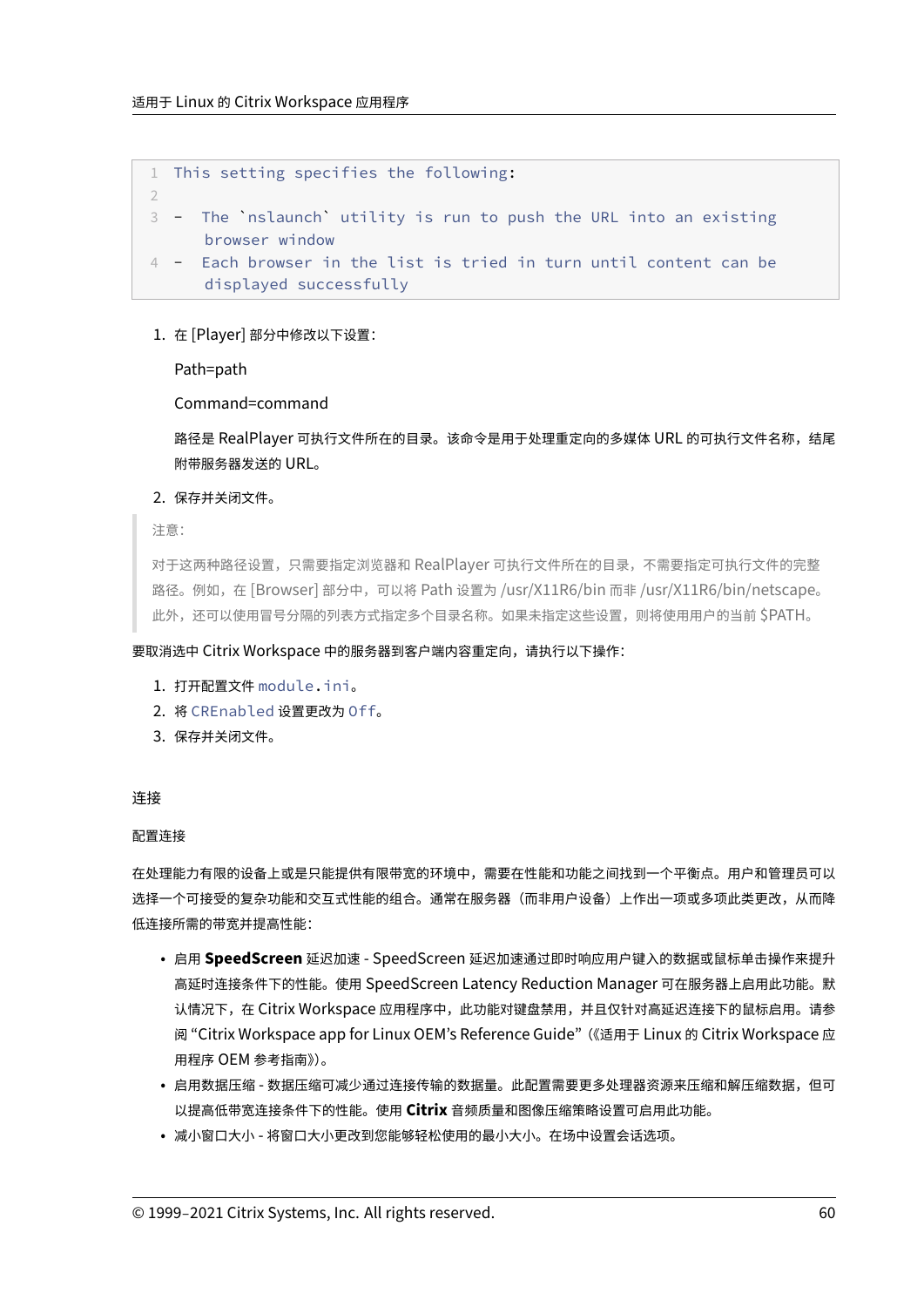- 减少颜色数 将颜色数减少到 256。在 Citrix Virtual Apps and Desktops 站点上, 设置会话选项。
- 降低声音质量 ‑ 如果启用了音频映射,可以使用 Citrix"音频质量" 策略设置将声音质量降至最低设置。

字体

# **ClearType** 字体平滑

ClearType 字体平滑功能(又称为子像素字体渲染功能)可提高所显示字体的质量,实现传统字体平滑或消除锯齿功能 所无法实现的效果。可以打开或关闭此功能。或者可以通过编辑响应配置文件的 [WFClient] 部分中的以下设置来指定 平滑类型:

FontSmoothingType = number

其中 number 可以取以下值之一:

| 值 | 行为                                               |
|---|--------------------------------------------------|
| 0 | 使用的设备上的本地首选项。此值通过<br>FontSmoothingTypePref 设置定义。 |
|   | 不包含平滑                                            |
|   | 标准平滑                                             |
|   | ClearType (水平子像素) 平滑                             |

标准平滑和 ClearType 平滑都会提高 Citrix Workspace 应用程序的带宽要求。

重要:

服务器可以通过 ICA 文件配置 FontSmoothingType。此值的优先级高于在 [WFClient] 中设置的值。

如果服务器将该值设置为 0,本地首选项将由 [WFClient] 中的其他设置决定: FontSmoothingTypePref = number

其中 number 可以取以下值之一:

| 值 | 行为                          |
|---|-----------------------------|
| 0 | 不包含平滑                       |
|   | 不包含平滑                       |
|   | 标准平滑                        |
|   | ClearType (水平子像素) 平滑 (默认设置) |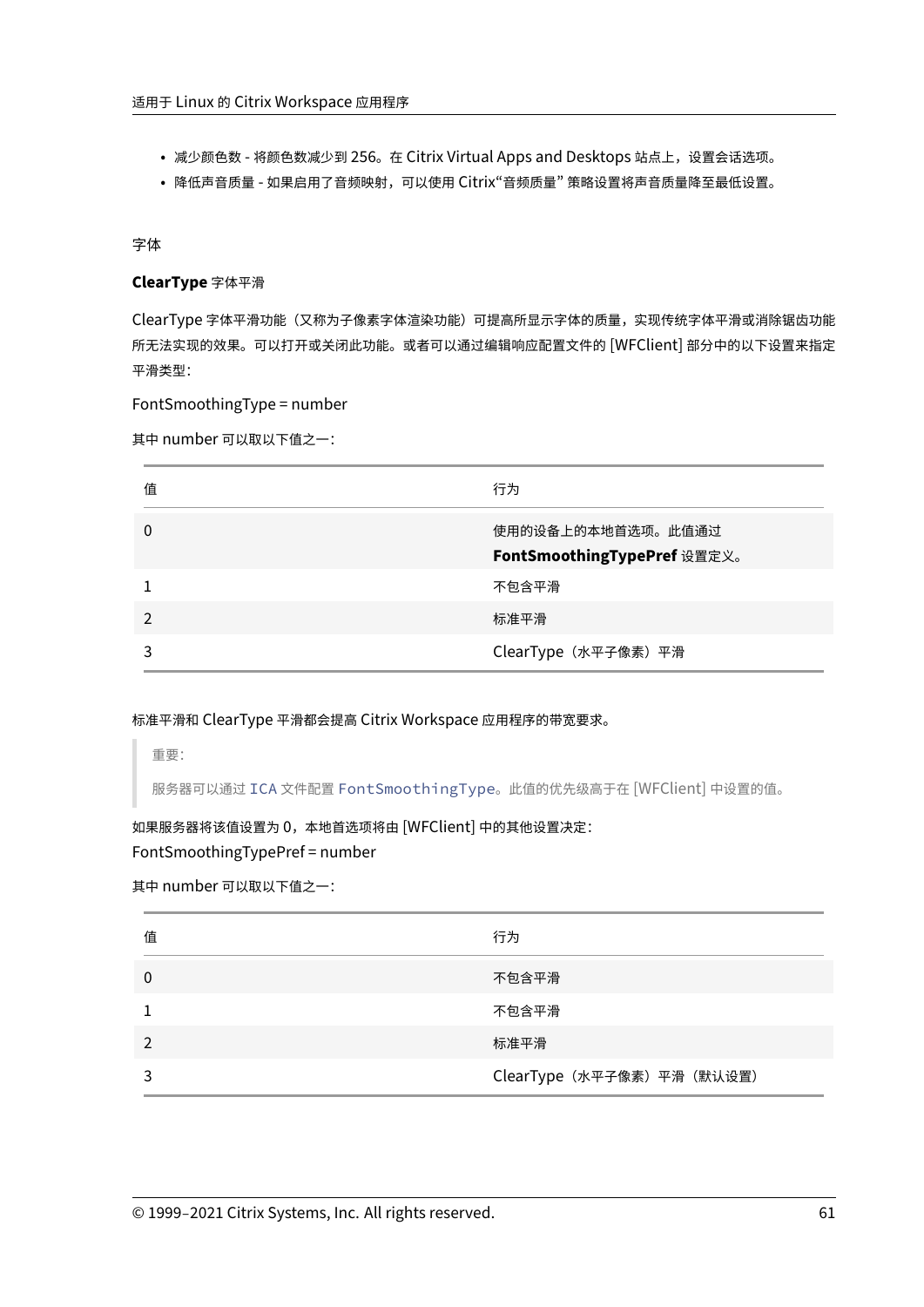文件夹

### 配置特殊文件夹重定向

在此上下文中,仅为每位用户提供两个特殊文件夹:

- 用户的 "桌面" 文件夹
- 用户的"文档"文件夹(在 Windows XP 中为"我的文档")

通过特殊文件夹重定向,可以指定用户特殊文件夹的位置,以便这些文件夹在不同的服务器类型和服务器场配置中能够 保持固定的位置。此功能在某些情况下非常重要,例如在移动用户登录不同服务器场中的服务器时。对于基于桌面的静 态工作站(在此类工作站中,用户可以登录到驻留在单个服务器场中的服务器),特殊文件夹重定向几乎不起作用。

要配置特殊文件夹重定向,请执行以下操作:

此过程由两部分组成,如下所示。首先,通过在 module.ini 中建立相应条目来启用特殊文件夹重定向,然后在 [WFClient] 部分中指定文件夹的位置,具体操作如下:

1. 将以下文本添加到 module.ini (例如 \$ICAROOT/config/module.ini) 中:

[ClientDrive]

SFRAllowed = True

2. 将以下文本添加到 [WFClient] 部分(例如 \$HOME/.ICAClient/wfclient.ini)中:

DocumentsFolder = documents

DesktopFolder = desktop

其中 documents 和 desktop 为 UNIX 文件名, 包括要分别用作用户的"文档"和"桌面"文件夹的目录的完整 路径。例如:

DesktopFolder = \$HOME/.ICAClient/desktop

- 可以将路径中的任何部分指定为环境变量,例如 \$HOME。
- 为这两个参数指定值。
- 指定的目录必须可通过客户端设备映射使用。即,该目录必须在映射的客户端设备的子树中。
- 使用 C 或更大的驱动器盘符。

### 客户端驱动器映射

通过客户端驱动器映射,可以将 Citrix Virtual Apps 或 Citrix Virtual Desktops 服务器上的驱动器盘符重定向到本 地用户设备上的目录。例如,可以将 Citrix 用户会话中的驱动器 H 映射到运行 Workspace 应用程序的本地用户设备 上的某个目录。

会话过程中,客户端驱动器映射可使本地用户设备(包括 CD‑ROM、DVD 或 USB 内存条)上装载的任何目录对用户可 用,前提是本地用户有访问这些目录的权限。如果服务器配置为允许客户端驱动器映射,用户将可以访问本地存储的文 件,在会话期间处理这些文件,然后将其重新保存在本地驱动器或服务器驱动器上。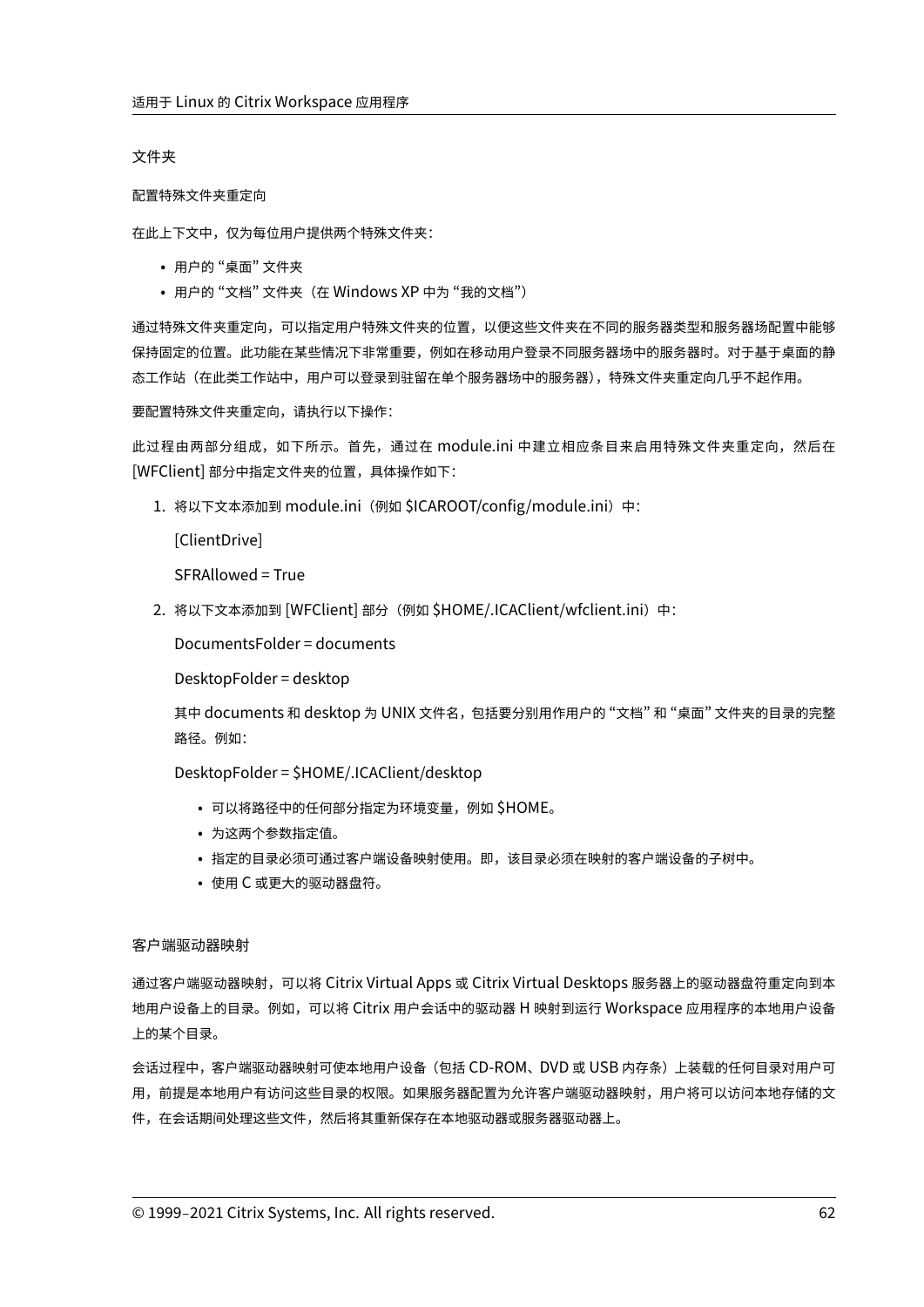Citrix Workspace 应用程序支持针对 Citrix Virtual Apps and Desktops 服务器连接的客户端设备映射。通过客户 端设备映射,服务器上运行的远程应用程序将能够访问与本地用户设备相连的设备。对用户设备的用户而言,应用程序 和系统资源就像在本地运行一样。使用这些功能之前,请确保服务器支持客户端设备映射。

注意:

安全增强式 Linux (SELinux) 安全模型可能会影响客户端驱动器映射和 USB 重定向功能的正常运行(在两个 Citrix Virtual Apps and Desktops 上)。如果需要使用其中一种或两种功能,请先禁用 SELinux, 然后在服务 器上进行配置。

### 有两种类型的驱动器映射可供选择:

- 静态客户端驱动器映射允许管理员在登录时将用户设备文件系统的任何部分映射到服务器上的指定驱动器盘符。 例如,该映射可用于映射整个或部分用户的主目录或 /tmp,以及 CD‑ROM、DVD 或 USB 内存条等硬件设备 装载点。
- 动态客户端驱动器映射负责监视 CD‑ROM、DVD 和 USB 内存条等硬件设备在用户设备上的常规装载目录。在 会话期间出现的任何新设备装载目录都将自动映射到服务器上下一个可用的驱动器盘符。

Citrix Workspace 应用程序连接到 Citrix Virtual Apps 或 Citrix Virtual Desktops 时,如果未禁用客户端设备映 射,则将重新建立客户端驱动器映射。可以使用策略来更好地控制客户端设备映射的应用。有关详细信息,请参阅 Citrix Virtual Apps and Desktops 文档。

## 用户可以使用首选项对话框映射驱动器。

[注意:](https://docs.citrix.com/zh-cn/citrix-virtual-apps-desktops.html)

默认情况下,启用静态客户端驱动器映射同时会启用动态客户端驱动器映射。要禁用后者但启用前者,请在 wfclient.ini 中将 DynamicCDM 设置为 False。

# 以前,通过 CDM 访问文件的设置已应用于所有已配置的应用商店。

# 自 2012 版起,Citrix Workspace 应用程序允许您配置每应用商店 CDM 文件访问。

注意:

使用适用于 Web 的 Workspace 时,文件访问设置在会话中保持不变。该设置默认设置为每次都询问选项。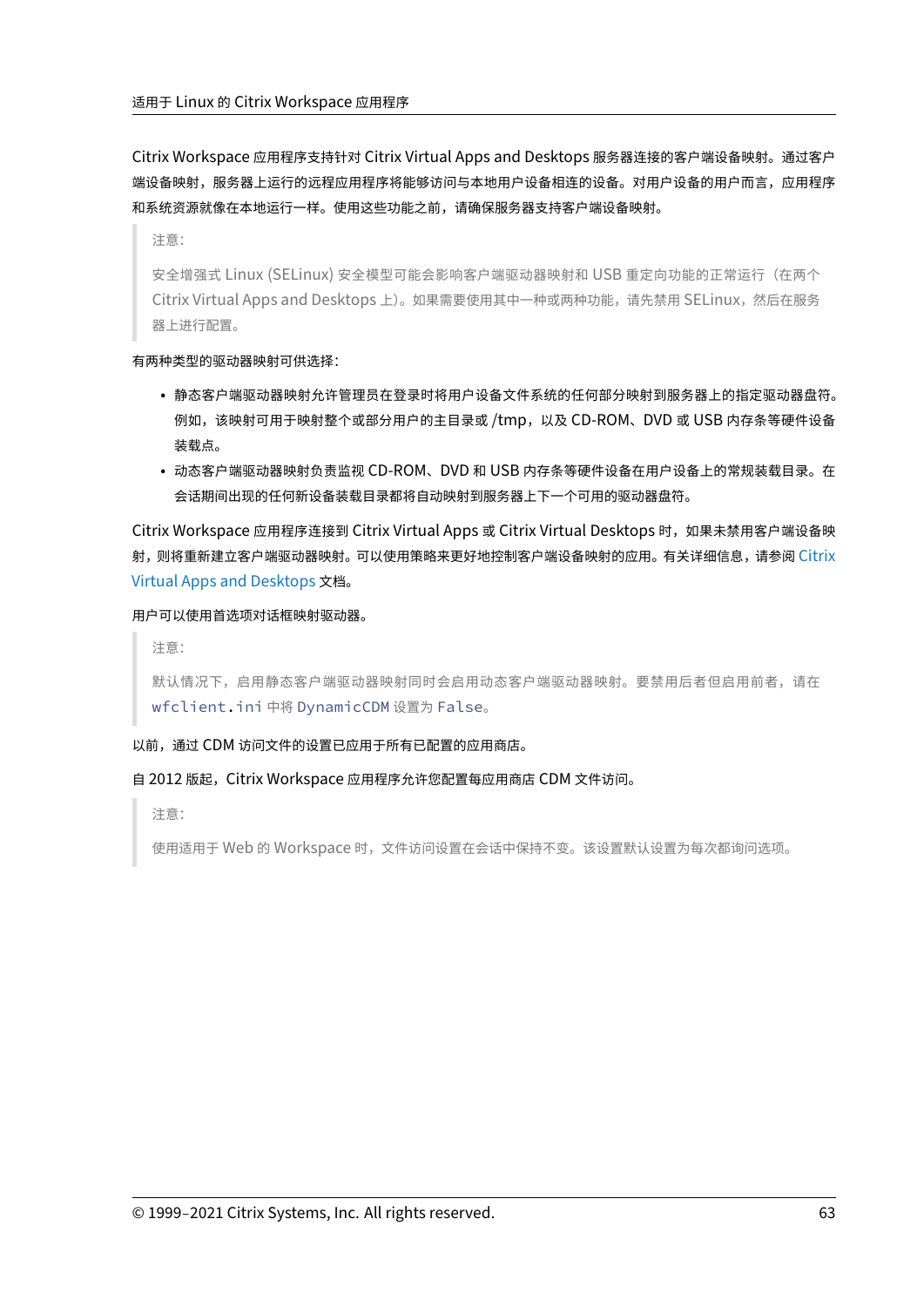

可以使用 wfclient.ini 文件配置映射的路径和文件名属性。使用 GUI 设置文件访问权限级别,如前面的屏幕截图 所示。

在桌面会话中,可以通过从 Desktop Viewer 导航到首选项 > 文件访问对话框来设置文件访问权限级别。



在应用程序会话中,可以通过从 **Citrix** 连接中心启动文件访问对话框来设置文件访问权限级别。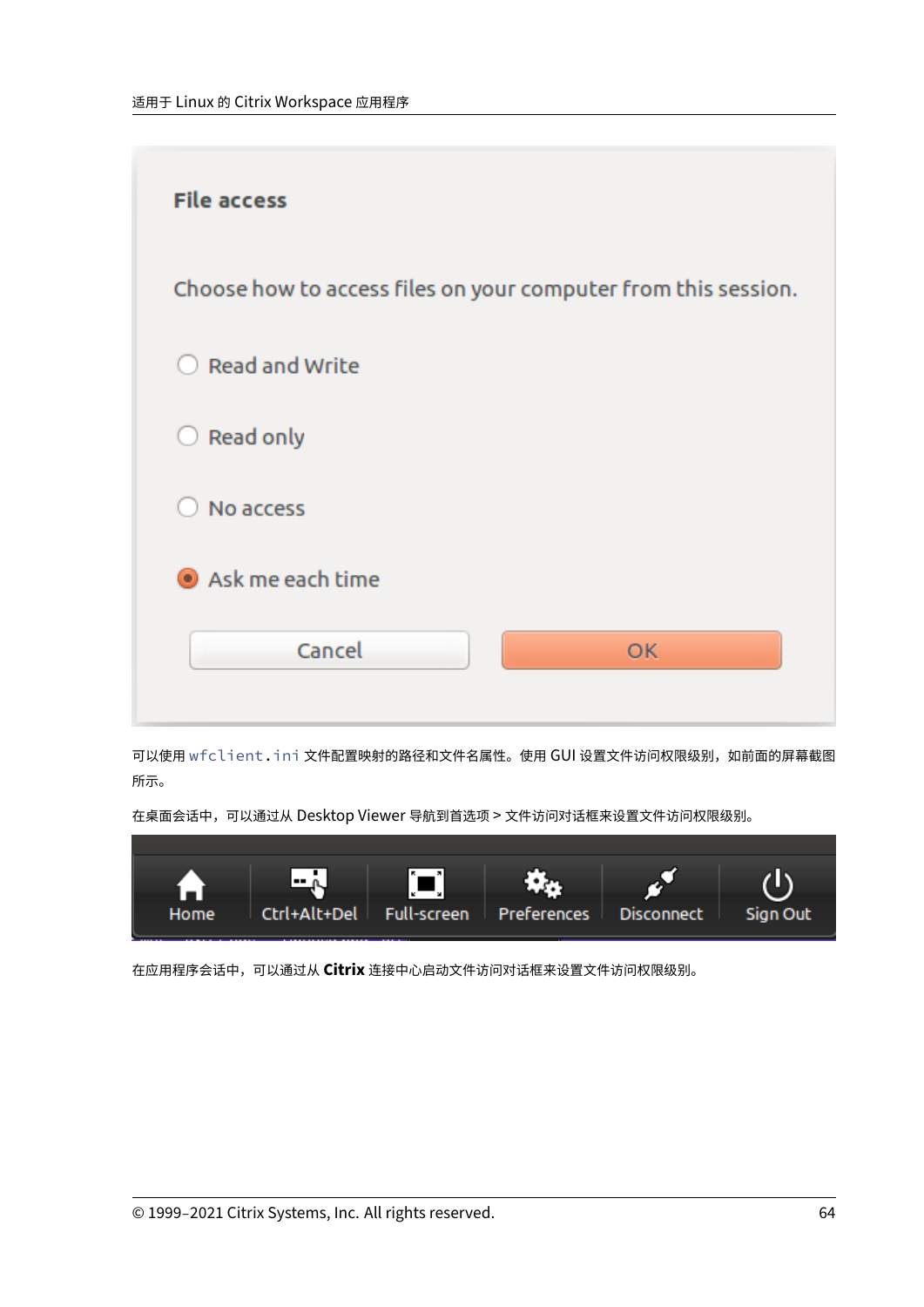| <b>Citrix Connection Center</b>    |             |            |          |
|------------------------------------|-------------|------------|----------|
| Servers and applications:          |             |            |          |
| $\sqrt{10.151.246.35}$             |             |            |          |
| Managed Win10 SIN Desktop \$552-86 |             |            |          |
|                                    |             |            |          |
| Properties                         | Preferences | Disconnect | Sign Out |

文件访问对话框包括映射的文件夹名称及其路径。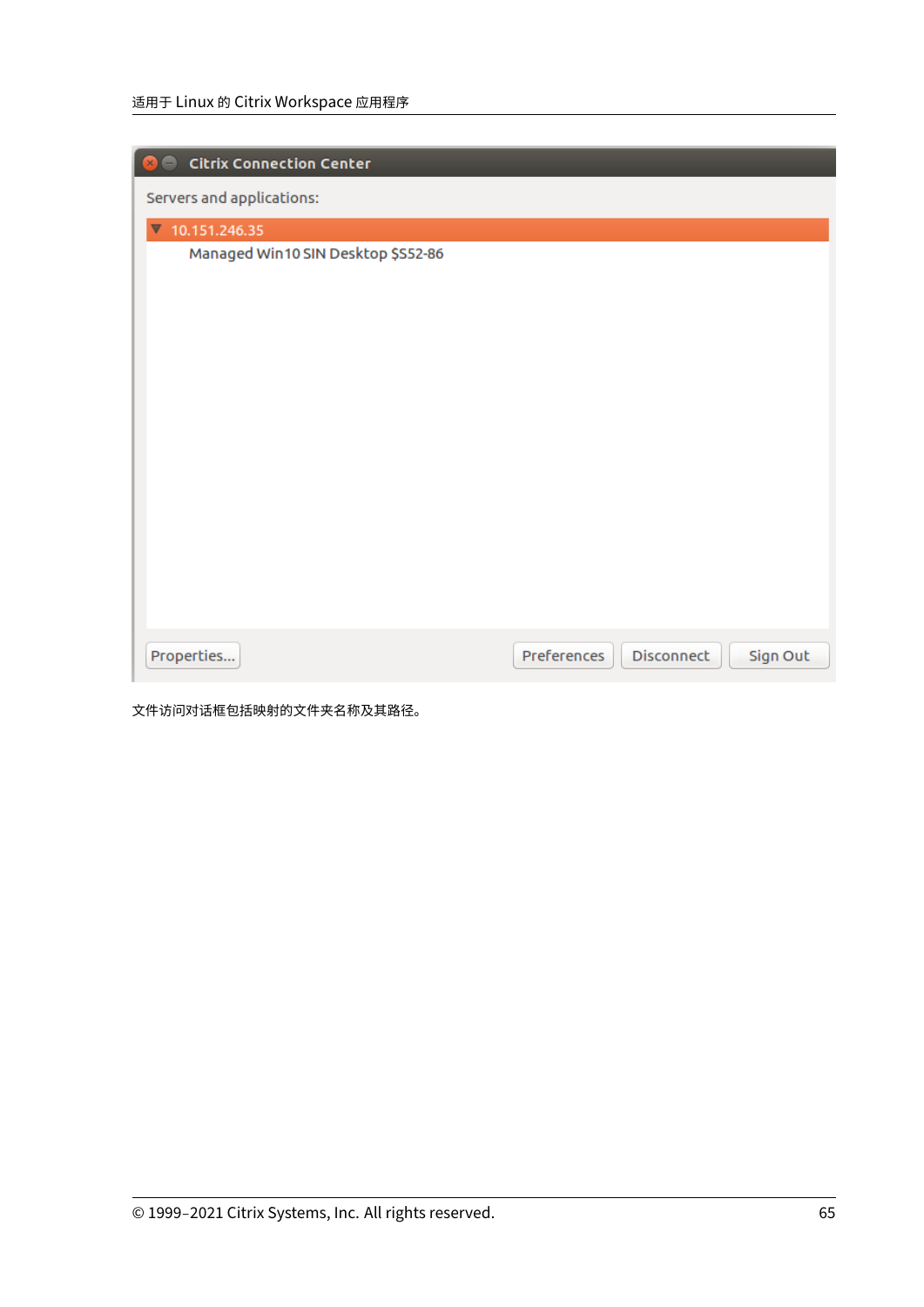## 适用于 Linux 的 Citrix Workspace 应用程序

| Citrix Workspace - Preferences                                 |                |
|----------------------------------------------------------------|----------------|
| File access<br>General<br>Accounts<br>Mic & Webcam             |                |
| <b>Mapped drives</b>                                           |                |
| For quick access, you can map drives from your local computer. |                |
| <b>Drive</b>                                                   |                |
|                                                                |                |
|                                                                |                |
| Ą                                                              |                |
|                                                                |                |
|                                                                |                |
|                                                                |                |
| Add<br>Remove                                                  |                |
|                                                                |                |
|                                                                | Save and Close |

wfclient.ini 文件中不再支持访问权限级别标志。

# 映射客户端打印机

Citrix Workspace 应用程序支持在网络打印机以及本地连接到用户设备的打印机上进行打印。默认情况下,除非通过 创建策略进行修改,否则 Citrix Virtual Apps 允许用户执行以下操作:

- 在用户设备可以访问的所有打印设备上进行打印
- 添加打印机

但是,这些设置可能并不会在所有环境中都是最佳设置。例如,允许用户在用户设备能够访问的所有打印机上进行打印 是一项默认设置,这在开始时是最易于管理的。但是,在某些环境中可能会使登录时间延长。在这种情况下,您可能希 望对用户设备上配置的打印机列表进行限制。

同样,组织的安全策略可能会要求您禁止用户映射本地打印端口。为此,请在服务器上将 ICA 策略自动连接客户端 COM 端口设置配置为已禁用。

要限制用户设备上配置的打印机列表,请执行以下操作:

- 1. 打开配置文件 wfclient.ini,该文件位于以下位置之一:
	- \$HOME/.ICAClient 目录,用于限制单个用户的打印机
	- \$ICAROOT/config 目录可限制所有 Workspace 应用程序用户的打印机。此示例中的所有用户是指在变 更后首次使用自助服务程序的用户。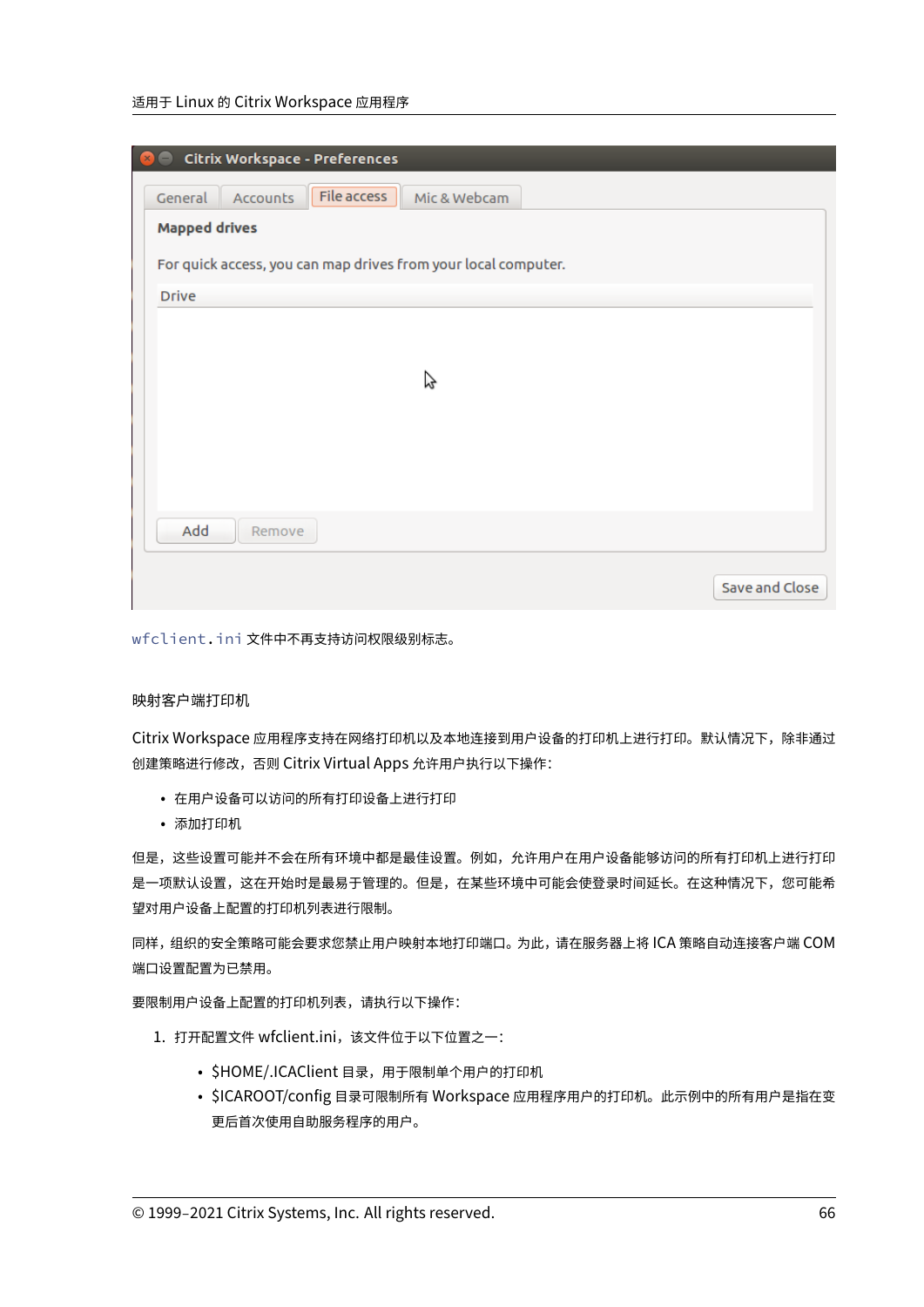2. 在文件的 [WFClient] 部分键入以下内容:

ClientPrinterList=printer1:printer2:printer3

其中 printer1、printer2 等是所选打印机的名称。用冒号 (:) 分隔各打印机名称条目。

3. 保存并关闭文件。

### 在 **UNIX** 上映射客户端打印机

在 UNIX 环境中,将忽略由 Citrix Workspace 应用程序定义的打印机驱动程序。用户设备上的打印系统必须能够处理 由应用程序生成的打印格式。

要使用户能够通过 Citrix Virtual Apps for UNIX 打印到客户端打印机,管理员必须先启用打印功能。有关详细信息, 请参阅 Citrix Virtual Apps and Desktops 文档中的 Citrix Virtual Apps for UNIX 部分。

### 映射本[地打印机](https://docs.citrix.com/zh-cn/citrix-virtual-apps-desktops.html)

适用于 Linux 的 Citrix Workspace 应用程序支持 Citrix PS 通用打印机驱动程序。因此,通常无需在本地进行任何配 置,用户即可在网络打印机或用户设备本地连接的打印机上进行打印。但在某些情况下(例如当用户设备的打印软件不 支持通用打印机驱动程序时),您可能需要手动在 Citrix Virtual Apps for Windows 上映射客户端打印机。

要在服务器上映射本地打印机,请执行以下操作:

- 1. 从 Citrix Workspace 应用程序启动服务器连接,然后登录运行 Citrix Virtual Apps 的计算机。
- 2. 在 "开始" 菜单中,依次选择设置 **>** 打印机。
- 3. 在 "文件" 菜单中,选择添加打印机。

此时将显示添加打印机向导。

4. 使用该向导添加来自 "客户端网络, 客户端" 域的网络打印机。这通常是标准打印机名称,与本机远程桌面服务创 建的打印机名称类似,例如 "HP LaserJet 4 from client name in session 3"。

有关添加打印机的详细信息,请参阅 Windows 操作系统文档。

### 音频

以前, module.ini 文件中的 VdcamVersion4Support 属性的默认值设置为 True。在本版本中,默认值设置 为 False。因此,只有名为 **Citrix HDX Audio** 的默认音频设备在会话中显示。此增强功能的目的是在将属性设置为 True 时最大限度地减少出现的音频问题。

自版本 2108 起,增强的音频重定向功能默认处于禁用状态。

### 要启用此功能,请执行以下操作:

1. 导航到 \<ICAROOT\>/config/ 文件夹并打开 module.ini 文件。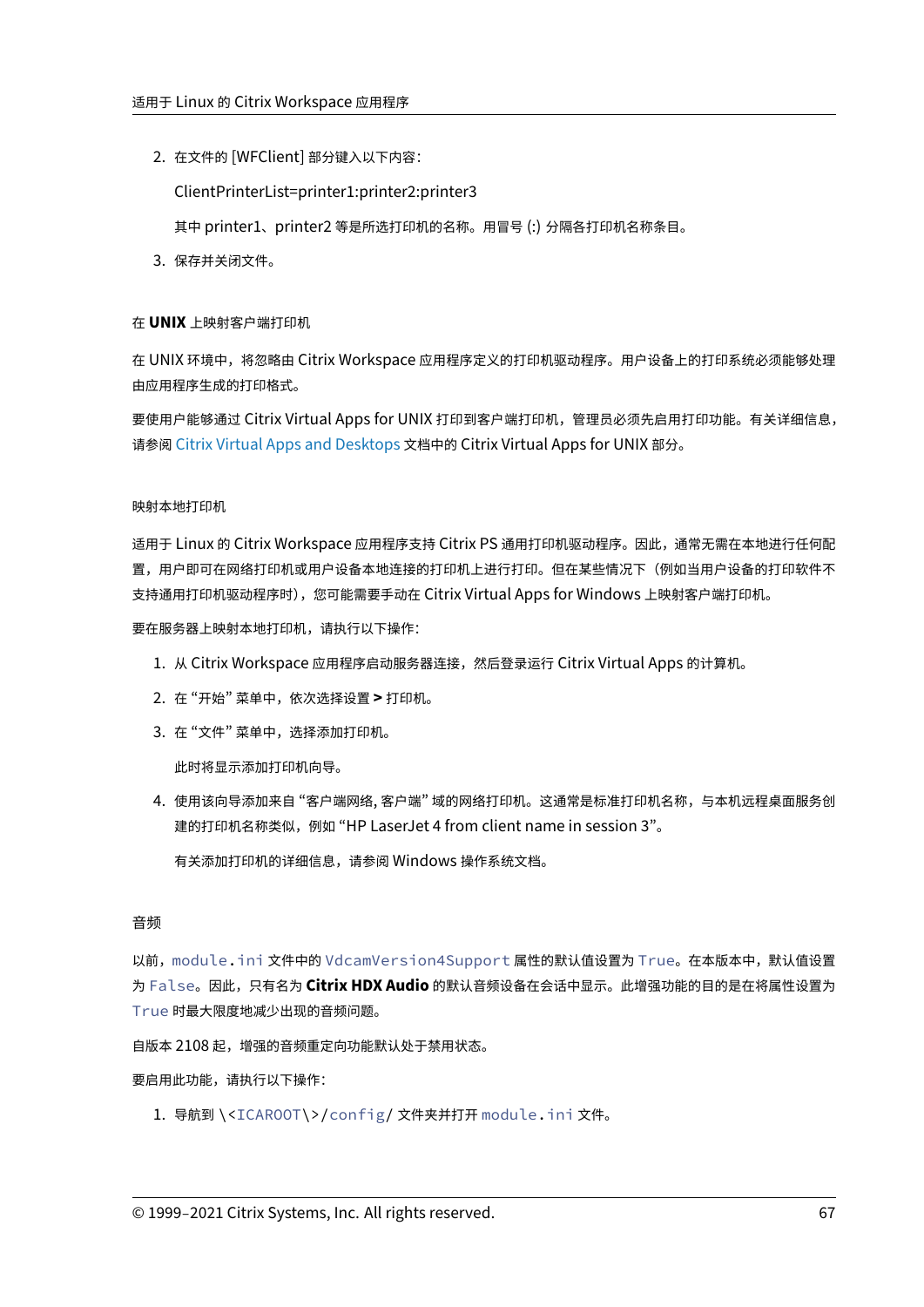2. 转至 clientaudio 部分并添加以下条目:

VdcamVersion4Support=True

3. 重新启动会话以使更改生效。

注意:

- 启用了增强的音频重定向功能时,适用于 Linux 的 Citrix Workspace 应用程序将显示会话中可用的所有 本地音频设备。您可以切换到会话中动态可用的任何设备。
- 默认情况下,首选项对话框中的麦克风和网络摄像机选项处于禁用状态。有关如何启用麦克风和网络摄像机 的信息,请参阅首选项。

已知限制:

- 在 Windows Ser[ver 20](https://docs.citrix.com/zh-cn/citrix-workspace-app-for-linux/get-started.html#preferences)16 上运行的 VDA 中,您无法在会话中更改选择的音频设备。所选音频设备仅设置为默 认音频输入和输出。
- HDMI 和蓝牙音频设备不支持音频设备重定向。此限制与为 VdcamVersion4Support 设置的值无关。
- 只能在 Windows 10、Windows 7 和 Windows 8 操作系统中更改默认音频设备。在 Windows Server 操 作系统 (例如 Windows Server 2012、2016、2019 中),由于 Microsoft 远程桌面会话中存在限制,因此不 能更改默认音频设备。
- Citrix Workspace 应用程序可能会显示会话中不可用的音频设备(例如 HDMI 音频设备)。此问题是由第三方 限制导致的。

通常情况下,默认音频设备是为系统配置的默认 ALSA 设备。可以通过以下操作步骤指定其他设备:

- 1. 根据受更改影响的用户,选择并打开一个配置文件。有关特定配置文件的更新如何影响不同用户的信息,请参 阅默认设置。
- 2. 如有必要,请添加以下选项以创建相应部分:

```
1 [ClientAudio]
\mathcal{L}3 AudioDevice = \<device\>
4 <!--NeedCopy-->
```
其中 device 信息位于操作系统的 ALSA 配置文件中。

```
注意:
```

```
并非所有 Linux 操作系统中的这一信息都位于上述位置。Citrix 建议您查阅操作系统文档,了解有关查找此信息
的详细信息。
```
### 映射客户端音频

实现客户端音频映射后,在 Citrix Virtual Apps 服务器或 Citrix Virtual Desktops 上运行的应用程序将可以通过用 户设备上安装的声音设备来播放声音。您可以在服务器上针对每个连接设置音频质量,而用户可以在用户设备上设置音 频质量。如果用户设备与服务器的音频质量设置不同,将采用两者中较低的设置。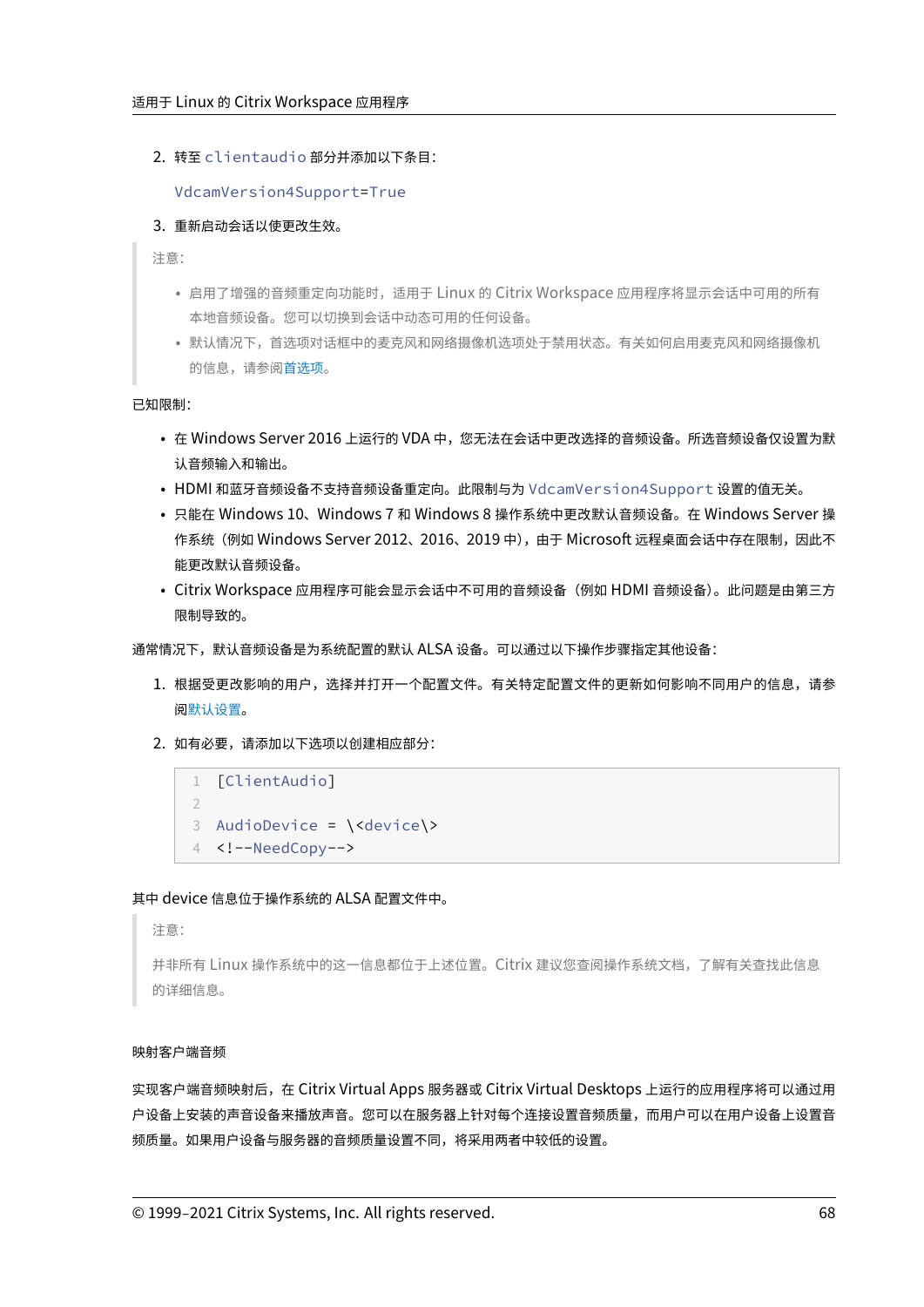客户端音频映射可能会给服务器和网络带来过多的负荷。音频质量越高,传输音频数据所需的带宽就越大,音频质量越 高,音频处理所使用的服务器 CPU 也越多。

可以使用策略对客户端音频映射进行配置。有关详细信息,请参阅 Citrix Virtual Apps and Desktops 文档。

注意:

在连接到 Citrix Virtual Appsfor UNIX 时,不支持客户端音[频映射。](https://docs.citrix.com/zh-cn/citrix-virtual-apps-desktops.html)

## 启用 **UDP** 音频

UDP 音频可以提高通过 Internet 拨打的电话的质量。此音频使用用户数据报协议 (UDP) 而非传输控制协议 (TCP)。 限制:

- UDP 音频在加密的会话中不可用(即,使用 TLS 或 ICA 加密的会话)。在此类会话中,音频传输使用 TCP。
- ICA 通道优先级可能会影响 UDP 音频。
- 1. 在 module.ini 的 ClientAudio 部分中设置以下选项:
	- 将 EnableUDPAudio 设置为 True。默认设置为 False,此设置将禁用 UDP 音频。
	- 分别使用 UDPAudioPortLow 和 UDPAudioPortHigh 指定 UDP 音频流量使用的最小和最大端口号。 默认情况下,使用端口 16500—16509。
- 2. 按如下所示设置客户端和服务器音频设置,以便产生的音频具有中等质量(即,不高也不低)。

|               |   | 客户端上的音频质 | 客户端上的音频质 | 客户端上的音频质 |
|---------------|---|----------|----------|----------|
|               |   | 量        | 量        | 量        |
|               |   | 高        | 中        | 低        |
| 服务器上的音频质<br>量 | 高 | 高        | 中        | 低        |
| 服务器上的音频质<br>量 | 中 | 中        | 中        | 低        |
| 服务器上的音频质<br>量 | 低 | 低        | 低        | 低        |

#### 客户端上的 **UDP**

在 \$ICAROOT/config/module.ini 文件中,添加以下内容:

在 [ClientAudio] 部分下:

EnableUDPAudio=True UDPAudioPortLow=int

UDPAudioPortHigh=int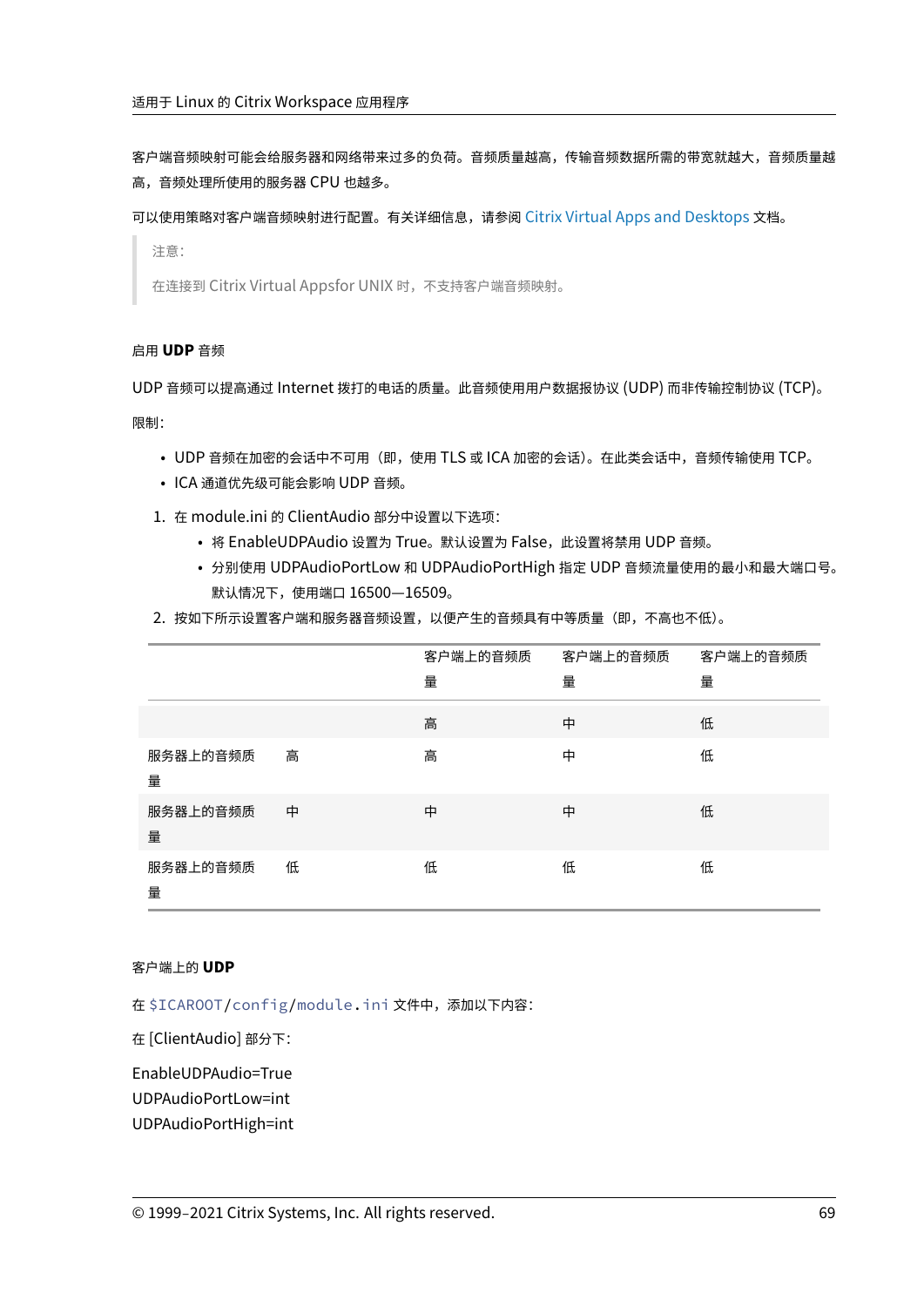在 \$HOME/.ICAClient/wfclient.ini 文件中,添加以下内容:

在 [WFClient] 部分下:

AllowAudioInput=True EnableAudioInput=true AudioBandWidthLimit=1

注意:

- 如果未找到 .ICAClient 文件夹(仅在首次安装并启动时发生),请启动 Citrix Workspace 应用程序并 关闭。此操作将创建 .ICAClient 文件夹。
- 当 AudioBandWidthLimit 设置为 1 时,客户端上的音频质量为中。

在 Domain Delivery Controller (DDC) 上的 wfclient.ini.\* 设置域中添加以下内容:

将 "Windows Media 重定向" 设置为 "禁止" 将 "通过 UDP 协议的音频" 设置为 "允许" 将 "通过 UDP 协议的音频实时传输" 设置为 "已启用" 将 "音频质量" 设置为 "中"

#### 更改 **Citrix Workspace** 应用程序的使用方法

ICA 技术经过了高度的优化,通常没有很高的 CPU 和带宽要求。但是,如果使用连接带宽非常低,请考虑采取以下措施 保持性能:

- 避免使用客户端驱动器映射访问大型文件。使用客户端驱动器映射访问大型文件时,该文件将通过服务器连接进 行传输。如果连接的速度缓慢,这一过程可能需要很长时间。
- 避免在本地打印机上打印大型文档。在本地打印机上打印文档时,打印文件将通过服务器连接进行传输。如果连 接的速度缓慢,这一过程可能需要很长时间。
- 避免播放多媒体内容。播放多媒体内容时将会使用大量带宽,并且会导致性能降低。

#### **USB**

USB 支持允许用户在连接到虚拟桌面时与大量的 USB 设备进行交互。用户可以将 USB 设备插入其计算机,然后该设 备将重定向至其虚拟桌面。可用于远程连接的 USB 设备包括闪存驱动器、智能电话、PDA、打印机、扫描仪、MP3 播 放器、安全设备和平板计算机。

USB 重定向要求使用 Citrix Virtual Apps 7.6 (或更高版本)或 Citrix Virtual Desktops。Citrix Virtual Apps 不 支持对大容量存储设备进行 USB 重定向,并且需要特殊配置才能支持音频设备。有关详细信息,请参阅 Citrix Virtual Apps 7.6 文档。

此外在典型的低延迟/高速 LAN 环境中还支持 USB 同步设备(例如网络摄像机、麦克风、扬声器和耳机[\)中的常时等量](https://docs.citrix.com/zh-cn/categories/legacy-archive/xenapp-and-xendesktop.html) 功能。但是,通常情况下,标准音频或网络摄像机重定向更加适用。

[Citrix Virtual](https://docs.citrix.com/zh-cn/categories/legacy-archive/xenapp-and-xendesktop.html) Apps and Desktops 会话直接支持以下类型的设备,因此不使用 USB 支持: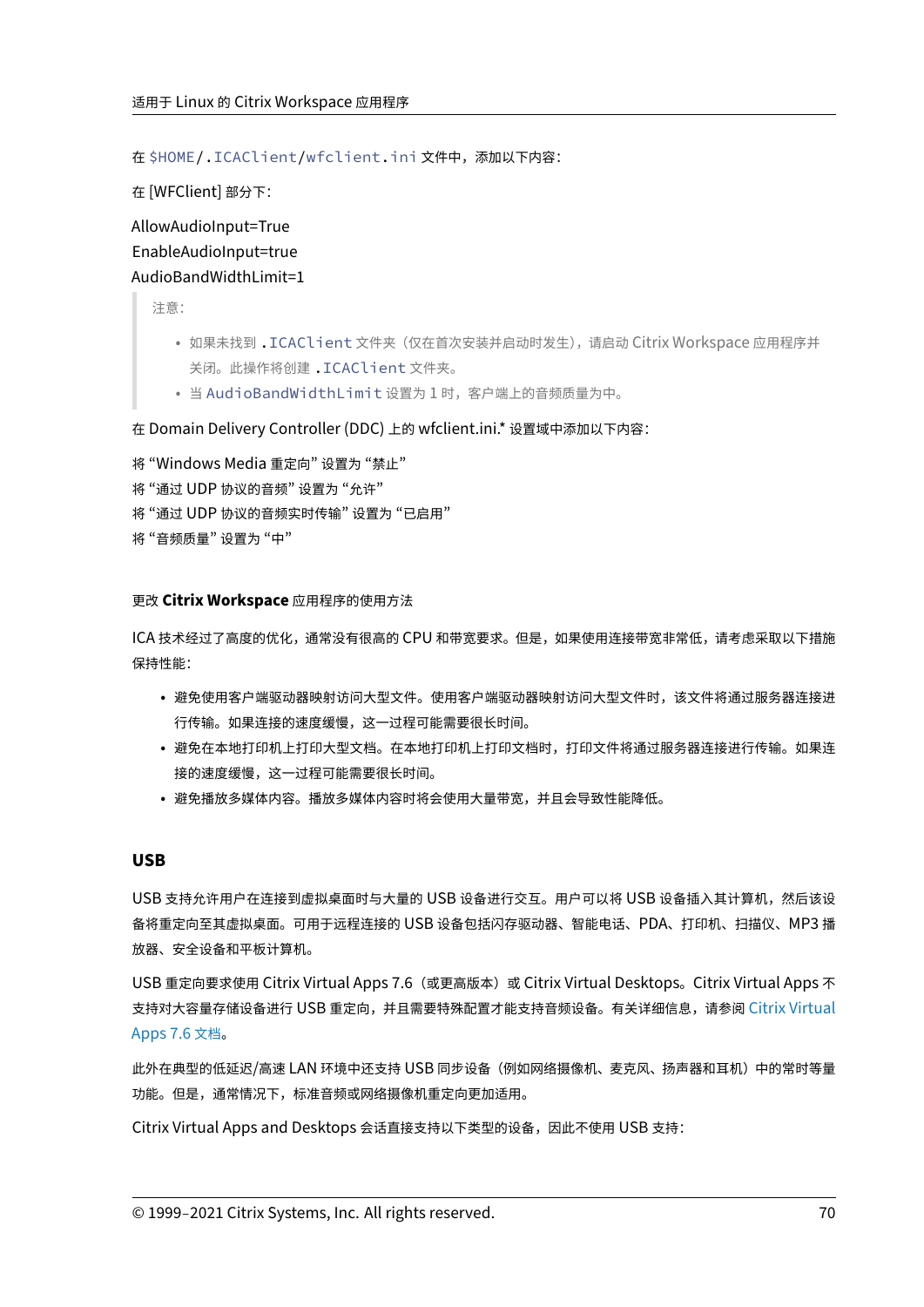- 键盘
- 鼠标
- 智能卡
- 耳机
- 网络摄像机

注意:

可将专用 USB 设备(例如, Bloomberg 键盘和 3D 鼠标)配置为使用 USB 支持。有关为其他专用 USB 设备配 置策略规则的信息,请参阅

CTX119722。

默认情况下,不支持某些类型的 USB 设备通过 Citrix Virtual Apps and Desktops 进行远程连接。例如,用户可能有 通过内部 USB 连接到系统板的 NIC。对此 NIC 进行远程连接是不适合的。默认情况下,不支持在 Citrix Virtual Apps an[d Desktops](http://support.citrix.com/article/ctx119722) 会话中使用以下类型的 USB 设备:

- 蓝牙适配器
- 集成 NIC
- USB 集线器

要更新可用于远程连接的 USB 设备的默认列表,请编辑 \$ICAROOT/ 中的 usb.conf 文件。有关详细信息,请参阅 "更 新可进行远程连接的 USB 设备列表"。

要允许 USB 设备远程连接到虚拟桌面,请启用 USB 策略规则。有关详细信息,请参阅 Citrix Virtual Apps and Desktops 文档。

#### **[USB](https://docs.citrix.com/zh-cn/citrix-virtual-apps-desktops.html)** 支持的工作原理

用户插入 USB 设备后,系统将根据 USB 策略对该设备进行检查,如果允许,则会将其重定向至虚拟桌面。如果默认策 略拒绝连接此设备,则只能在本地桌面中使用。

对于通过桌面设备模式访问的桌面,当用户插入 USB 设备时,该设备会自动重定向至虚拟桌面。虚拟桌面负责控制 USB 设备并在用户界面中显示该设备。

除非正在使用桌面设备模式,否则用户插入 USB 设备以执行重定向时会话窗口必须具有焦点。

### 大容量存储设备

当 USB 大容量存储设备仍插入本地桌面时,如果用户断开与虚拟桌面的连接,则当用户重新连接时,该设备不会重定 向至虚拟桌面。要确保大容量存储设备重定向至虚拟桌面,用户必须在重新连接后移除并重新插入该设备。

注意:

如果将大容量存储设备插入已配置为拒绝远程支持 USB 大容量存储设备的 Linux 工作站,则 Workspace 应用 程序软件将不会接受该设备。并且可能会打开一个独立的 Linux 文件浏览器。因此,Citrix 建议您预先配置用户 设备,并默认清除 **Browse removable media when inserted**(插入时浏览可移动介质)。在基于 Debian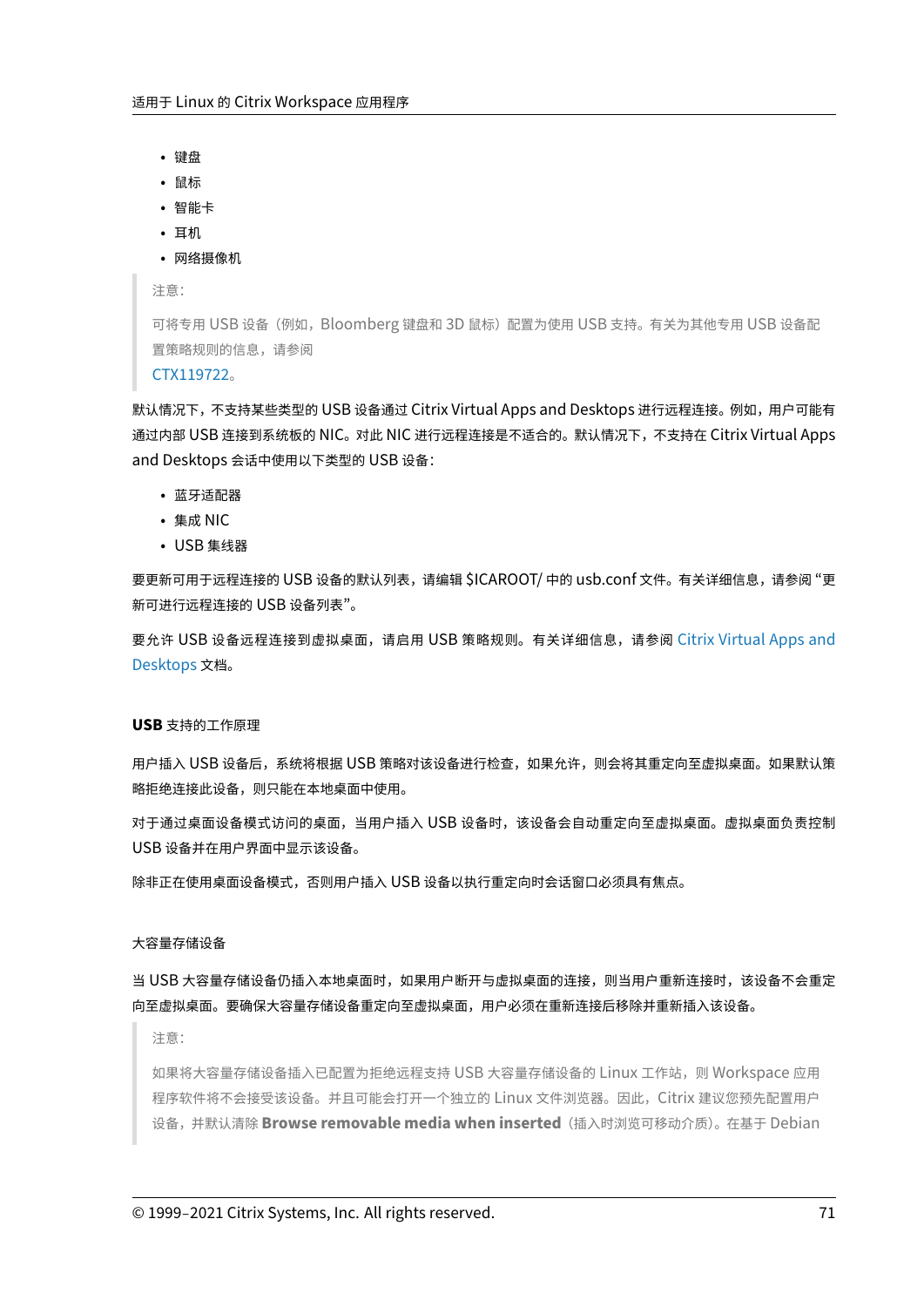的设备中,请使用 Debian 菜单栏通过选择以下选项来执行此操作:**Desktop**(桌面)**> Preferences**(首选项) **> Removable Drives and Media**(可移动驱动器和介质)。在 **Storage**(存储)选项卡上的 **Removable Storage**(可移动存储)下,取消选中 **Browse removable media when inserted**(插入时浏览可移动介 质)复选框。

对于客户端 USB 设备重定向,请注意以下几点。

注意:

- 如果 Client USB device redirection(客户端 USB 设备重定向)服务器策略已打开,则大容量存储设备 将始终作为 USB 设备进行定向,即使客户端驱动器映射已打开也是如此。
- 该应用程序不支持 USB 设备的复合设备重定向。

#### **USB** 类

默认 USB 策略规则允许连接以下 USB 设备类:

• 音频(类 01)

包括麦克风、扬声器、耳机和 MIDI 控制器。

• 物理接口(类 05)

这些设备与 HID 类似,但通常提供实时输入或反馈,包括力量反馈式操纵杆、运动平台和力量反馈式外骨骼。

• 静止图像处理(类 06)

包括数码相机和扫描仪。数码相机通常支持静止图像处理类,该类使用图片传输协议 (PTP) 或媒体传输协议 (MTP) 将图像传输到计算机或其他外设。相机还可能显示为大容量存储设备。并且可以通过相机自身提供的安装 菜单配置相机以使用其中任一类。

如果相机显示为大容量存储设备,则应使用客户端驱动器映射,而不需要 USB 支持。

• 打印机(类 07)

虽然某些打印机使用供应商特定协议(类 ff),但是大多数打印机通常仍包含在此类中。多功能打印机可能具有内 部集线器或是复合设备。在这两种情况下,打印元素通常使用打印机类,扫描或传真元素使用其他类,例如,静 止图像处理。

打印机通常在没有 USB 支持的情况下也可以正常工作。

• 大容量存储(类 08)

最常见的大容量存储设备是 USB 闪存驱动器;其他大容量存储设备包括 USB 外置硬盘驱动器、CD/DVD 驱动 器和 SD/MMC 卡读卡器。许多带有内部存储功能的设备也提供大容量存储接口,包括媒体播放器、数码相机和 手机。已知的子类包括:

- 01 受限的闪存设备
- 02 典型的 CD/DVD 设备 (ATAPI/MMC‑2)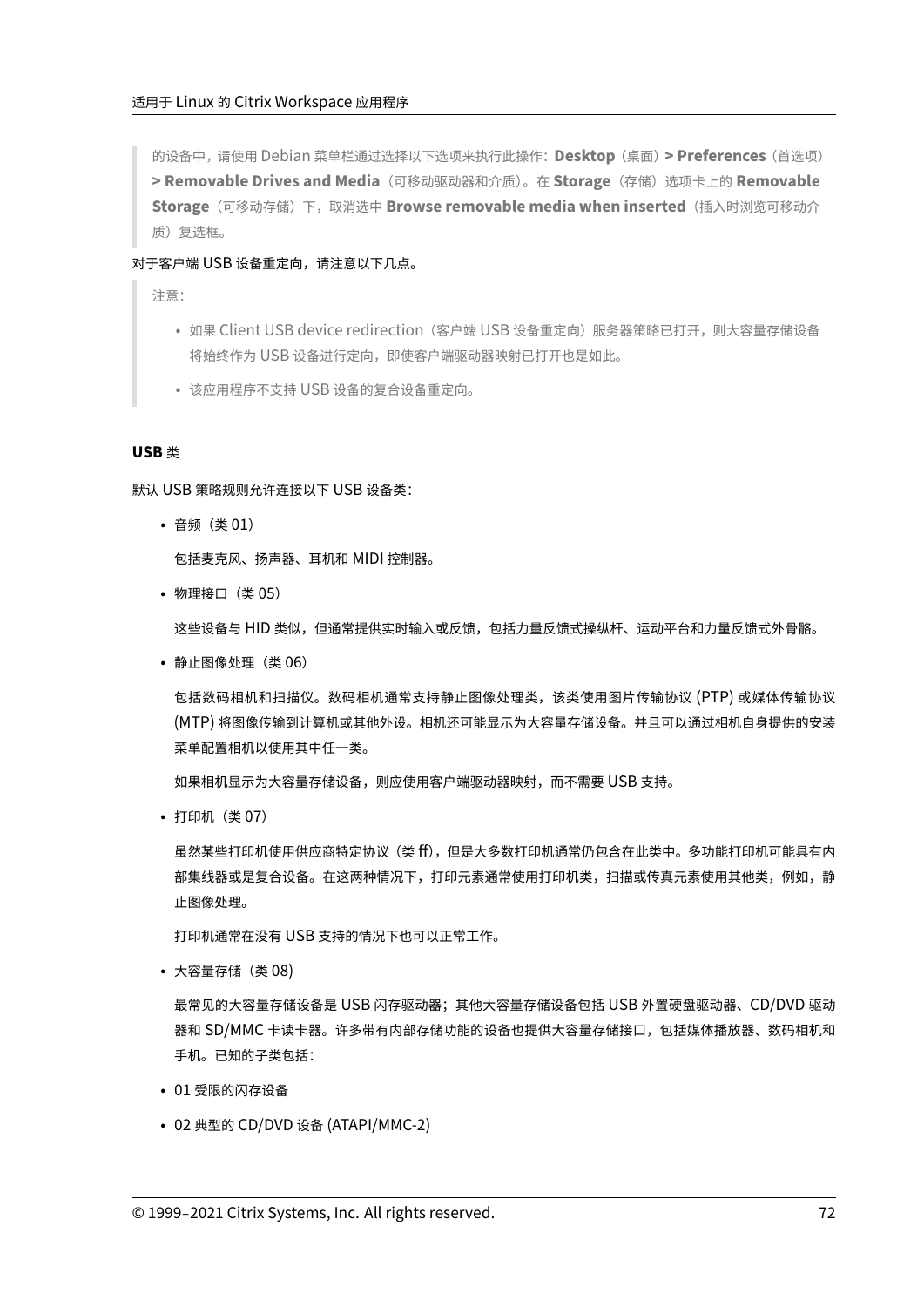- 03 典型的磁带设备 (QIC‑157)
- 04 典型的软盘驱动器 (UFI)
- 05 典型的软盘驱动器 (SFF‑8070i)
- 06 大部分使用 SCSI 的此变体的大容量存储设备

通常情况下,可以通过客户端驱动器映射来访问大容量存储设备,因此 USB 支持并不是必需的。

重要:众所周知,有些病毒会使用所有类型的大容量存储实时传播。请慎重考虑是否存在允许使用大容量存储设 备(通过客户端驱动器映射或 USB 支持)的业务要求。要降低此风险,可以将服务器配置为阻止文件通过客户 端驱动器映射运行。

• 内容安全性(类 0d)

内容安全性设备可以加强内容保护,通常用于保护许可或数字版权管理。此类包含硬件保护装置。

• 个人医疗保健(类 0f)

这些设备包括血压传感器、心率监测器、步程计、药片监测器和肺活量计等个人医疗保健设备。

• 应用程序特定和供应商特定(类 fe 和类 ff)

许多设备使用供应商特定协议或未由 USB 联合会标准化的协议,这些设备通常显示为供应商特定(类 ff)。

#### **USB** 设备类

默认 USB 策略规则拒绝连接以下 USB 设备类:

• 通信和 CDC 控制 (类 02 和 0a)

包括调制解调器、ISDN 适配器、网络适配器以及一些电话和传真机器。

默认 USB 策略不允许连接这些设备,因为其中的一个设备可能提供与虚拟桌面自身的连接。

• 人体学接口设备(类 03)

包含各种输入和输出设备。典型的人体学接口设备 (HID) 包括:键盘、鼠标、指针设备、图形板、传感器、游戏 控制器、按钮和控制功能。

子类 01 又称为引导接口类,可供键盘和鼠标使用。

默认的 USB 策略不允许使用 USB 键盘 (类 03, 子类 01, 协议 1)或 USB 鼠标 (类 03, 子类 01, 协议 2)。 这是因为即使没有 USB 支持,大部分键盘和鼠标也能够进行恰当的处理。并且连接到虚拟桌面时,通常需要本 地使用和远程使用这些设备。

• USB 集线器(类 09)

USB 集线器允许将附加设备连接到本地计算机。无需远程访问这些设备。

• 智能卡 (类 0b)

智能卡读卡器包括非接触式智能卡读卡器和接触式智能卡读卡器,以及具有嵌入式智能卡等效芯片的 USB 令牌。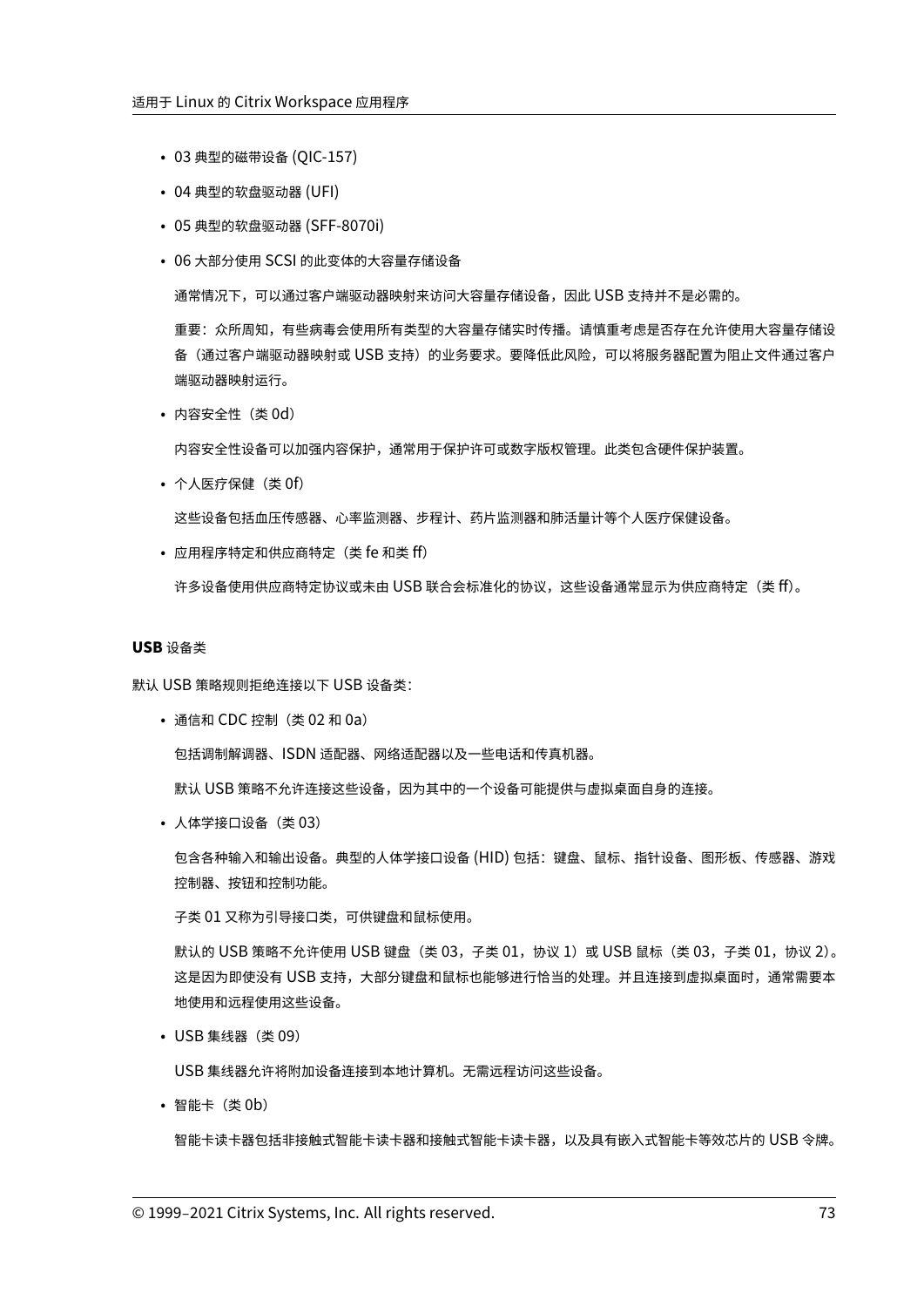可以使用智能卡远程连接功能访问智能卡读卡器,而不需要 USB 支持。

• 视频(类 0e)

视频类包括用于处理视频或视频相关材料的设备,例如网络摄像机、数码摄相机、模拟视频变频器、某些电视调 谐器,以及一些支持视频流的数码相机。

默认情况下,HDX RealTime 网络摄像机视频压缩可提供最佳网络摄像机性能。

• 无线控制器(类 e0)

包括种类繁多的无线控制器,例如超宽带控制器和蓝牙。

其中一些设备可能提供关键的网络访问,或者连接关键的外围设备(例如蓝牙键盘或蓝牙鼠标)。

默认 USB 策略不允许连接这些设备。但是,可能存在适用于提供访问 USB 支持使用权限的特殊设备。

**USB** 设备列表

您可以更新可远程连接到桌面的 USB 设备的范围。要更新范围,请在 \$ICAROOT/ 中编辑用户设备上的 usb.conf 文件中的默认规则列表。

要更新列表,可以添加新的策略规则,以允许或拒绝默认范围中所未包含的 USB 设备。管理员通过此种方式创建的规 则将控制向服务器提供的设备。服务器上的规则控制接受这些设备中的哪些设备。

已禁用设备对应的默认策略配置如下:

DENY: class=09 # Hub devices

DENY: class=03 subclass=01 # HID Boot device (keyboards and mice)

DENY: class=0b # Smartcard

DENY: class=e0 # Wireless Controllers

DENY: class=02 # Communications and CDC Control

DENY: class=03 # UVC (webcam)

DENY: class=0a # CDC Data

ALLOW: # 最终回退: 允许所有其他设备

#### **USB** 策略规则

提示:创建策略规则时,请参阅 USB Web 站点上提供的 "USB Class Codes"(USB 类别代码),该站点的网址为 http://www.usb.org/。用户设备上 usb.conf 文件中的策略规则采用的格式为:{ALLOW:|DENY:} 后跟一组基于 以下标记值的表达式: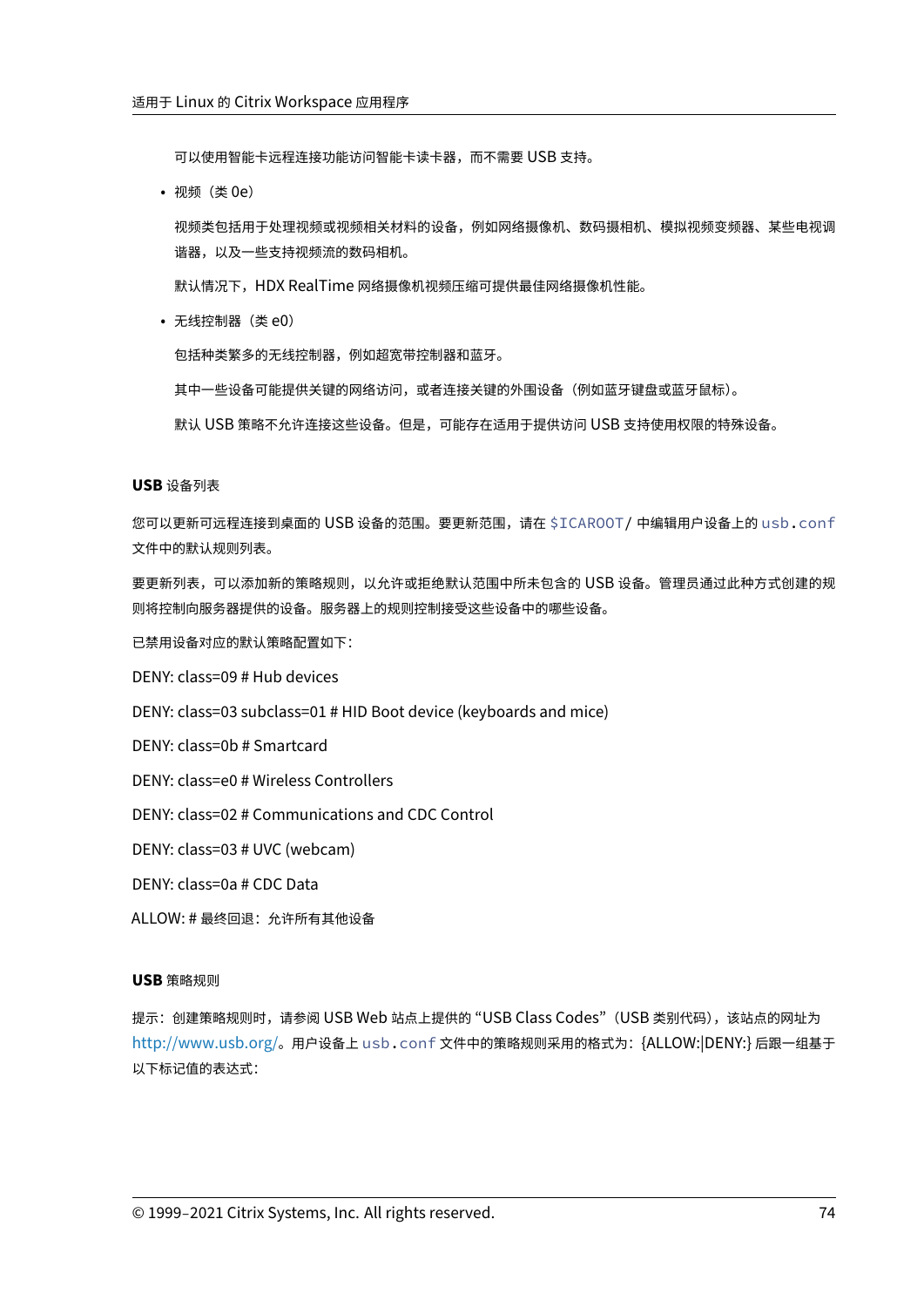| 标记         | 说明              |
|------------|-----------------|
| <b>VID</b> | 设备描述符中的供应商 ID   |
| REL        | 设备描述符中的版本 ID    |
| <b>PID</b> | 设备描述符中的产品ID     |
| 类          | 设备描述符或接口描述符中的类  |
| 子类         | 设备描述符或接口描述符中的子类 |
| 端口         | 设备描述符或接口描述符中的协议 |

创建策略规则时,应注意以下事项:

- 规则不区分大小写。
- 规则末尾可能带有 # 引入的可选注释。匹配目的无需分隔符,且会忽略备注。
- 空白注释行和纯注释行会被忽略。
- 用作分隔符的空格将被忽略,但不能出现在数字或标识符中间。例如,Deny: Class=08 SubClass=05 是一条 有效规则;Deny: Class=0 8 Sub Class=05 是一条无效规则。
- 标记必须使用匹配运算符 =。例如,VID=1230。

示例

下面的示例显示了用户设备上 usb.conf 文件的一个部分。要实施这些规则,服务器上必须存在相同的一组规则。

ALLOW: VID=1230 PID=0007 \## ANOther Industries, ANOther Flash Drive

DENY: Class=08 SubClass=05 \## Mass Storage Devices

DENY: Class=0D \## All Security Devices

### 启动模式

在桌面设备模式下,您可以更改虚拟桌面处理以前连接的 USB 设备的方式。在每个用户设备上的 \$ICAROOT/ config/module.ini 文件的 **WfClient** 部分中,按如下所示设置 DesktopApplianceMode = Boolean。

| <b>TRUE</b> | 对于已插入的任何 USB 设备,如果未通过服务器(注册<br>表项)或用户设备(策略规则配置文件)上 USB 策略中 |
|-------------|------------------------------------------------------------|
|             | 的拒绝规则禁用该设备,则该设备将启动。                                        |
| FALSE       | 不启动任何 USB 设备。                                              |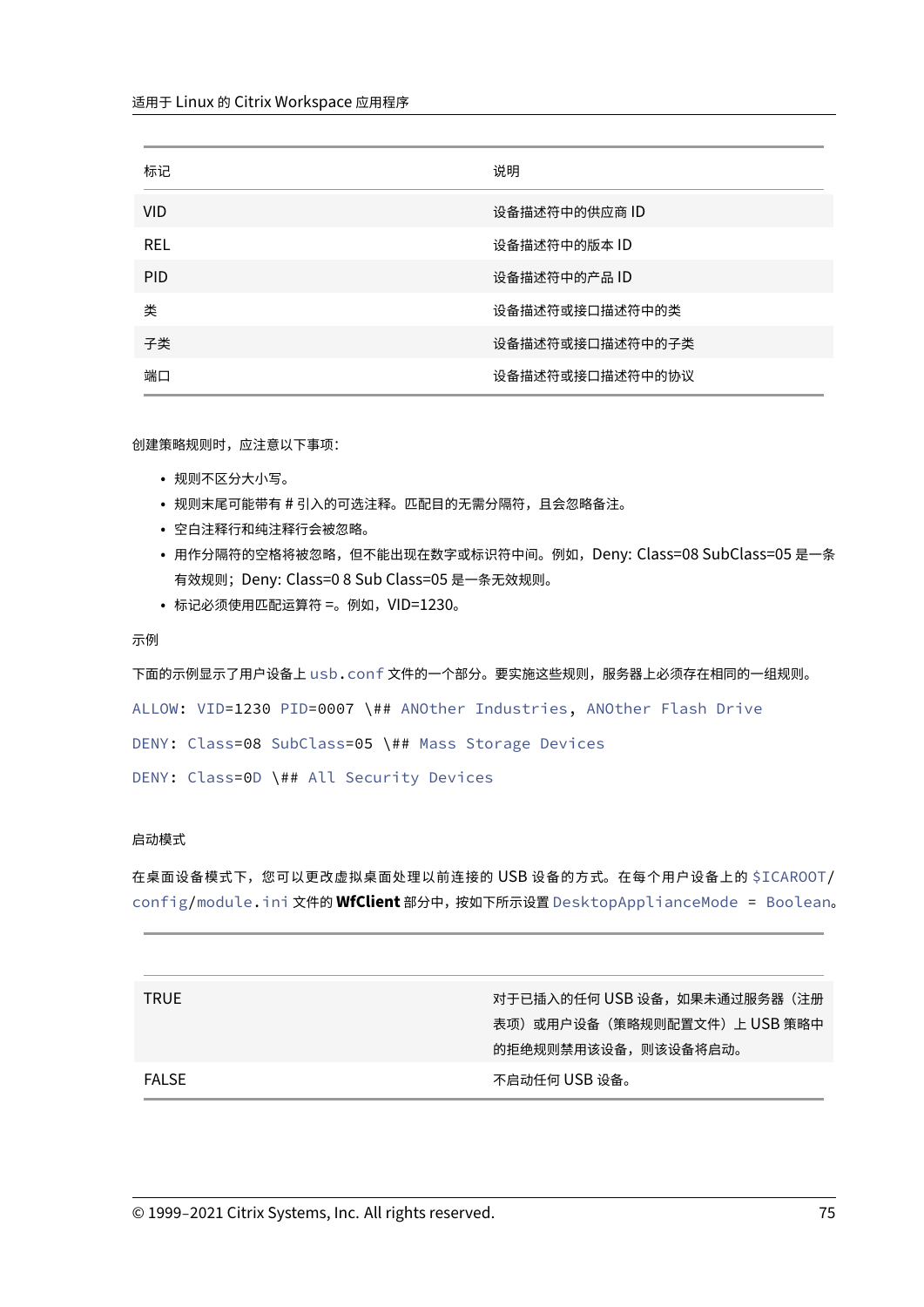# 网络摄像机

默认情况下,HDX RealTime 网络摄像机视频压缩可提供最佳网络摄像机性能。但在某些情况下,您可能会要求用户使 用 USB 支持功能连接网络摄像机。要使用 USB 支持连接网络摄像机,请禁用 HDX RealTime 网络摄像机视频压缩。

# 网络摄像机重定向

下面是关于网络摄像机重定向的几点说明:

- 网络摄像机重定向不一定与 RTME 兼容。
- 网络摄像机重定向适用于 32 位和 64 位应用程序。例如,Skype、GoToMeeting。请使用 32 位或 64 位浏览 器联机验证网络摄像机重定向。例如 www.webcamtests.com
- 网络摄像机由应用程序独占使用。例如,当 Skype 正在使用网络摄像机运行并且您启动 GoToMeeting 时,请 退出 Skype 以将网络摄像机与 GoToMeeting 结合使用。

### 适用于 **64** 位应用程序的网络摄像机重定向

自版本 2111 起,64 位应用程序支持网络摄像机重定向。

系统要求:

- GStreamer 框架版本  $0.1$ .x 或  $1.x$ , 具体取决于系统中安装的当前版本。
- ICAClient 版本高于 2106(如果使用的是 GStreamer 1.x)
- Gstreamer 版本和插件:
	- **–** gstreamer‑plugins‑base
	- **–** gstreamer‑plugins‑bad
	- **–** gstreamer‑plugins‑good
	- **–** Gstreamer‑plugins‑ugly
	- **–** gstreamer‑vaapi 插件和 libva 库
	- **–** x264 库

注意:

GStreamer 插件的版本必须与 GStreamer 框架的版本一致。例如, 如果安装 Gstreamer1.2.4,, 则所有 Gstreamer1.x 插件的版本都必须为 1.2.4。

必须配置适用于 64 位系统的网络摄像机重定向,这是必备条件。要对其进行配置,请执行以下操作:

- 1. 导航到 \$HOME/.ICAClient/wfclient.ini 配置文件。
- 2. 在 [WFClient] 部分中,添加以下设置以启用网络摄像机重定向:

AllowAudioInput=True

3. 在 [WFClient] 部分中,添加以下设置以启用 H264 编码器配置:

HDXH264InputEnabled=True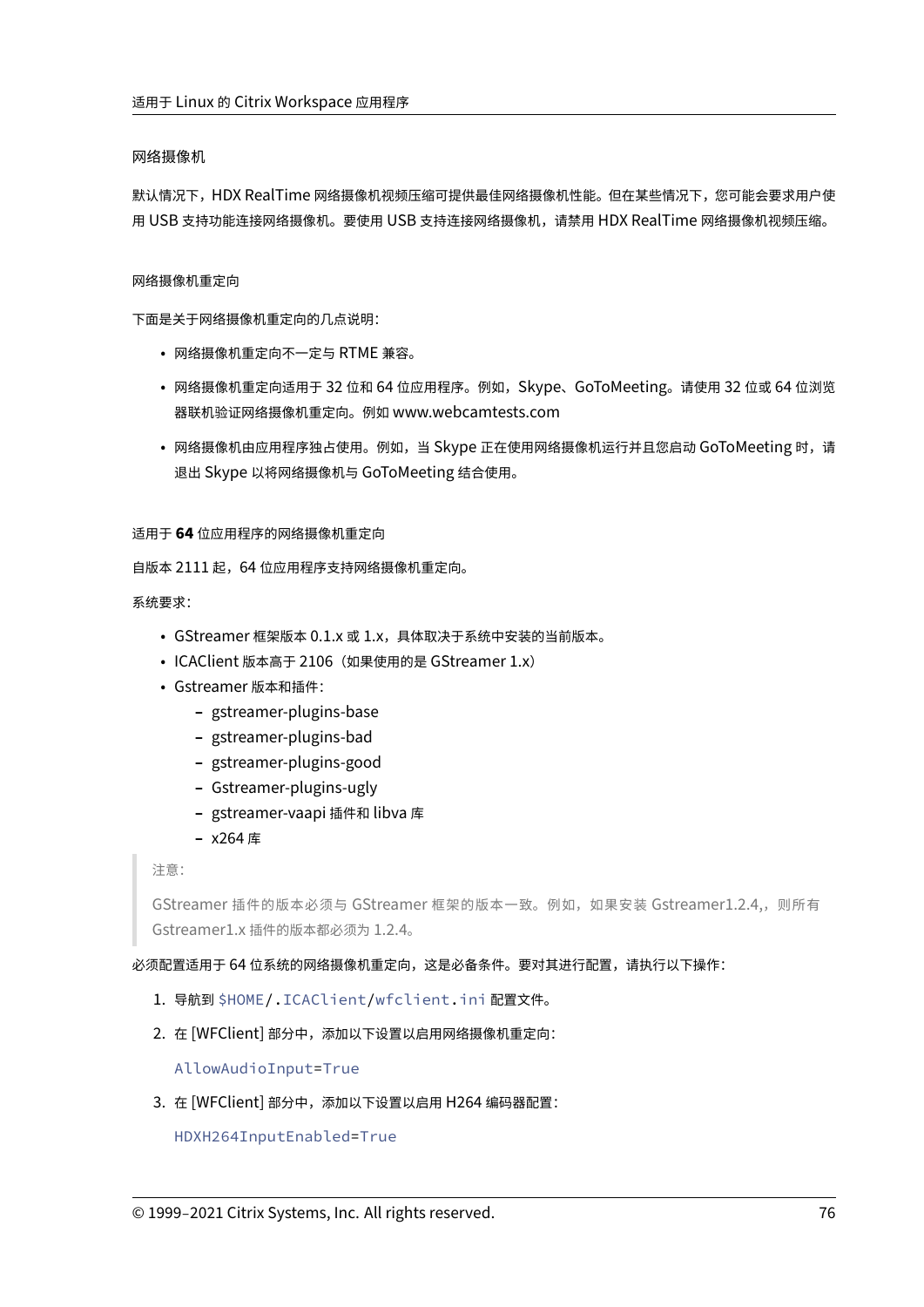# **xcapture**

Citrix Workspace 应用程序软件包包含一个帮助程序应用程序 xcapture。此应用程序可帮助用户在服务器剪贴板与 X 桌面上不符合 ICCCM 规范的 X Windows 应用程序之间交换图形数据。用户可以使用 xcapture 执行以下操作:

- 捕获对话框或屏幕区域,并在用户设备桌面(包括不符合 ICCCM 规范的应用程序)与连接窗口中运行的应用程 序之间复制这些内容。
- 在连接窗口与 X 图形操作实用程序 xmag 或 xv 之间复制图形

要从命令行启动 xcapture,请执行以下操作:

在命令提示窗口中键入 /opt/Citrix/ICAClient/util/xcapture,然后按 Enter 键(其中 /opt/Citrix/I‑ CAClient 是 Citrix Workspace 应用程序的安装目录)。

要从用户设备桌面复制,请执行以下操作:

- 1. 在 xcapture 对话框中,单击 **From screen**(从屏幕)。光标将变为十字线。
- 2. 从以下任务中进行选择:
	- Select a window(选择一个窗口)。将光标移动到要复制的窗口上方,然后单击鼠标中键。
	- Select a region (选择一个区域)。按住鼠标左键,同时拖动光标以选择要复制的区域。
	- Cancel the selection(取消选择)。单击鼠标右键。按住鼠标中键或左键拖动期间,单击右键可以取消 所做的选择。
- 3. 在 xcapture 对话框中,单击 To ICA (到 ICA)。xcapture 按钮的颜色将发生变化,表示正在处理信息。
- 4. 转换完成后,在从连接窗口启动的应用程序中使用相应的粘贴命令。

要从 xv 复制到连接窗口中的应用程序,请执行以下操作:

- 1. 从 xv 中复制相应的信息。
- 2. 在 xcapture 对话框中,单击 From XV(从 ICA),然后单击 To XV(到 ICA)。xcapture 按钮的颜色将发生变 化,表示正在处理信息。
- 3. 转换完成后, 在从连接窗口启动的应用程序中使用相应的粘贴命令。

要从连接窗口中的应用程序复制到 xv,请执行以下操作:

- 1. 从连接窗口中的应用程序复制相应的信息。
- 2. 在 xcapture 对话框中,单击 From ICA (从 XV),然后单击 To XV (到 ICA)。xcapture 按钮的颜色将发生变 化,表示正在处理信息。
- 3. 转换完成后,将信息粘贴到 xv 中。

# 鼠标

相对鼠标

相对鼠标支持提供了用于以相对方式而非绝对方式来解释鼠标位置的选项。需要相对鼠标输入而非绝对鼠标输入的应用 程序需要启用此功能。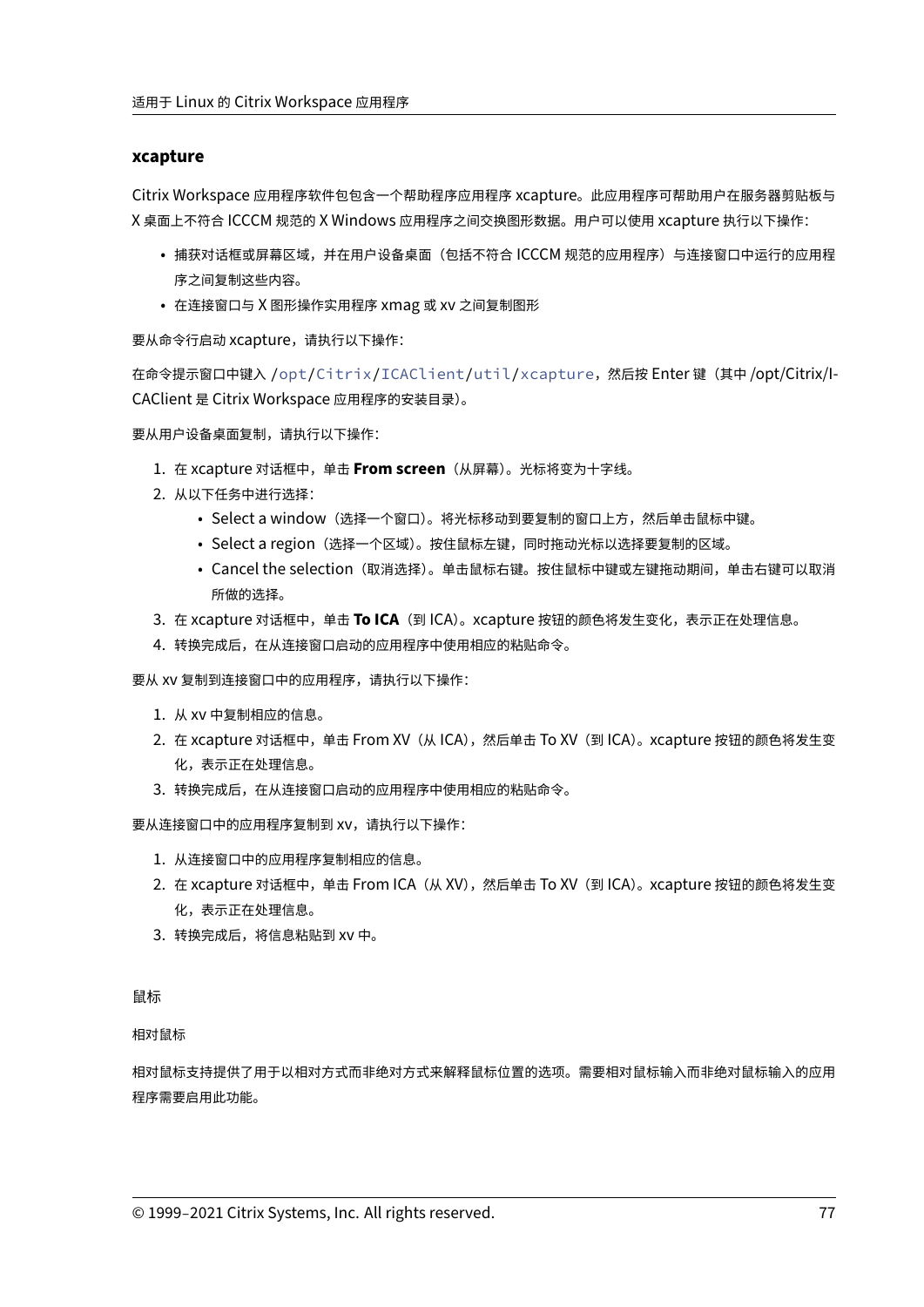注意:

此功能仅在 Citrix Virtual Apps 或 Citrix Virtual Desktops 7.8(或更高版本)上运行的会话中可用。默认情 况下,它将处于禁用状态。

要启用此功能,请执行以下操作:

在文件\$HOME/.ICAClient/wfclient.ini 的 [WFClient] 部分中,添加条目 RelativeMouse=1。

此步骤将启用此功能,但会保持其不活动,直至您将其激活。有关启用相对鼠标功能的详细信息,请参阅备选相对鼠标 值部分。

要激活此功能,请执行以下操作:

键入 Ctrl/F12。

启用此功能后,再次键入 Ctrl/F12 可将服务器指针位置与客户端同步。使用相对鼠标时,不同步服务器与客户端指针位 置。

要停用此功能,请执行以下操作:

键入 Ctrl‑Shift/F12。

会话窗口失去焦点时,也会关闭此功能。

备选相对鼠标值

此外,请考虑对 RelativeMouse 使用以下值:

- RelativeMouse=2 在会话窗口获得焦点时启用此功能并将其激活。
- RelativeMouse=3 始终启用、激活并保持此功能处于激活状态。
- RelativeMouse=4 客户端鼠标指针隐藏或显示时启用或禁用此功能。此模式适用于为第一个用户的游戏样式的 应用程序界面自动启用或禁用相对鼠标。

要更改键盘命令,请添加如下所示的设置:

- RelativemouseOnChar=F11
- RelativeMouseOnShift=Shift
- RelativemouseOffChar=F11
- RelativeMouseOffShift=Shift

**RelativemouseOnChar** 和 **RelativemouseOffChar** 的受支持的值在 Citrix Workspace 应用程序安装树中的 config/module.ini 文件的 [Hotkey Keys] 下列出。**RelativeMouseOnShift** 和 **RelativeMouseOffShift** 的 值设置要使用的修改键,在 [Hotkey Shift States] 头下列出。

键盘

键盘行为

生成远程 Ctrl+Alt+Delete 键组合: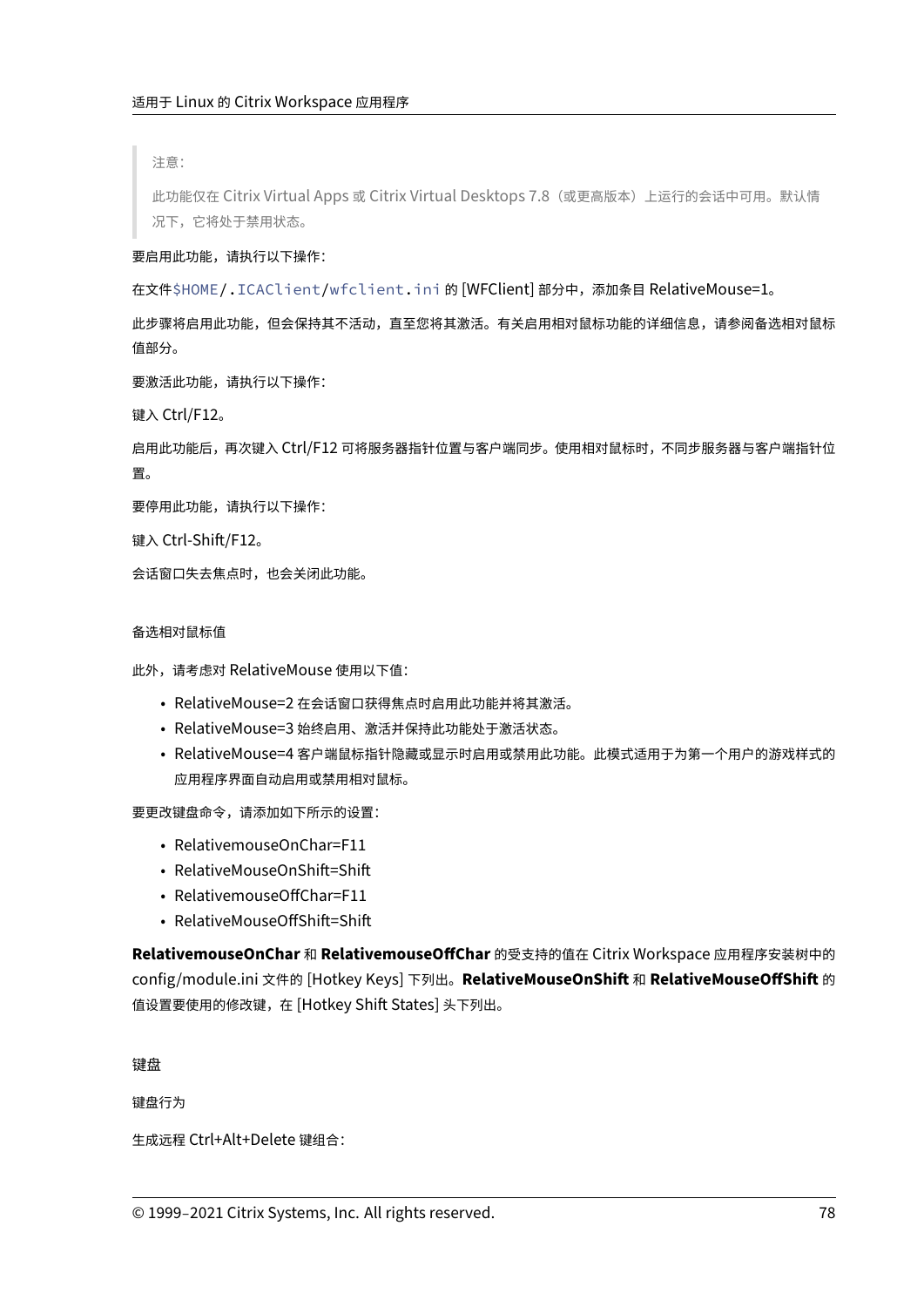- 1. 确定哪组键组合将在远程虚拟桌面上创建 Ctrl+Alt+Delete 组合。
- 2. 在相应配置文件的 WFClient 部分中,相应地配置 UseCtrlAltEnd:
	- True 表示 Ctrl+Alt+End 会将 Ctrl+Alt+Delete 组合传递到远程桌面。
	- False(默认设置)表示 Ctrl+Alt+Enter 会将 Ctrl+Alt+Delete 组合传递到远程桌面。

#### 通用重定向

在客户端通过通用 USB 重定向配置 Bloomberg v4 键盘:

首先,必须在 Domain Delivery Controller (DDC) 中启用该策略。

1. 查找 Bloomberg 键盘的 vid 和 pid。例如,在 Debian 和 Ubuntu 中运行以下命令:

lsusb

- 2. 转至 \$ICAROOT 并编辑 usb.conf 文件。
- 3. 在 usb.conf 文件中添加以下条目以允许对 Bloomberg 键盘进行 USB 重定向, 然后保存该文件。

ALLOW: vid=1188 pid=9545

4. 重新启动客户端上的 ctxusbd 守护程序。例如,在 Debian 和 Ubuntu 中运行以下命令:

systemctl restart ctxusbd

5. 启动客户端会话。请确保在插入 Bloomberg v4 键盘时会话具有焦点,以便进行重定向。

#### 选择性重定向

此功能允许跨多个会话使用 Bloomberg v4 键盘接口。此功能提供了在所有远程会话中灵活使用键盘的能力,但指纹 和音频接口除外。指纹和音频接口像以前一样重定向到单个会话。

可以实现 Bloomberg 键盘重定向,如下所示:

- 通过通用 USB 重定向
- 通过通用 USB 重定向以及选择性擦除支持

注意:

默认情况下, 此功能对 x86 和 x64 平台启用, 对 ARMHF 平台禁用。

### 要启用此功能,请执行以下操作:

1. 请按如下所示编辑 config/All\_Regions.ini 文件中的 BloombergRedirection 部分。

BloombergRedirection=**true**

2. 执行通用重定向中提及的所有步骤。

禁用此功能:

1. 编辑 config/all\_regions.ini 文件中的 BloombergRedirection 部分。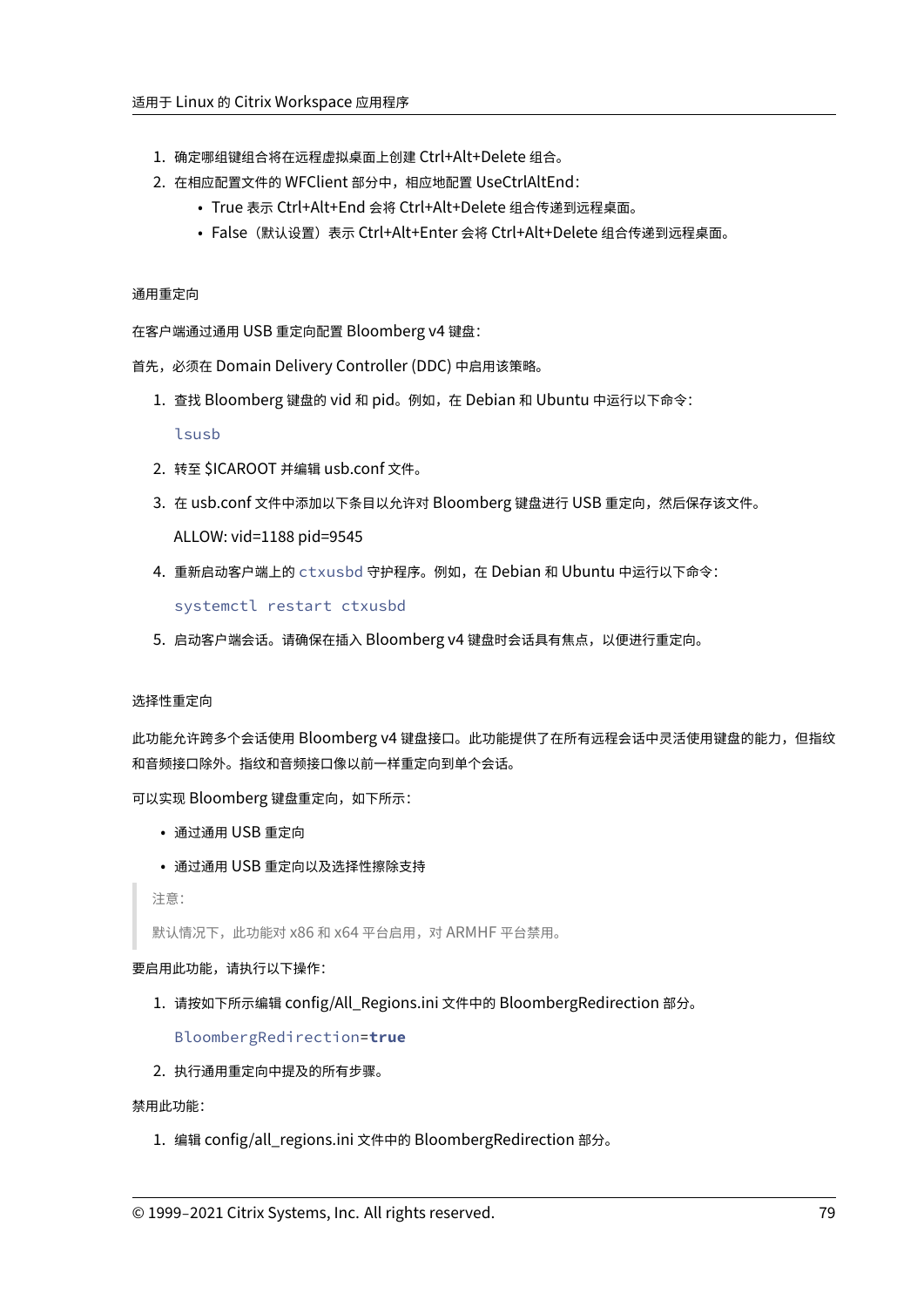2. 将 BloombergRedirection 值设置为 false。

BloombergRedirection=**false**

3. 执行通用重定向中提及的所有步骤。

注意:

将该值设置为 false 会将功能还原到早期版本的客户端中出现的行为,即所有接口都重定向到单个会话。

# 浏览器内容重定向

适用于浏览器内容重定向的 **Chromium** 嵌入式框架 **(CEF)**

在 1912 版之前的版本中,BCR 使用基于 WebkitGTK+ 的叠加来呈现内容。但是,在瘦客户端上,存在性能问题。自 版本 1912 起,BCR 使用基于 CEF 的叠加。此功能丰富了 BCR 的用户体验。它有助于将网络使用情况、页面处理和图 形渲染卸载到端点。

自版本 2106 起,基于 CEF 的浏览器内容重定向齐全起作用。默认情况下启用该功能。

如 果 需 要, 可 以 在 \$ICAROOT/cef/libffmpeg.so 路 径 中 将 Workspace 应 用 程 序 软 件 包 中 提 供 的 libffmpeg.so 文件替换为具有所需编解码器的合适文件 libffmpeg.so。

注意:

armhf 平台不支持此功能。

# 启用基于 **CEF** 的 **BCR**

要启用基于 CEF 的 BCR,请执行以下操作:

- 1. 编辑 \$ICAROOT/config/All\_Regions.ini 文件,其中,\$ICAROOT 是 Citrix Workspace 应用程 序的默认安装目录。
- 2. 在 [Client Engine\WebPageRedirection] 部分中添加以下条目并将其设置为以下值之一:
	- True ‑ 表示启用了基于 CEF 的 BCR。
	- False ‑ 表示禁用了基于 CEF 的 BCR。

已知问题:

• 在 ~/.ICAClient/All\_Regions.ini 中将 UseCefBrowser 选项设置为 **true** 时,日语、中文和韩 语 IME 可能无法在输入字段中工作。将安全 SaaS 与 Citrix 嵌入式浏览器结合使用时,适用于 Linux 的 Citrix Workspace 应用程序不支持日语、中文和韩语 IME。

有关 BCR 的信息,请参阅 Citrix Virtual Apps and Desktops 文档中的浏览器内容重定向。

## 自动重新连接

本主题介绍 HDX Broadcast 自动客户端重新连接功能。Citrix 建议您将此功能与 HDX Broadcast 会话可靠性功能结 合使用。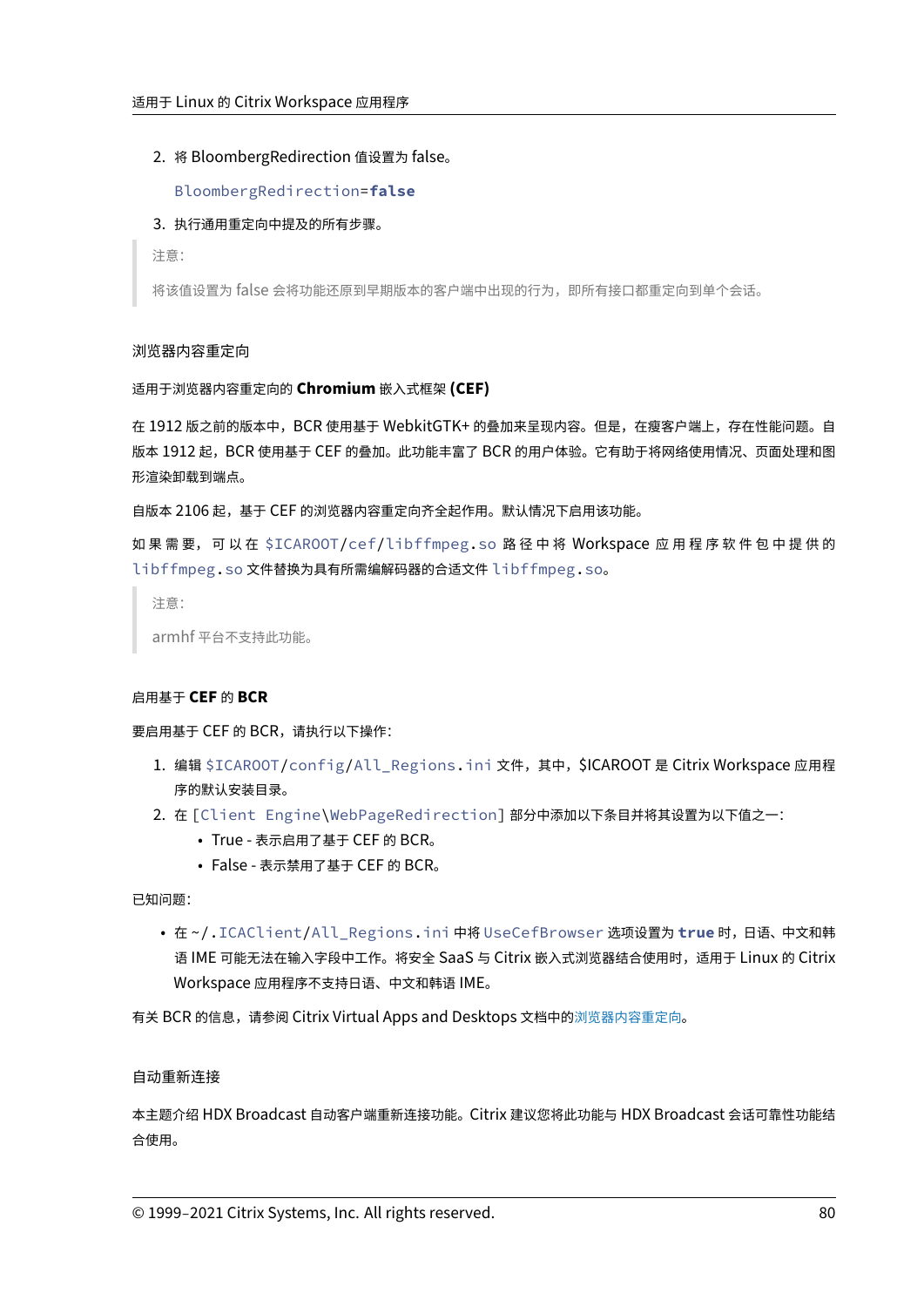由于网络不稳定、网络延迟变化无常或者无线设备的覆盖范围受限等原因,用户可能会从其会话断开连接。通过 HDX Broadcast 自动客户端重新连接功能,适用于 Linux 的 Citrix Workspace 应用程序可以检测到会话的意外断开连接, 并自动将用户重新连接到受影响的会话。

在服务器上启用此功能后,用户无需手动进行重新连接即可继续工作。Citrix Workspace 将多次尝试重新连接到会话, 直到重新连接成功或者用户取消重新连接尝试为止。如果需要进行用户身份验证,则在自动重新连接过程中会向用户显 示一个请求凭据的对话框。如果用户未经注销而退出应用程序,则不会进行自动重新连接。用户只能重新连接到断开连 接的会话。

默认情况下,适用于 Linux 的 Citrix Workspace 应用程序将等待 30 秒再尝试重新连接断开的会话,这样的重新连接 尝试将进行三次。

通过 AccessGateway 连接时,ACR 不可用。要防止网络丢失,请务必在服务器和客户端上启用会话可靠性功能,并 在 AccessGateway 上进行配置。

有关配置 HDX Broadcast 自动客户端重新连接的说明,请参阅 Citrix Virtual Apps and Desktops 文档。

### 会话可靠性

本主题介绍 HDX Broadcast 会话可靠性功能,该功能默认处于启用状态。

启用 HDX Broadcast 会话可靠性功能后,如果与已发布的应用程序之间的连接中断,用户仍可继续看到该应用程序的 窗口。例如,无线用户在进入通道时自己的连接可能会断开,而当它们出现在通道另一端时,将会重新获得连接。停机 期间,将存储用户的所有数据、按键及其他交互,并且应用程序将显示为冻结。重新建立连接时,这些交互将重播至应 用程序中。

现在,您可以在会话可靠性开始时看到屏幕发生的变化。利用此增强功能,会话窗口将灰显,并且倒计时器将显示进行 下次重新连接尝试之前的剩余时间。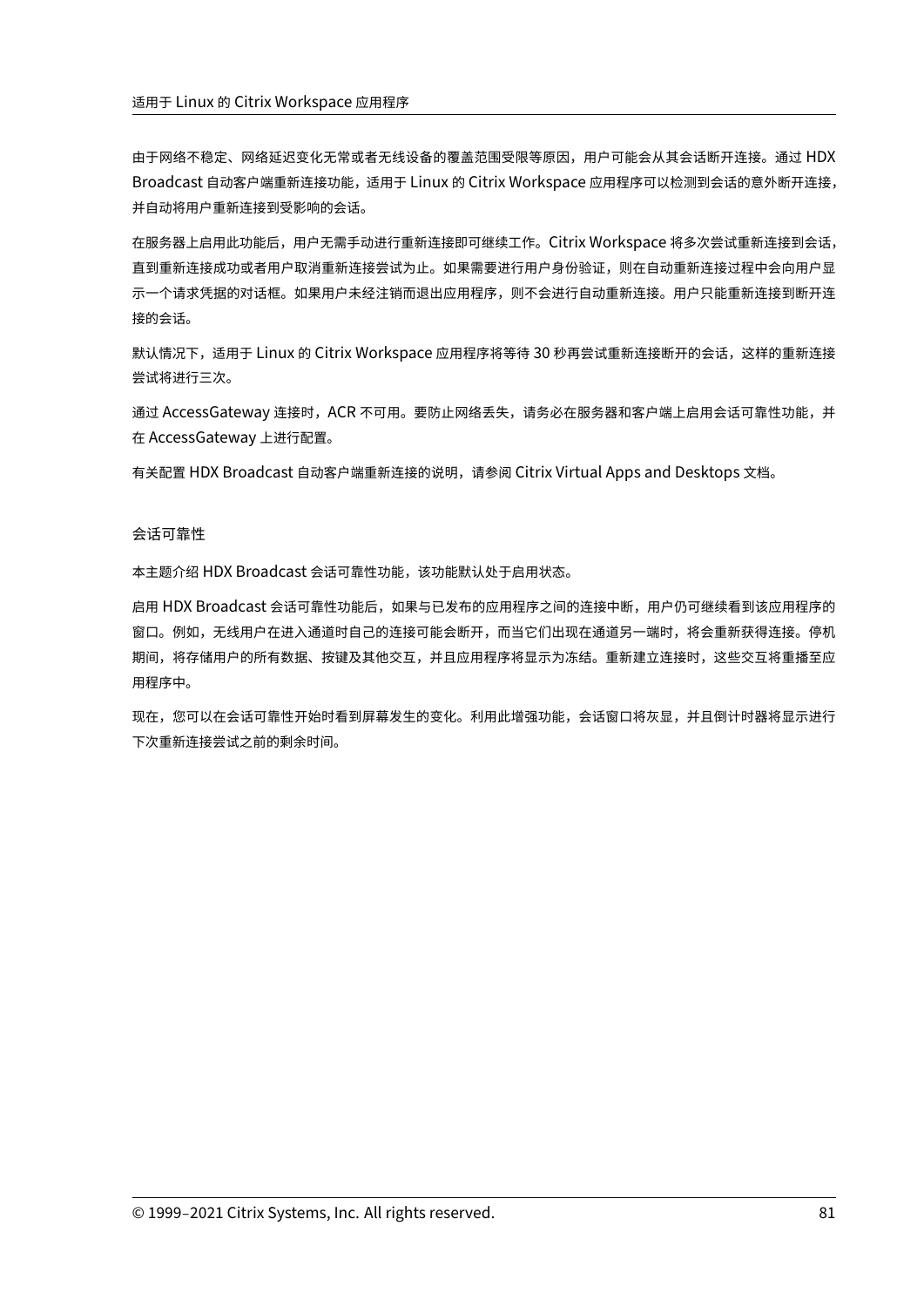

#### 提示

可以使用重新连接 **UI** 透明度级别策略更改用于不活动会话的灰度亮度。默认情况下,此值设置为 80。最大值不 能超过 100(表示透明窗口),可以将最小值设置为 0(完全显示黑屏)。

会话成功重新连接时,倒计时通知消息将消失。您可以照常与桌面进行交互。

自版本 2109 起,会话可靠性通知将默认处于启用状态。

要禁用此增强功能,请执行以下操作:

- 1. 导航到 /opt/Citrix/ICAClient/config/module.ini 配置文件。
- 2. 在 [WFClient] 部分中,修改以下设置:

SRNotification=False

注意:

只有 Citrix Virtual Desktops 支持此功能。

配置自动客户端重新连接和会话可靠性时,如果出现连接问题,会话可靠性功能将优先执行。会话可靠性功能将重新建 立与现有会话的连接。可能最长需要 25 秒时间来检测连接问题。然后需要一段可配置的时间(默认值为 180 秒)来尝 试重新连接。如果会话可靠性功能无法重新连接,自动客户端重新连接功能将尝试重新连接。

如果启用了 HDX Broadcast 会话可靠性,则用于会话通信的默认端口将由 1494 转变为 2598。

Citrix Workspace 用户无法覆盖此服务器设置。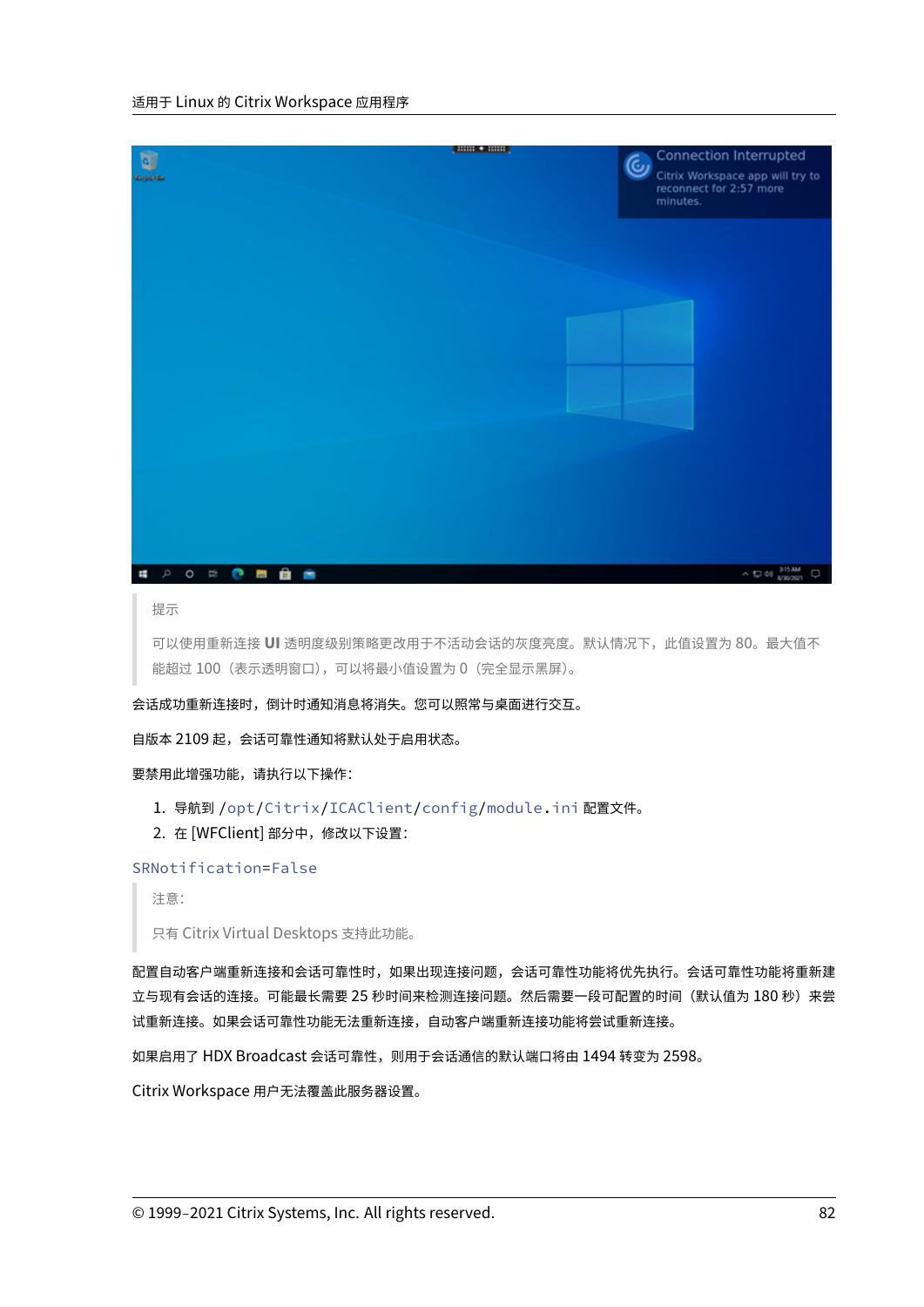重要:

HDX Broadcast 会话可靠性需要(使用策略设置)在服务器上启用另一项功能,即通用网关协议。禁用通用网关 协议还将禁用 HDX Broadcast 会话可靠性功能。

### 使用会话可靠性策略

会话可靠性连接策略设置将启用会话可靠性。

会话可靠性超时策略设置的默认值为 180 秒(3 分钟)。如果需要,可以延长会话可靠性使会话保持打开状态的时间。系 统不会提示您重新进行身份验证。

提示

如果延长会话保持打开状态的时间长度,您可能会感到不耐烦并离开自己的设备。这种情况可能会使未经授权的 用户能够访问该会话。

#### 传入会话可靠性连接使用端口 2598,除非您更改在会话可靠性端口号策略设置中定义的端口号。

#### 有关配置会话可靠性策略的信息,请参阅会话可靠性策略设置。

注意:

会话可靠性默认在服务器端启用。要[禁用此功能,请配置服](https://docs.citrix.com/zh-cn/citrix-virtual-apps-desktops/policies/reference/ica-policy-settings/session-reliability-policy-settings.html)务器管理的策略。

#### 多媒体性能

Citrix Workspace 应用程序融合了多种技术,可在当今的富媒体用户环境中提供高清用户体验。连接到托管应用程序 和桌面时,这些技术可以提升用户体验,如下所示:

- HDX MediaStream Windows Media 重定向
- HDX MediaStream Flash 重定向
- HDX RealTime 网络摄像机视频压缩
- [H.264](https://docs.citrix.com/zh-cn/citrix-workspace-app-for-linux/configure-xenapp.html#hdx-mediastream-windows-media-redirection)

注[意:](https://docs.citrix.com/zh-cn/citrix-workspace-app-for-linux/configure-xenapp.html#hdx-mediastream-flash-redirection)

```
Citrix 支持 RTOP 与使用 GStreamer 0.1 的适用于 Linux 的 Citrix Workspace 应用程序 1901 及更高版本
共存。
```
## **HDX MediaStream Windows Media** 重定向

在从 Linux 用户设备访问的虚拟 Windows 桌面上提供多媒体捕获和播放需要较高带宽,HDX MediaStream Windows Media 重定向可以解决带宽需求问题。Windows Media 重定向提供了一种在用户设备而非服务器上播放 媒体运行时文件的机制。因此,降低了播放多媒体文件的带宽要求。

Windows Media 重定向可提升虚拟 Windows 桌面上运行的 Windows Media Player 以及兼容播放器的性能。此 功能广泛支持多种文件格式,其中包括: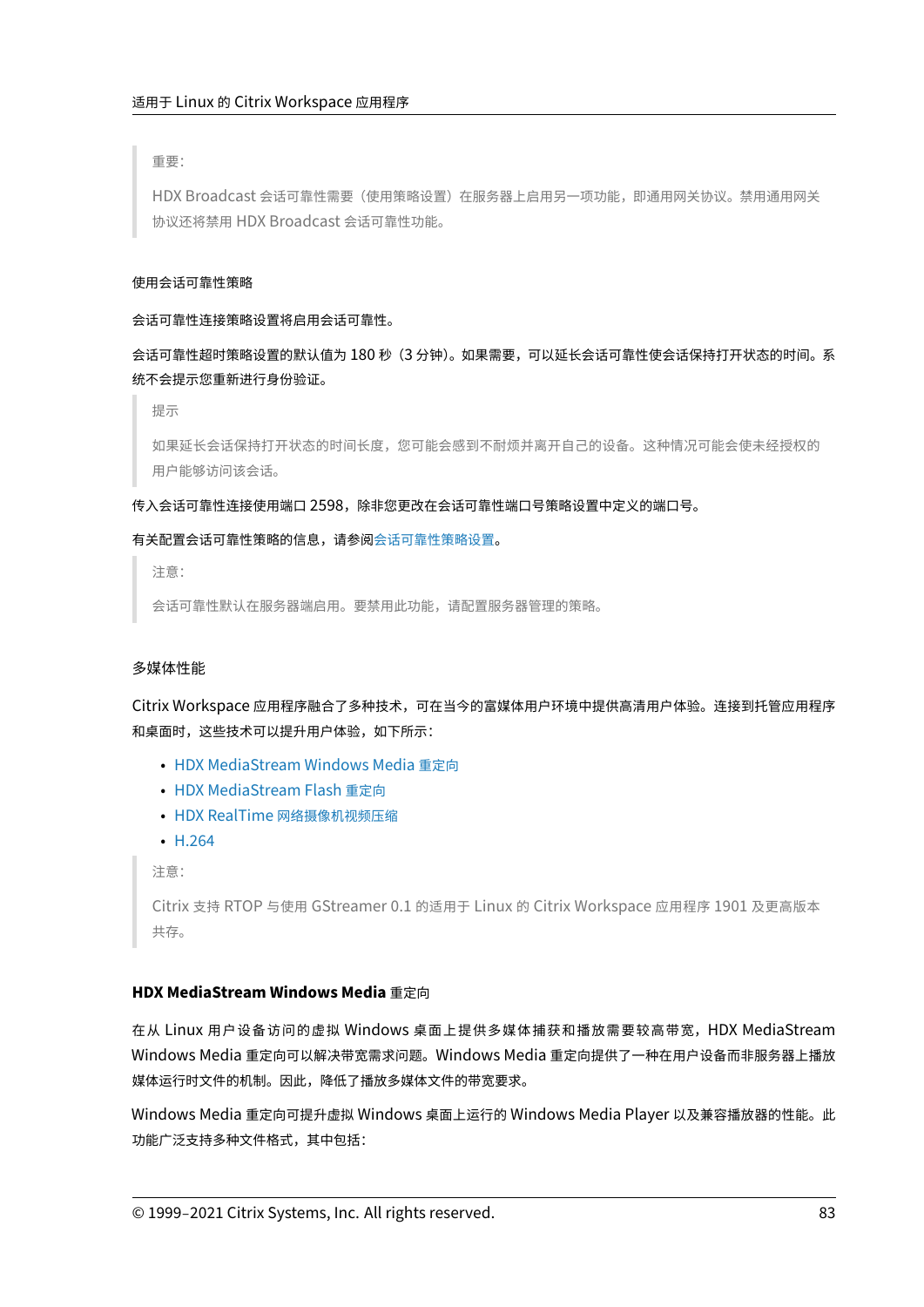- 高级流格式 (ASF)
- 运动图像专家组 (MPEG)
- 音频和视频交错 (AVI)
- MPEG 音频第 3 层 (MP3)
- WAV 声音文件

Citrix Workspace 应用程序中包含基于文本的转换表 MediaStreamingConfig.tbl,用于将 Windows 特定的媒体 格式 GUID 转换成 GStreamer 可以使用的 MIME 类型。可以更新此转换表以执行以下操作:

- 向此转换表中添加之前未知或不支持的媒体过滤器/文件格式。
- 阻止存在问题的 GUID 以强制回退到服务器端呈现。
- 向现有 MIME 字符串中添加更多参数,以允许通过更改流的 GStreamer 参数解决格式问题。
- 管理和部署依赖用户设备上的 GStreamer 支持的媒体文件类型的自定义配置。

通过客户端提取,还可以允许用户设备直接通过流技术推送来自格式为 <http://>、<mms://>或 <rtsp://> 的 URL 的媒体,而非通过 Citrix 服务器利用流技术推送媒体。服务器负责将用户设备定向到媒体以及发送控制命令(包 括播放、暂停、停止、音量和跳转)。但是,服务器不处理任何媒体数据。此功能要求设备上具有高级多媒体 GStreamer 库。

要实现 HDX MediaStream Windows Media 重定向,请执行以下操作:

1. 在需要 GStreamer 0.10 的每个用户设备上安装此软件,这是一个开源多媒体框架。通常情况下,请先安装 GStreamer,然后再安装 Citrix Workspace 应用程序,以允许安装过程将 Citrix Workspace 应用程序配置 为使用 GStreamer。

大 多 数 Linux 发 行 版 本 中 都 包 含 GStreamer。 也 可 以 从 http://gstreamer.freedesktop.org 下 载 GStreamer。

- 2. 要启用客户端提取,请为用户将要在设备上播放的文件类型安装所需的 GStreamer 协议源插件。可以使用 gst-launch 实用程序验证插件是否已安装且可运行。如果 gst-launch 可以播放 URL, 则所需的插件即可运行。 例如,请运行 gst-launch-0.10 playbin2 uri=<http://example-source/file.wmv> 并 检查视频是否能够正确播放。
- 3. 在设备上安装 Citrix Workspace 应用程序时,如果要使用 tarball 脚本,请选择 GStreamer 选项(对于 .deb 和 .rpm 软件包,此步骤将自动完成)。

请注意与客户端提取功能有关的事项:

- 默认情况下,启用此功能。可以使用 All-Regions.ini 的 Multimedia 部分中的 SpeedScreenMMACSFEnabled 选项禁用此功能。如果将此选项设置为 False,Windows Media 重定向将用于媒体处理。
- 默认情况下,所有 MediaStream 功能都使用 GStreamer playbin2 协议。对于除客户端提取之外的所有 MediaStream 功能,可以恢复到之前的 playbin 协议。客户端提取功能继续通过 All-Regions.ini 文件 的多媒体部分中的 SpeedScreenMMAEnablePlaybin2 选项使用 playbin2。
- Citrix Workspace 应用程序无法识别播放列表文件或流配置信息文件,例如 .as x 或 .nsc 文件。如有可能, 用户必须指定一个不引用这些文件类型的标准 URL。使用 gst‑launch 可验证指定的 URL 是否有效。

GStreamer 1.0 的注意事项: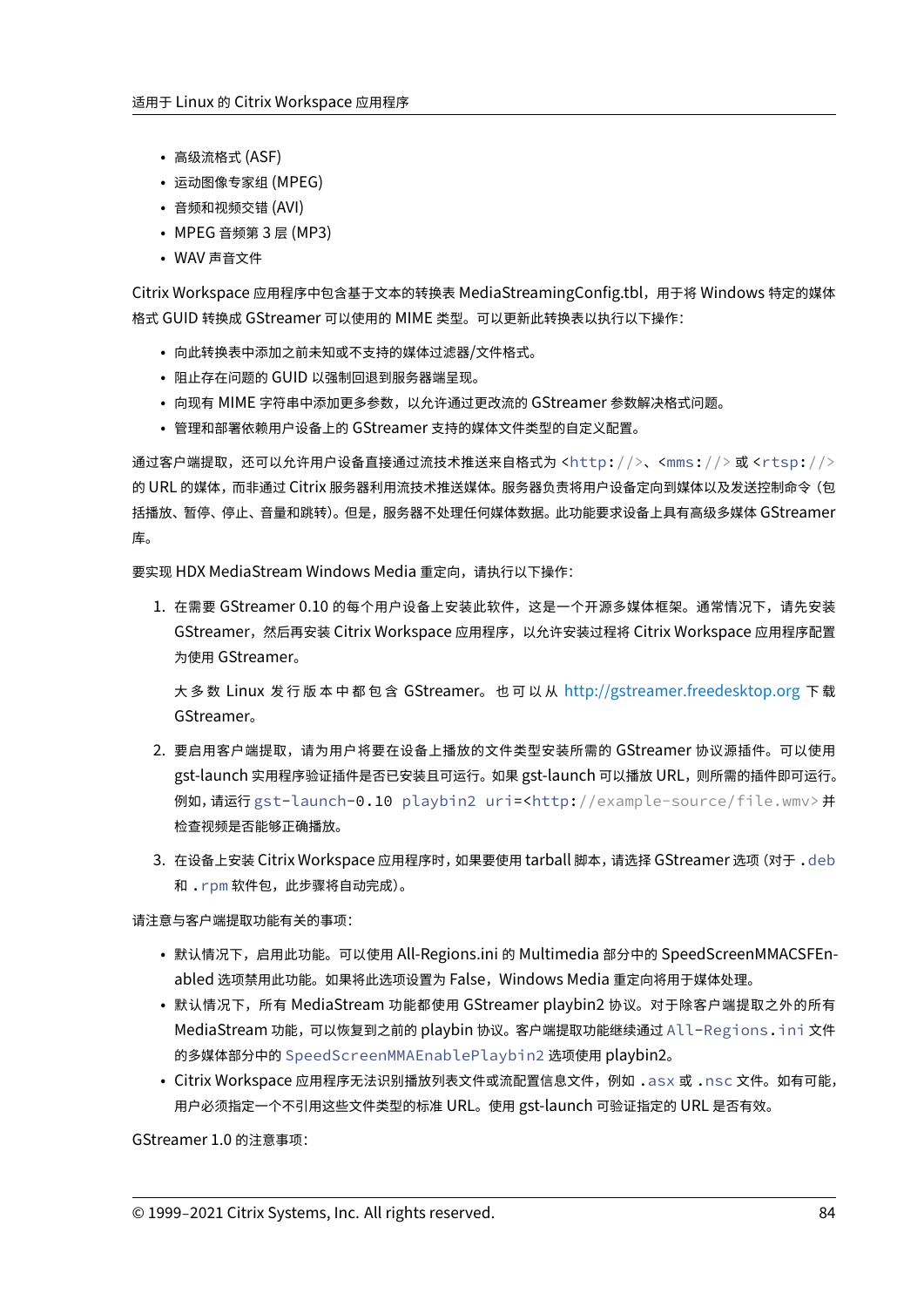- 默认情况下,GStreamer 0.10 用于 HDX MediaStream Windows Media 重定向。GStreamer 1.0 仅在 GStreamer 0.10 不可用时使用。
- 如果要使用 GStreamer 1.0,请按照下面的说明进行操作:
- 1. 查找 GStreamer 插件的安装目录。插件的安装位置因您的发行版、操作系统体系结构和 GStreamer 的 安 装 方 式 而 异。 典 型 的 安 装 路 径 为 /usr/lib/x86\_64‑linux‑gnu/gstreamer‑1.0 or \$HOME/ .local/share/gstreamer‑1.0。
- 2. 查找适用于 Linux 的 Citrix Workspace 应用程序的安装目录。特权 (root) 用户安装的默认目录为 /opt/C‑ itrix/ICAClient。非特权用户安装的默认目录为 \$HOME/ICAClient/platform (例如, 其中, platform 可以 是 linuxx64)。有关详细信息,请参阅安装和设置。
- 3. 通过在 GStreamer 插件目录中设置一个符号链接来安装 libgstflatstm1.0.so: ln -sf \$ICA-CLIENT\_DIR/util/libgstflatstm1.0.so \$GST\_PLUGINS\_PATH/libgstflatstm1.0.so。 此 步 骤 可 能 需要提升的权限,例如,使用 sudo。
- 4. 将 gst\_play1.0 用作播放器:ln ‑sf \$ICACLIENT\_DIR/util/gst\_play1.0 \$ICACLIENT\_DIR/util/gst\_play。 此步骤可能需要提升的权限,例如,使用 sudo。
- 如果要在 HDX RealTime 网络摄像机视频压缩中使用 GStreamer 1.0,请使用 gst\_read1.0 作为读取器: ln ‑sf \$ICACLIENT\_DIR/util/gst\_read1.0 \$ICACLIENT\_DIR/util/gst\_read。

# 启用 **GStreamer 1.x**

在 1912 版之前的版本中, GStreamer 0.10 是支持多媒体重定向的默认版本。自 1912 版起, 您可以将 GStreamer 1.x 配置为默认版本。

限制:

- 播放视频时,向前和向后搜索可能无法按预期工作。
- 当您在 ARMHF 设备上启动 Citrix Workspace 应用程序时,GStreamer 1.x 可能无法按预期工作。

# 安装 **GStreamer 1.x**

从 https://gstreamer.freedesktop.org/documentation/installing/on‑linux.html 安装 GStreamer 1.x 框 架和以下插件:

- Gstreamer-plugins-base
- Gstreamer-plugins-bad
- Gstreamer‑plugins‑good
- Gstreamer-plugins-ugly
- Gstreamer‑libav

在本地构建二进制文件

在某些 Linux OS 发行版(例如 SUSE 和 openSUSE)上,系统可能找不到默认源列表中的 GStreamer 软件包。在 这种情况下,下载源代码并在本地构建所有二进制文件: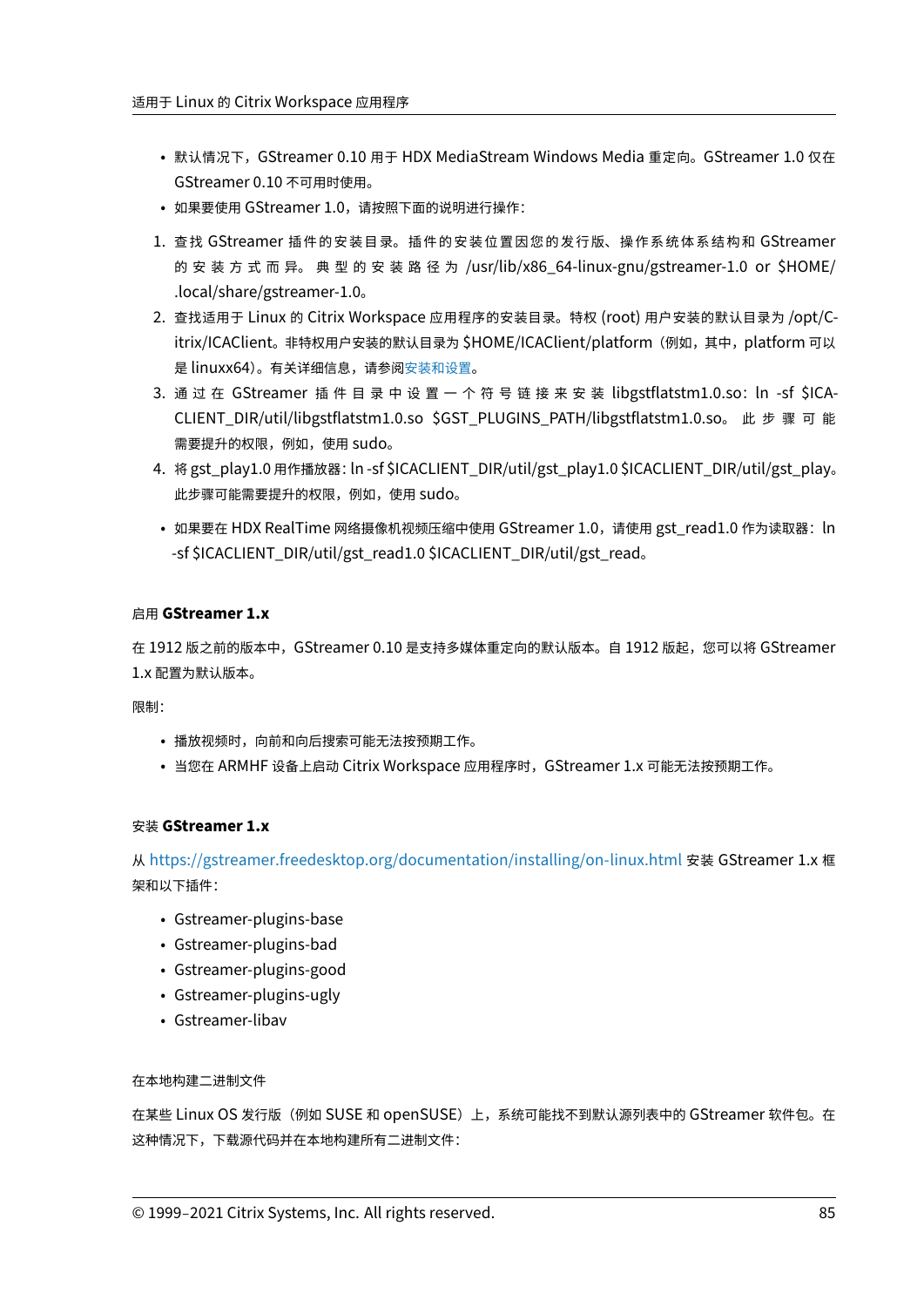- 1. 从 https://gstreamer.freedesktop.org/src/ 下载源代码。
- 2. 提取内容。
- 3. 导[航到解压的软件包所在的目录。](https://gstreamer.freedesktop.org/src/)
- 4. 运行以下命令:

```
1 $sudo ./configure
2 $sudo make
3 $sudo make install
4 <!--NeedCopy-->
```
默认情况下,生成的二进制文件位于 */usr/local/lib/gstreamer‑1.0/*。

有关故障排除的信息,请参阅知识中心文章 CTX224988。

# 配置 **GStreamer 1.x**

要配置 GStreamer 1.x 以便与 Citrix Wor[kspace](https://support.citrix.com/article/CTX224988) 应用程序结合使用,请使用 shell 提示符应用以下配置:

- \$ln ‑sf \$ICACLIENT\_DIR/util/libgstflatstm1.0.so \$GST\_PLUGINS\_PATH/libgstflatstm1.0.so.
- \$In-sf \$ICACLIENT\_DIR/util/gst\_play1.0 \$ICACLIENT\_DIR/util/gst\_play

其中,

- ICACLIENT\_DIR ‑ 是适用于 Linux 的 Citrix Workspace 应用程序的安装路径。
- GST\_PLUGINS\_PATH ‑ 是 GStreamer 的插件路径。例如,在 64 位 Debian 计算机上,此路径为 */us‑ r/lib/x86\_64‑linux‑gnu/gstreamer‑1.0/*。

限制:

• 在版本 2106 之前的版本中,使用 GStreamer 1.15.1 或更高版本时,网络摄像机重定向可能会失败,会话可能 会断开连接。

## **HDX MediaStream Flash** 重定向

通过 HDX MediaStream Flash 重定向,可以实现 Adobe Flash 内容在用户设备本地播放, 从而在不提高带宽要求 的情况下为用户提供高清晰度的音频和视频播放效果。

- 1. 确保用户设备满足各项功能要求。有关详细信息,请参阅系统要求。
- 2. 在 wfclient.ini 的 [WFClient] 部分(适用于特定用户的所有连接)或 All\\\_Regions.ini 的 [Client Engine\Application Launching] 部分(适用于环境中的所有用户)添加以下参数:

# • **HDXFlashUseFlashRemoting=Ask**: **Never**; **Always**

在用户设备上启用 HDX MediaStream for Flash。默认情况下,此值设置为 **Never**,当连接到包含 Flash 内容的 Web 页面时, 将向用户显示一个对话框, 询问用户是否优化该内容。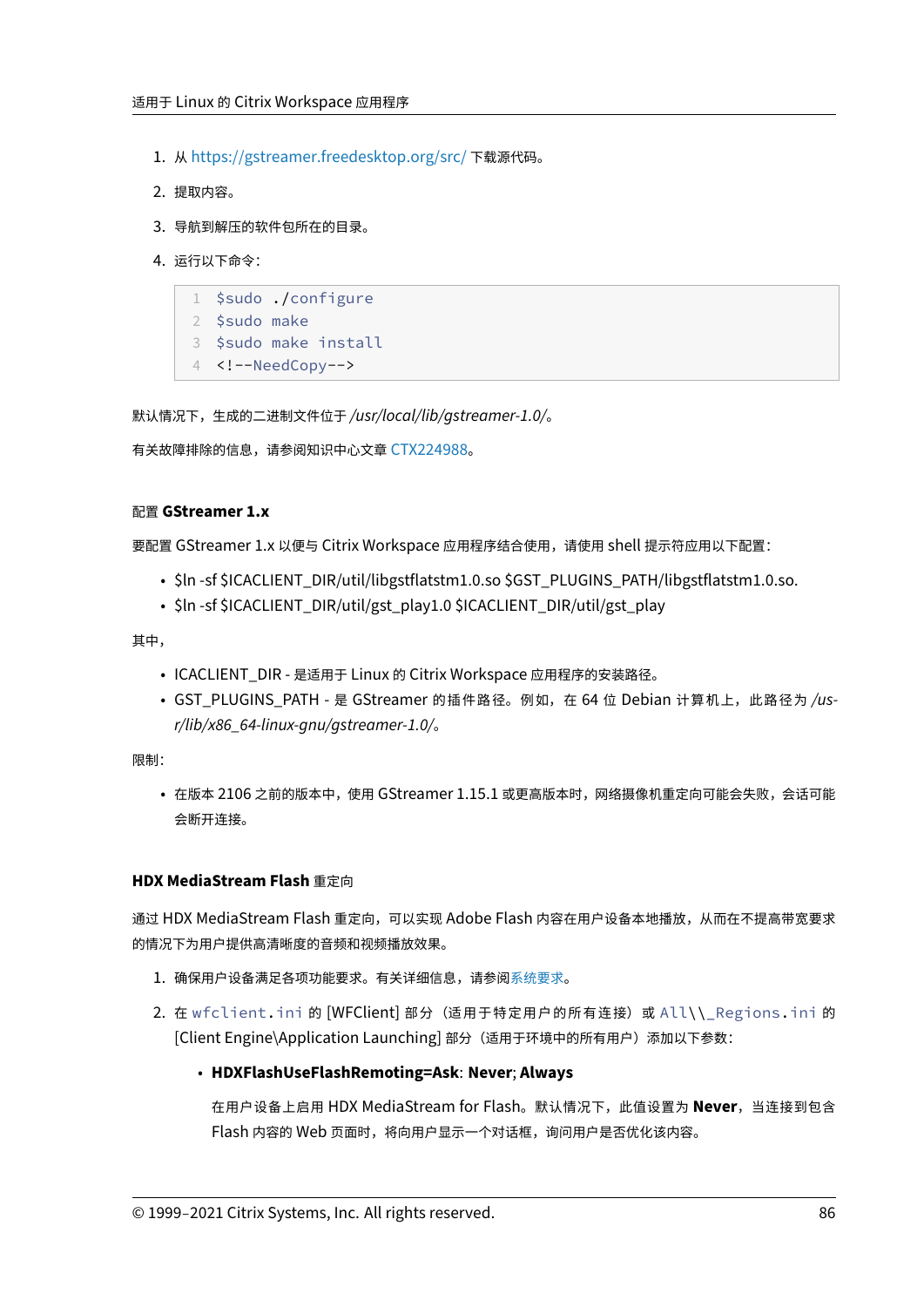# • **HDXFlashEnableServerSideContentFetching=Disabled**; **Enabled**

对 Citrix Workspace 应用程序启用或禁用服务器端内容提取功能。默认情况下此值设置为 **Disabled**。

# • **HDXFlashUseServerHttpCookie=Disabled**; **Enabled**

启用或禁用 HTTP Cookie 重定向。默认情况下,此值设置为 **Disabled**。

# • **HDXFlashEnableClientSideCaching=Disabled**; **Enabled**

对 Citrix Workspace 应用程序提取的 Web 内容启用或禁用客户端缓存功能。默认情况下,此值设置为 **Enabled**。

# • **HDXFlashClientCacheSize= [25‑250]**

以 MB 为单位定义客户端缓存的大小。此值的大小可以是介于 25 MB 到 250 MB 之间的任何值。达到大 小限制时,将删除缓存中的现有内容,以便存储新内容。默认情况下,此值设置为 **100**。

# • **HDXFlashServerSideContentCacheType=Persistent**: **Temporary**; **NoCaching**

为通过服务器端内容提取功能提取的内容定义 Citrix Workspace 应用程序使用的缓存类型。默认情况下, 此值设置为

# **Persistent**。

注意:仅在以下情况下才需要指定此参数: **HDXFlashEnableServerSideContentFetching** 设置为 **Enabled**。

3. 默认禁用 Flash 重定向。在 /config/module.ini 中,将 FlashV2=Off 更改为 FlashV2=On 以启用该功能。

# **HDX RealTime** 网络摄像机视频压缩

HDX RealTime 提供了网络摄像机视频压缩选项来提高视频会议过程中的带宽效率。此选项可确保用户在使用带 HDFaces 的 GoToMeeting、Skype for Business 等应用程序时体验到最佳性能。

- 1. 确保用户设备满足各项功能要求。
- 2. 确保已启用 Multimedia 虚拟通道。要将其启用,请打开位于 \$ICAROOT/config directory 中的 module.ini 配置文件,然后检查 [ICA3.0] 部分中的 MultiMedia 是否设置为 On。
- 3. 通过单击首选项对话框的 "麦克风和网络摄像机" 页面上的使用我的麦克风和网络摄像机启用音频输入。

### 禁用 **HDX RealTime** 网络摄像机视频压缩

默认情况下,HDX RealTime 网络摄像机视频压缩可提供最佳网络摄像机性能。但在某些情况下,您可能会要求用户使 用 USB 支持功能连接网络摄像机。为此,必须执行以下操作:

- 禁用 HDX RealTime 网络摄像机视频压缩
- 为网络摄像机启用 USB 支持功能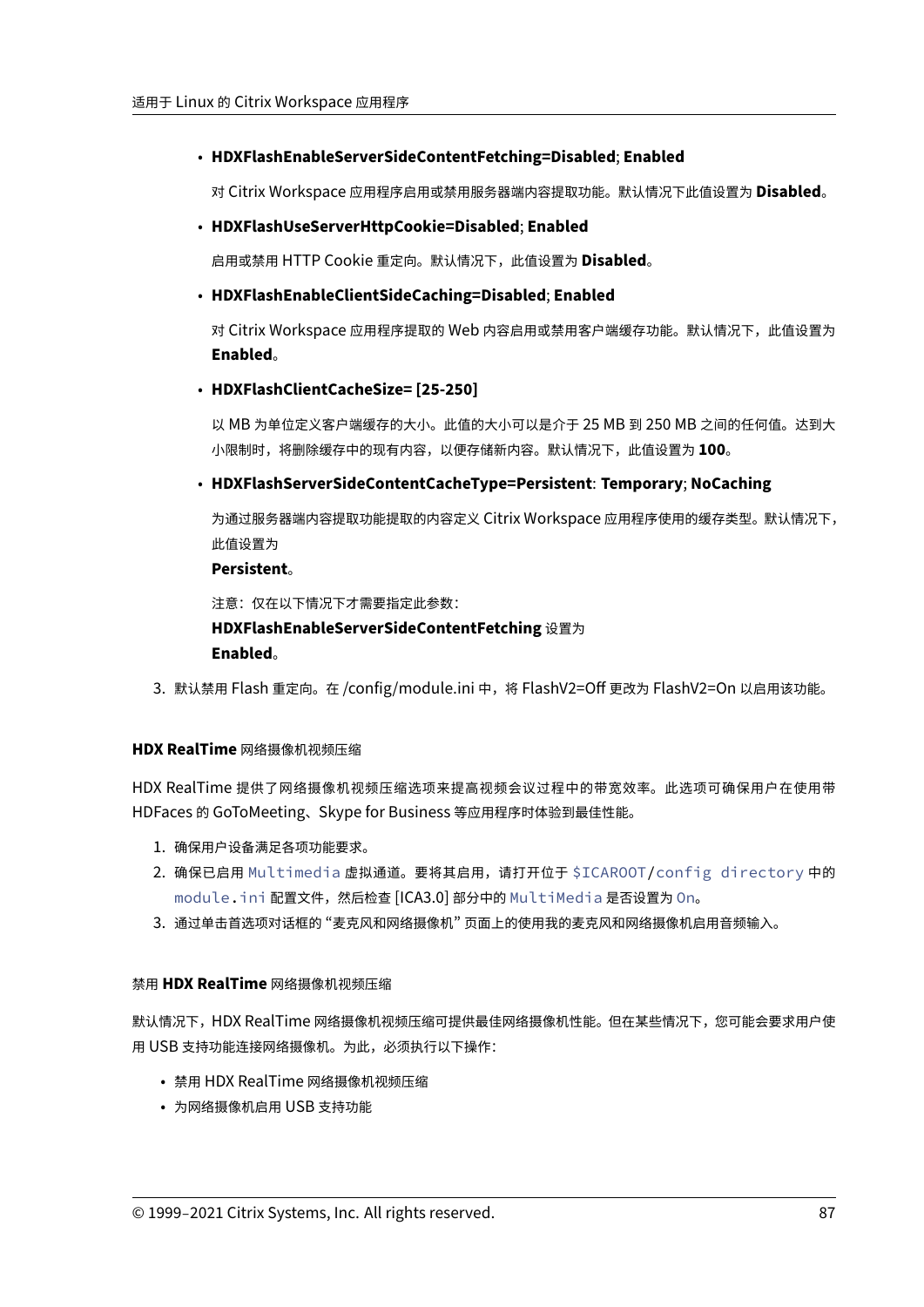1. 在相应.ini 文件的 [WFClient] 部分中添加以下参数:

HDXWebCamEnabled=False

有关详细信息,请参阅默认设置。

- 2. 打开 usb.conf 文件,该文件通常位于 \$ICAROOT/usb.conf。
- 3. 删除或注释掉以下行:

DENY: class=0e # UVC (默认通过 HDX RealTime 网络摄像机视频压缩)

4. 保存并关闭文件。

### 通过 **Citrix** 嵌入式浏览器确保 **SaaS** 的安全 实验版功能

对 SaaS 应用程序的安全访问提供了向用户交付已发布的 SaaS 应用程序的统一用户体验。SaaS 应用程序与 Single Sign-On 一起提供。管理员现在可以通过过滤对特定 [Web](https://docs.citrix.com/zh-cn/citrix-workspace-app-for-linux/whats-new.html#experimental-features) 站点和 Web 站点类别的访问,保护组织的网络和最终用户 设备以防御恶意软件和数据泄漏。

适用于 Linux 的 Citrix Workspace 应用程序支持通过访问控制服务使用 SaaS 应用程序。通过该服务,管理员可以 提供有凝聚力的支持体验、集成 Single Sign-On 以及内容检查。

必备条件:

确保 libgtkglext1 软件包可用。

从云交付 SaaS 应用程序具有以下优势:

- 配置简单 ‑ 易于操作、更新和使用。
- Single Sign‑on 使用 Single Sign‑On 轻松登录。
- 适用于不同应用程序的标准模板 可对常用应用程序进行基于模板的配置。

注意:

使用 Citrix Browser Engine 的 SaaS 仅在 x64 和 x86 平台上受支持,在 ArmHardFloatPort (armhf) 硬件 上不受支持。

有关如何使用访问控制服务配置 SaaS 应用程序的信息,请参阅访问控制文档。

有关 SaaS 应用程序与 Citrix Workspace 应用程序的详细信息,请参阅适用于 Windows 的 Citrix Workspace 应 用程序文档中的 Workspace 配置。

# **H.264**

Citrix Workspace 应用程序支持显示 Citrix Virtual Apps and Desktops 7 提供服务的 H.264 图形,包括 HDX 3D Pro 图形。此配置支持使用深度压缩编解码器功能,该功能默认处于启用状态。与现有 JPEG 编解码器相比,此功能在 WAN 网络上提供了丰富而专业的图形应用程序的更加优异的性能。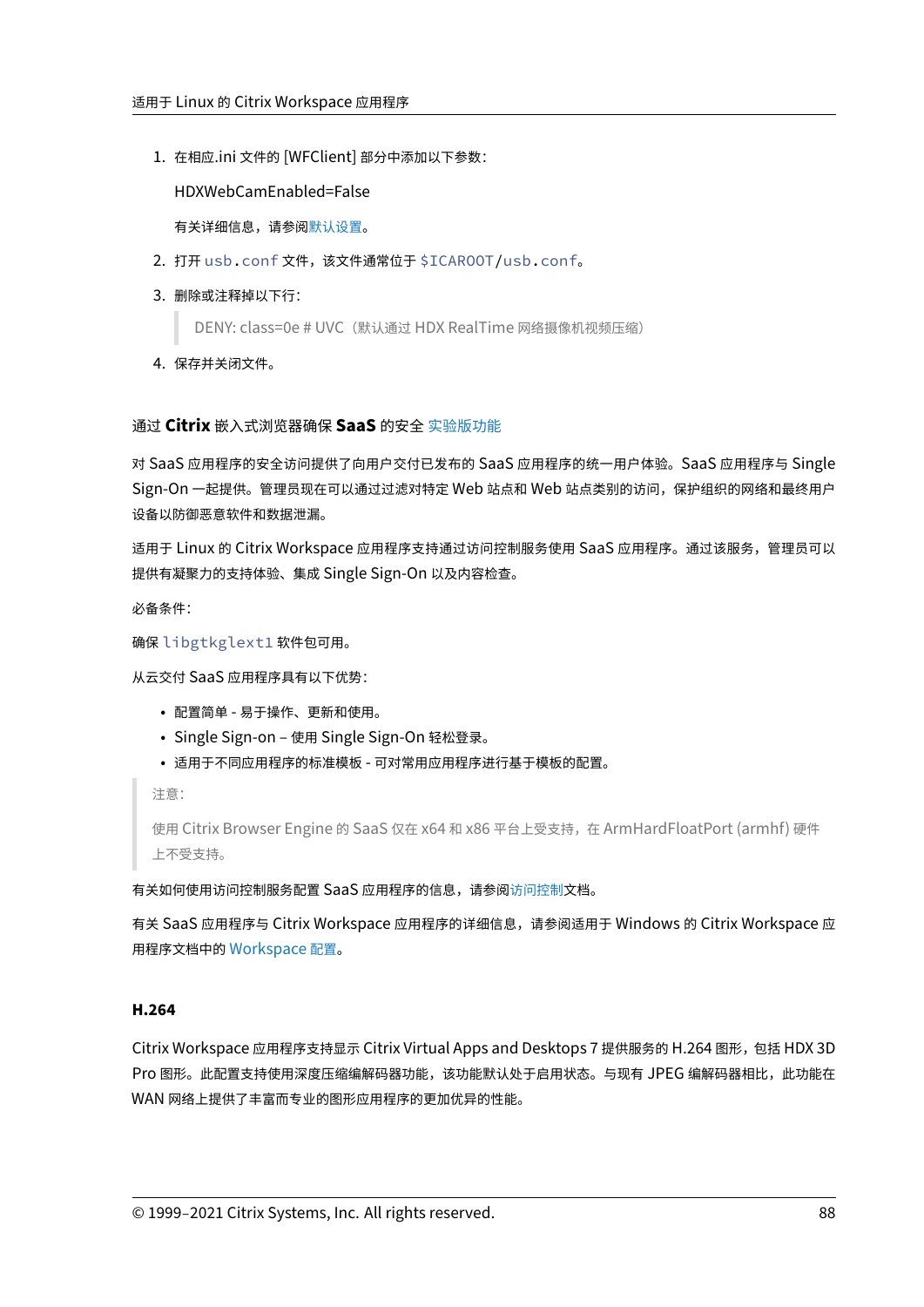按照本主题中的说明进行操作可禁用此功能(以及改为使用 JPEG 编解码器处理图形)。还可以在深度压缩编解码器支 持仍处于启用状态的情况下禁用文本跟踪。这有助于降低处理包括复杂图像但文本或非关键文本量相对较少的图形时 CPU 的成本。

重要:

要配置此功能,请勿使用 Citrix Virtual Apps and Desktops 视觉质量策略中的任何无损设置。如果使用了无 损设置,H.264 编码将在服务器上处于禁用状态,且在 Citrix Workspace 应用程序中无法使用。

#### 禁用深度压缩编解码器支持:

在 wfclient.ini 文件中,将 **H264Enabled** 设置为 False。此设置还会禁用文本跟踪。

要仅禁用文本跟踪,请执行以下操作:

启用深度压缩编解码器支持后,在 wfclient.ini 文件中将 **TextTrackingEnabled** 设置为 False。

### 屏幕磁贴

可以使用直接在屏幕上显示位图解码、批处理图块解码和延迟的 XSync 功能改进 JPEG 编码的屏幕图块的处理方式。

- 1. 确保您的 JPEG 库支持这些功能。
- 2. 在 wfclient.ini 的 Thinwire3.0 部分中,将 DirectDecode 和 BatchDecode 设置为 True。
	- 注意: 启用"批处理图块解码"还将禁用"延迟的 XSync"。

#### 日志记录

在早期版本中,debug.ini 和 module.ini 文件用于配置日志记录。

自版本 2009 起,您可以使用以下方法之一配置日志记录:

- 命令行接口
- GUI

同样,自版本 2009 起,debug.ini 配置文件将从 Citrix Workspace 应用程序安装程序软件包中删除。

日志记录功能会将 Citrix Workspace 应用程序部署详细信息、配置更改和管理活动捕获到日志记录数据库。第三方开 发人员可以使用日志记录 SDK (作为 Citrix Workspace 应用程序平台优化 SDK 的一部分捆绑在一起) 来应用此日志 记录机制。

可以使用日志信息执行以下操作:

- 诊断和排除任何更改后出现的问题。日志提供浏览路径记录。
- 协助更改管理和跟踪配置。
- 报告管理活动。

如果使用 root 用户权限安装 Citrix Workspace 应用程序,则日志将存储在 /var/log/citrix/ICAClient. log 中。否则,日志将存储在 \${ HOME } /.ICAClient/logs/ICAClient.log 中。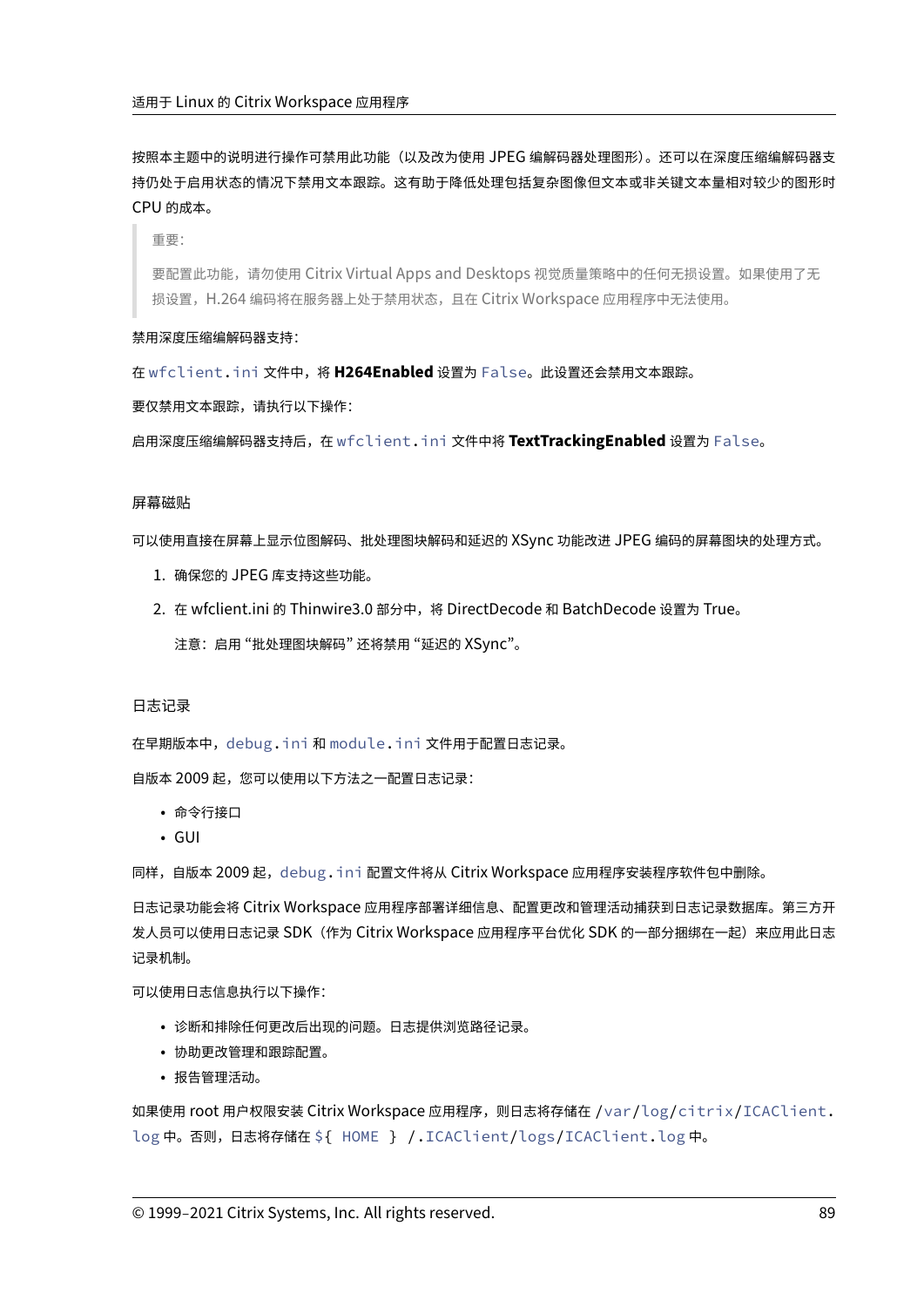安装 Citrix Workspace 应用程序时,将创建一个名为 citrixlog 的用户以处理日志记录功能。

# 命令行接口

- 1. 在命令提示符下,导航至 /opt/Citrix/ICAClient/util 路径。
- 2. 运行以下命令以设置日志首选项。

./setlog help

此时将显示所有可用命令。

下表列出了各种模块和及其相应的跟踪类值:要获取特定的命令行日志值集,请使用下表:

| 模块              | 日志类           |
|-----------------|---------------|
| 断言              | LOG_ASSERT    |
| 音频监视器           | TC_CM         |
| 基于 CEF 的 BCR    | TC_CEFBCR     |
| 客户端音频映射         | TC_CAM        |
| 连接中心            | TC_CONNCENTER |
| 客户端通信端口         | TC_CCM        |
| 客户端驱动器映射        | TC_CDM        |
| 剪辑              | TC_CLIP       |
| 客户端打印机映射        | TC_CPM        |
| 客户端打印机映射        | TC_CPM        |
| 字体              | TC_FONT       |
| 帧               | TC_FRAME      |
| 图形抽象            | $TC_GA$       |
| 输入法编辑器          | TC_IME        |
| <b>IPC</b>      | TC_IPC        |
| 键盘映射            | TC_KEY        |
| 许可驱动程序          | TC_VDLIC      |
| 多媒体             | TC_MMVD       |
| 鼠标映射            | TC_MOU        |
| <b>MS Teams</b> | TC_MTOP       |
| 其他库             | TC_LIB        |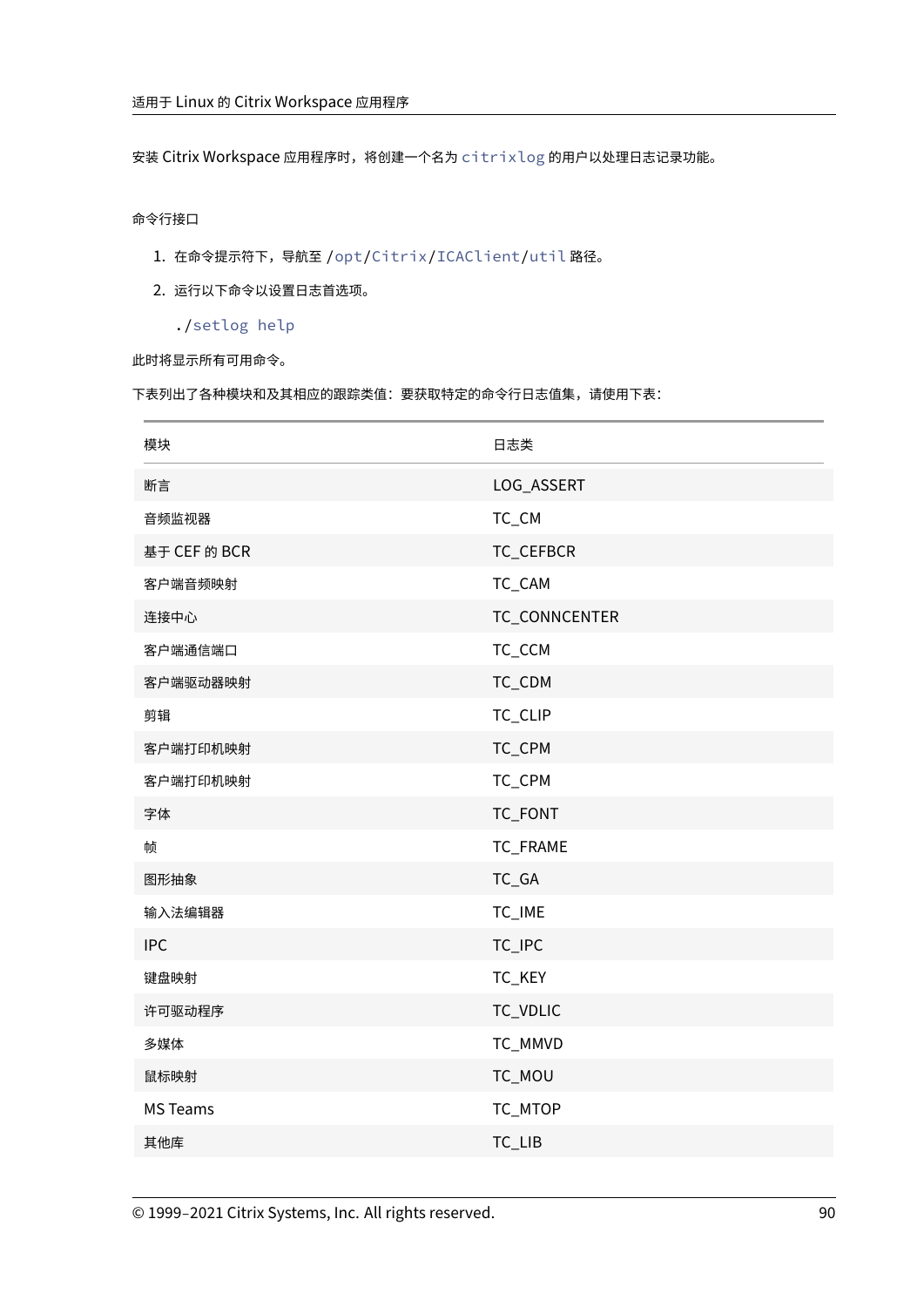| 模块                     | 日志类        |
|------------------------|------------|
| 协议驱动程序                 | TC_PD      |
| PNA 应用商店               | TC_PN      |
| 标准事件日志                 | LOG_CLASS  |
| <b>SRCC</b>            | TC_SRCC    |
| SSPI 登录                | TC_CSM     |
| 智能卡                    | TC_SCARDVD |
| 自助服务                   | TC_SS      |
| 自助服务扩展                 | TC_SSEXT   |
| StorefrontLib          | TC_STF     |
| 传输驱动程序                 | $TC_TD$    |
| Thinwire               | $TC_TW$    |
| 透明窗口界面                 | TC_TUI     |
| 虚拟通道                   | TC_VD      |
| PAL                    | TC_VP      |
| UI                     | $TC_U$     |
| UIDialogLibWebKit3     | TC_UIDW3   |
| UIDialogLibWebKit3_ext | TC_UIDW3E  |
| USB 守护程序               | TC_CTXUSB  |
| 视频帧驱动程序                | TC_VFM     |
| Web 套件                 | TC_WEBKIT  |
| WinStation 驱动程序        | TC_WD      |
| <b>WfICA</b>           | TC_NCS     |
| Wfica 引擎               | TC_WENG    |
| Wfica Shell            | TC_WFSHELL |
| Web 帮助程序               | TC_WH      |
| 零延迟                    | TC_ZLC     |
|                        |            |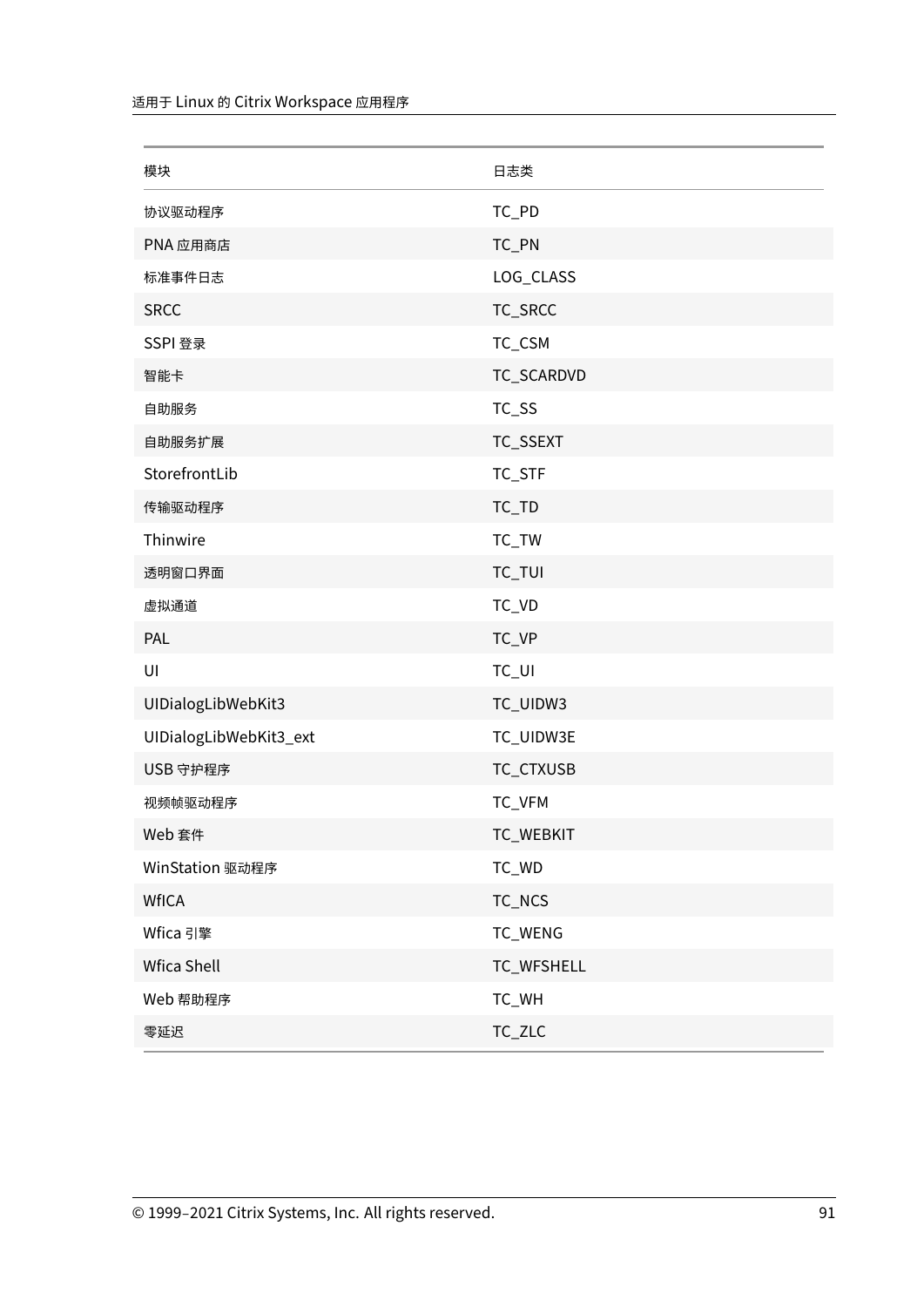### **GUI**

转到菜单 > 偏好设置。此时将显示 **Citrix Workspace ‑** 首选项对话框。

在跟踪详细信息级别不断增加时,可以使用以下值:

- 已禁用
- 仅错误
- 标准
- 详细

默认情况下,日志记录选项设置为普通。

由于可以生成大量数据,因此,跟踪可能会严重影响 Citrix Workspace 应用程序的性能。仅当故障转移需要时才建议 使用详细级别。

选择所需的日志记录级别后,单击保存并关闭。这些更改将在会话中动态应用。

单击日志记录选项下拉菜单旁边的设置图标。此时将显示 **Citrix** 日志首选项对话框。

注意:

如果删除 ICAClient.log 文件,则必须重新启动日志记录服务 ctxlogd。

例如,如果您使用的是系统支持的安装程序,请运行以下命令:

systemctl restart ctxlogd。

# 在版本 **2006** 及更早版本中启用日志记录:

如果您使用的是版本 2006 及更早版本,请使用以下过程启用日志记录:

- 1. 下载并在您的 Linux 计算机上安装 Citrix Workspace 应用程序。
- 2. 将 ICAROOT 环境变量设置为安装位置。

例如,/opt/Citrix/ICAClient。

默认情况下,TC\_ALL 类处于启用状态以提供所有跟踪。

3. 要收集特定模块的日志,请打开位于 \$ICAROOT 的 debug.ini 文件 并将所需的跟踪参数添加到 [wfica] 部分中。

Add the trace classes with a "+" symbol. For example, +TC\_LIB.

You can add different classes separated by the pipe symbol. For example, +TC\_LIB|+TC\_MMVD.

下表列出了 wfica 模块和及其相应的跟踪类值: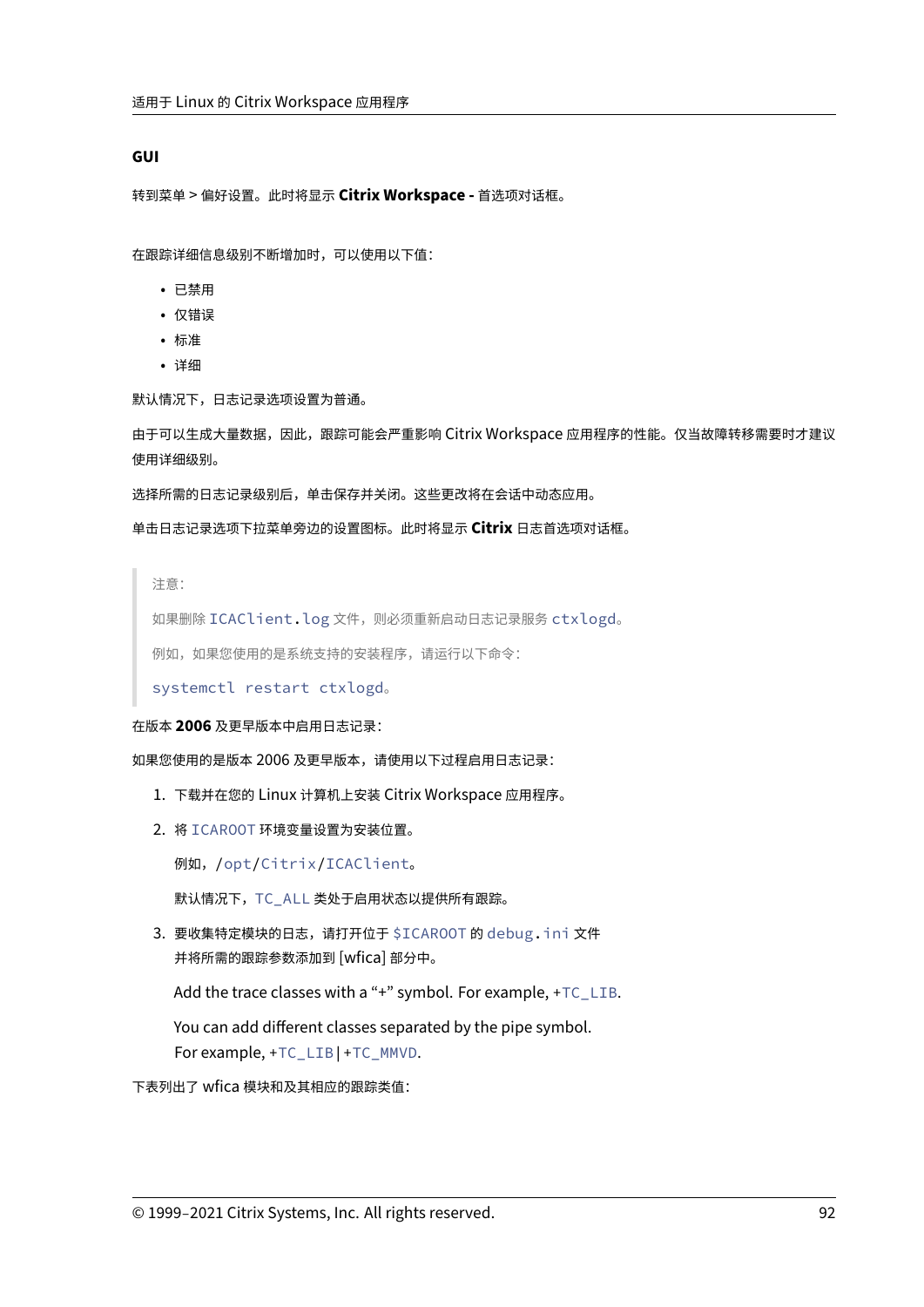| <b>TraceClasses</b> 值 |
|-----------------------|
| TC_TW                 |
| TC_EUEM               |
| TC_NCS                |
| TC_CPM                |
| TC_WD                 |
| TC_PD                 |
| $TC_TD$               |
| TC_PROXY              |
| TC_MMVD               |
| TC_VD                 |
| TC_CDM                |
| TC_CAM                |
| TC_CCM                |
| TC_TWI                |
| TC_SCARDVD            |
|                       |

下表列出了连接中心模块及其相应的跟踪类值:

| 模块   | TraceClasses 值 |  |
|------|----------------|--|
| 连接中心 | $TC_{\_}CSM$   |  |

下表列出了 setWebHelper 的跟踪类值:

| TraceClasses 值                  |
|---------------------------------|
| 将 logSwitch 设置为 1 (启用) 或 0 (禁用) |
| 示例:logSwitch = 1                |

# 故障排除:

如果 ctxlogd 变得无响应,则会在 syslog 中跟踪日志。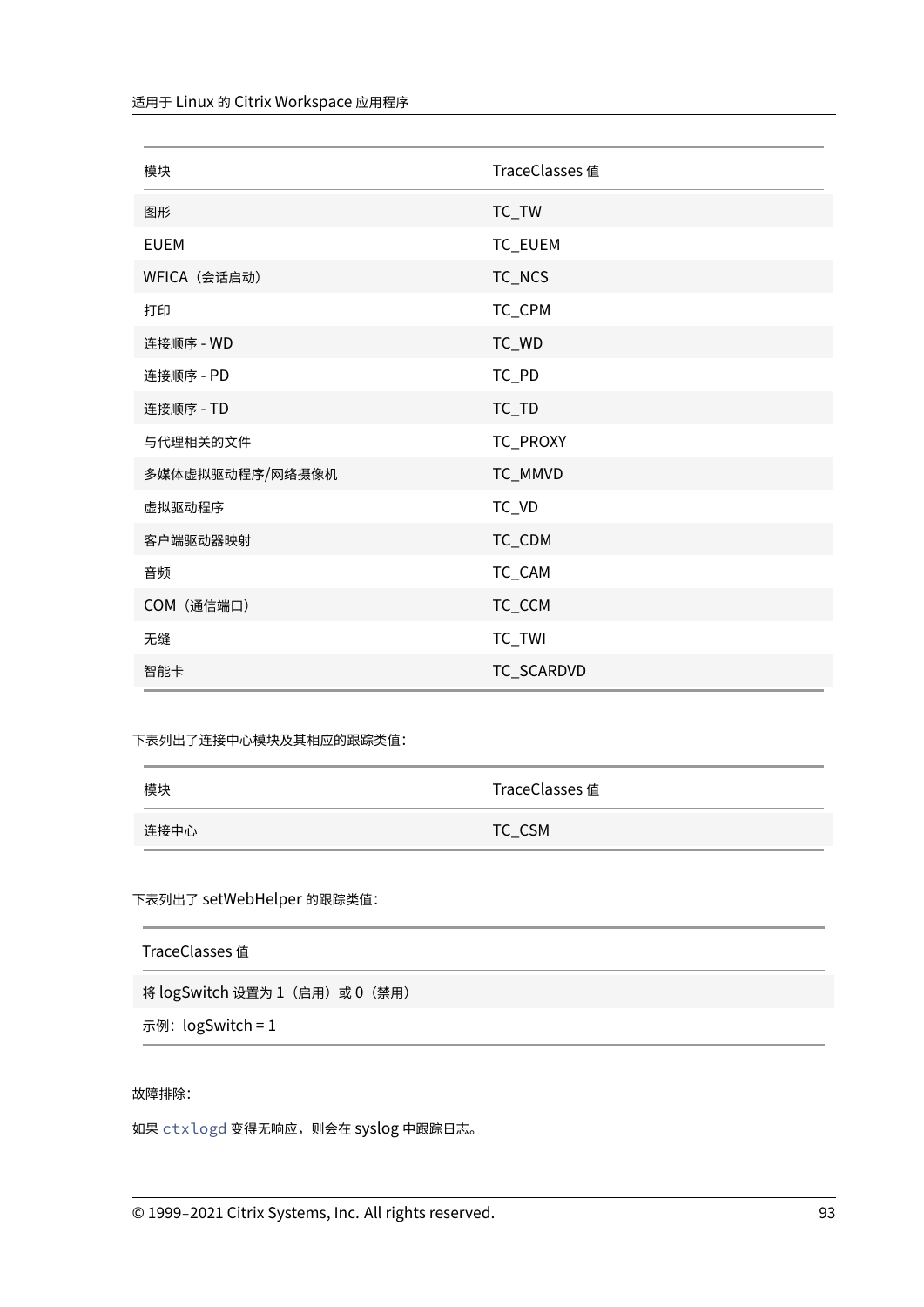有关获取在后续启动时生成的新日志和更新的日志的信息,请参阅 Syslog 配置。

#### **Syslog** 配置

默认情况下,所有 syslog 日志都保存在 /var/log/syslog 中。要配置日志文件的路径和名称,请在 /etc/rsyslog .conf 文件中的 [RULES] 部分下编辑以下行。例如,

1 user.\* -/var/log/logfile\_name.log

保存所做的更改,然后使用以下命令重新启动 syslog 服务:

sudo service rsyslog restart

需要记住的几个要点:

- 要确保新系统日志可用,请删除 syslog 并运行命令:sudo service rsyslog restart。
- 为避免出现重复消息,请在 rsyslog.conf 文件开头添加 **\$RepeatedMsgReduction on**。
- 要接收日志,请确保取消注释 rsyslog.conf 文件开头的 **\$ModLoad imuxsock.so** 行。

#### 远程日志记录

对以下几方面启用远程日志记录:

• 服务器端配置:取消注释 syslog 服务器的 rsyslog.conf 文件中的以下行:

\$ModLoad imtcp

\$InputTCPServerRun 10514

• 客户端配置: 通过将 localhost 替换为远程服务器的 IP 地址, 在 rsyslog.conf 文件中添加以下行:

\*.\* @@localhost:10514

收集日志文件

以前,没有可用于在 Workspace 应用程序中收集日志文件的工具。日志文件分散在不同的文件夹中。您必须手动从不 同的文件夹中收集日志文件。

自此版本起,Citrix Workspace 应用程序引入了 collectlog.py 工具,用于从不同的文件夹中收集日志文件。可以使 用命令行运行该工具。生成的日志文件为压缩格式。可以从本地服务器进行下载。

必备条件

- Python3
- 需要额外的空间来保存日志

自版本 2109 起,增加了两个新文件,以使用 collectlog.py 工具收集日志文件: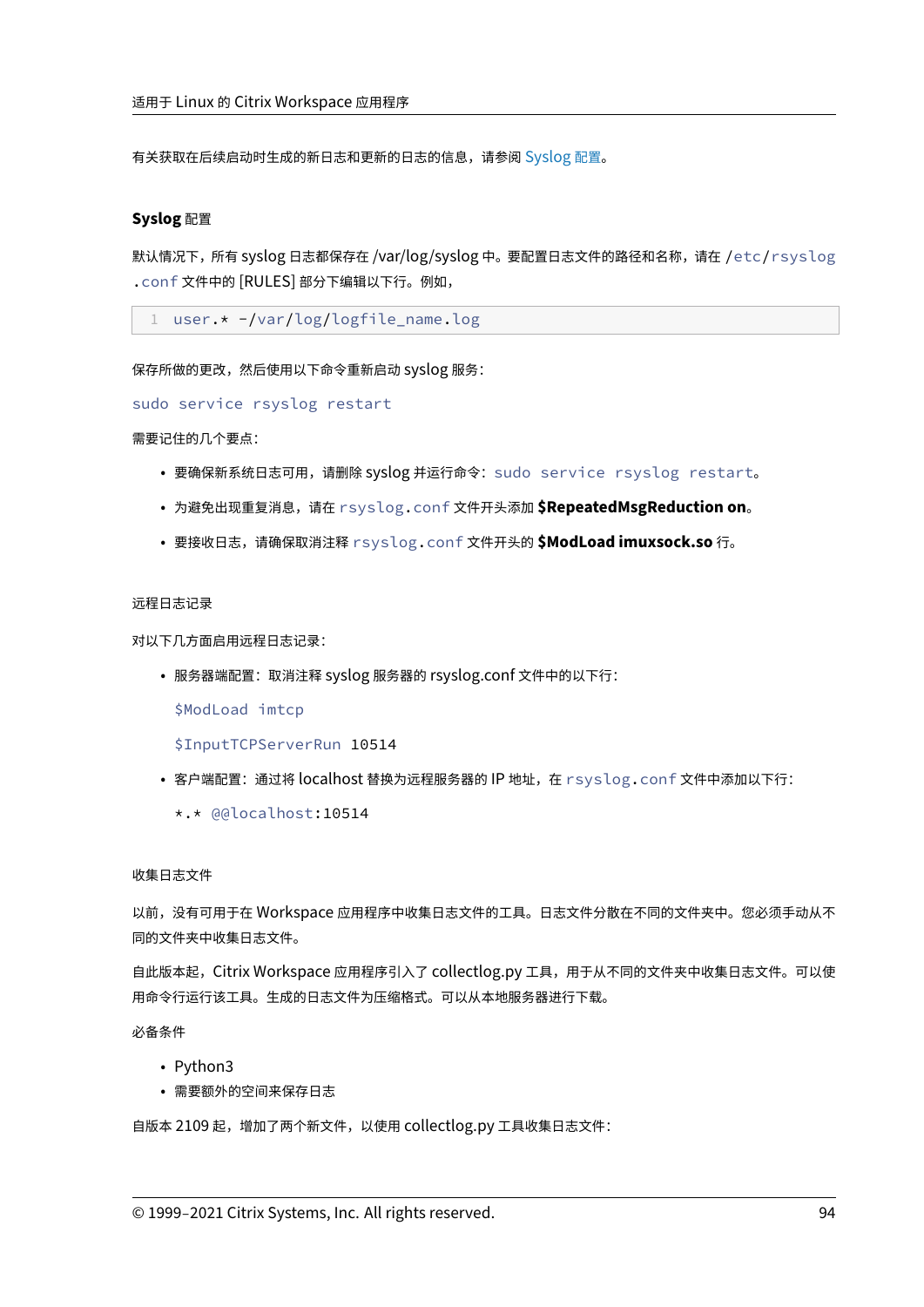- logcollector.ini 文件 保存日志文件的名称和路径。
- collectlog.py 文件 收集日志文件并将其保存为 cwalog\_{ timestamp } .tar.gz 压缩文件。

默认情况下,[hdxteams] 组件将添加到 logcollector.ini 文件中以收集 Microsoft Teams 的日志文件。但 是,您也可以按照以下过程在 logcollector.ini 文件中添加其他组件:

- 1. 导航到 \${ HOME } /.ICAClient/logs/ICAClient.log/logcollector.ini 文件。
- 2. 根据以下示例添加收集日志文件所需的组件:

[component\_name]

```
log\_name1 = "log\_path1"
```
 $log$  name2 = " $log$  path2"

如果您使用的是版本 2109,请通过以下过程收集日志文件:

- 1. 下载并在您的 Linux 计算机上安装 Citrix Workspace 应用程序。
- 2. 在命令行中,导航到 /opt/Citrix/ICAClient/util 路径。
- 3. 运行以下命令:

```
./collctlog.py -h。
```
将显示以下命令用法信息:

```
usage: collect_log [-h] [-c CONFIG] [-a ARCHIVE]optional arguments: -h,
 --help show this help message and exit -c CONFIG, --config CONFIG The
logcollector.ini path & file -a ARCHIVE, --archive ARCHIVE The archive
path & file
```
- 4. 根据需要运行以下命令:
	- ./collectlog.py 使用默认路径中的配置文件来收集日志文件,并在默认路径中将其保存为压缩的 日志文件。
	- ./collectlog.py -c /user\_specified\_path/logcollector.ini 使用用户指定 路径中的配置文件收集日志文件,并在默认路径中将其保存为压缩的日志文件。
	- ./collectlog.py -c /user\_specified\_path/logcollector.ini -a/another\_user\_spec / – 使用用户指定路径中的配置文件收集日志文件,并在用户定义的路径中将其保存为压缩的日志文 件。

```
注意:
```

```
logcollector.ini 配 置 文 件 的 默 认 路 径 为 /opt/Citrix/ICAClient/config/
logcollector.ini。压缩的日志文件的默认路径为 /tmp。
```
5. 导航到 /tmp 文件夹并收集 cwalog\_{ timestamp } .tar.gz 压缩文件。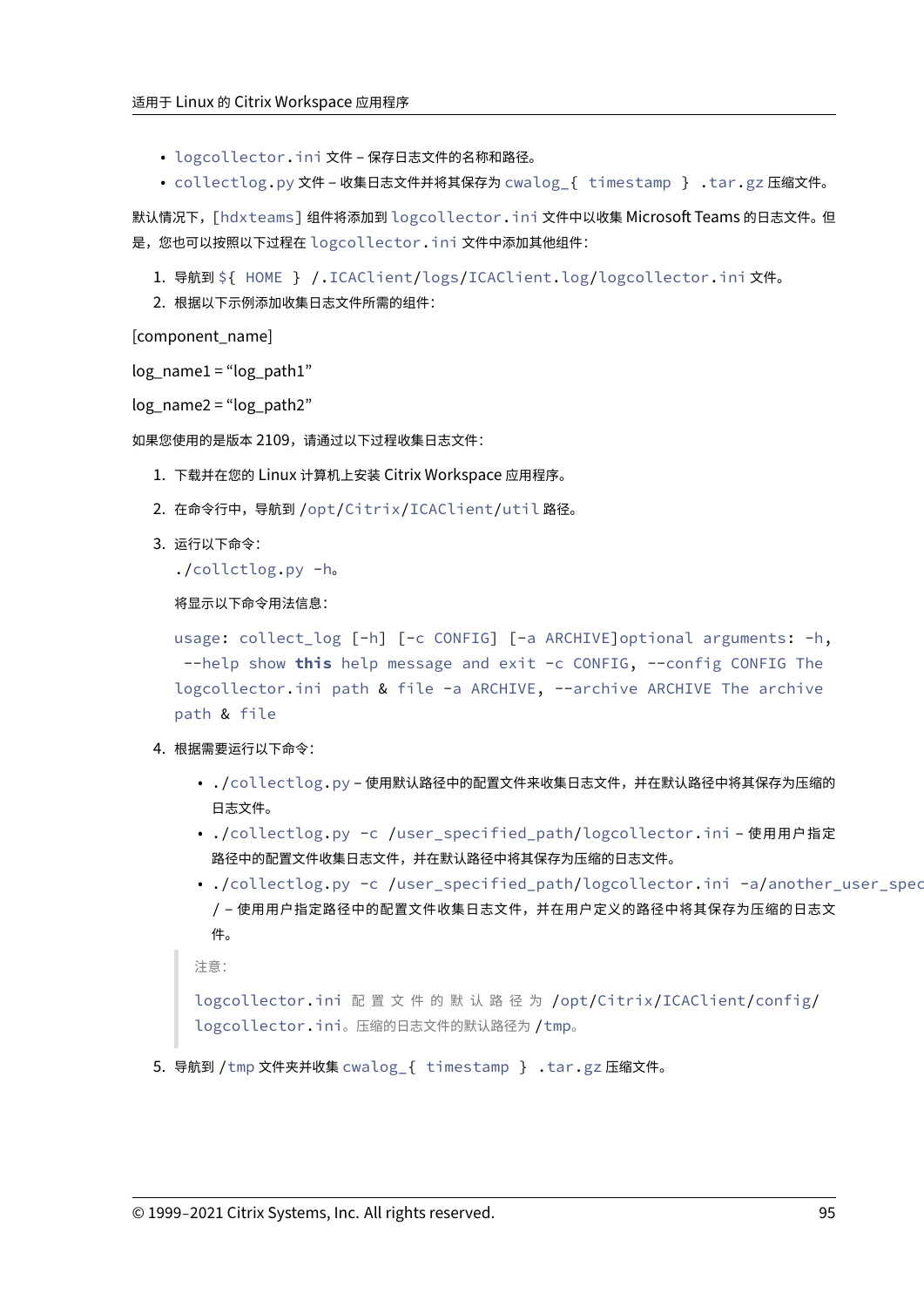注意:

日志文件将保存在文件名为 cwalog\_{ timestamp } .tar.gz 的 /tmp 文件夹中。

# **Microsoft Teams** 的优化

使用 Citrix Virtual Apps and Desktops 和 Citrix Workspace 应用程序为基于桌面的 Microsoft Teams 进行优 化。Microsoft Teams 优化类似于 Microsoft Skype for Business 的 HDX RealTime 优化。不同的是,我们将 Microsoft Teams 优化所需的所有组件捆绑到 VDA 和适用于 Linux 的 Workspace 应用程序中。

通过 Microsoft Teams 优化,适用于 Linux 的 Citrix Workspace 应用程序支持音频、视频和屏幕共享功能。

注意:

• Microsoft Teams 优化仅在 x64 Linux 发行版上受支持。

有关如何启用日志记录的信息,请按照 Microsoft Teams 的日志记录下提及的步骤进行操作。

有关系统要求的信息,请参阅 Microsoft Teams 优化要求。

有关详细信息,请参阅 Microsoft Teams 优化和 [Microsoft Teams](https://docs.citrix.com/zh-cn/citrix-workspace-app-for-linux/configure-xenapp.html#logging-for-microsoft-teams) 重定向。

## 为 **llvm‑12** 添加 **libu[nwind‑12](https://docs.citrix.com/zh-cn/citrix-virtual-apps-desktops/multimedia/opt-ms-teams.html)** 库依赖项

自版本 2111 起,为 llvm-12 添加了名为 libunwind-12 库的新依赖项。但是,默认情况下,该依赖项在原始存储库 中不存在。请按照以下步骤在存储库中手动安装 libunwind-12 库:

1. 打开终端。

2. 输入以下行以安装 llvm 存储库密钥文件:

```
1 wget -O - https://apt.llvm.org/llvm-snapshot.gpg.key|sudo apt-key
       add
2 <!--NeedCopy-->
```
3. 输入以下行以配置 llvm 存储库源列表:

```
1 sudo vim /etc/apt/sources.list
```
2 <!--NeedCopy-->

4. 添加以下行:

```
1 deb http://apt.llvm.org/bionic/ llvm-toolchain-bionic-12 main
```

```
2 deb-src http://apt.llvm.org/bionic/ llvm-toolchain-bionic-12 main
```

```
3 <!--NeedCopy-->
```
5. 运行以下命令以安装 libunwind-12 库: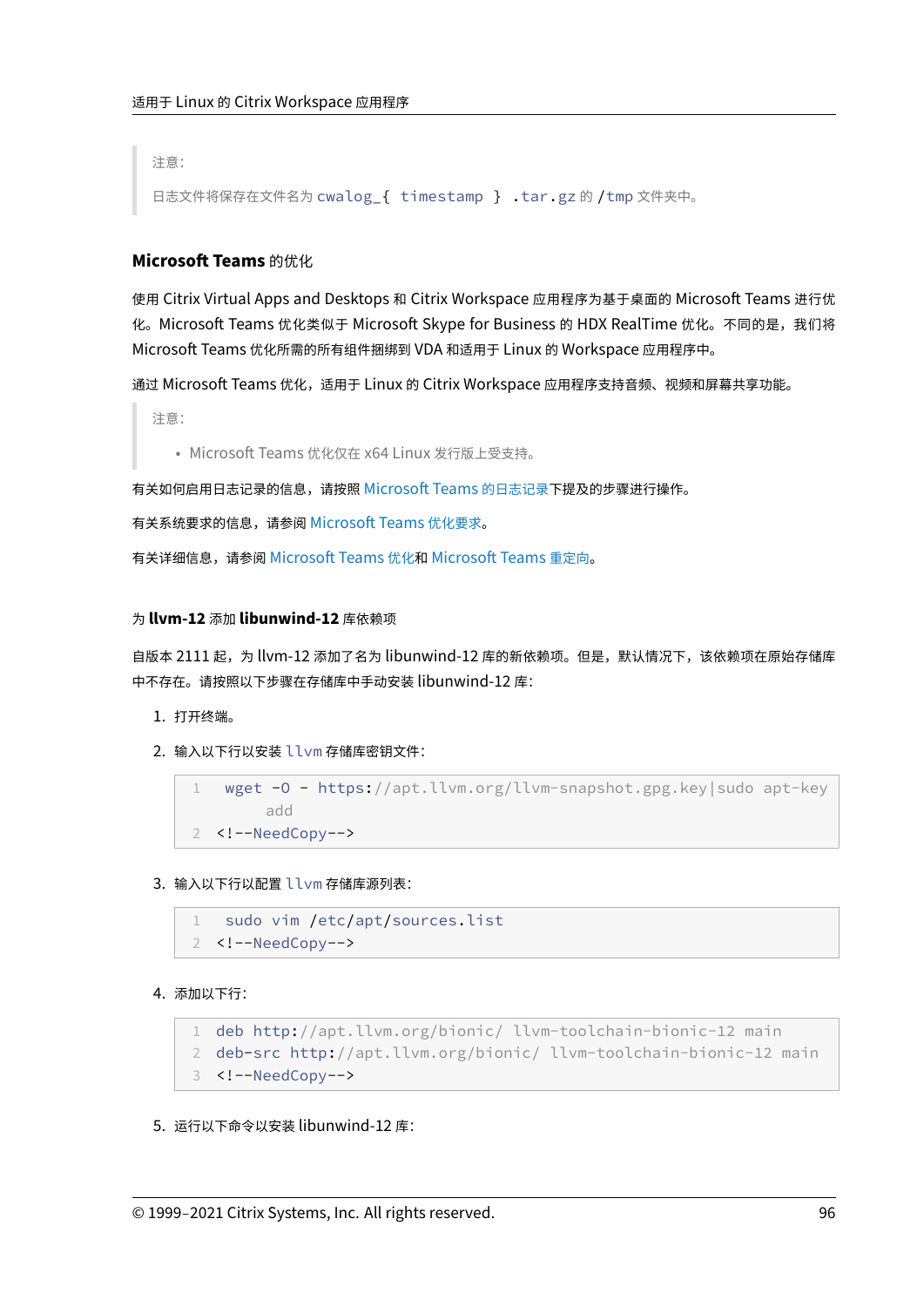```
1 sudo apt-get update
2 sudo apt-get install libunwind-12
3 <!--NeedCopy-->
```
### 音频配置增强功能

如果 Microsoft Teams 配置了自动增益控制和噪音抑制选项,Citrix 重定向的 Microsoft Teams 将遵循配置的值。 否则,默认情况下将启用这些选项。但是,默认情况下,回声消除选项处于禁用状态。要更改默认设置,请执行以下操作:

- 1. 导航到 /var/.config/citrix/hdx\_rtc\_engine/config.json 文件。
- 2. 设置以下选项:
	- EnableAEC 值 1 表示启用,0 表示禁用回声消除
	- EnableACC 值 1 表示启用,0 表示禁用自动增益控制
	- EnableNS 值 1 表示启用,0 表示禁用噪声抑制

# 面向 **Microsoft Teams** 的编码器性能估算器

HdxRtcEngine 是嵌入在 Citrix Workspace 应用程序中的 WebRTC 媒体引擎,用于处理 Microsoft Teams 重 定向。HdxRtcEngine.exe 可以预估端点的 CPU 在不超载的情况下可以承受的最佳传出视频(编码)分辨率。可 能的值为 240p、360p、720p 和 1080p。

性能估算过程将使用宏块代码来确定可通过特定端点实现的最佳分辨率。调用设置期间的编解码器协商包括尽可能高的 分辨率。编解码器协商可以是对等方之间的协商,也可以是对等方与会议服务器之间的协商。

| 端点性能 | 最大分辨率                                                   | 注册表项值 |
|------|---------------------------------------------------------|-------|
| 快    | 1080p (1920x1080 16:9 @ 30<br>fps)                      | 3     |
| 中    | 720p (1280x720 16:9 @ 30 fps) 2                         |       |
| 慢    | 360p (640x360 16:9 @ 30 fps<br>或 640x480 4:3 @ 30 fps)  | -1    |
| 非常慢  | 240p (320x180 16:9 @ 30 fp 或 0<br>320x240 4:3 @ 30 fps) |       |

对于具有自己的最大可用分辨率的端点,下表列出了四种性能类别:

要设置传输视频(编码)分辨率值(例如 360p),请从终端运行以下命令:

```
1 mkdir -p /var/.config/citrix/hdx_rtc_engine
2
3 vim /var/.config/citrix/hdx_rtc_engine/config.json
```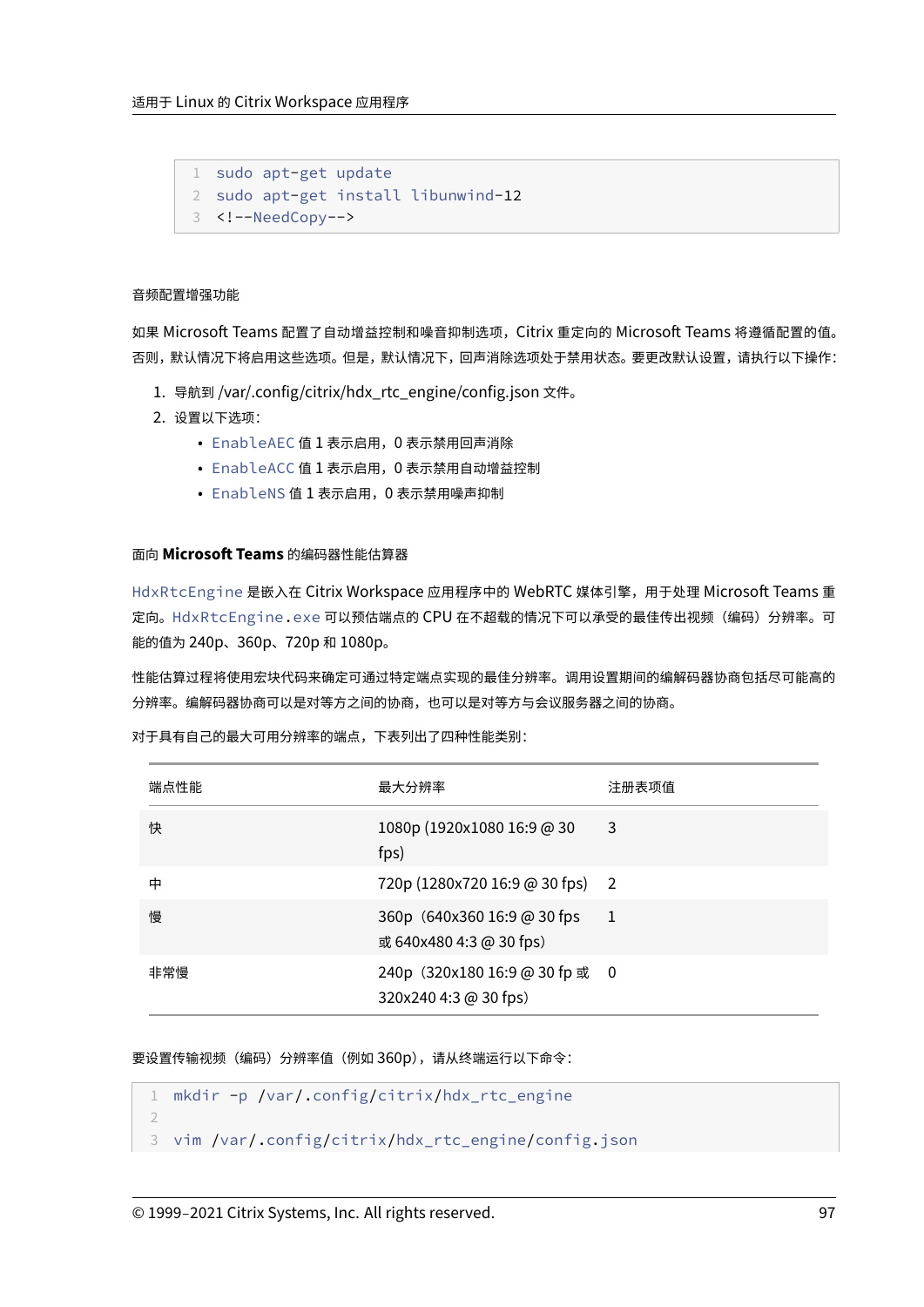```
5 {
6
7
8 "OverridePerformance":1
9
10 }
11
12 <!--NeedCopy-->
```
## **Microsoft Teams** 的日志记录

 $\Delta$ 

要启用 Microsoft Teams 的日志记录,请执行以下操作:

- 1. 导航到 /opt/Citrix/ICAClient/debug.ini 文件。
- 2. 请按如下所示修改 [HDXTeams] 部分:

```
1 [HDXTeams]
2 ; Retail logging for HDXTeams 0/1 = disabled/enabled
3 HDXTeamsLogSwitch = 1
4 ; Debug logging; , It is in decreasing order
5 ; LS_NONE = 4, LS_ERROR = 3, LS_WARNING = 2, LS_INFO = 1,
      LS_VERBOSE = 06 WebrtcLogLevel = 0
7 ; None = 5, Info = 4, Warning = 3, Error = 2, Debug = 1, Trace = 0
8 WebrpcLogLevel = 0
Q10 <!--NeedCopy-->
```
# 支持 **NetScaler** 应用程序体验 **(NSAP)** 虚拟通道

NSAP 虚拟通道功能以前作为实验性功能提供,现已完全受支持。所有 HDX Insight 数据完全来自 NSAP 虚拟通道 并以未压缩方式发送。此方法提高了会话的可扩展性和性能。NSAP 虚拟通道默认处于启用状态。要将其禁用,请在 module.ini 文件中切换 VDNSAP 标志 VDNSAP=Off。

有关详细信息,请参阅 Linux Virtual Delivery Agent 文档中的 HDX Insight 和 Citrix Application Delivery Management 服务文档中的 HDX Insight。

# 多显示器布局持久性

此功能保留了端点之间的会话显示器布局信息。会话将在所配置的显示器上显示。

必备条件: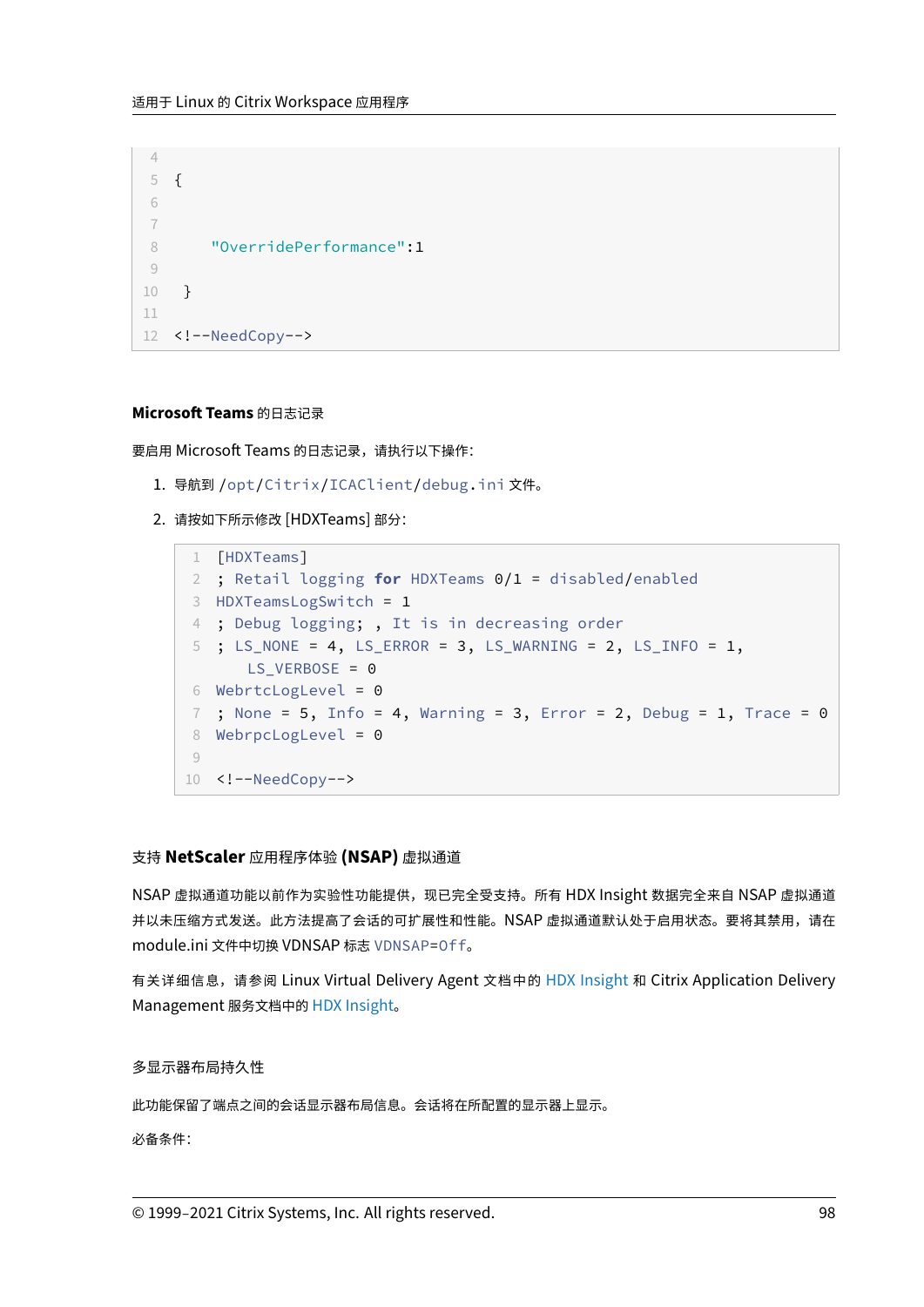此功能的要求如下:

- StoreFront v3.15 或更高版本。
- 如果 .ICAClient 已存在于当前用户的主文件夹中:

删除 All\_Regions.ini 文件

或

要保留 AllRegions.ini 文件,请在 [Client Engine\Application Launching] 部分的结尾处添加以下 行:

SubscriptionUrl=

PreferredWindowsBounds=

PreferredMonitors=

PreferredWindowState=

SaveMultiMonitorPref=

如果 .ICAClient 文件夹不存在,则指示 Citrix Workspace 应用程序的全新安装。在这种情况下,将保留功能的默 认设置。

# 用例

- 在任意显示器上在窗口模式下启动一个会话并保存设置。 重新启动该会话时,该会话将在相同的模式下在相同显示器上的相同位置显示。
- 在任意显示器上在全屏模式下启动一个会话并保存设置。 重新启动该会话时,该会话将在相同的显示器上在全屏模式下显示。
- 在窗口模式下拉伸某个会话并跨多个显示器显示该会话,然后切换到全屏模式。该会话将继续在全屏模式下跨所 有显示器显示。重新启动该会话时,该会话将在全屏模式下跨所有显示器显示。

注意:

每次保存时都将覆盖布局,并且布局仅保存在活动的 StoreFront 上。

如果您在不同的显示器上从相同的 StoreFront 启动多个桌面会话,则将布局保存在一个会话中将保存所有会话 的布局信息。

#### 保存布局

#### 要启用保存布局功能,请执行以下操作:

- 1. 在兼容的 Delivery Controller (DDC) 上安装 StoreFront 3.15 或更高版本(等于或高于 v3.15.0.12)。
- 2. 从下载页面下载适用于 Linux 的 Citrix Workspace 应用程序 1808 或更高版本的内部版本,然后将其安装在 您的 Linux 计算机上。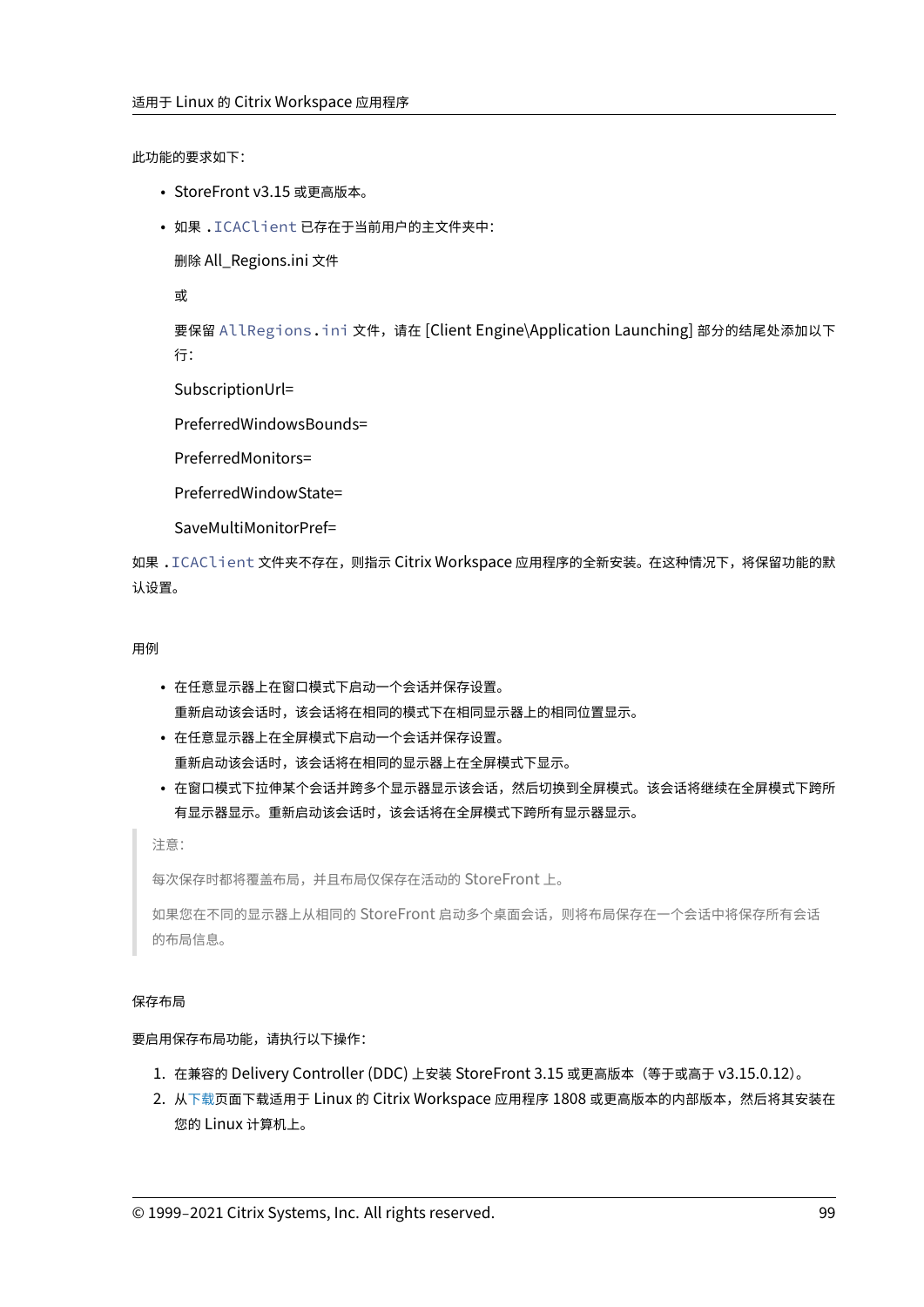- 3. 将 ICAROOT 环境变量设置为安装位置。
- 4. 检查 **All\_Regions.ini** 文件是否存在于 **.ICAClient** 文件夹中。如果存在,请将其删除。
- 5. 在 **\$ICAROOT/config/All\_Regions.ini** 文件中查找字段 **SaveMultiMonitorPref**。默认情况下,此字段 的值为 "true"(表示此功能处于打开状态)。要关闭此功能,请将此字段设置为 false。 如果您更新了 **SaveMultiMonitorPref** 的值,则必须删除 **.ICAClient** 文件夹中存在的 **All\_Regions.ini** 文件,以防止值不匹配以及可能存在的配置文件锁定问题。在启动会话之前设置或取消设置 **SaveMultiMoni‑ torPref** 标志。
- 6. 启动新桌面会话。
- 7. 在 Desktop Viewer 工具栏中单击保存布局以保存当前的会话布局。屏幕右下角将显示一条通知,指示成功。 单击 "保存布局" 时,图标将变为灰色。这种颜色变化表示正在保存。保存布局后,图标将显示正常。 但是,如果图标长时间显示为灰色,请参阅知识中心文章 CTX235895 以获取故障排除信息。
- 8. 断开连接或从会话中注销。

重新启动会话。会话将在相同的模式下在相同显示器上的相同位置显示。

#### 局限性与不受支持的场景:

- 由于 Linux 显示管理器存在局限性,因此,不支持跨多个显示器保存窗口模式会话的布局。
- 跨多个具有不同分辨率的显示器保存会话信息在本版本中不受支持,并且可能会导致出现不可预测的行为。
- 包含多个 StoreFront 的客户部署

### 在双监视器上使用 **Citrix Virtual Desktops**

- 1. 选择 Desktop Viewer 并单击下箭头。
- 2. 选择窗口。
- 3. 在两个显示器之间拖动 Citrix Virtual Desktops 屏幕。确保每个显示器中大约显示一半屏幕。
- 4. 在 Citrix Virtual Desktop 工具栏中,选择全屏。

屏幕将扩展到两个监视器。

## **Workspace** 启动器

Citrix 引入了 Workspace 启动器 (WebHelper) 以启动已发布的桌面和应用程序。

以前,随适用于 Linux 的 Citrix Workspace 应用程序提供的浏览器插件允许用户根据 NPAPI 启动已发布的桌面和应 用程序。

作为解决方案,Citrix 引入了 Workspace 启动器 (WebHelper)。要启用此功能,请将 StoreFront 配置为向 Workspace 启动器发送请求,以检测 Citrix Workspace 应用程序安装。

自版本 1901 起,Citrix Workspace 启动器与 StoreFront 和 Citrix Gateway 的直接连接兼容。此功能可帮助自动 启动 ICA 文件并检测 Citrix Workspace 应用程序安装。

有关配置 StoreFront 的信息,请参阅知识中心文章 CTX237727 中的 **Solution ‑ 2**(解决方案 ‑ 2)> **a) Adminis‑ trator configuration**(a) 管理员配置)。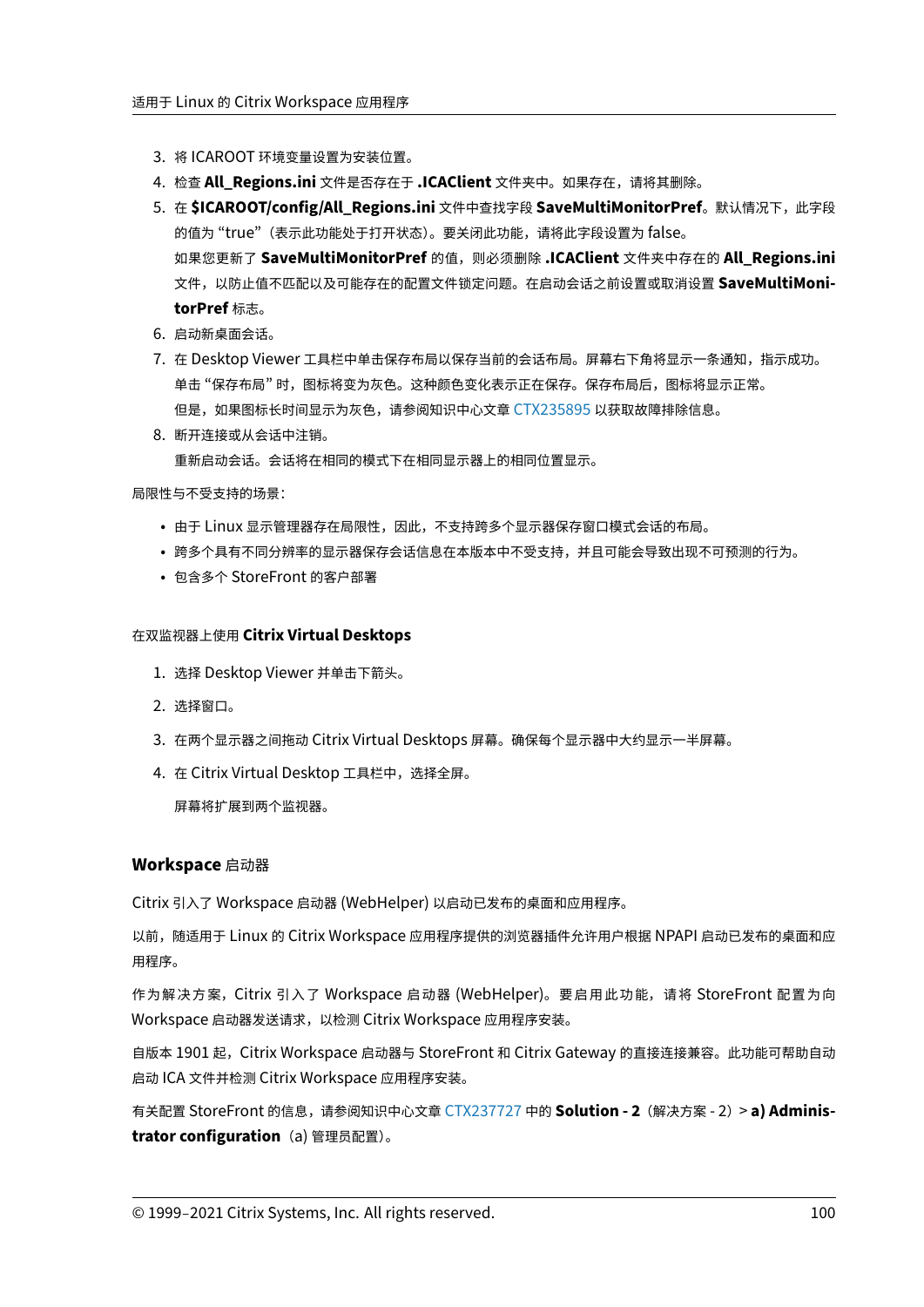注意:

Citrix Workspace 启动器当前仅适用于与 StoreFront 的直接连接。在其他情况下(例如,通过 Citrix Gateway 的连接)不支持该启动器。

## 禁用新的 **Workspace Web UI** 模式

使用第三方瘦客户端供应商提供的自助可执行文件启动适用于 Linux 的 Citrix Workspace 应用程序时,该应用程序 可能会因 CPU 使用率达到 100% 而变得无响应。

解决方法:切换回旧的 UI 模式:

1. 使用以下命令删除缓存的文件:

rm -r ~/.ICAClient

- 2. 转到 \$ICAROOT/config/AuthManconfig.xml 文件。
- 3. 将 CWACapableEnabled 注册表项值更改为 false。
- 4. 启动适用于 Linux 的 Citrix Workspace 应用程序。将看到自助可执行文件加载旧的 UI。

#### 键盘布局同步

使用 Windows 或 Linux VDA 时,客户端与 VDA 之间的键盘布局同步允许您在客户端设备上的首选键盘布局之间切 换。默认情况下,此功能处于禁用状态。

必备条件:

- 在 Windows VDA 上启用 Unicode 键盘布局映射功能。有关详细信息,请参阅知识中心文章 CTX226335。
- 在 Linux VDA 上启用动态键盘布局同步功能。有关详细信息,请参阅动态键盘布局同步
- 键盘布局同步依赖 XKB lib, 允许在 VDA 和客户端设备之间自动同步键盘布局。
- 使用 Windows Server 2016 或 Windows Server 2019 时,请导航到 HKEY\_LOCAL\_MACHINE\ Software\Citrix\ICA\IcaIme 注册表路径,添加带注册表项名称 DisableKeyboardSync 的新 DWORD 值,然后将该值设置为 0。

要启用此功能,请将以下行添加到 module.ini 文件中:

```
[ICA 3.0]
KeyboardSync=On
[KeyboardSync]
DriverName = VDIME.DLL
```
当您在 module.ini 文件中设置 **KeyboardSync=On** 并在 **wfclient.ini** 文件中设置 **KeyboardLayout=(User Profile)** 时,vdime 虚拟驱动程序将检测客户端上的活动键盘布局,并将该信息发送至 VDA。当键盘布局在客户端会 话中发生变化时,vdime 可以识别并立即向 VDA 发送新布局。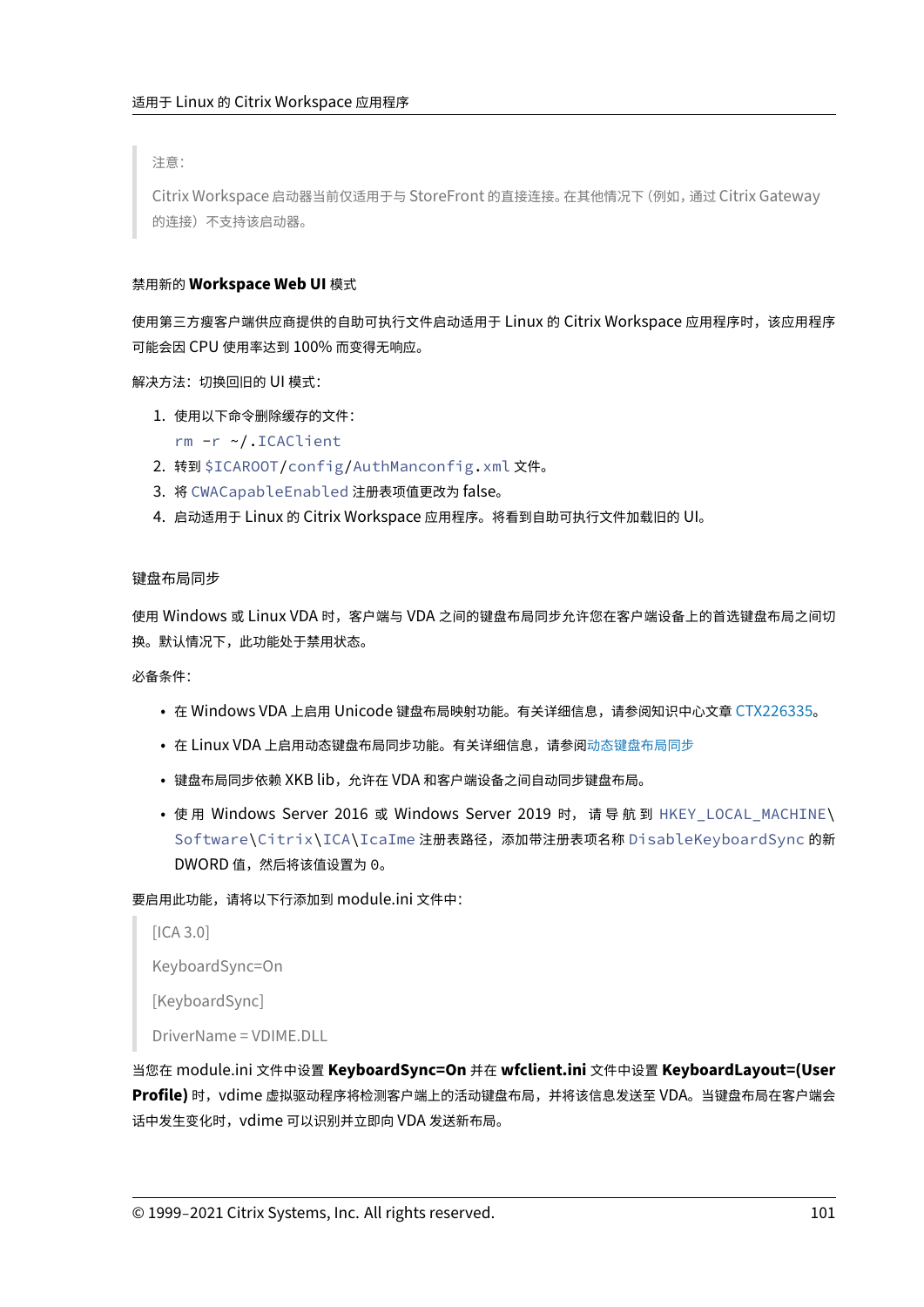要禁用此功能,请在 module.ini 文件中设置 **KeyboardSync=Off**,以还原到早期版本的行为。在早期版本的行为 中,将从 **\$HOME/.ICAClient/wfclient.ini** 文件读取键盘布局,并在会话启动时将其与其他客户端信息一起发送至 VDA。

# 使用情况

启用此功能后,如果会话过程中客户端设备上的键盘布局发生变化,会话的键盘布局也将相应地发生变化。

# 针对 **Windows VDA** 和 **Linux VDA** 的键盘布局支持

注意:

下表中所有引用的 Linux 键盘区域设置是一个连字符。

|            | Linux 键盘/Linux | Windows 区域设 |               |              |
|------------|----------------|-------------|---------------|--------------|
| Linux 键盘布局 | VDA 布局         | 置           | Windows 键盘 ID | Linux VDA 布局 |
| ara        |                | ar-SA       | 00000401      | ara          |
| ara        | azerty         | $ar-DZ$     | 00020401      | ara          |
| at         |                | de-AT       | 00000407      | at           |
| 要          | iso-alternate  | fr-BE       | 0000080c      | 要            |
| 要          |                | nl-BE       | 00000813      | 要            |
| bg         |                | bg-BG       | 00030402      | bg           |
| bg         | phonetic       | bg-BG       | 00040402      | bg           |
| bg         | bas_phonetic   | bg-BG       | 00020402      | bg           |
| br         |                | pt-BR       | 00000416      | br           |
| 方法是使用      |                | be-BY       | 00000423      | 方法是使用        |
| ca         | eng            | en-CA       | 00000409      | ca           |
| ca         | multix         | fr-CA       | 00011009      | ca           |
| ca         | fr-legacy      | fr-CA       | 00000c0c      | ca           |
| ca         |                | fr-CA       | 00001009      | ca           |
| ch         | fr             | fr-CH       | 0000100c      | ch           |
| ch         |                | de-CH       | 00000807      | ch           |
| cn         |                | en-US       | 00000409      | us           |
| ${\sf cz}$ |                | $cs$ -CZ    | 00000405      | ${\sf cz}$   |
| ${\sf CZ}$ | qwerty         | $cs$ -CZ    | 00010405      | CZ           |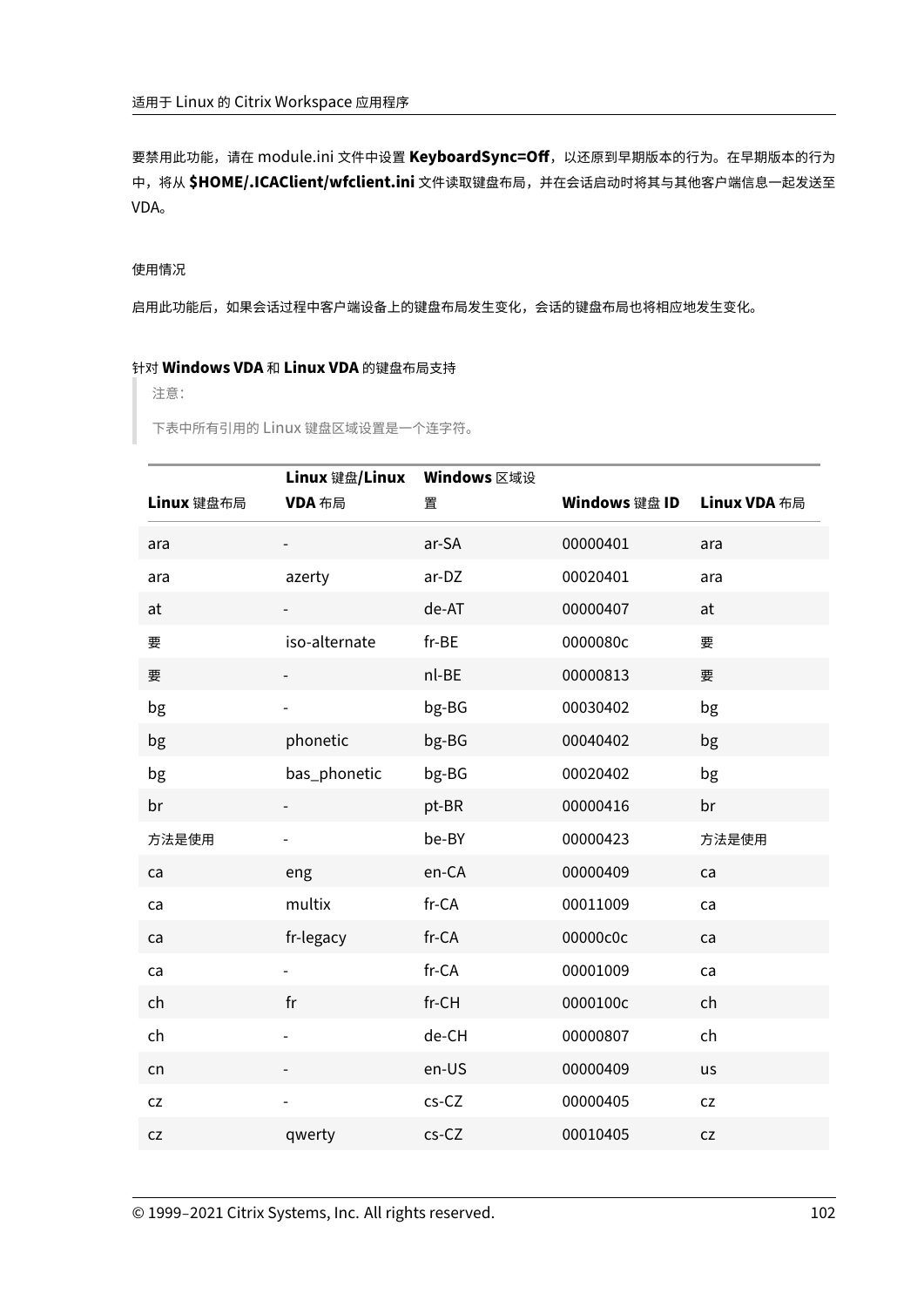| Linux 键盘布局 | Linux 键盘/Linux Windows 区域设<br>VDA 布局 | 置        | Windows 键盘 ID | Linux VDA 布局 |
|------------|--------------------------------------|----------|---------------|--------------|
| de         |                                      | de-DE    | 00000407      | de           |
| de         | mac                                  | de-DE    | 00000407      | de           |
| dk         |                                      | da-DK    | 00000406      | dk           |
| ee         |                                      | et-EE    | 00000425      | ee           |
| es         |                                      | es-ES    | 0000040a      | es           |
| es         | mac                                  | es-ES    | 0000040a      | es           |
| fi         |                                      | $fi-Fl$  | 0000040b      | fi           |
| fr         |                                      | $fr-FR$  | 0000040c      | fr           |
| fr         | mac                                  | $fr-FR$  | 0000040c      | fr           |
| gb         |                                      | $en-GB$  | 00000809      | gb           |
| gb         | mac                                  | en-GB    | 00000809      | gb           |
| gb         | extd                                 | $en-GB$  | 00000452      | gb           |
| gr         |                                      | el-GR    | 00000408      | gr           |
| hr         |                                      | hr-HR    | 0000041a      | hr           |
| hu         |                                      | hu-HU    | 0000040e      | hu           |
| ie         |                                      | en-IE    | 00001809      | ie           |
| il         |                                      | he-IL    | 0002040d      | il           |
| 输入         | eng                                  | en-IN    | 00004009      | 输入           |
| iq         |                                      | ar-IQ    | 00000401      | iq           |
| 为          |                                      | is-IS    | 0000040f      | 为            |
| it         |                                      | $it$ -IT | 00000410      | it           |
| jp         |                                      | en-US    | 00000409      | us           |
| jp         | mac                                  | en-US    | 00000409      | us           |
| kr         |                                      | en-US    | 00000409      | us           |
| latam      |                                      | es-MX    | 0000080a      | latam        |
| lt         |                                      | $lt$ -LT | 00010427      | lt           |
| lt         | ibm                                  | $lt$ -LT | 00000427      | $\sf{lt}$    |
| lt         | std                                  | $lt$ -LT | 00020427      | lt           |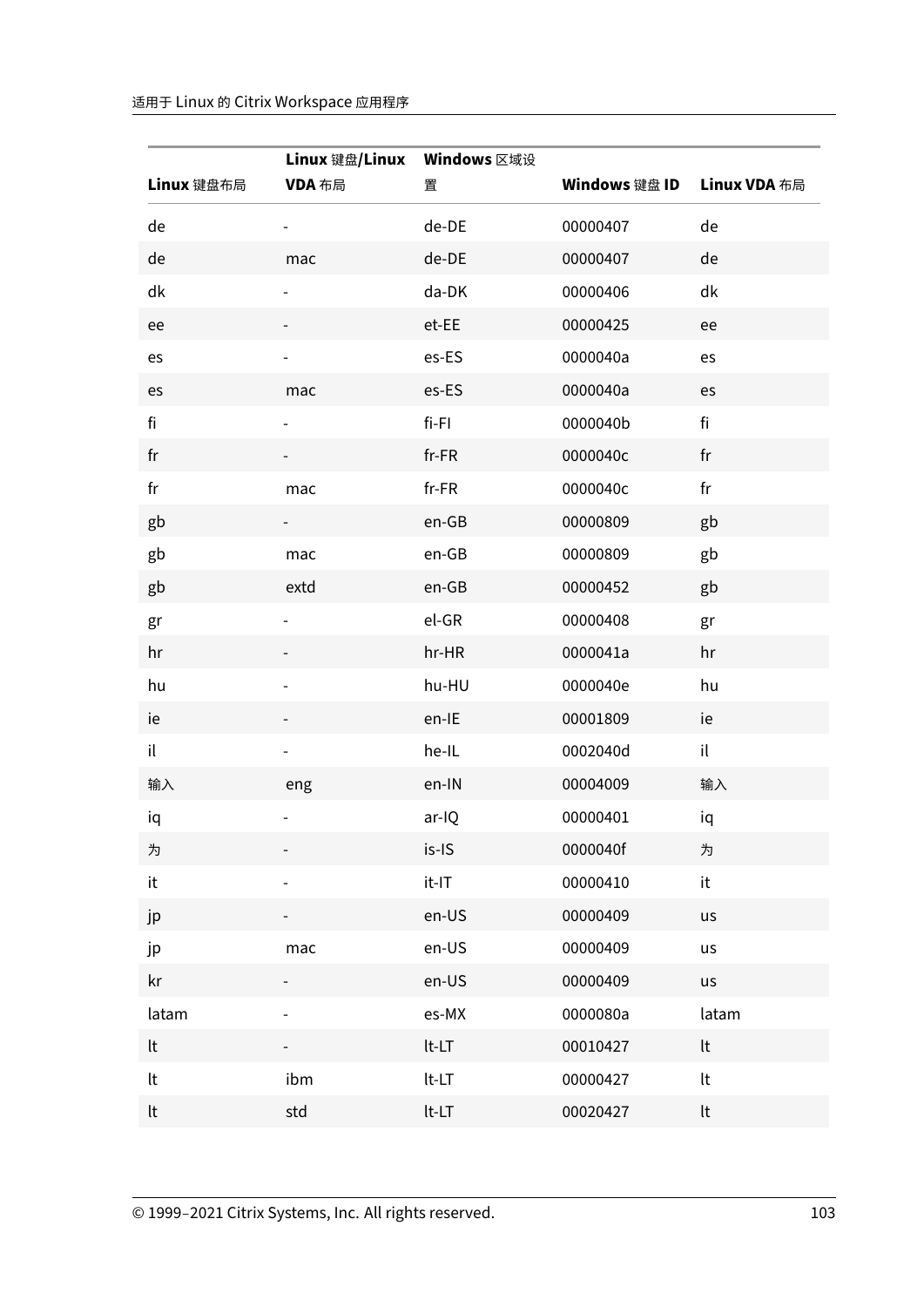| Linux 键盘布局 | Linux 键盘/Linux Windows 区域设<br>VDA 布局 | 置          | Windows 键盘 ID | Linux VDA 布局 |
|------------|--------------------------------------|------------|---------------|--------------|
| lv         |                                      | lv-LV      | 00020426      | lv           |
| 否          |                                      | nb-NO      | 00000414      | 否            |
| pl         |                                      | pl-PL      | 00000415      | pl           |
| pl         | qwertz                               | pl-PL      | 00010415      | pl           |
| pt         |                                      | pt-PT      | 00000816      | pt           |
| pt         | mac                                  | pt-PT      | 00000816      | pt           |
| ro         | std                                  | ro-RO      | 00010418      | ro           |
| rs         | $ -$                                 | sr-Cyrl-RS | 00000c1a      | rs           |
| rs         | latin                                | sr-Latn-RS | 0000081a      | rs           |
| ru         | $-$                                  | ru-RU      | 00000419      | ru           |
| ru         | typewriter                           | ru-RU      | 00010419      | ru           |
| ru         | mac                                  | ru-RU      | 00000419      | ru           |
| se         |                                      | sv-SE      | 0000041d      | se           |
| se         | mac                                  | sv-SE      | 0000041d      | se           |
| si         |                                      | sl-SI      | 00000424      | si           |
| sk         |                                      | sk-SK      | 0000041b      | sk           |
| sk         | qwerty                               | sk-SK      | 0001041b      | sk           |
| th         |                                      | th-TH      | 0000041e      | th           |
| th         | pat                                  | th-TH      | 0001041e      | th           |
| tj         |                                      | tg-Cyrl-TJ | 00000428      | tj           |
| tr         |                                      | $tr$ -TR   | 0000041f      | tr           |
| tr         | $\mathsf{f}$                         | $tr$ -TR   | 0001041f      | tr           |
| tw         |                                      | en-US      | 00000409      | us           |
| ua         |                                      | uk-UA      | 00000422      | ua           |
| us         |                                      | en-US      | 00000409      | us           |
| us         | mac                                  | en-US      | 00000409      | us           |
| us         | dvorak                               | en-US      | 00010409      | us           |
| us         | dvorak-l                             | en-US      | 00030409      | us           |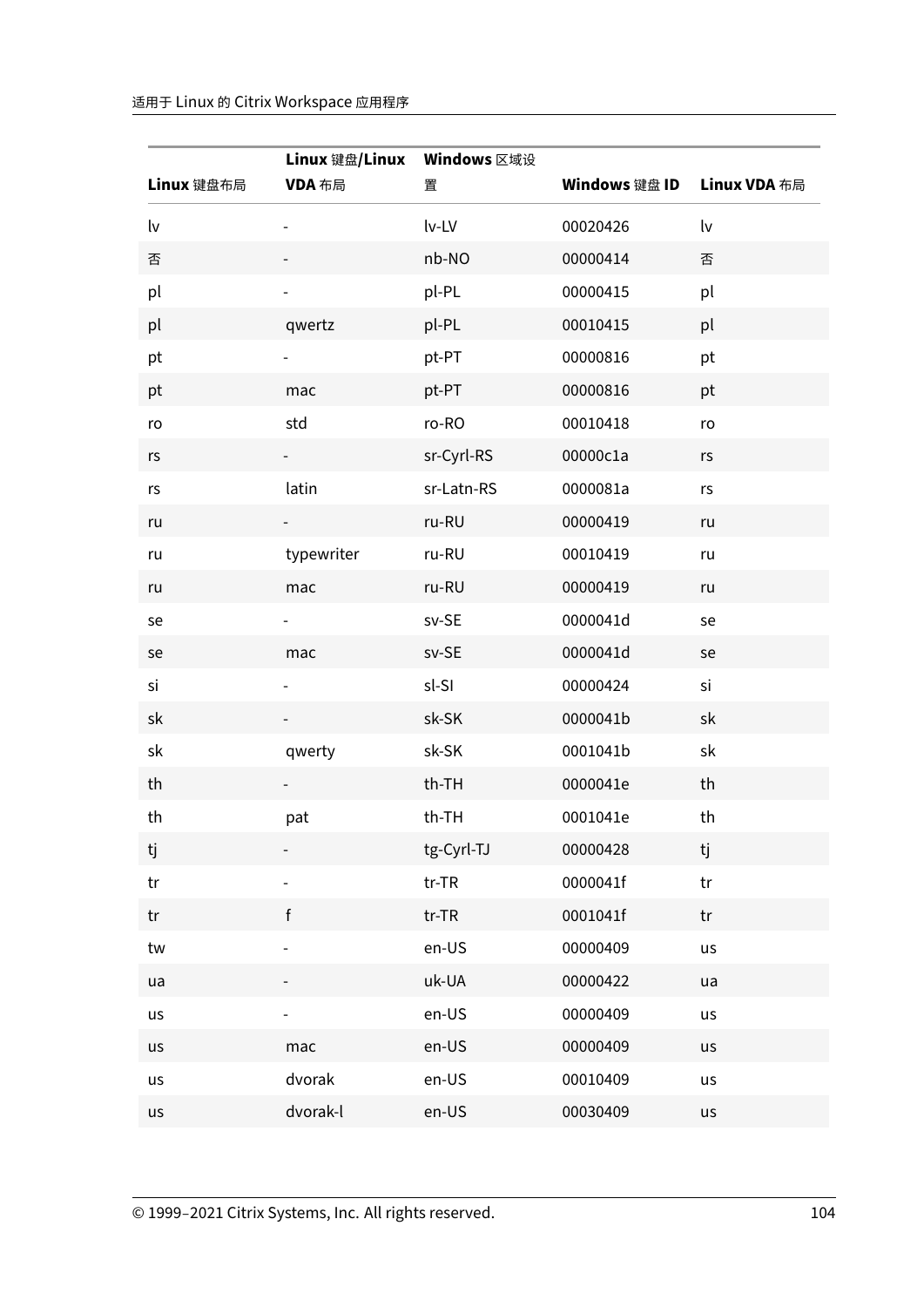|            | Linux 键盘/Linux | Windows 区域设 |               |              |
|------------|----------------|-------------|---------------|--------------|
| Linux 键盘布局 | VDA 布局         | 置           | Windows 键盘 ID | Linux VDA 布局 |
| us         | dvorak-r       | en-US       | 00040409      | us           |
| us         | intl           | nl-NL       | 00020409      | us           |
| vn         |                | vi-VN       | 0000042a      | vn.          |

### **VDA** 键盘布局

VDA 键盘布局功能可帮助您使用 "VDA" 键盘布局,而无论客户端的键盘布局设置如何。它支持以下类型的键盘:PC/XT 101、102、104、105、106。

要使用服务器端键盘布局,请执行以下操作:

- 1. 启动 wfclient.ini 文件。
- 2. 更改 KeyboardLayout 属性的值,如下所示:

KeyboardLayout=(Server Default)

KeyboardLayout 属性的默认值为 (用户配置文件)。

3. 重新启动会话以使更改生效。

#### 文件类型关联

Citrix Virtual Apps Services 可能还发布文件,而非发布应用程序或桌面。此过程称为发布内容,并且允许使用 pnabrowse 打开已发布的文件。

适用于 Linux 的 Citrix Workspace 应用程序可以识别的文件类型有限。要使系统能够识别已发布内容的文件类型,并 使用户可以通过 Citrix Workspace 应用程序查看该文件,必须将已发布的应用程序与已发布文件的文件类型相关联。 例如,要使用 Citrix Workspace 应用程序查看已发布的 Adobe PDF 文件,必须发布诸如 Adobe PDF Viewer 之类 的应用程序。除非发布了恰当的应用程序,否则用户将无法查看相应的已发布内容。

要在客户端上启用 FTA,请执行以下操作:

- 1. 确保您要关联的应用程序是收藏夹或已订阅的应用程序。
- 2. 要获取已发布应用程序的列表和服务器 URL,请运行命令:

```
1 ./util/storebrowse -l
2
3 ./util/storebrowse -S <StoreFront URL>
4 <!--NeedCopy-->
```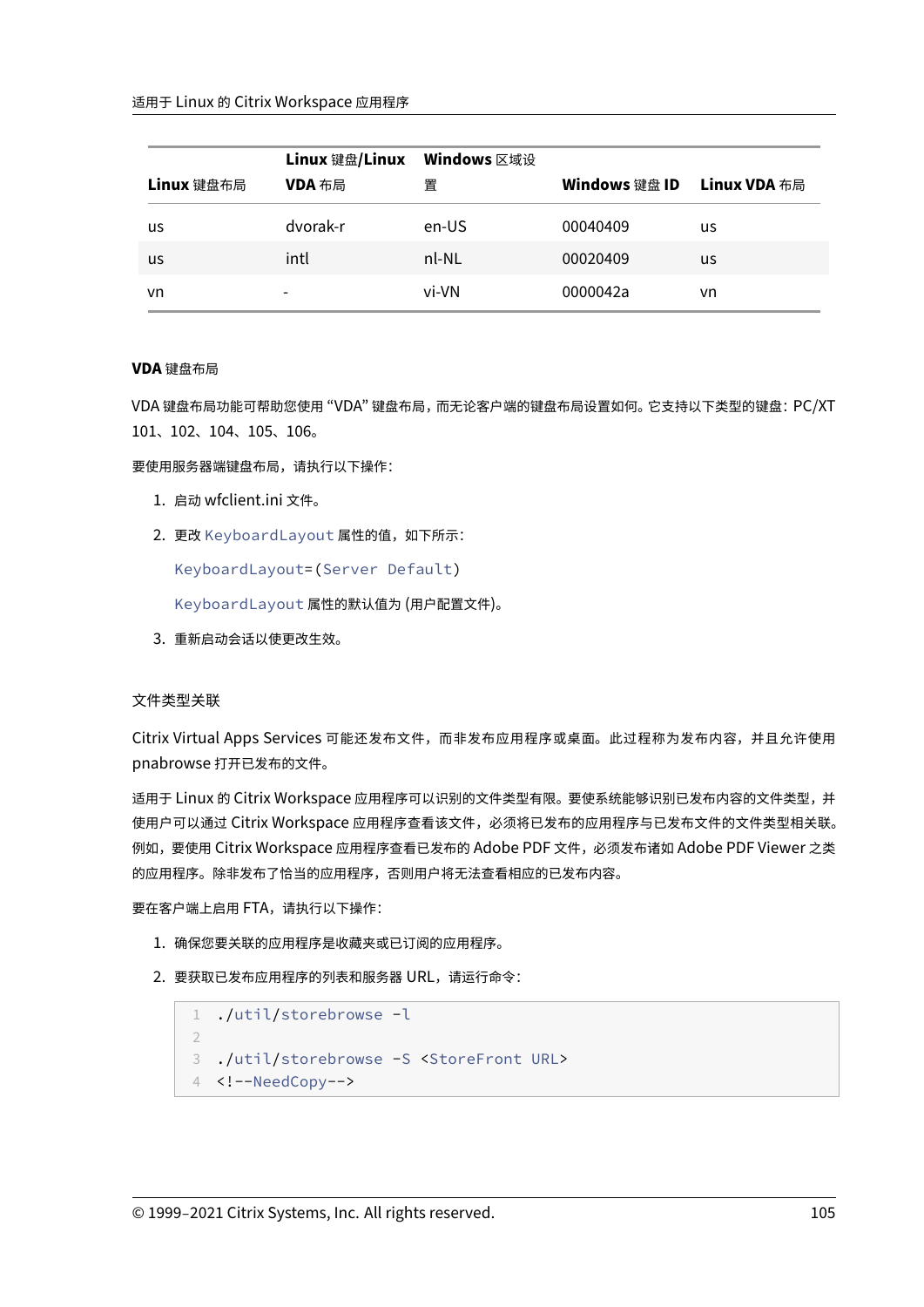3. 使用以下语法运行./util/ctx\_app\_bind 命令:

```
./util/ctx_app_bind [-p] example_file|MIME-type published-application [
server|server-URI]
```
例如,

```
./util/ctx_app_bind a.txt BVT_DB.Notepad_AWTSVDA-0001 https://awddc1.
bvt.local/citrix/store/discovery
```
- 4. 确保要尝试打开的文件启用了客户端驱动器映射 (CDM)。
- 5. 双击该文件以使用关联的应用程序将其打开。

将已发布的应用程序与文件类型关联

Citrix Workspace 应用程序读取并应用管理员在 Citrix Studio 中配置的设置。

必备条件:

确保连接到配置了 FTA 的应用商店服务器。

要将文件扩展名与适用于 Linux 的 Citrix Workspace 应用程序关联,请执行以下操作:

- 1. 发布应用程序。
- 2. 登录到 Citrix Studio。
- 3. 在应用程序上单击鼠标右键并选择属性。
- 4. 选择位置。
- 5. 在"命令行参数 (可选)"字段中添加"%\*\*"以跳过命令行验证,然后单击"确定"。
- 6. 在应用程序上单击鼠标右键并选择属性。
- 7. 选择文件类型关联。
- 8. 选择您希望 Citrix Workspace 应用程序与该应用程序相关联的所有扩展名。
- 9. 单击应用和更新文件类型。
- 10. 请按照文件类型关联中提及的步骤在客户端上启用 FTA。

注意:

StoreFront [文件类型关](https://docs.citrix.com/zh-cn/citrix-workspace-app-for-linux/configure-xenapp.html#file-type-association)联必须设置为 "开"。默认情况下,启用文件类型关联。

# 支持 **Citrix Analytics**

适用于 Linux 的 Citrix Workspace 应用程序已经过检测,可在该应用程序触发某些事件时安全地将日志传输到 Citrix Analytics。启用后,将在 Citrix Analytics 服务器上分析和存储日志。有关 Citrix Analytics 的详细信息,请参阅 Citrix Analytics。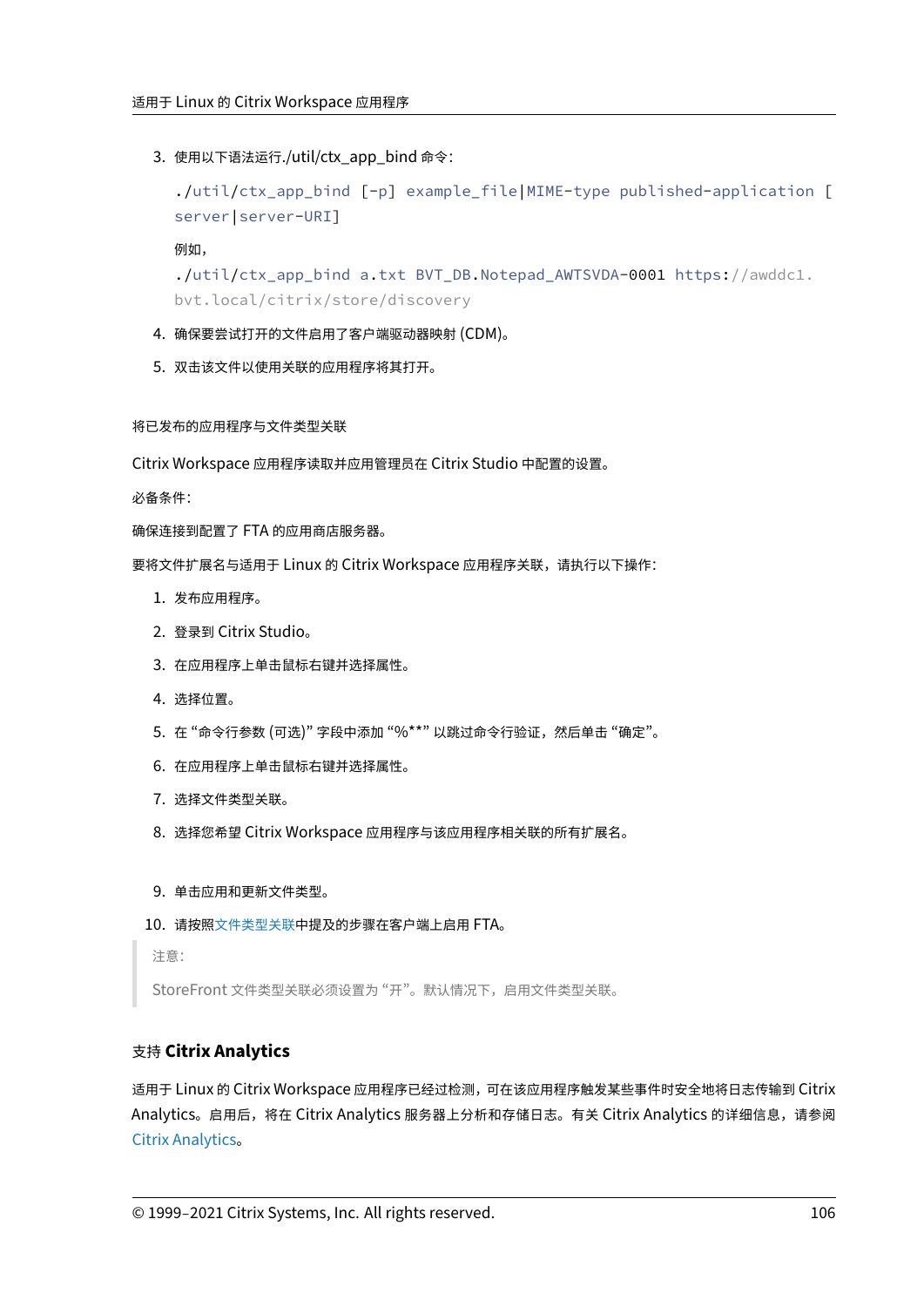#### 透明用户界面

Citrix ICA 协议使用透明用户界面虚拟通道 [TUI VC] 协议在 Citrix Virtual Apps and Desktops 与主机服务器之间 传输数据。TUI 协议传输远程连接的用户界面 [UI] 组件消息。

适用于 Linux 的 Citrix Workspace 应用程序支持 TUI VC 功能。此功能可帮助客户端接收服务器发送的 TUI 数据包, 客户端可以访问 UI 相关组件。此功能可帮助您控制默认叠加屏幕的显示。可以在 module.ini 文件中切换 VDTUI 标志: VDTUI - On/Off

有关虚拟通道的详细信息,请参阅 Citrix Virtual Apps and Desktops 文档中的 Citrix ICA 虚拟通道。

身份验证

#### November 30, 2021

为了提供更好的体验,自 Citrix Workspace 应用程序 2012 起,我们将在 Citrix Workspace 应用程序中显示身份验 证对话框,并在登录屏幕上显示应用商店详细信息。我们会加密和存储身份验证令牌,以便您在系统或会话重新启动时 不需要重新输入凭据。

注意:

此身份验证增强功能仅在云部署中适用。

必备条件:

安装 libsecret 库。

默认情况下,此功能处于禁用状态。

要启用此增强功能,请执行以下操作:

- 1. 找到配置文件: \$ICAROOT/config/AuthManConfig.xml。
- 2. 将 AuthManLiteEnabled 的值设置为 **true**。

智能卡

要在适用于 Linux 的 Citrix Workspace 应用程序中配置智能卡支持,必须通过 StoreFront 控制台配置 StoreFront 服务器。

Citrix Workspace 应用程序支持与 PCSC‑Lite 和 PKCS#11 驱动程序相应兼容的智能卡读卡器。默认情况下,Citrix Workspace 应用程序现在在其中一个标准位置查找 opensc-pkcs11.so。

Citrix Workspace 应用程序可以在非标准位置或其他 PKCS\##11 驱动程序中找到 opensc-pkcs11.so。可以 使用以下过程存储各自的位置:

- 1. 找到配置文件: \$ICAROOT/config/AuthManConfig.xml。
- 2. 找到行 <key>PKCS11module</key>,将驱动程序位置添加到紧跟该行的 <value> 元素中。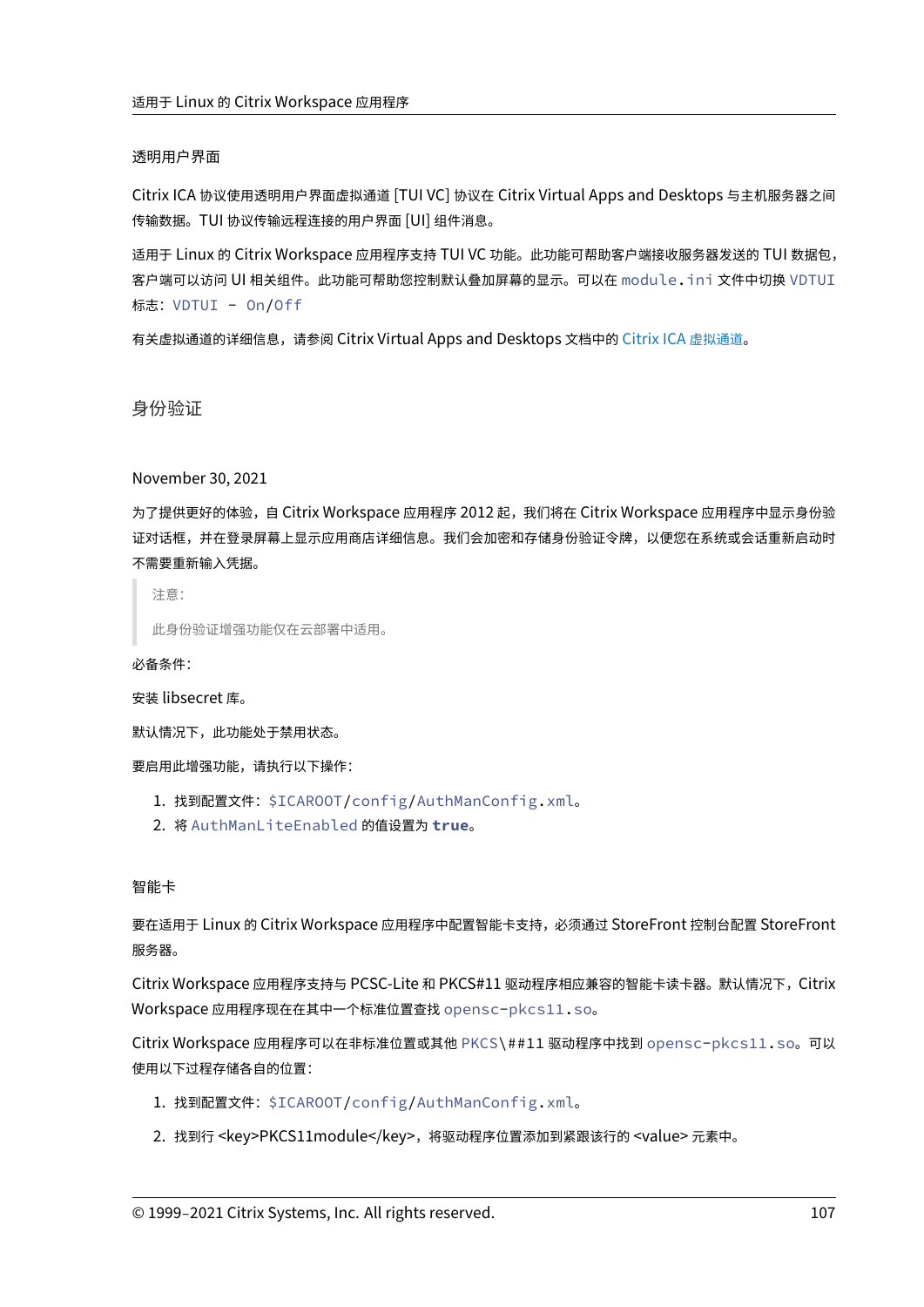注意:

如果您输入了驱动程序位置的文件名,Citrix Workspace 应用程序将导航到 \$ICAROOT/PKCS\ ##11 目录中的相应文件。或者,可以使用以 "/" 开头的绝对路径。

删除智能卡后,请按照以下步骤更新配置文件中的 SmartCardRemovalAction,以配置 Citrix Workspace 应 用程序的行为:

- 1. 找到配置文件:\$ICAROOT/config/AuthManConfig.xml。
- 2. 找到行 <key>SmartCardRemovalAction</key>,并将 noaction 或 forcelogoff 添加到紧跟该行 的 <value> 元素中。

默认行为为 noaction。不执行任何用于清除存储的凭据以及在删除智能卡时生成的令牌的操作。

forcelogoff 操作将在删除智能卡时清除 StoreFront 中的所有凭据和令牌。

#### 启用智能卡支持

如果在服务器和 Citrix Workspace 应用程序中同时启用了智能卡,Citrix Workspace 应用程序将支持各种智能卡读 卡器。

可以将智能卡用于以下用途:

- 智能卡登录身份验证 ‑ 对 Citrix Virtual Apps 服务器进行身份验证。
- 智能卡应用程序支持 允许支持智能卡的已发布应用程序访问本地智能卡设备。

智能卡数据对安全性非常敏感,必须通过采用安全身份验证的通道(例如 TLS)进行传输。

要实现智能卡支持,必须具备以下条件:

- 智能卡读卡器和已发布的应用程序必须符合 PC/SC 工业标准。
- 安装适用于您的智能卡的驱动程序。
- 安装 PC/SC Lite 软件包。
- 安装并运行 pcscd 守护程序,该程序提供使用 PC/SC 访问智能卡的中间件。
- 在 64 位系统中, 64 位和 32 位版本的 libpscslite1 软件包必须存在。

有关在服务器上配置智能卡支持的详细信息,请参阅 Citrix Virtual Apps and Desktops 文档中的智能卡。

## 支持多重 **(nFactor)** 身份验证

多重身份验证要求用户提供多个身份证明以获得访问权限,从而增强了应用程序的安全性。多重身份验证使得身份验证 步骤和关联的凭据收集表单可由管理员配置。

本机 Citrix Workspace 应用程序通过在已针对 StoreFront 实现的表单登录支持的基础上构建来支持此协议。Citrix Gateway 的 Web 登录页面和流量管理器虚拟服务器也使用此协议。

有关详细信息,请参阅 Citrix ADC 文档中的 SAML 身份验证和多重 (nFactor) 身份验证。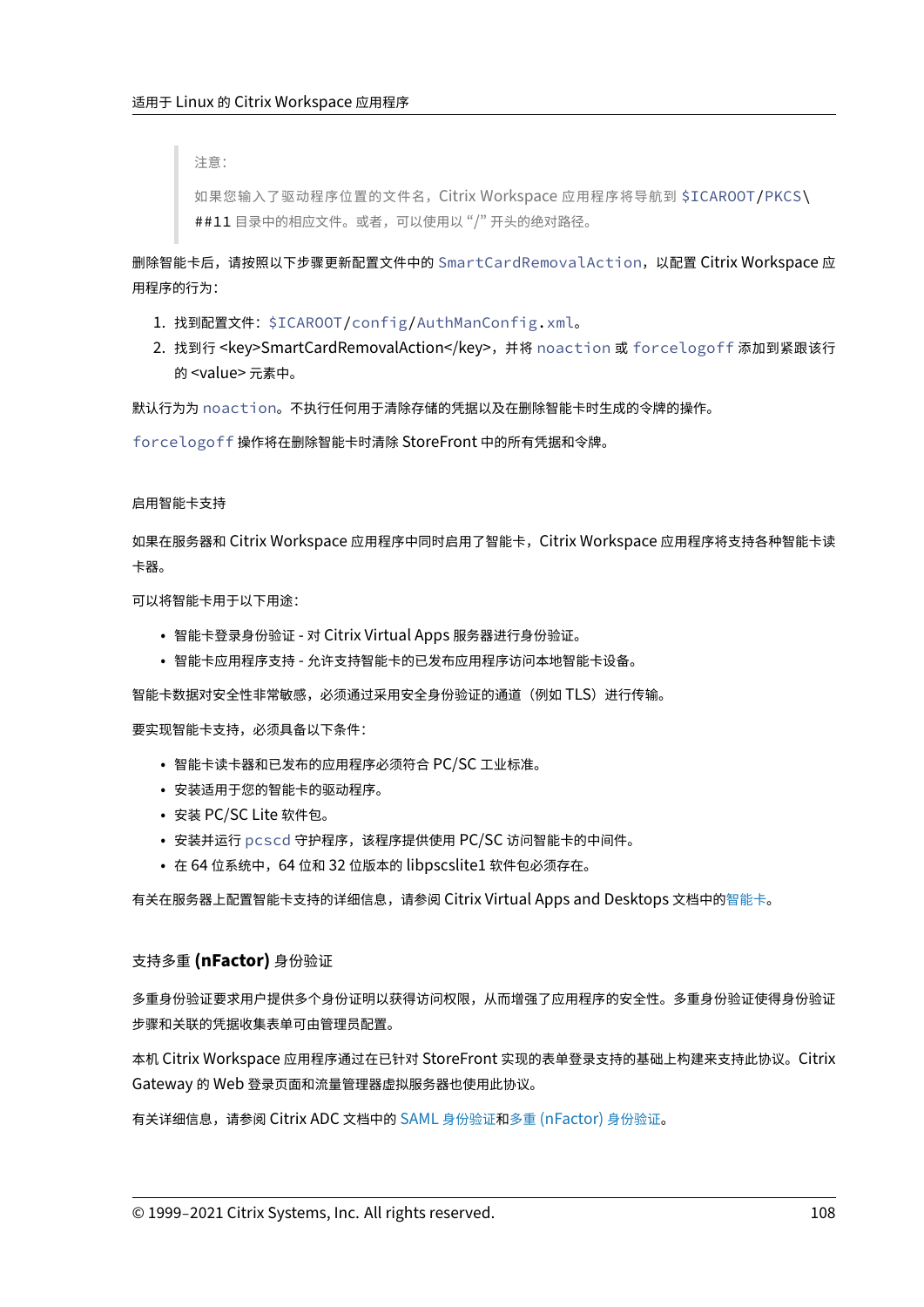智能卡支持的增强功能(技术预览版)

自版本 2111 起, Citrix Workspace 应用程序支持适用于智能卡读卡器的即插即用功能。

插入智能卡时,智能卡读卡器会在服务器和客户端中检测智能卡。可以同时即插即用不同的智能卡,并且检测到所有这 些智能卡。

要配置此功能,请执行以下操作:

- 1. 导航到 <ICAROOT>/config/module.ini 文件夹。
- 2. 转到 SmartCard 部分。
- 3. 设置 DriverName= VDSCARDV2.DLL。

安全通信

November 30, 2021

要确保您的站点与 Citrix Workspace 应用程序之间的通信安全,可以使用 Citrix Gateway 等安全技术集成 Citrix Workspace 应用程序连接。

注意:

Citrix 建议在 StoreFront 服务器与用户设备之间使用 Citrix Gateway。

- 防火墙:网络防火墙可以根据目标地址和端口允许或阻止数据包通过。在使用 Citrix Workspace 应用程序时, 如果要经过将服务器内部网络 IP 地址映射到外部 Internet 地址(即网络地址转换,或 NAT)的网络防火墙,则 应配置外部地址。
- 可信的服务器。
- 仅适用于 Citrix Virtual Apps 部署 (不适用于 XenDesktop 7): SOCKS 代理服务器或安全代理服务器 (也 称为安全性代理服务器、HTTPS 代理服务器或 TLS 通道代理服务器)。可以使用代理服务器来限制网络的入 站和出站访问,并处理 Citrix Workspace 应用程序与服务器之间的连接。Citrix Workspace 应用程序支持 SOCKS 和安全代理协议。
- 仅限 Citrix Virtual Apps 部署:使用传输层安全性 (TLS) 协议的 Citrix Secure Web Gateway 或 SSL Relay 解决方案。支持 TLS 1.0 到 1.2。

# **Citrix Gateway**

Citrix Gateway (以前称为 Access Gateway) 可确保与 StoreFront 应用商店的连接安全, 并允许管理员详细地控 制用户对桌面和应用程序的访问。

要通过 Citrix Gateway 连接桌面和应用程序,请执行以下操作:

1. 指定管理员提供的 Citrix Gateway URL。可以通过以下方式之一执行此操作: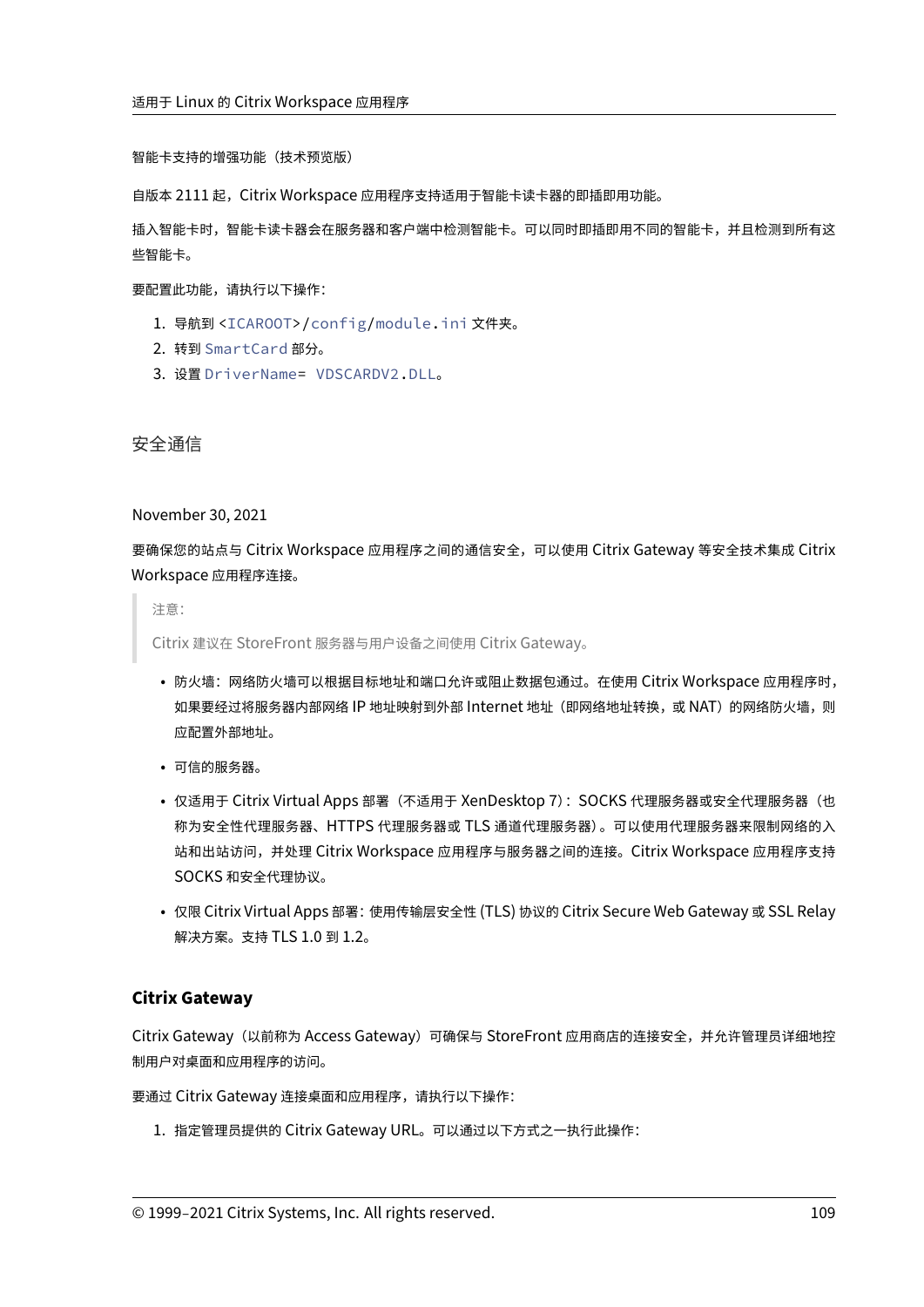- 首次使用自助服务式用户界面时,系统会提示您在添加帐户对话框中输入 URL。
- 以后使用自助服务式用户界面时,可以通过单击首选项 > 帐户 > 添加来输入 URL
- 如果要通过 storebrowse 命令建立连接,请在命令行中输入 URL

该 URL 指定网关和特定应用商店(选择性指定):

- 要连接到 Citrix Workspace 应用程序找到的第一个应用商店,请使用以下格式的 URL, 例如: https: //gateway.company.com。
- 要 连 接 到 特 定 应 用 商 店, 请 使 用 以 下 格 式 的 URL, 例 如:https://gateway.company. com?<storename>。 此 动 态 URL 的 格 式 为 非 标 准 格 式; 请 勿 在 该 URL 中 包 含 =([等 号 字](https://gateway.company.com) [符\)。如果要通过](https://gateway.company.com) storebrowse 连接到特定应用商店,可能需要在 storebrowse 命令中用双引号引起 URL。
- 2. 系统[提示时,](https://gateway.company.com)使用您的用户名、密码和安全令牌连接到该应用商店(通过网关)。有关此步骤的详细信息,请参阅 Citrix Gateway 文档。

身份验证完成后,将显示您的桌面和应用程序。

#### 代理服务器

代理服务器用于限制网络的入站和出站访问,并处理 Citrix Workspace 应用程序与 Citrix Virtual Apps and Desktops 部署之间的连接。Citrix Workspace 应用程序支持 SOCKS 协议(随附于 Citrix Secure Web Gateway 和 Citrix SSL Relay)、安全代理协议和 Windows NT 质询/响应 (NTLM) 身份验证。

支持的代理类型列表被 Trusted\_Regions.ini 和 Untrusted\_Regions.ini 限制为 "Auto"(自动)、"None"(无) 和 "Wpad" 类型。如果使用 "SOCKS"、"Secure"(安全)或 "Script"(脚本)类型,请编辑这些文件以向允许列表中 添加其他类型。

注意:

要确保实现安全连接,请启用 TLS。

# 安全代理服务器

将连接配置为使用安全代理协议时,意味着同时启用了对 Windows NT 质询/响应 (NTLM) 身份验证的支持。如果此 协议可用,则无需任何其他配置即可在运行时检测和使用此协议。

重要:

NTLM 支持需要 OpenSSL 1.1.1d 和 libcrypto.so 库。在用户设备上安装这些库。这些库通常包含在 Linux 发 行版中。也可以从 http://www.openssl.org/ 进行下载。

# **Secure Web Gat[eway](http://www.openssl.org/)** 和 **SSL**

可以将 Citrix Workspace 应用程序与 Citrix Secure Web Gateway 或安全套接字层 (SSL) 中继服务集成在一起。 Citrix Workspace 应用程序支持 TLS 协议。TLS(传输层安全性)是 SSL 协议的最新标准化版本。互联网工程工作小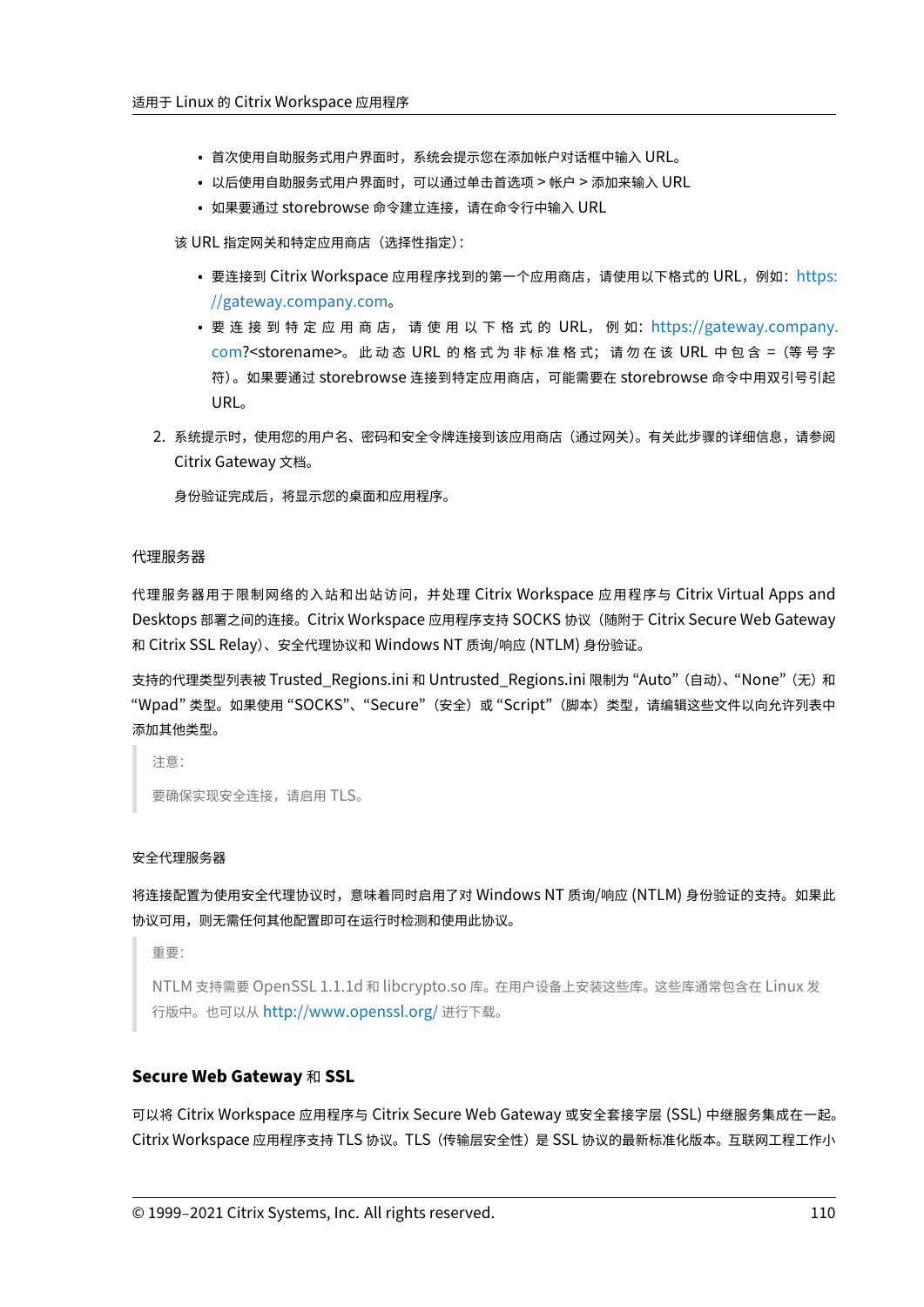组 (IETF) 在接管 SSL 开放式标准的开发任务后,将 SSL 更名为 TLS。TLS 通过提供服务器身份验证、数据流加密和 消息完整性检查,来保障数据通信的安全。有些组织(包括美国政府组织)要求使用 TLS 来保障数据通信的安全。这些 组织可能还要求使用验证的加密,例如 FIPS 140(联邦信息处理标准)。FIPS 140 是一个加密标准。

# **Secure Web Gateway**

可以在普通模式或中继模式下使用 Citrix Secure Web Gateway,来为 Citrix Workspace 应用程序与服务器之间的 通信提供安全通道。如果在普通模式下使用 Citrix Secure Web Gateway, 则不需要配置 Citrix Workspace 应用程 序。

如果安全网络中的服务器上安装了 Citrix Secure Web Gateway 代理, 则可以在中继模式下使用 Citrix Secure Web Gateway 代理。有关详细信息,请参阅 Citrix Virtual Apps (Citrix Secure Web Gateway) 文档。

如果使用中继模式,Citrix Secure Web Gateway 服务器将相当于一个代理,并且必须配置 Citrix Workspace 应用 程序才能使用:

- Citrix Secure Web Gateway 服务器[的完全限定的域名](https://docs.citrix.com/zh-cn/xenapp-and-xendesktop/xenapp-6-5/xenapp65-w2k8-wrapper/sg-presentation-server-v2.html) (FQDN)。
- Citrix Secure Web Gateway 服务器的端口号。Citrix Secure Web Gateway 版本 2.0 不支持中继模式。

FQDN 必须按顺序列出以下三个组成部分:

- 主机名
- 中间域
- 顶级域

例如:my\_computer.my\_company.com 是一个 FQDN,因为它依次列出主机名 (my\_computer)、中间域 (my\_company) 和顶级域 (com)。中间域和顶级域的组合 (my\_company.com) 称为域名。

# **SSL Relay**

默认情况下,Citrix SSL Relay 使用 Citrix Virtual Apps 服务器上的 TCP 端口 443 进行 TLS 安全通信。SSL Relay 收到 TLS 连接时,先解密数据再将其重定向到服务器。

如果将 SSL Relay 配置为侦听 443 以外的其他端口,则必须将该非标准侦听端口号指定给 Citrix Workspace 应用程 序。

可以使用 Citrix SSL Relay 来保障以下情况下的通信安全:

• 在启用了 TLS 的用户设备与服务器之间

有关配置和使用 SSL Relay 来确保安装安全的信息,请参阅 Citrix Virtual Apps 文档。

# **TLS**

可以通过在 [WFClient] 部分中添加以下配置选项来控制能够协商的 TLS 协议的版本:

• MinimumTLS=1.2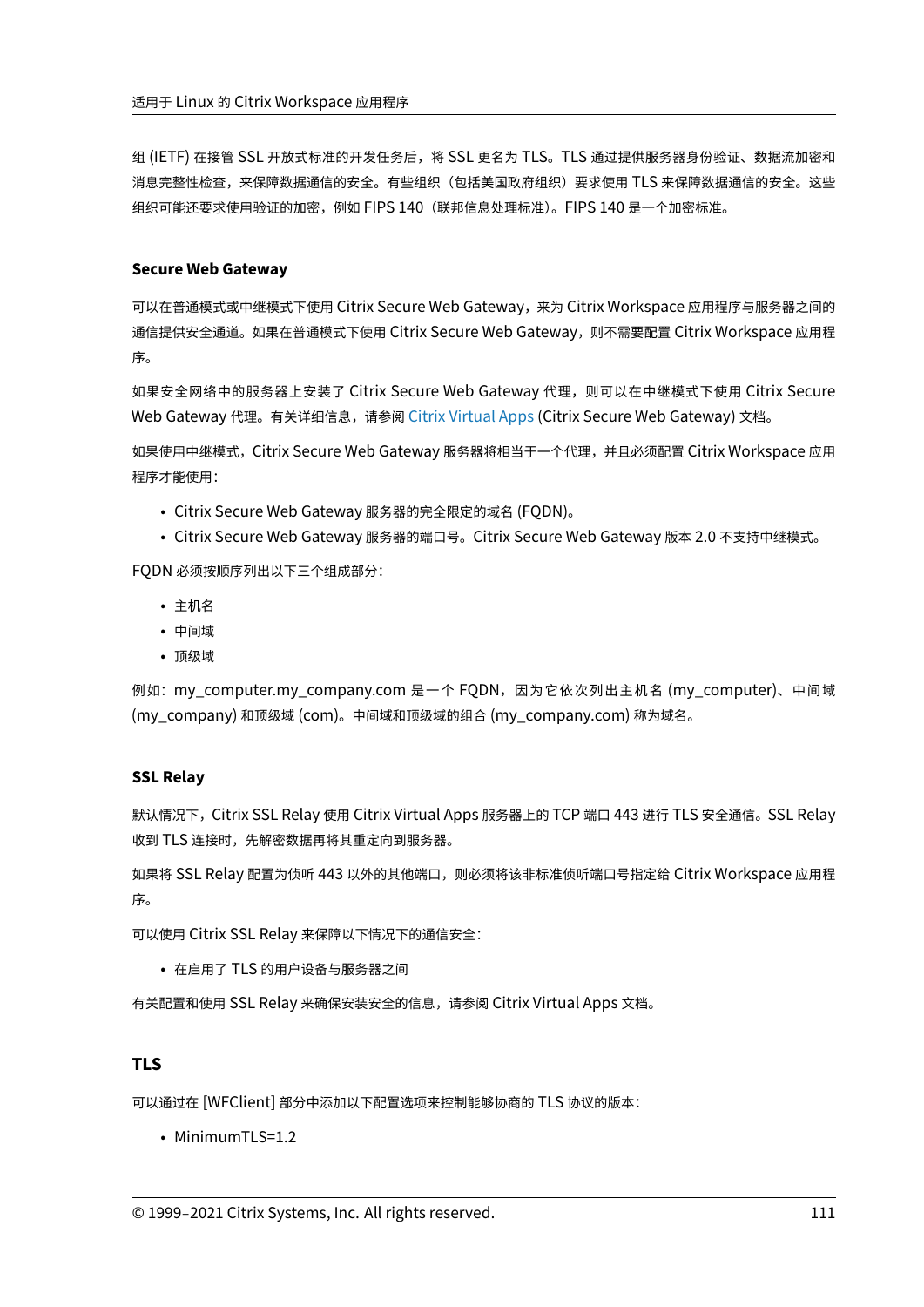# • MaximumTLS=1.2

# 这些值是默认值,在代码中实现。请根据需要调整这些值。

注意:

- 无论何时启动程序,都会读取这些值。如果您在启动 selfservice 或 storebrowse 后更改了这些值,请键 入 **killall AuthManagerDaemon ServiceRecord selfservice storebrowse**。
- 适用于 Linux 的 Citrix Workspace 应用程序不允许使用 SSLv3 协议。

# 要选择密码套件集,请在 [WFClient] 部分中添加以下配置选项:

# • SSLCiphers=GOV

# 此值为默认值。其他可识别的值为 COM 和 ALL。

注意:

与 TLS 版本配置一样,如果您在启动 selfservice 或 storebrowse 后更改了此值,则必须键入: **killall AuthManagerDaemon ServiceRecord selfservice storebrowse**

# 加密更新

此功能是安全通信协议的重要变更。前缀为 TLS\_RSA\_ 的密码套件不提供向前保密,并且被视为弱密码套件。

TLS\_RSA\_ 密码套件已被完全删除。相反,本版本支持高级 TLS\_ECDHE\_RSA\_ 密码套件。如果您的环境未配置 TLS\_ECDHE\_RSA\_ 密码套件,则由于密码较弱,客户端启动将不受支持。对于客户端身份验证,支持 1536 位 RSA 密钥。

支持以下高级密码套件:

- TLS ECDHE\_RSA\_WITH\_AES\_256\_GCM\_SHA384 (0xc030)
- TLS ECDHE\_RSA\_WITH\_AES\_256\_CBC\_SHA384 (0xc028)
- TLS\_ECDHE\_RSA\_WITH\_AES\_128\_CBC\_SHA (0xc013)

DTLS v1.0 支持以下密码套件:

- TLS\_ECDHE\_RSA\_WITH\_AES\_128\_CBC\_SHA
- TLS EMPTY RENEGOTIATION INFO SCSV

# DTLS v1.2 支持以下密码套件:

- TLS ECDHE\_RSA\_WITH\_AES\_256\_GCM\_SHA384
- TLS\_ECDHE\_RSA\_WITH\_AES\_256\_CBC\_SHA384
- TLS ECDHE\_RSA\_WITH\_AES\_128\_CBC\_SHA
- TLS\_EMPTY\_RENEGOTIATION\_INFO\_SCSV

注意:

```
自版本 1903 及更高版本起,Citrix Gateway 12.1 及更高版本支持 DTLS。有关 Citrix Gateway 的 DTLS 支
```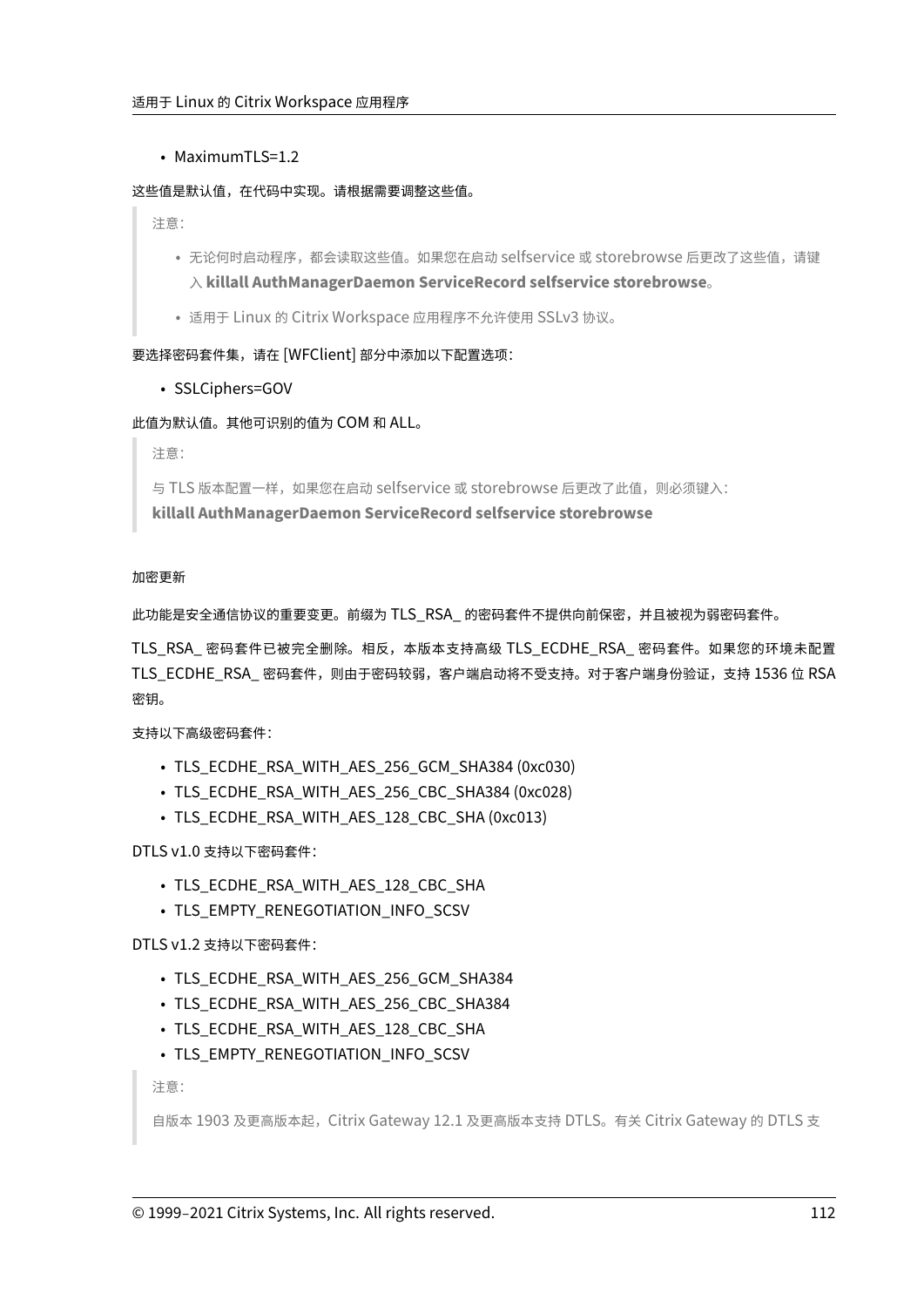持的密码套件的信息,请参阅支持 DTLS 协议

#### 密码套件

要启用不同的密码套件,请将参数 [SSLCiphers](https://docs.citrix.com/en-us/citrix-adc/12-1/ssl/support-for-dtls-protocol.html) 的值更改为 ALL、COM 或 GOV。默认情况下,该选项在 \$ICAROOT /config 目录下的 All\_Regions.ini 文件中设置为 ALL。

下面几组密码套件分别由 ALL、GOV 和 COM 提供:

- ALL
	- **–** 支持全部 3 个密码。
- GOV
	- **–** TLS\_ECDHE\_RSA\_WITH\_AES\_256\_GCM\_SHA384 (0xc030)
	- **–** TLS\_ECDHE\_RSA\_WITH\_AES\_256\_CBC\_SHA384 (0xc028)
- COM
	- **–** TLS\_ECDHE\_RSA\_WITH\_AES\_128\_CBC\_SHA (0xc013)

有关故障排除信息,请参阅密码套件。

前缀为 TLS\_RSA\_ 的密码套件不提供向前保密。这些密码套件现在通常已被行业弃用。但是,为支持与早期版本的 Citrix Virtual Apps and [Desktop](https://docs.citrix.com/zh-cn/citrix-workspace-app-for-linux/troubleshooting.html#cipher-suites)s 向后兼容,适用于 Linux 的 Citrix Workspace 应用程序具有用于启用这些密码 套件的选项。

为获得更高的安全性,请将标志 Enable\\\_TLS\\\_RSA\\\_ 设置为 False。

下面是已弃用的密码套件列表:

- TLS\_RSA\_AES256\_GCM\_SHA384
- TLS\_RSA\_AES128\_GCM\_SHA256
- TLS\_RSA\_AES256\_CBC\_SHA256
- TLS\_RSA\_AES256\_CBC\_SHA
- TLS\_RSA\_AES128\_CBC\_SHA
- TLS\_RSA\_3DES\_CBC\_EDE\_SHA
- TLS\_RSA\_WITH\_RC4\_128\_MD5
- TLS\_RSA\_WITH\_RC4\_128\_SHA

注意:

最 后 两 个 密 码 套 件 使 用 RC4 算 法, 并 且 已 弃 用, 因 为 这 两 个 套 件 不 安 全。 还 可 以 考 虑 弃 用 TLS RSA 3DES CBC EDE SHA 密码套件。可以使用标志来强制执行所有这些弃用。

有关配置 DTLS v1.2 的详细信息,请参阅 Citrix Virtual Apps and Desktops 文档中的自适应传输部分。

必备条件:

#### 如果您使用的是版本 1901 及更早版本,请执行以下步骤:

如果.ICAClient 已存在于当前用户的主目录中: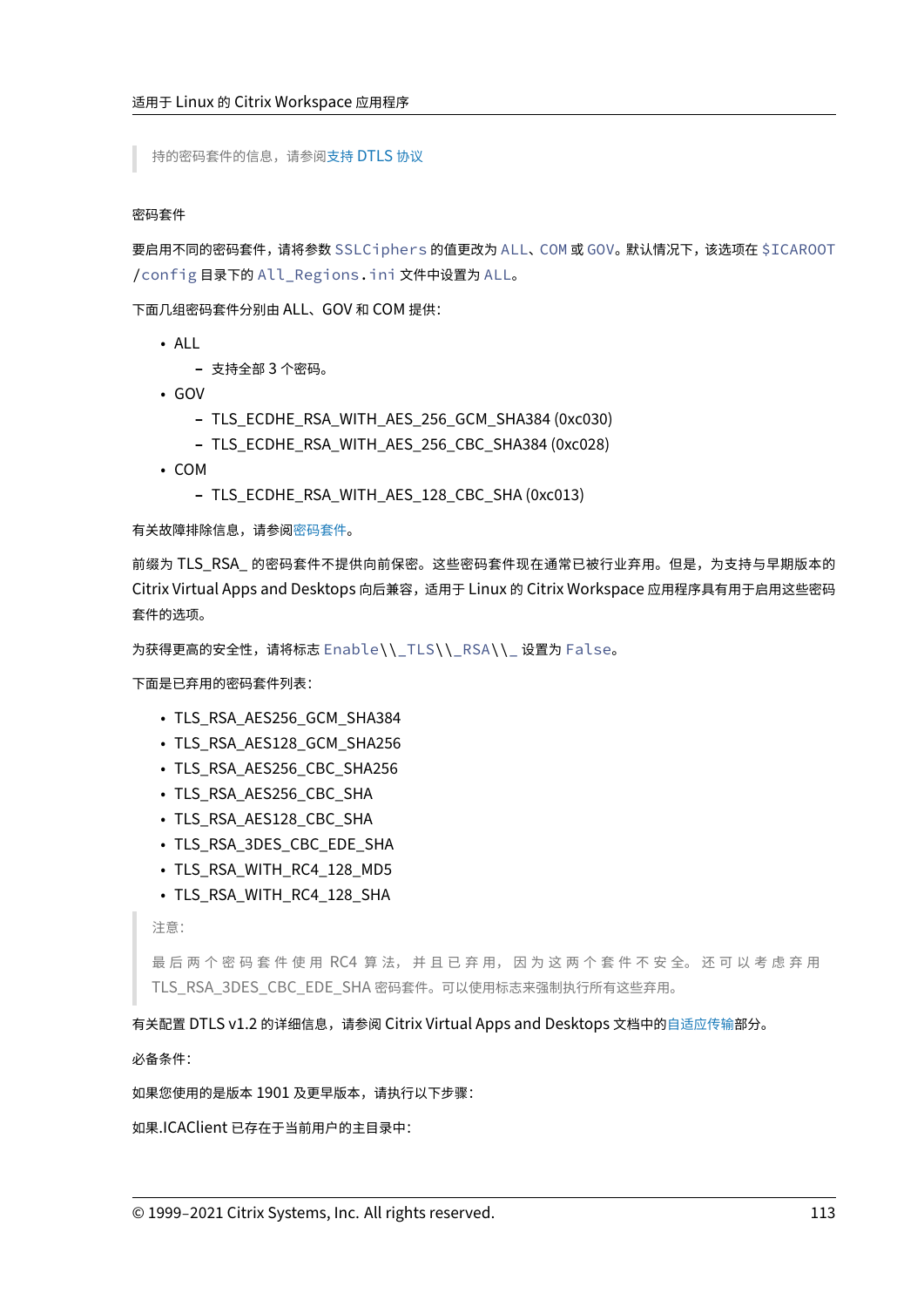• 删除 All\\\_Regions.ini 文件

或

- 要保留 AllRegions.ini 文件,请在 [Network\SSL] 部分的结尾处添加以下行:
	- **–** Enable\_RC4‑MD5=
	- **–** Enable\_RC4\_128\_SHA=
	- **–** Enable\_TLS\_RSA\_=

如果当前用户的主文件夹中不存在.ICAClient 文件夹, 则指示 Citrix Workspace 应用程序的全新安装。在这种情况 下,将保留这些功能的默认设置。

下表列出了每组中的密码套件:

# 表 1 ‑ 密码套件支持列表

注意:

上文中的所有密码套件都遵从 FIPS‑ 和 SP800‑52‑ 规则。前两个密码套件仅允许用于 (D)TLS1.2 连接。请参阅 表 **1 –** 密码套件支持列表,了解密码套件可支持性的综合表征。

# **Storebrowse**

October 11, 2021

Storebrowse 是一款在客户端与服务器之间进行交互的轻型命令行实用程序。通过使用 storebrowse 实用程序,管 理员可以自动执行以下日常操作:

- 添加应用商店。
- 列出已配置的应用商店中的已发布应用程序和桌面。
- 从已配置的应用商店订阅和取消订阅应用程序和桌面。
- 启用和禁用已发布的应用程序和桌面的快捷方式。
- 启动已发布的应用程序。
- 重新连接到断开连接的会话。

storebrowse 实用程序通常在 /util 文件夹中提供。您可以在安装位置下找到该文件。例如,/opt/Citrix/ ICAClient/util。

# 必备条件

storebrowse 实用程序需要 **libxml2** 库软件包。

启动已发布的桌面和应用程序

有两种方法可以启动资源: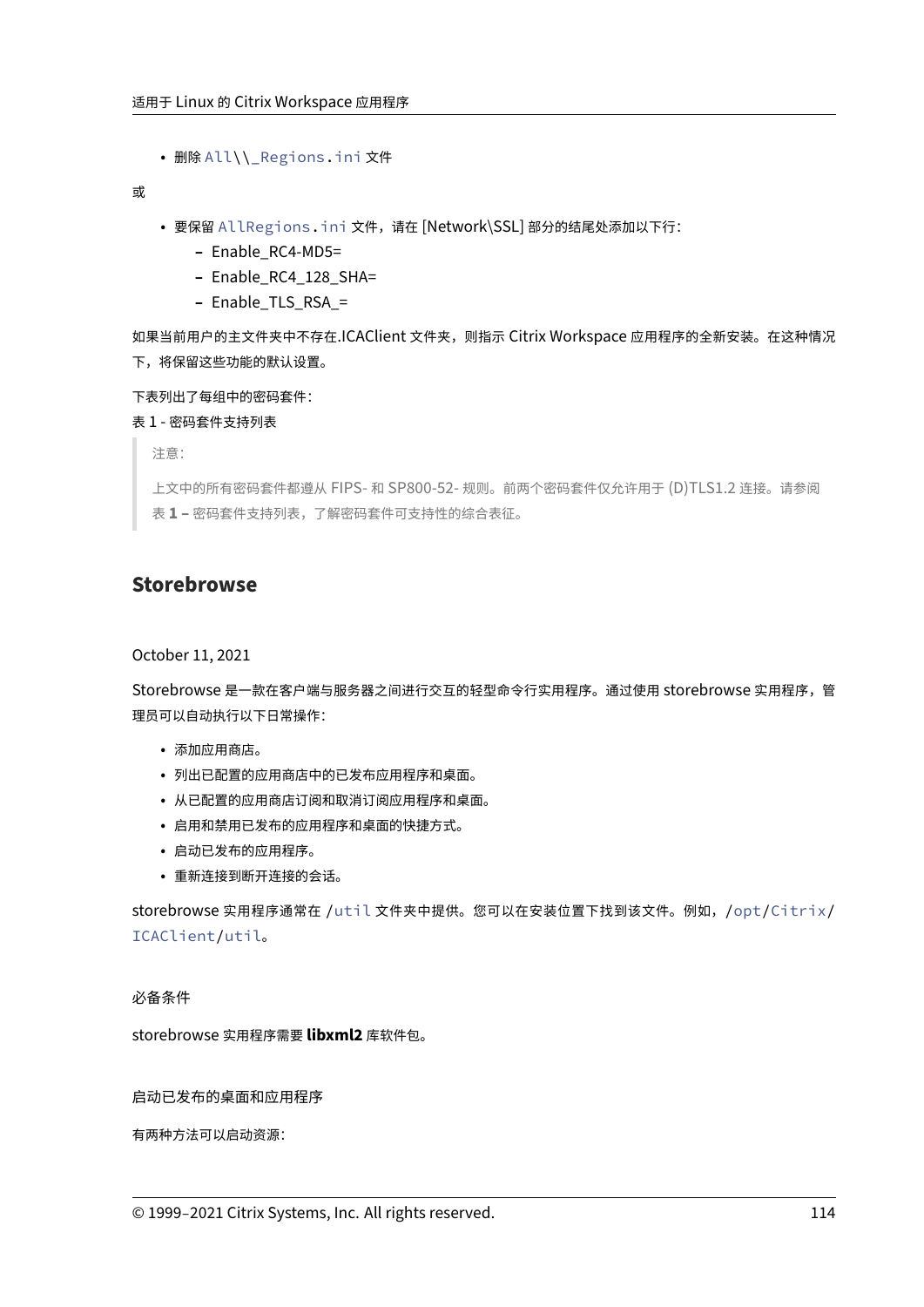- 可以使用命令行和 storebrowse 命令
- 可以使用 UI 启动资源。

本文探讨 storebrowse 命令。

## 命令用法

以下部分详细介绍了您可以从 storebrowse 实用程序中使用的 storebrowse 命令。

#### 添加新应用商店

```
-a, --addstore
```
说明:

添加包含网关和信标详细信息的新应用商店以及 ServiceRecord 守护程序进程。此命令返回应用商店的完整 URL。如 果添加应用商店失败,则将出现错误。

StoreFront 上的命令示例:

命令:

./storebrowse -a \*URL of StoreFront or a PNAStore\*

示例:

```
./storebrowse -a https://my.firstexamplestore.net
```
注意:

可以使用 storebrowse 实用程序添加多个应用商店。

# 帮助

-?, -h, --help

说明:

提供有关 storebrowse 实用程序用法的详细信息

列出应用商店

-l --liststore

说明:

列出您已添加的应用商店。

StoreFront 上的命令示例:

```
./storebrowse -l
```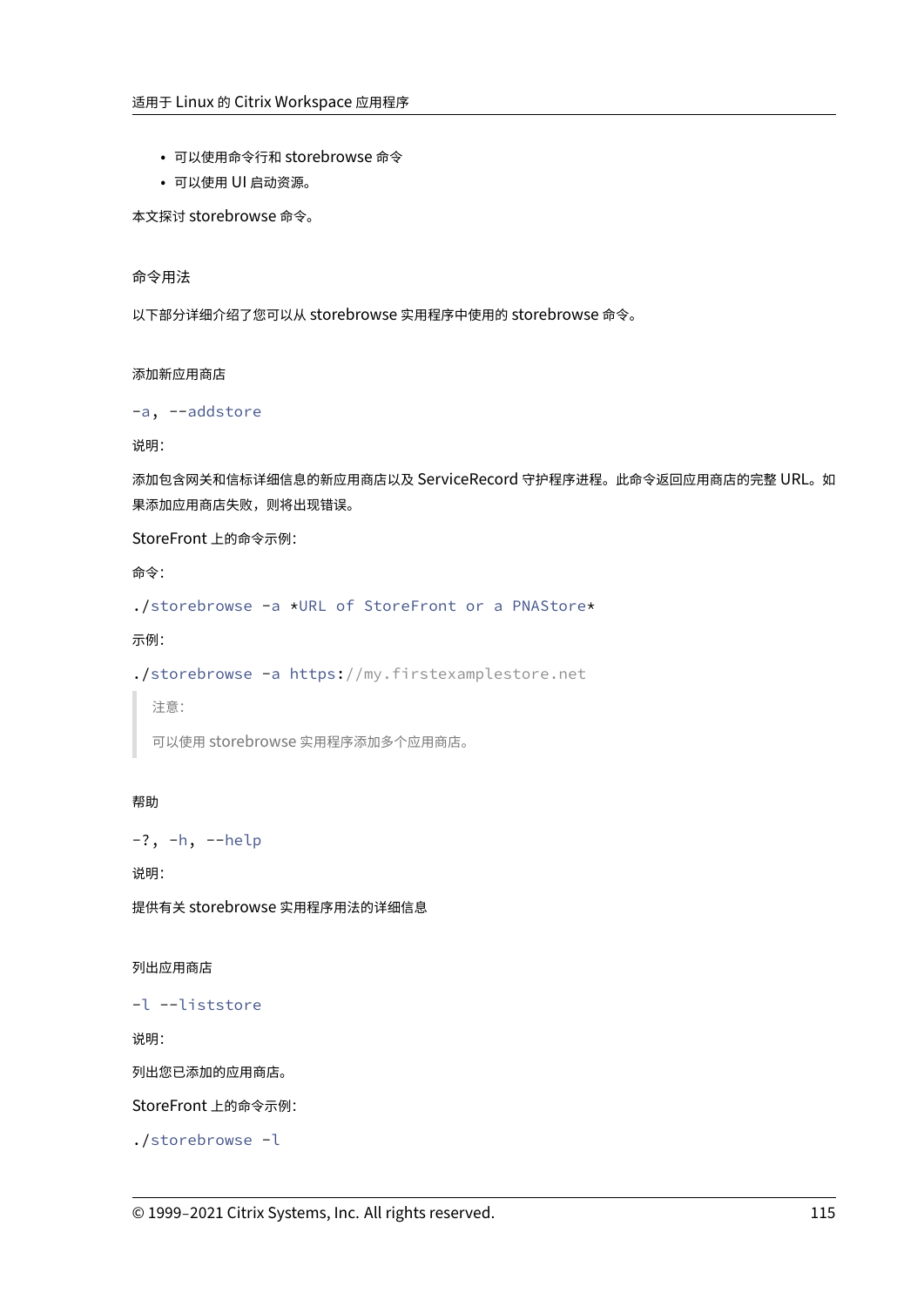枚举

-E --enumerate

说明:

列出可用资源。默认情况下将显示以下值:

- 资源名称
- 显示名称
- 资源文件夹

要查看详细信息,请将 -M --details 命令附加到 -E 命令。

注意:

运行 **‑E** 命令时,如果您之前未提供凭据,则会显示身份验证窗口。

# 输入 **‑liststore** 报告的整个应用商店 URL。

## StoreFront 上的命令示例:

- ./storebrowse.exe -E https://my.firstexamplestore.net/Citrix/Store/ discovery
- ./storebrowse.exe -E -M https://my.firstexamplestore.net/Citrix/Store/ discovery

#### 已订阅

-S --subscribed

说明:

列出订阅的资源。默认情况下将显示以下值:

- 资源名称
- 显示名称
- 资源文件夹

要查看详细信息,请将 -M --details 命令附加到 -E 命令。

#### StoreFront 上的命令示例:

- ./storebrowse.exe -S https://my.firstexamplestore.net/Citrix/Store/ discovery
- ./storebrowse.exe -S -M https://my.firstexamplestore.net/Citrix/Store/ discovery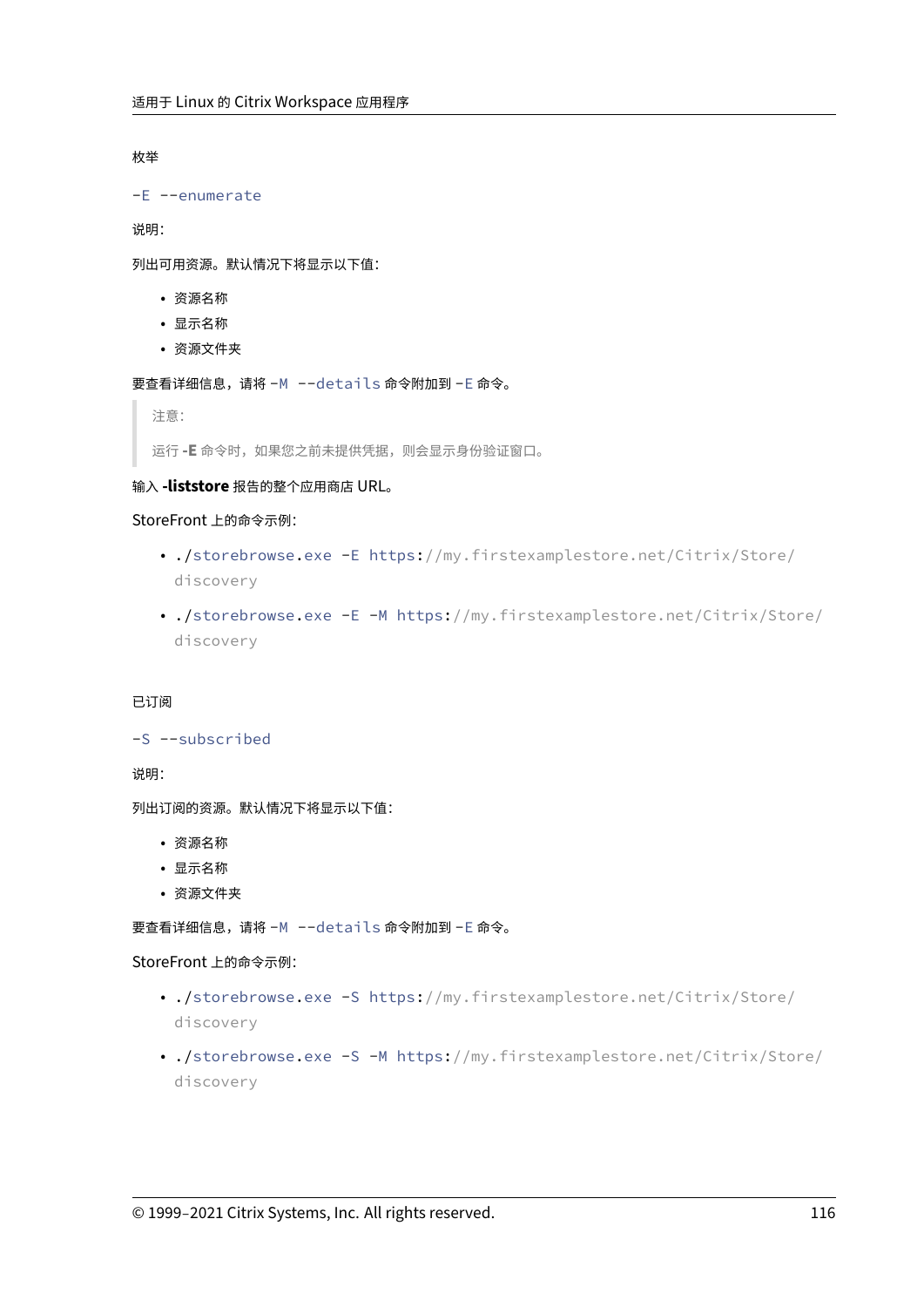详细信息

```
-M --details
```
说明:

此命令返回已发布的应用程序的几个属性。此命令通常与 **‑E** 和 **‑S** 命令一起使用。此命令采用的一个参数是与所需详细 信息对应的数字之和:

- Publisher(0x1)
- VideoType(0x2)
- SoundType(0x4)
- AppInStartMenu(0x8)
- AppOnDesktop(0x10)
- AppIsDesktop(0x20)
- AppIsDisabled(0x40)
- WindowType(0x80)
- WindowScale(0x100)
- DisplayName(0x200)
- AppIsMandatory(0x10000)
- CreateShortcuts(0x100000)
- RemoveShortcuts(0x200000)

备注:

- 要为已订阅的应用程序创建菜单条目,请将 CreateShortcuts(0x100000) 参数与 **‑S**、**‑s** 和 **‑u** 命令一起 使用。
- 要删除所有菜单条目,请将 RemoveShortcuts(0x200000) 与 **‑S** 命令一起使用。

# StoreFront 上的命令示例:

```
./storebrowse.exe -S -M 0x264 https://my.firstexamplestore.net/Citrix/Store
/discovery
```
其中,0x264 为 DisplayName(0x200)、AppIsDisabled(0x40)、AppIsDesktop(0x20) 和 SoundType(0x4) 的 组合。输出将列出已订阅的资源以及详细信息。

可以使用 **‑M** 命令列出具有所需详细信息的资源:

```
./storebrowse.exe -E -M 0x264 https://my.firstexamplestore.net/Citrix/Store
/discovery
```
备注:

- 可以使用十进制或十六进制格式表示这些值。例如,512 表示 0x200。
- 如果某些详细信息无法通过 storebrowse 提供,则输出值为零。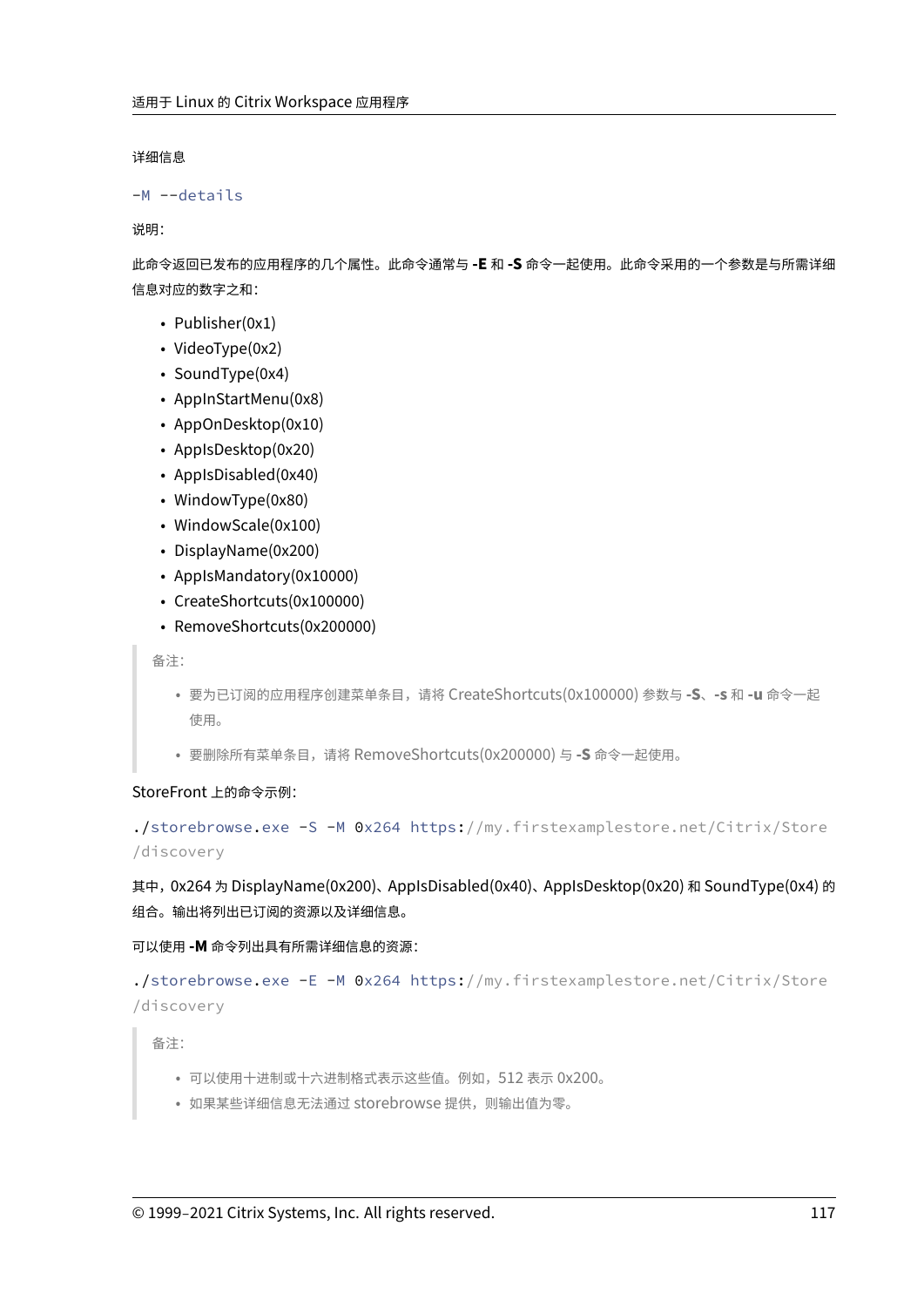订阅

-s --subscribe

说明:

订阅指定应用商店中的指定资源。

StoreFront 上的命令示例:

```
./storebrowse -s <Resource_Name> https://my.firstexamplestore.net/Citrix/
Store/discovery
```
取消订阅

-u --unsubscribe

说明:

从指定应用商店中取消订阅指定的资源。

StoreFront 上的命令示例:

./storebrowse -u <Resource\_Name> https://my.firstexamplestore.net/Citrix/ Store/discovery

#### 启动

-L --launch

说明:

启动与已发布资源的连接。实用程序随后将自动终止,退出已成功连接的会话。

StoreFront 上的命令示例:

```
./storebrowse -L <Resource_Name> https://my.firstexamplestore.net/Citrix/
Store/discovery
```
## 图标

-i --icons

说明:

此命令以 PNG 格式提取桌面和应用程序图标。此命令与 **‑E** 或 **‑S** 命令一起使用。

要获取所需大小和深度的图标,请使用 best 参数或 size 参数方法。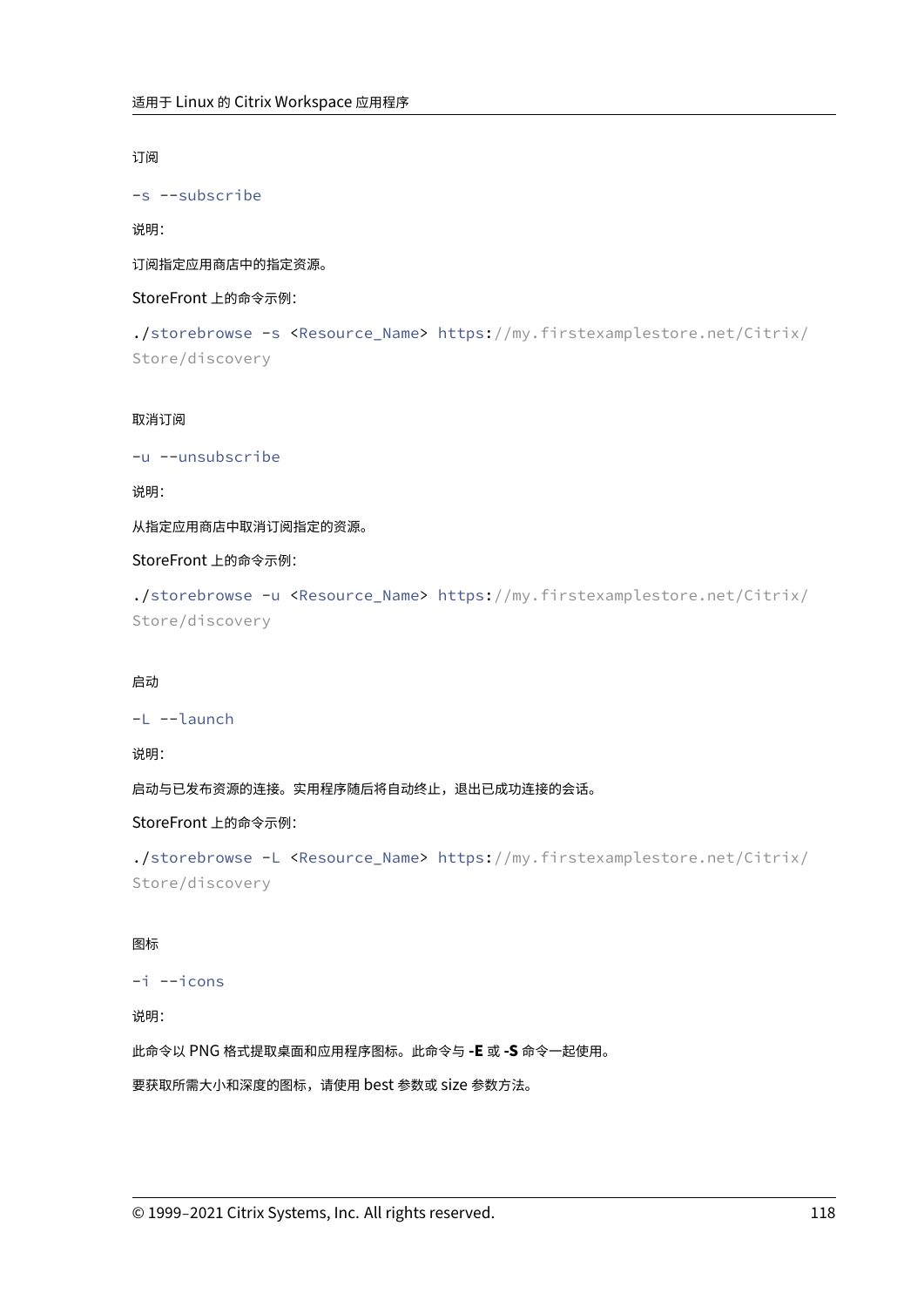#### **best** 参数

使用 best 参数方法,您可以获取服务器上提供的最佳大小的图标。可以稍后将图标转换为所需大小。best 参数方法是 存储、应用带宽和简化脚本编写的最有效的方法。文件以 <resource name>.png 格式保存。

#### **size** 参数

要获取指定大小和深度的图标,请使用 size 参数方法。如果服务器无法获取给定大小或深度的图标,则会出现错误。 size 参数采用 WxB 格式,其中:

- **W** 为图标的宽度。所有图标都是正方形的,因此只需要一个值即可指定大小。
- **B** 为颜色深度。也就是说,每像素的位数。

注意:

```
值 W 是必需的。值 B 是可选的。
```
如果未指定这些值,则会显示所有可用图像深度的图标。这些文件以 <resource name>\_WxWxB.png 格式保存。

对于 **‑E** 或 **‑S** 命令返回的每个资源,这两种方法都以 **.png** 格式保存图标。

图标存储在 **.ICAClient/cache/icons** 文件夹中。

StoreFront 上的命令示例:

- ./storebrowse -E -i best https://my.firstexamplestore.net/Citrix/Store/ discovery
- ./storebrowse -S -i 16x16 https://my.firstexamplestore.net/Citrix/Store /discovery

# 重新连接会话

-W [r|R] --reconnect [r|R]

说明:

重新连接指定应用商店的处于活动状态但已断开连接的会话。[r] 选项将重新连接所有断开连接的会话。[r] 选项将重新 连接所有活动会话和断开连接的会话。

StoreFront 上的命令示例:

- ./storebrowse -Wr https://my.firstexamplestore.net/Citrix/Store/discovery
- ./storebrowse -WR https://my.firstexamplestore.net/Citrix/Store/discovery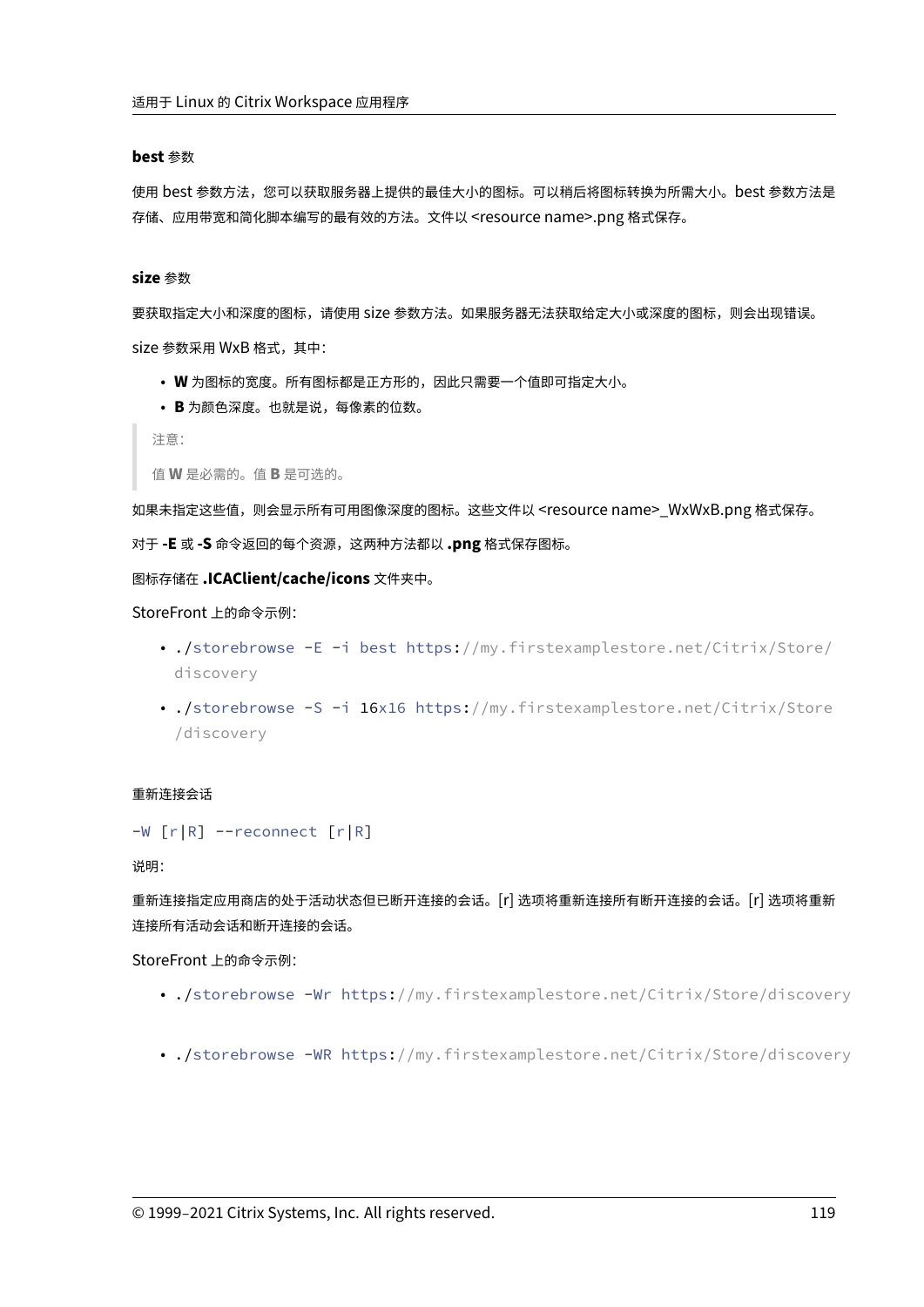断开会话连接

-WD --disconnect

说明:

断开指定应用商店的所有会话的连接。

StoreFront 上的命令示例:

./storebrowse -WD https://my.firstexamplestore.net/Citrix/Store/discovery

终止会话

```
-WT --terminate
```
说明:

终止指定应用商店的所有会话。

StoreFront 上的命令示例:

./storebrowse -WT https://my.firstexamplestore.net/Citrix/Store/discovery

# 版本

```
-v --version
```
说明:

显示 storebrowse 实用程序的版本。

StoreFront 上的命令示例:

./storebrowse -v

# 根目录

```
-r --icaroot
```
说明:

指定安装了适用于 Linux 的 Citrix Workspace 应用程序的根目录。如果未指定,则在运行时确定根目录。

StoreFront 上的命令示例:

./storebrowse -r /opt/Citrix/ICAClient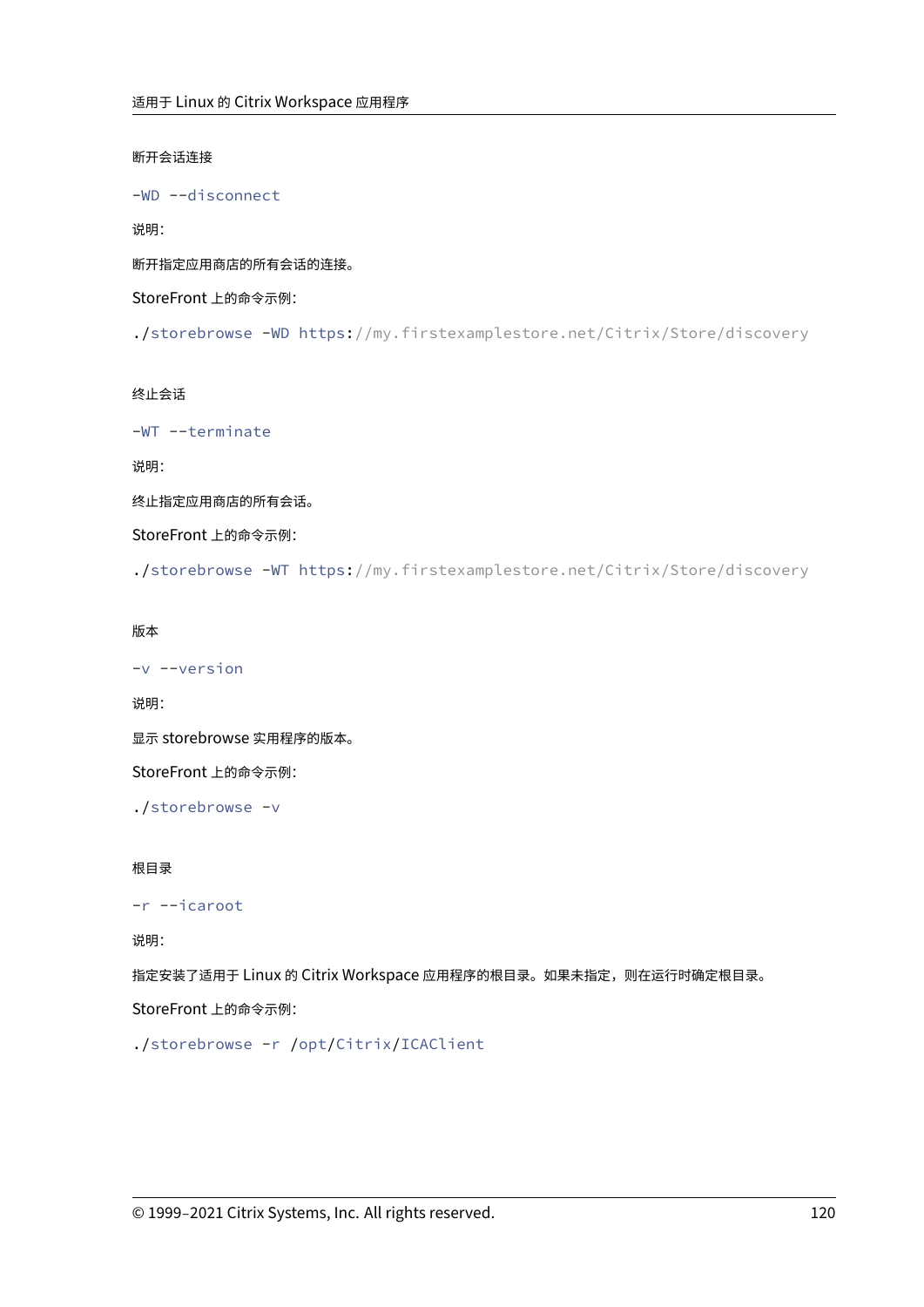用户名、密码、域

-U --username, -P --password, -D --domain

说明:

将用户名、密码和域详细信息传递给服务器。此方法仅适用于 PNA 应用商店。StoreFront 应用商店忽略此命令。详细 信息不会被缓存。必须通过每个命令输入详细信息。

StoreFront 上的命令示例:

```
./storebrowse -E https://my.firstexamplestore.net/Citrix/Store/discovery -U
user1 -P password -D domain-name
```
#### 删除应用商店

-d --deletestore

说明:

取消在 ServiceRecord 后台程序中注册应用商店。

StoreFront 上的命令示例:

./storebrowse -d https://my.firstexamplestore.net/Citrix/Store/discovery

## 配置自助服务

#### -c --configselfservice

说明:

获取并配置在 StoreCache.ctx 中存储的自助服务式 UI 设置。采用的参数格式为 <entry[=value]>。如果仅存在条 目,则会输出设置的当前值。但是,如果存在某个值,则会使用该值配置设置。

StoreFront 上的命令示例:

./storebrowse -c SharedUserMode=True

#### 添加 **CR** 文件

-C --addcr

说明:

读取提供的 Citrix Receiver (CR) 文件,并提示您添加每个应用商店。输出与 **‑a** 命令相同,但有多个应用商店,由换 行符分隔。

StoreFront 上的命令示例:

./storebrowse -C <path to CR file>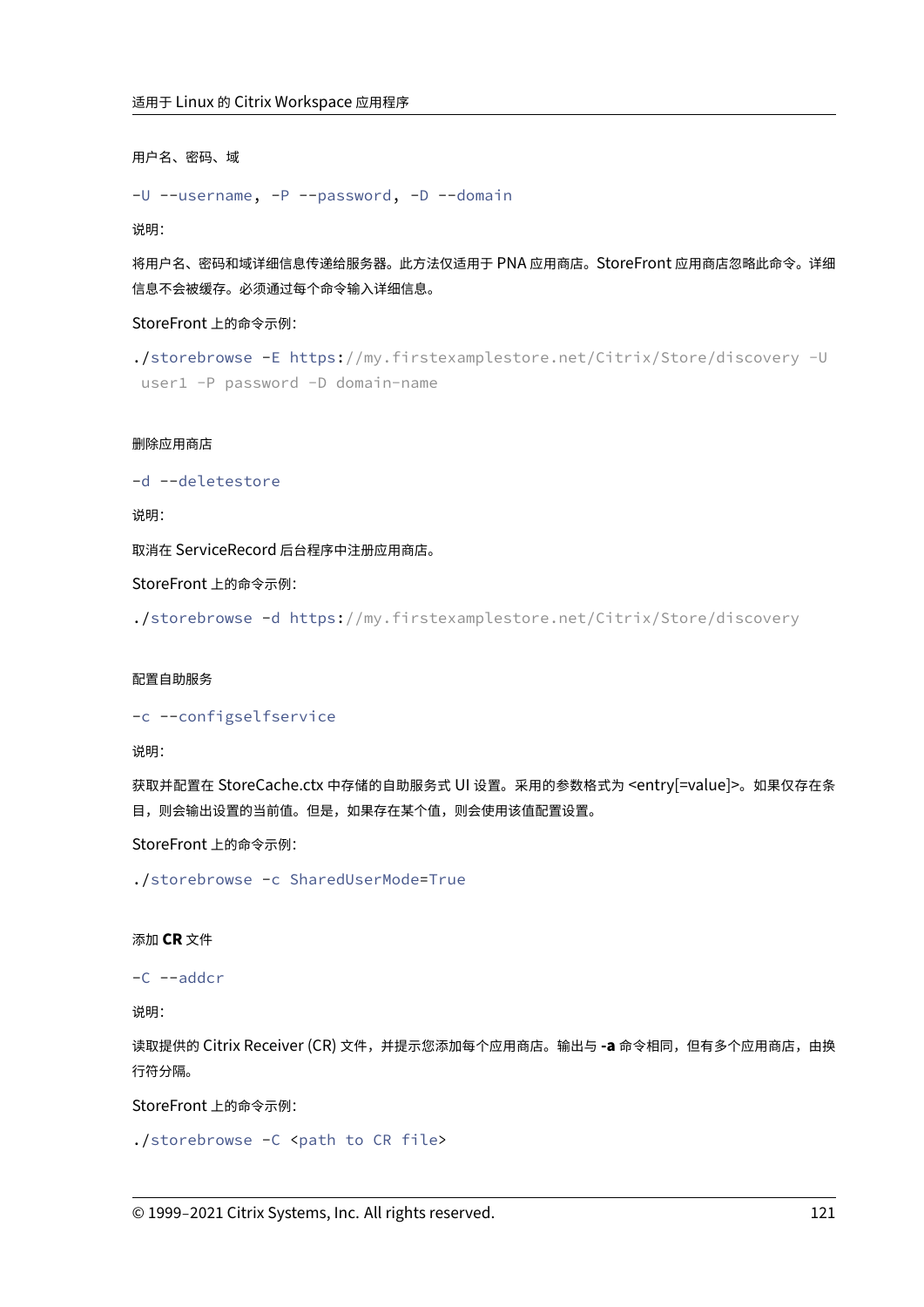同步连接租用文件

```
-o --synclease
```
说明:

开始将 Workspace 连接租用文件与指定应用商店的远程服务器上的可用文件进行同步。此命令有助于更新默认应用商 店并触发租用文件同步。如果禁用服务连续性,则会显示错误。

命令:

./storebrowse -o \*URL of Store \*

StoreFront 上的命令示例:

./storebrowse –o https://my.firstexamplestore.net

# 关闭 **storebrowse** 守护程序

-K --killdaemon

说明:

终止 storebrowse 后台程序。因此,将清除所有凭据和令牌。

StoreFront 上的命令示例:

./storebrowse -K

## 列出错误代码

-e --listerrorcodes

说明:

列出注册的错误代码。

StoreFront 上的命令示例:

./storebrowse -e

应用商店网关

-g --storegateway

说明:

为已在 ServiceRecord 后台程序中注册的应用商店设置默认网关。

StoreFront 上的命令示例:

./storebrowse -g "<unique gateway name>" https://my.firstexamplestore.net/ Citrix/Store/discovery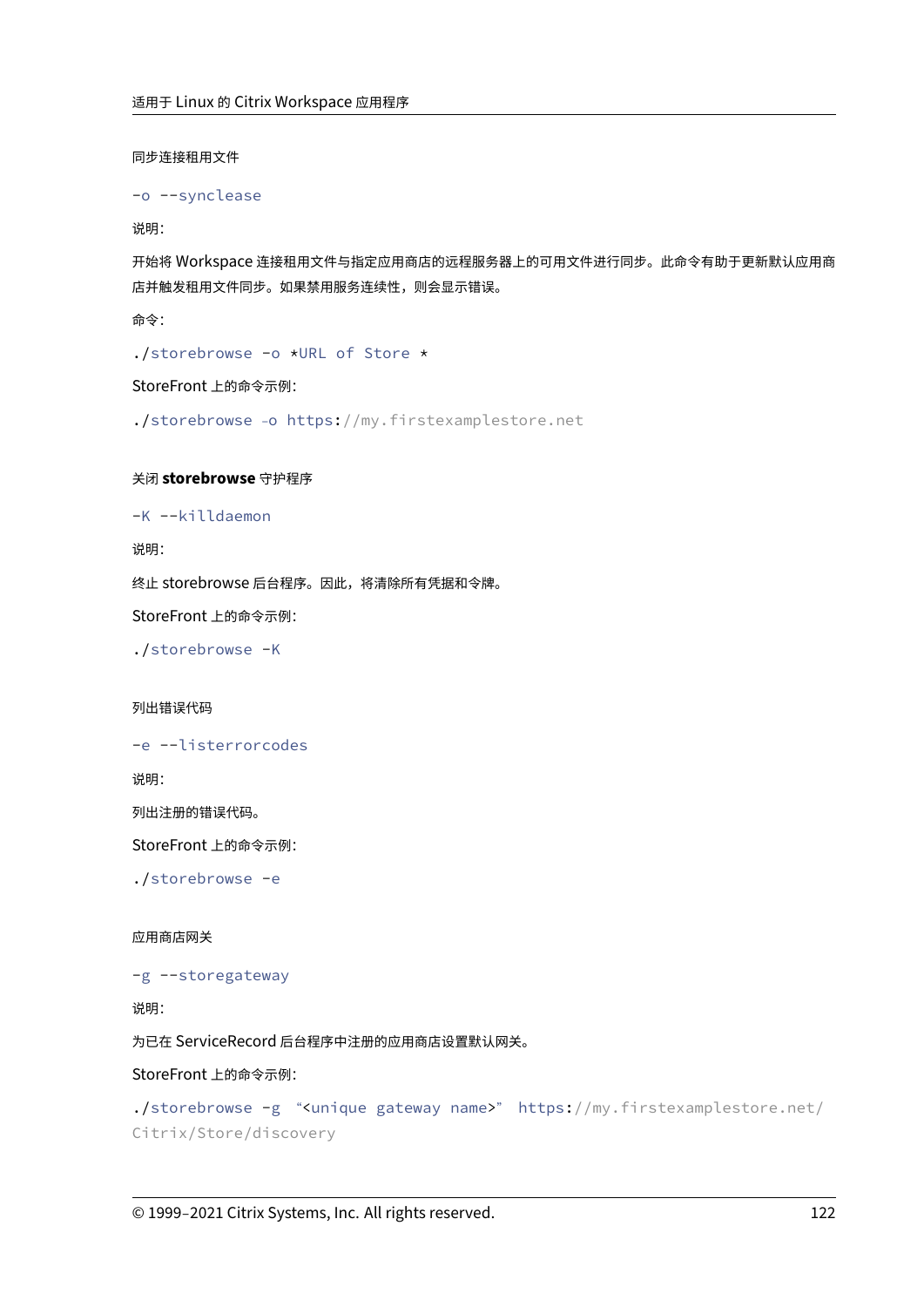注意:

唯一网关名称必须在指定应用商店的网关列表中。

#### 快速启动

-q, --quicklaunch

说明:

使用直接 URL 启动应用程序。此命令仅适用于 StoreFront 应用商店。

StoreFront 上的命令示例:

```
.\storebrowse.exe -q <https://my.firstexamplestore.net/Citrix/Store/resources
/v2/Q2hJkOlmNoPQrSTV9y/launch/ica> <https://my.firstexamplestore.net/Citrix
/Store/discovery>
```
#### 守护程序

-n --nosingleshot

说明:

始终守护 storebrowse 进程。

StoreFront 上的命令示例:

./storebrowse -n

#### 文件参数

```
-F --fileparam
```
说明:

使用指定的文件路径和资源启动文件。

StoreFront 上的命令示例:

```
./storebrowse -F "<path to file>" -L <Resource Name> <https://my.firstexamplestore
.net/Citrix/Store/discovery>
```
# 工作流

本文演示了如何使用 storebrowse 命令启动应用程序的简单工作流:

1. ./storebrowse -a https://my.firstexamplestore.net

添加应用商店并提供应用商店的完整 URL。记下完整的 URL,因为在后面的命令中会使用该 URL。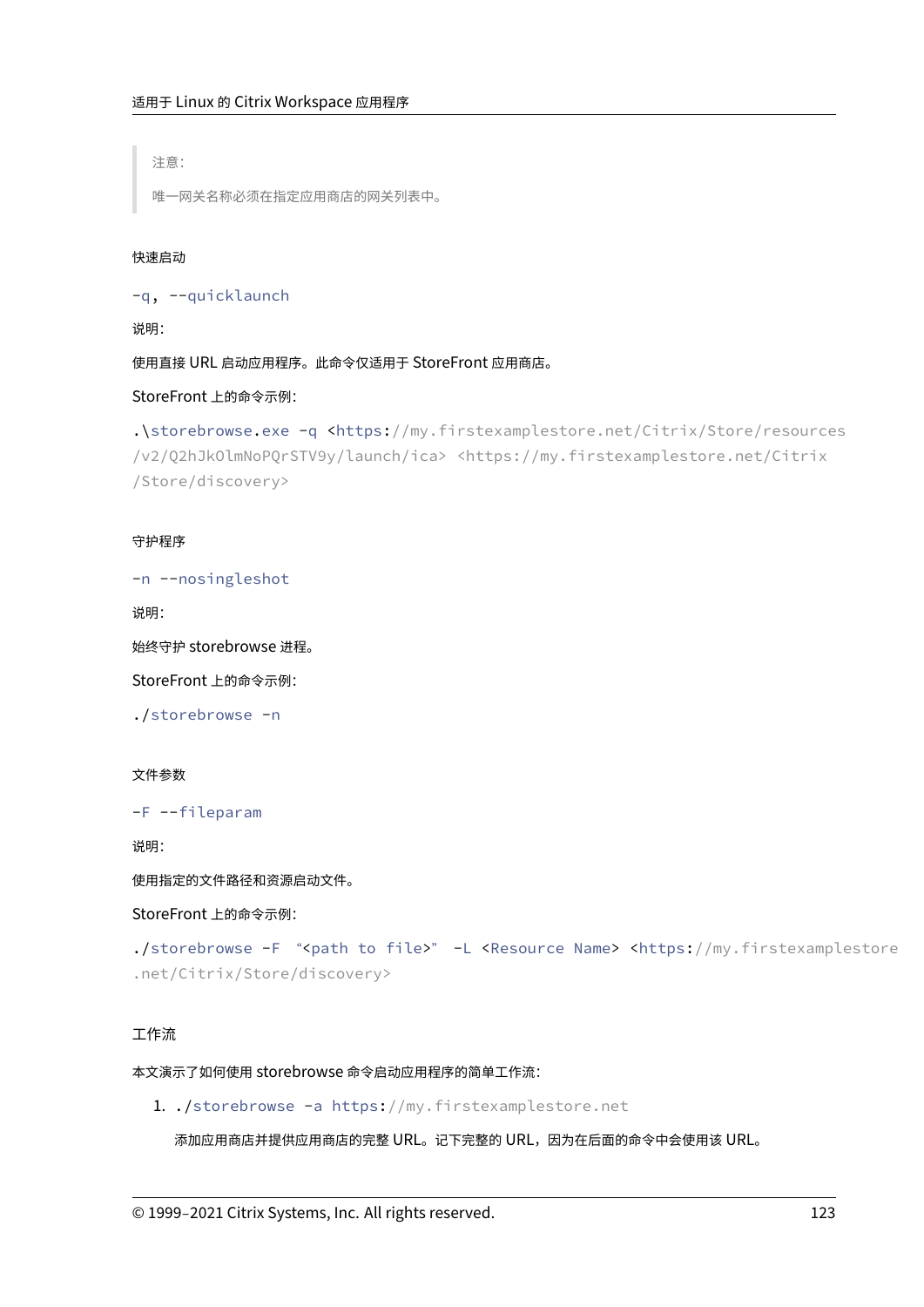2. ./storebrowse.exe -E https://my.firstexamplestore.net/Citrix/Store/ discovery

列出所有已发布的应用程序和桌面。使用针对已注册的应用商店显示的弹出窗口输入您的凭据。

3. ./storebrowse -L <Resource\_Name> https://my.firstexamplestore.net/ Citrix/Store/discovery

启动资源。从上一个命令的输出中获取资源名称。

4. ./storebrowse -K

此命令将清除之前输入的凭据并关闭 storebrowse 守护程序。如果未明确提及此命令, storebrowse 进程将 在一小时后退出。

故障排除

November 10, 2021

本文中包含的信息可帮助管理员解决适用于 Linux 的 Citrix Workspace 应用程序的任何问题。

连接

您可能会遇到以下连接问题。

# **ICA** 启动 **Fedora 29/30**

ICA 启动可能会在 Fedora 29/30 上失败。解决方法:按照以下步骤进行操作:

1. 使用命令安装 compat‑openssl10。

sudo yum install compat-openssl10.x86\_64

2. 在 ~/.bashrc 中设置环境变量以便为每个会话进行加载。此操作指向较旧的 libcrypto 库。

```
export LD_PRELOAD=/lib64/libcrypto.so.1.0.2o
```
注意:

与 Wayland 合成器相比,该应用程序在 X.Org 服务器中工作运行。对于将 Wayland 作为默认图形协议的发行 版,请取消注释以下行:

WaylandEnable=**false**,所在位置为 /etc/gdm/custom.conf 或 /etc/gdm3/custom.conf 请注销并登录以指向 X.Org 服务器。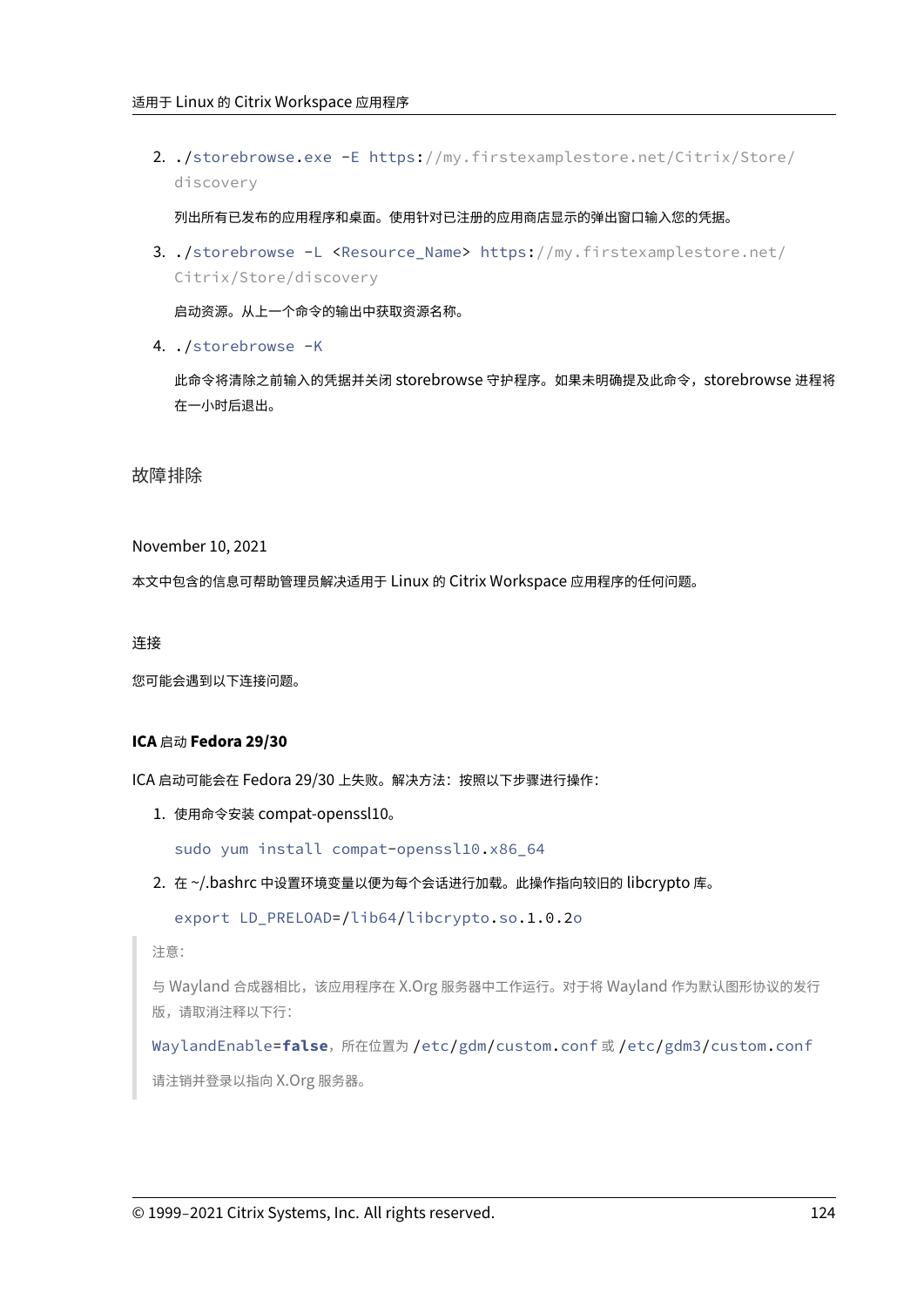#### 已发布的资源或桌面会话

与 Windows 服务器建立连接时,如果显示带有 "正在连接到服务器..." 消息的对话框,但不显示后续的连接窗口,则 可能需要为服务器配置客户端访问许可证 (Client Access License, CAL)。有关许可的详细信息,请参阅许可。

#### 会话重新连接

如果会话的颜色深度高于 Citrix Workspace 应用程序请求的深度,则重新连接该会话有时会失败。此故障是由于服务 器上可用内存不足所导致的。如果重新连接失败,Citrix Workspace 应用程序将尝试使用初始颜色深度。否则,服务 器将尝试以所请求的颜色深度启动一个新会话,而将初始会话保持在断开连接状态。但是,如果服务器上的可用内存仍 然不足,则第二个连接也可能会失败。

#### 完整 **Internet** 名称

Citrix 建议您在网络中配置 DNS(域名服务器),以允许您解析要连接到的服务器名称。如果不配置 DNS,则可能无法 将服务器名称解析为 IP 地址。或者,也可以按 IP 地址(而非名称)指定服务器。TLS 连接要求完全限定的域名,而非 IP 地址。

#### 代理检测失败

如果将连接配置为使用自动代理检测,但在尝试建立连接时显示 "代理检测失败: Javascript 错误" 错误消息,请将 wpad.dat 文件复制到 \$ICAROOT/util 中。运行以下命令,其中主机名为尝试连接到的服务器主机名:

```
cat wpad.dat | ./pacexec pac.js FindProxyForURL <http://hostname>
hostname 2\>&1 | grep "undeclared variable"
```
如果未显示命令输出,说明服务器上的 wpad.dat 文件存在严重问题,需要进行调查。但如果显示 "赋值给未声明的 变量…" 等命令输出,则可以解决该问题。打开 pac.js,为输出中列出的每个变量按以下格式在文件顶部添加一行, 其中 "…" 为变量名。

var ...;

#### 会话速度缓慢

如果某个会话在您移动鼠标后才启动,Linux 内核中的随机数字生成功能可能存在问题。解决方法:运行一个熵生成的 后台程序, 例如 rngd(基于硬件)或 haveged(来自 Magic Software)。

#### 密码套件

如果连接失败,并提供新的加密支持:

- 1. 可以使用各种工具来检查服务器支持的密码套件,包括:
	- Ssllabs.com(要求服务器具有 Internet 访问权限)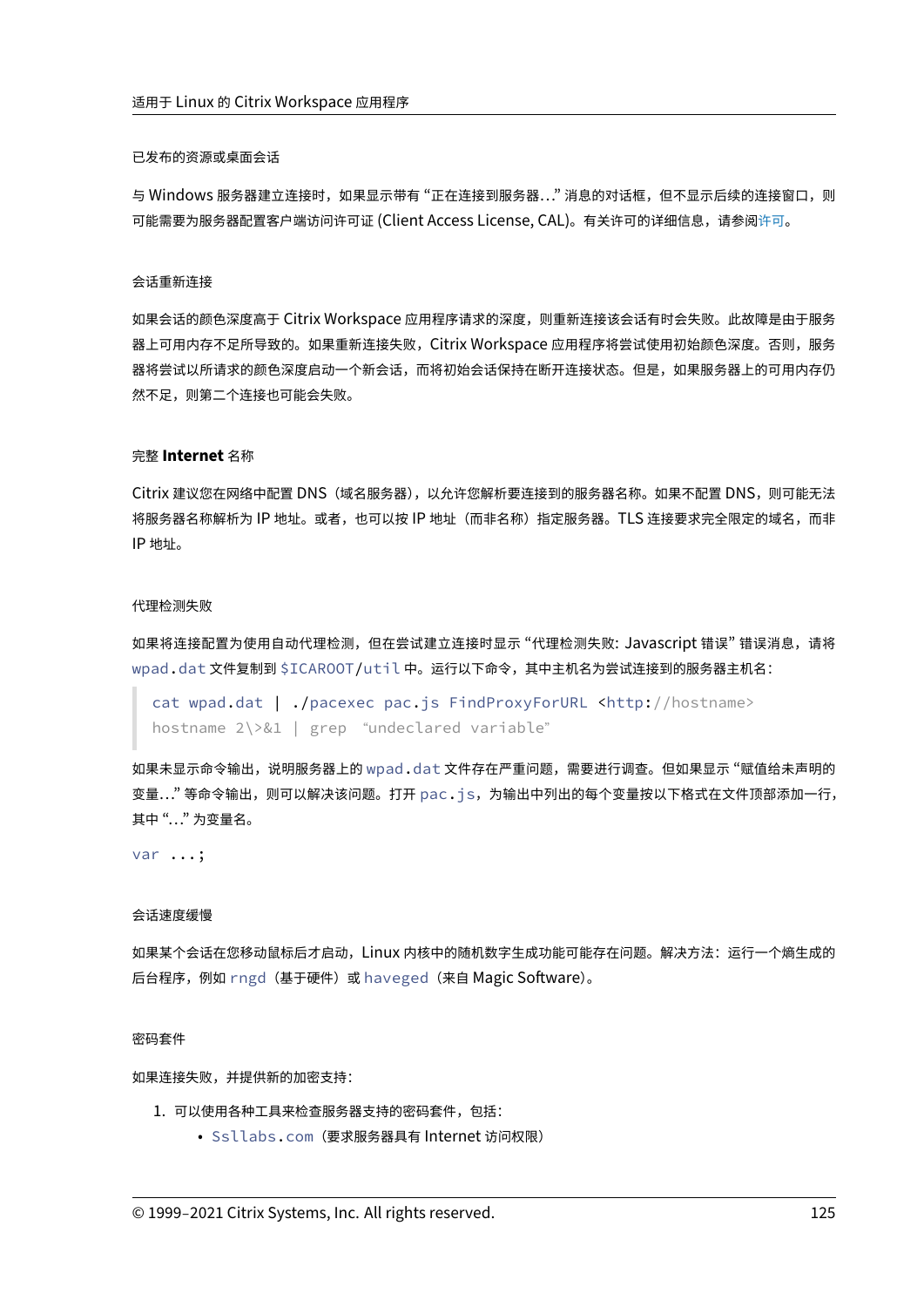- sslyze (https://github.com/nabla-c0d3/sslyze)
- 2. 在 Linux 客户端 WireShark 中,使用过滤器 (ip.addr == VDAIPAddress) 查找数据包 (Client Hello, Server Hello) 以查找 SSL 部分。结果包含由客户端发送并由服务器接受的密码套件。

## **Citrix** 优化 **SDK** 不正确

Citrix Optimization SDK 软件包中包含不正确的 UIDialogLibWebKit.so 版本。解决方法:执行以下步骤:

- 1. 从下载页面下载 Citrix Optimization SDK 软件包版本 18.10。
	- a) 转到路径 CitrixPluginSDK/UIDialogLib/GTK:

[c](https://www.citrix.co.in/downloads/workspace-app/legacy-workspace-app-for-linux/workspace-app-for-linux-1810.html)d CitrixPluginSDK/UIDialogLib/GTK

b) 删除所有对象文件:

rm  $-rf \star o$ 

c) 转到 WebKit 文件夹:

cd ../WebKit

- d) 删除现有 UIDialogLibWebKit.so 包:
	- rm -rf UIDialogLibWebKit.so
- e) 在 WebKit 目录中使用以下命令:

make all

生成新的 UIDialogLibWebKit.so。

f) 将新库复制到 **\$ICAROOT/lib** 目录中。

#### 适用于 **SSL** 连接的弱密码套件

建立 TLS 连接时,适用于 Linux 的 Citrix Workspace 应用程序默认情况下将提供更加新式、更加严格的密码套件集。 如果要连接到需要较旧的密码套件的服务器,请在配置文件的 [WFClient] 部分中设置配置选项 SSLCiphers=ALL。

支持以下高级密码套件:

- TLS\_ECDHE\_RSA\_WITH\_AES\_256\_GCM\_SHA384 (0xc030)、ALL、GOV
- TLS\_ECDHE\_RSA\_WITH\_AES\_256\_CBC\_SHA384 (0xc028)、ALL、GOV
- TLS\_ECDHE\_RSA\_WITH\_AES\_128\_CBC\_SHA (0xc013)、ALL、COM

#### 连接中断

使用 EDT 协议时,您可能会看到以下错误消息: 与 "..." 的连接已断开。 如果连接是通过适用于 EDT 的最大传输单位小 于默认值 1500 字节的路由器建立的,则会出现此问题。请执行以下操作:

• 在配置文件中设置 edtMSS=1000。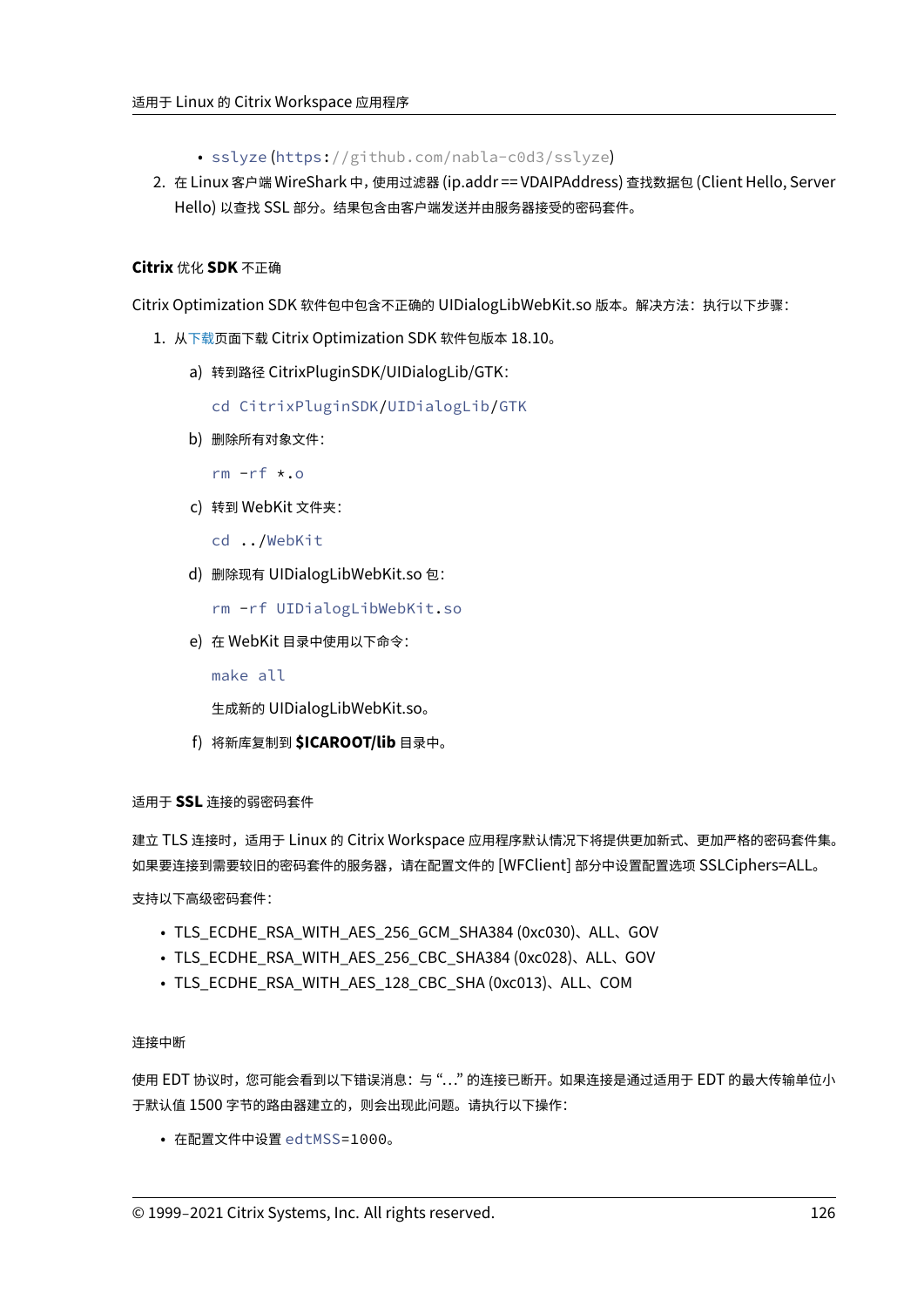#### 连接错误

连接错误可能会产生各种不同的错误对话框。示例如下:

- 连接出错: 与身份验证服务通信时出现协议错误
- 无法联系身份验证服务
- 无法使用此服务器地址添加您的帐户

某些问题可能会导致出现此类错误,包括:

- 本地计算机和远程计算机无法协商通用 TLS 协议时。有关详细信息,请参阅 TLS。
- 远程计算机需要对 TLS 连接使用较旧的密码套件时。在这种情况下,您可以在配置文件的 \ [WFClient\] 部 分中设置配置选项 SSLCiphers=ALL,然后在重新启动连接之前运行 killall AuthManagerDaemon ServiceRecord selfservice storebrowse。
- 远程计算机不恰当地请求客户端证书时。IIS 仅应接受或要求提供 Citrix、Authentication 和 Certificate 的 证书。
- 其他问题。

#### 低带宽连接

Citrix 建议您在服务器上使用最新版本的 Citrix Virtual Apps and Desktops,在用户设备上使用 Citrix Workspace 应用程序。

如果使用低带宽连接,则可以更改 Citrix Workspace 应用程序的配置以及 Citrix Workspace 应用程序的使用方法 以提高性能。

- 配置 **Citrix Workspace** 应用程序连接 ‑ 配置 Citrix Workspace 应用程序连接可以降低 ICA 所需的带宽并提 高性能
- 更改 **Citrix Workspace** 应用程序的使用方式 ‑ 更改 Citrix Workspace 应用程序的使用方式还可以降低实现 高性能连接所需的带宽
- 启用 **UDP** 音频 ‑ 此功能可以在阻塞的网络上保持 IP 语音 (VoIP) 连接中延迟的一致性
- 使用最新版本的 **Citrix Virtual Apps** 和适用于 **Linux** 的 **Citrix Workspace** 应用程序 ‑ Citrix 不断地增强 和提升每个版本的性能,许多性能功能需要最新的 Citrix Workspace 应用程序和服务器软件

#### 显示

#### 屏幕撕裂

在水平块中,两个(或多个)不同的帧的几个部分同时出现在屏幕上时会出现屏幕撕裂的情况。在桌面上内容更改频率 非常快的大型区域中此问题最常见。尽管在 VDA 中数据是通过避免撕裂的方式捕获的,并且数据通过不引入撕裂的方式 传递到客户端,X11(Linux/Unix 图形子系统)仍然不提供通过阻止撕裂的方式一致地绘制到屏幕的方法。

为防止屏幕撕裂,Citrix 建议您使用将应用程序绘制与屏幕绘制同步的标准方法。即,等待 vsvnc 启动下一帧的绘制。 使用 Linux 时可选择某些选项,具体取决于您在客户端上使用的图形硬件以及您使用的窗口管理器。这些选项分为两组 解决方案: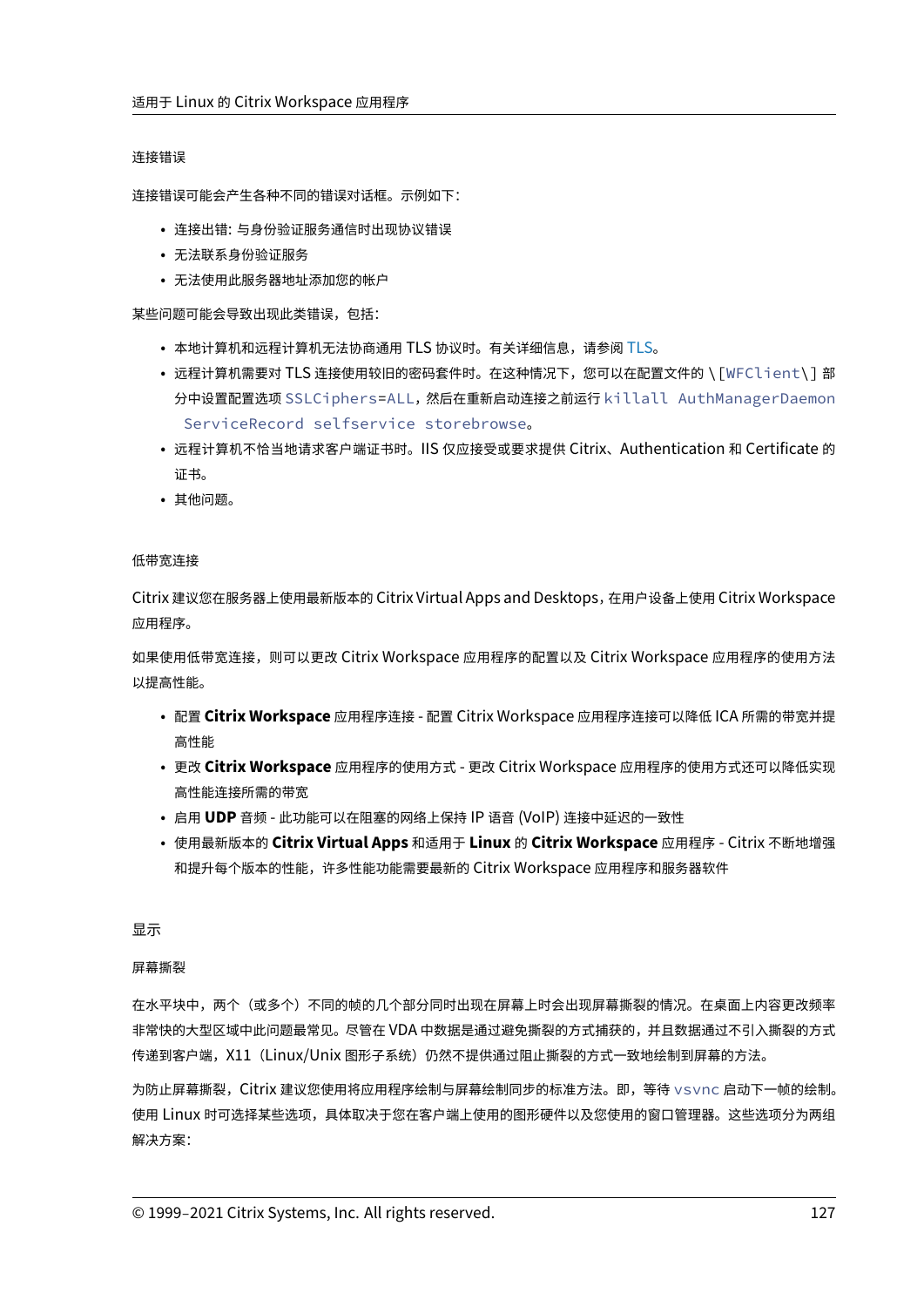- X11 GPU 设置
- 使用组合管理器

# **X11 GPU** 配置

对于 Intel 高清图形,请在名为 **20‑intel.conf** 的 xorg.conf.d 中创建一个包含以下内容的文件:

```
1 Section "Device"
2
3 Identifier "Intel Graphics"
4 Driver "intel"
5 Option "AccelMethod" "sna"
6 Option "TearFree" "true"
7
8 EndSection
```
对于 NVIDIA 图形,请在 xorg.conf.d 文件夹中找到包含您的配置的 "MetaModes" 选项的文件。对于所使用的每个 以逗号分隔的 MetaMode,请添加以下内容:

{ForceFullCompositionPipeline = On}

例如:

Option "MetaModes" "DFP‑0: 1920x1200 +0+0 {ForceFullCompositionPipeline = On}"

注意:

不同的 Linux 分发包使用不同的 xorg.conf.d 路径,例如 /etc/X11/xorg.conf.d 或 /user/share/X11/xorg.conf.d。

## 组合管理器

使用以下命令:

• Compiz(嵌入到 Ubuntu Unity 中)。安装 "CompizConfig Settings Manager"。

运行 "CompizConfig Settings Manager"。

在"常规 -> 撰写"下,取消选中"取消重定向全屏窗口"。

注意:

使用"CompizConfig Settings Manager"时应谨慎,因为错误地更改值会阻止系统启动。

• Compton (加载项实用程序)。有关完整的详细信息,请参阅 Compton 的人工操作页面/文档。例如,请运行 以下命令:

compton --vsync opengl --vsync -aggressive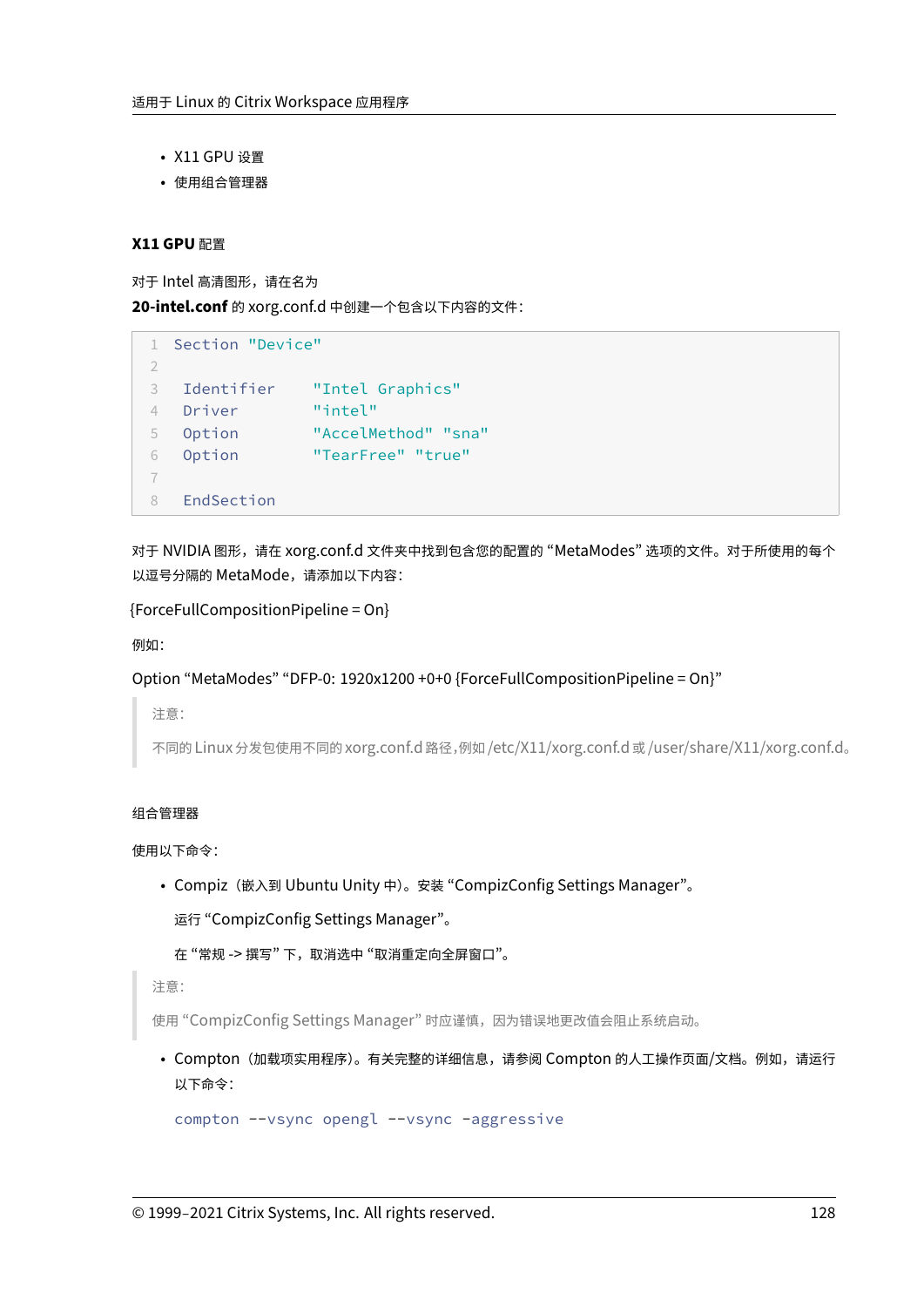#### 击键不正确

如果使用的是非英文键盘,屏幕显示与键盘输入可能不匹配。在这种情况下,应指定所使用的键盘类型和布局。有关指 定键盘的详细信息,请参阅 Control keyboard behavior(控制键盘行为)。

#### 过度重绘

移动无缝窗口时,某些窗口管理器会不断报告新的窗口位置,导致过度重绘。要解决此问题,请将窗口管理器切换到在 移动窗口时仅绘制窗口轮廓的模式。

#### 图标兼容性

适用于 Linux 的 Citrix Workspace 应用程序将创建与大多数窗口管理器兼容的窗口图标,但这些图标并不与 X 客户 端间通信约定完全兼容。

#### 完全图标兼容性

要提供完全图标兼容性,请执行以下操作:

- 1. 打开 wfclient.ini 配置文件。
- 2. 在 [WFClient] 部分中编辑以下行:UseIconWindow=True
- 3. 保存并关闭文件。

#### 光标颜色

如果光标的颜色与背景色相同或相似,则可能难以看到光标。可以将光标区域的颜色强制设置为黑色或白色来修复此问 题。

# 更改光标颜色

- 1. 打开 wfclient.ini 配置文件。
- 2. 在 [WFClient] 部分添加以下行之一:

CursorStipple=ffff,ffff(将光标设置为黑色)

CursorStipple=0,0 (将光标设置为白色)

3. 保存并关闭文件。

彩色闪光

将鼠标移入或移出连接窗口时,非焦点窗口中的颜色开始闪烁。此问题是将 X Windows 系统与伪彩色显示结合使用时 的已知限制。如有可能,请为受影响的连接使用更高的颜色深度。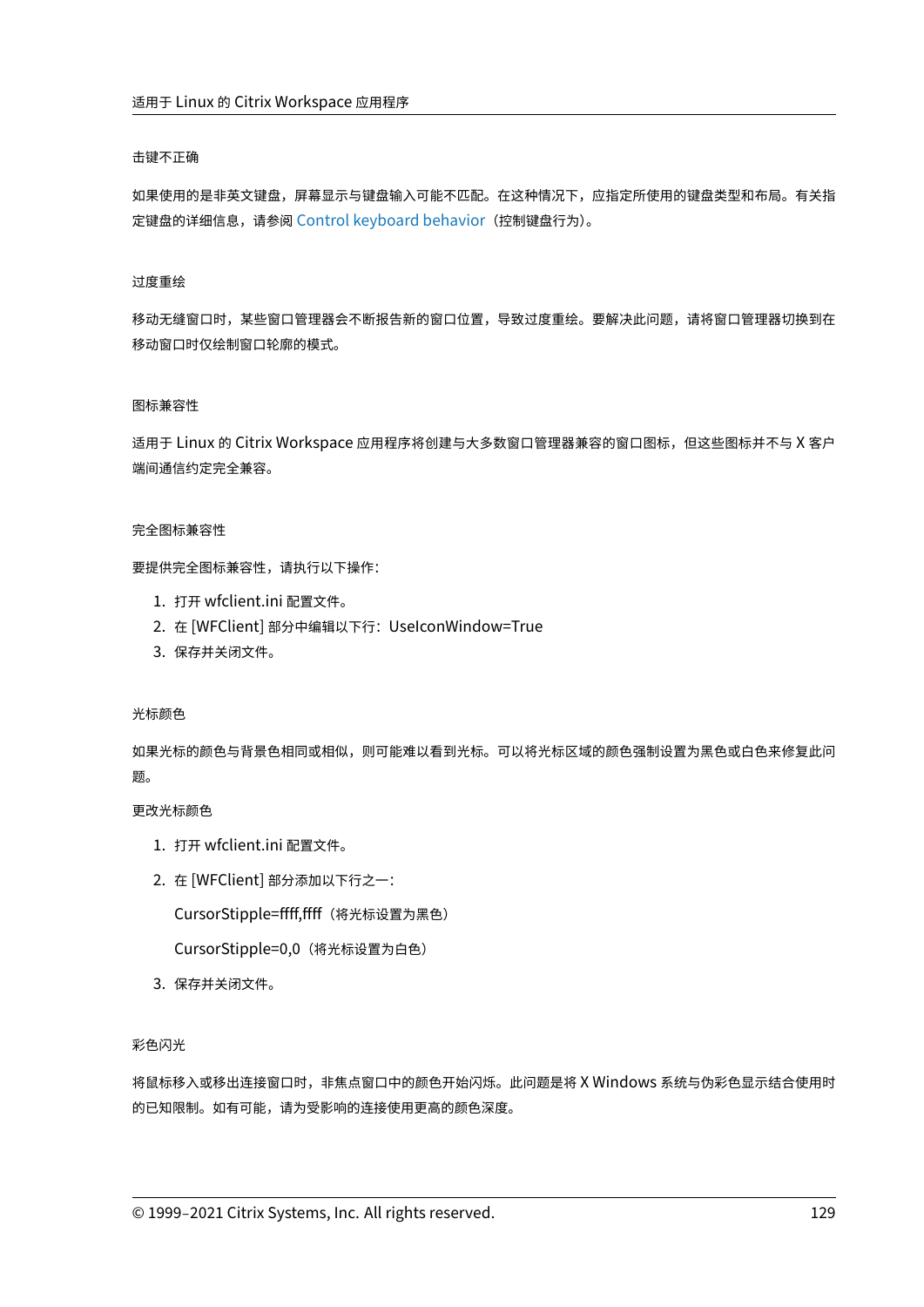#### 使用真彩色显示器的颜色变化

连接到服务器时,用户可以选择使用 256 色模式。此选项假定视频硬件支持调色板,使应用程序能够更改调色板颜色, 以产生动画显示效果。

真彩色显示没有相应的机制来模拟通过快速更改调色板来产生动画效果的功能。从时间和网络流量角度来说,通过软件 模拟此机制的代价非常高。为降低此项成本,Citrix Workspace 应用程序将缓冲快速的调色板更改操作,并每隔几秒 钟更新一次实时调色板。

#### 显示错误

Citrix Workspace 应用程序对日语字符使用 EUC‑JP 或 UTF‑8 字符编码,而服务器则使用 SJIS 字符编码。Citrix Workspace 应用程序无法在这些字符集之间进行转换。在本地查看服务器上保存的文件或者在服务器上查看本地保存 的文件时,此问题会导致出现文件显示问题。此问题还会影响在扩展参数传递中所用的参数中的日语字符。

#### 会话宽幅显示

全屏会话默认跨多个显示器,但还可以使用命令行多显示器显示控制选项 ‑span。通过该选项,可以将全屏会话跨多个 显示器显示。

通过 Desktop Viewer 工具栏功能,您可以在窗口化会话窗口与全屏会话窗口之间切换,包括对相交显示器的多显示 器支持。

重要:

对于采用无缝或标准窗口的会话(包括已最大化的窗口中的会话),宽幅显示不起作用。

‑ span 选项采用以下格式:

 $-$ span [h][o][a $|$ mon1[,mon2[,mon3, mon4]]]

如果指定了 h, 则将在 stdout 中输出显示器列表。如果 h 是完整的选项值, wfica 将退出。

如果指定了 o, 则会话窗口将带有覆盖重定向属性。

小心:

建议不要使用此选项值。只有在使用不兼容的窗口管理器时,才能使用此值。会话窗口对该窗口管理器不可见,没 有图标,也无法重新创建堆栈。只能通过结束会话来删除此值。

如果指定了 a,Citrix Workspace 应用程序将尝试创建一个在所有显示器中显示的会话。

Citrix Workspace 应用程序假定其余的 ‑span 选项值为显示器编号的列表。使用单个值可选择特定的显示器,使用两 个值可选择所需区域左上角和右下角的显示器,使用四个值可指定区域上、下、左、右边缘的显示器。

如果未指定 o, wfica 将使用 NET\_WM\_FULLSCREEN\_MONITORS 消息从窗口管理器中请求相应的窗口布局(如 果支持该功能)。否则,将使用尺寸和位置提示来请求所需的布局。

可以使用以下命令来测试窗口管理器是否支持该功能:

xprop -root | grep \\\_NET\\\_WM\\\_FULLSCREEN\\\_MONITORS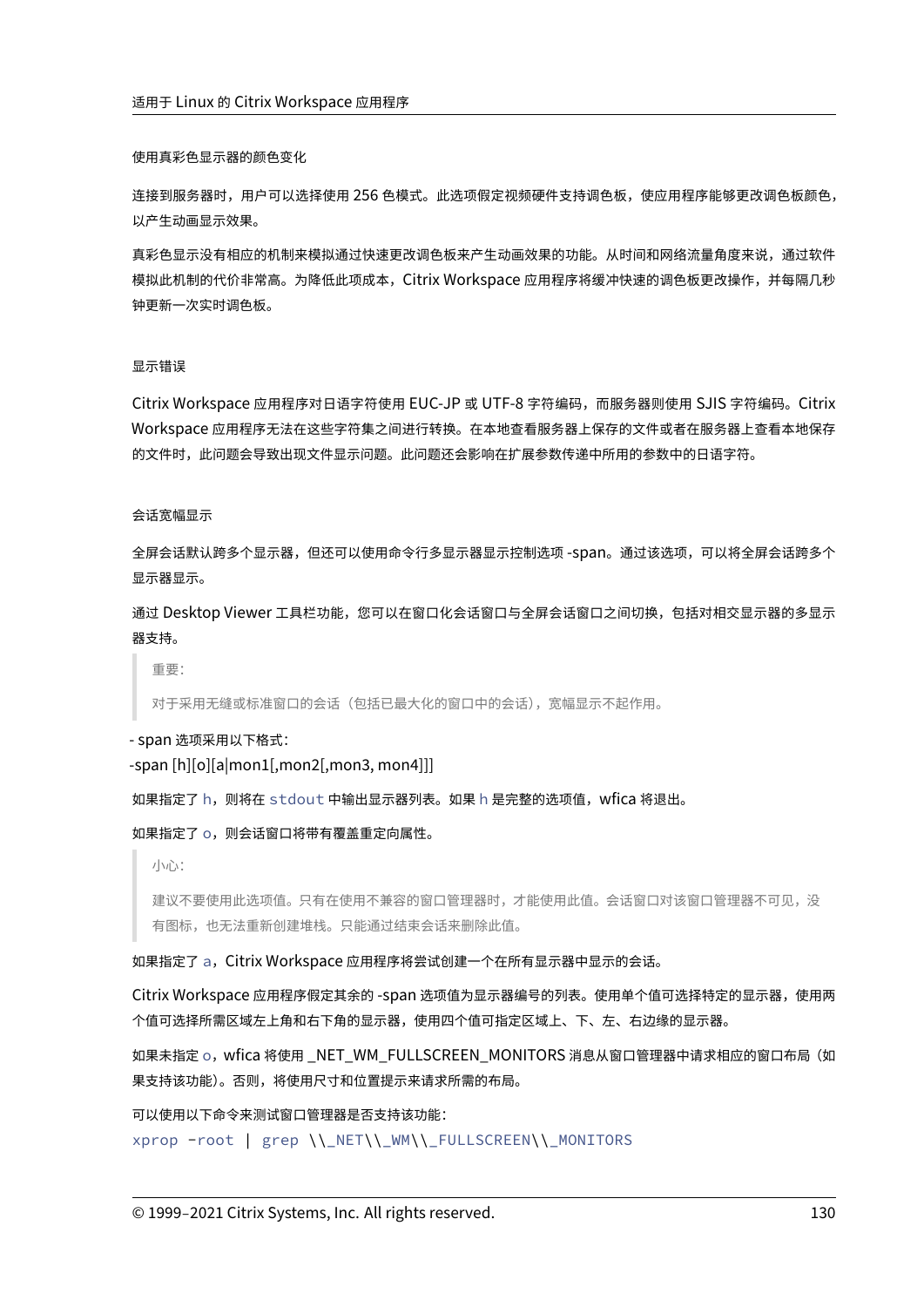如果没有输出,说明不支持该功能。如果不支持,可能需要一个覆盖重定向窗口。可以使用 -span o 设置覆盖重定向 窗口。

从命令行设置跨多个显示器的会话:

1. 在命令提示窗口中,键入:

/opt/Citrix/ICAClient/wfica -span h

用户设备当前所连接地显示器编号列表将输出到 stdout 中,然后退出 wfica。

- 2. 请记下这些显示器编号。
- 3. 在命令提示窗口中,键入:

/opt/Citrix/ICAClient/wfica -span \[w\[,x\[,y,z\]\]\]

其中 w、x、y 和 z 是在步骤 1 中获得的显示器编号,使用单个值 w 时,将指定一个特定的显示器;使用两个值 w 和 x 时,将指定所需区域左上角和右下角的显示器;使用四个值 w、x、y 和 z 时,将指定区域上、下、左、右 边缘的显示器。

重要:

• 在通过浏览器启动自助服务之前, 定义 WFICA OPTS 变量。为此, 请编辑配置文件 (通常位于 \$HOME/.bash\_profile 或 \$HOME/.profile),在其中添加一行来定义 WFICA\_OPTS 变量。例 如:

export WFICA\_OPTS="-span a"

- 此更改影响 Citrix Virtual Apps and Desktops 会话。
- 如果已启动 selfservice 或 storebrowse,请删除其启动的进程,以便新环境变量能够生效。请通 过以下命令删除进程:

killall AuthManagerDaemon ServiceRecord storebrowse

# 本地应用程序

您可能无法从全屏会话转义以使用本地应用程序或其他会话,因为客户端系统 UI 处于隐藏状态,并且 "键盘透明度" 功 能禁用常用的键盘命令。例如,Alt+Tab,将命令改为发送到服务器。

解决方法:使用 Ctrl+F2 暂时关闭键盘透明度功能,直至焦点下次返回会话窗口。备选解决方法为在 \$ICAROOT/config/module.ini 中将 TransparentKeyPassthrough 设置为 No。这将禁用键盘透明度功能。但是,您可能需要通 过在 All\_regions.ini 文件中添加此设置来覆盖 ICA 文件。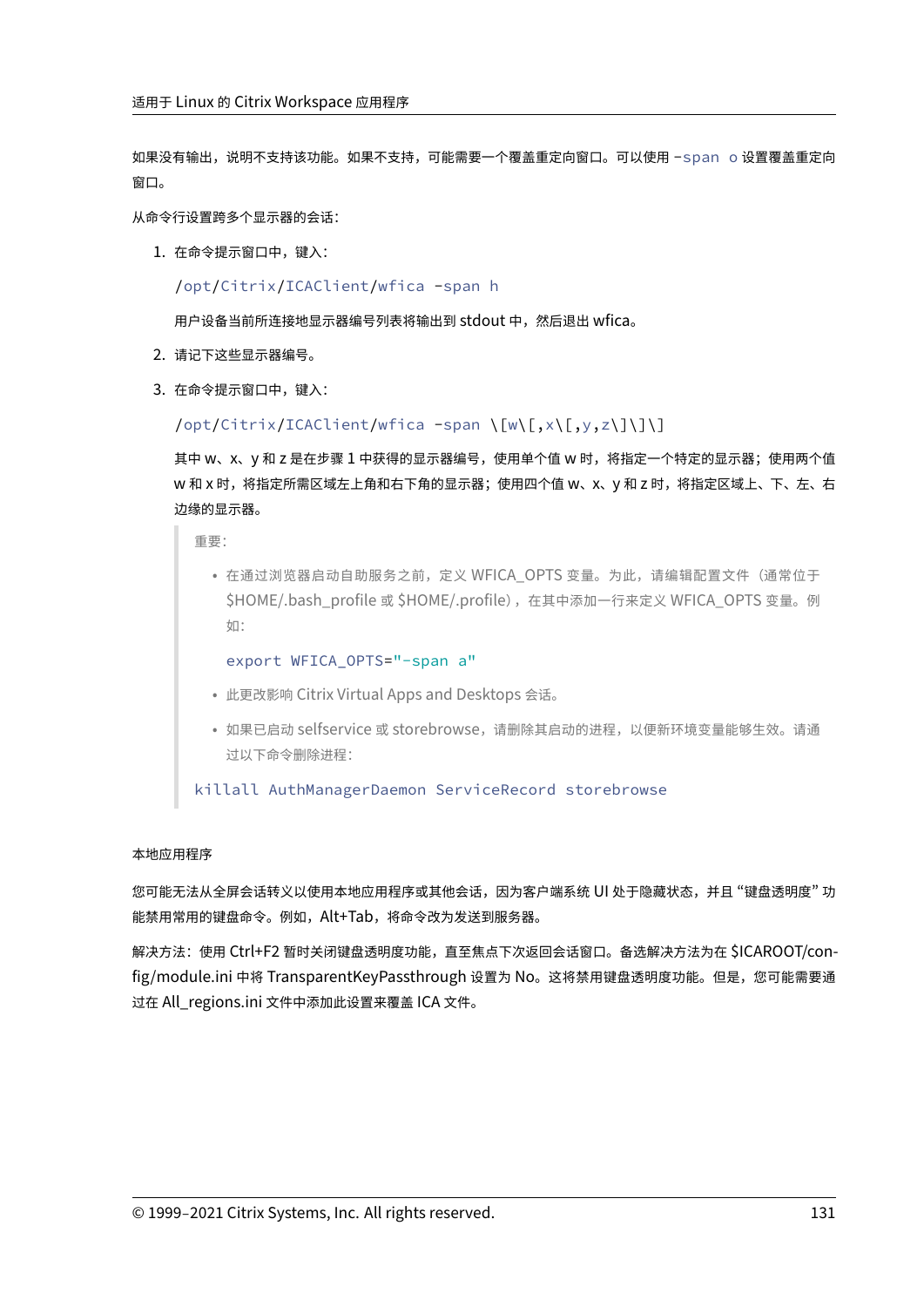#### 浏览器

#### 本地浏览器

在 Windows 会话中单击某个链接时,链接内容将显示在本地浏览器中。wfclient.ini 中启用了服务器到客户端内容重 定向功能。这将导致本地应用程序运行。要禁用服务器‑客户端内容重定向,请参阅服务器‑客户端内容重定向。

#### 访问已发布的资源

访问已发布的资源时,您的浏览器会提示保存文件。除 Firefox 和 Chrome 外,可能需要对其他浏览器进行配置才能 连接到已发布的资源。但在尝试通过单击该页面上的图标访问资源时,浏览器将提示您保存 ICA 文件。

#### 特定浏览器

如果使用特定 Web 浏览器时遇到问题,请在运行 setupwfc 前,设置环境变量 BROWSER,以指定所需浏览器的本地 路径和名称。

#### **Firefox** 浏览器

在 Firefox 中启动桌面或应用程序时,如果页面没有响应,请尝试启用 ICA 插件。

#### **Firefox** 中的 **ICA** 插件

在 Firefox 中启用了 ICA 插件时,桌面和应用程序会话可能未启动。在这种情况下,请尝试禁用 ICA 插件。

#### 配置错误

如果某个连接条目配置不正确,可能会出现以下错误。

**E\_MISSING\_INI\_SECTION ‑** 验证配置文件**:"…"**。配置文件中的 **"…"** 部分丢失。

配置文件存在编辑错误或已损坏。

**E\_MISSING\_INI\_ENTRY ‑** 验证配置文件**:"…"**。**"…"** 部分中必须包含条目 **"…"**。

配置文件存在编辑错误或已损坏。

**E\_INI\_VENDOR\_RANGE ‑** 验证配置文件**:"…"**。配置文件中的 **X** 服务器供应商范围 **"…"** 无效。

配置文件中的 X 服务器供应商信息已损坏。请与 Citrix 联系。

# **wfclient.ini** 配置错误

如果未正确编辑 wfclient.ini, 则可能会出现以下错误。

E\_CANNOT\_WRITE\_FILE ‑ 无法写入文件:"…"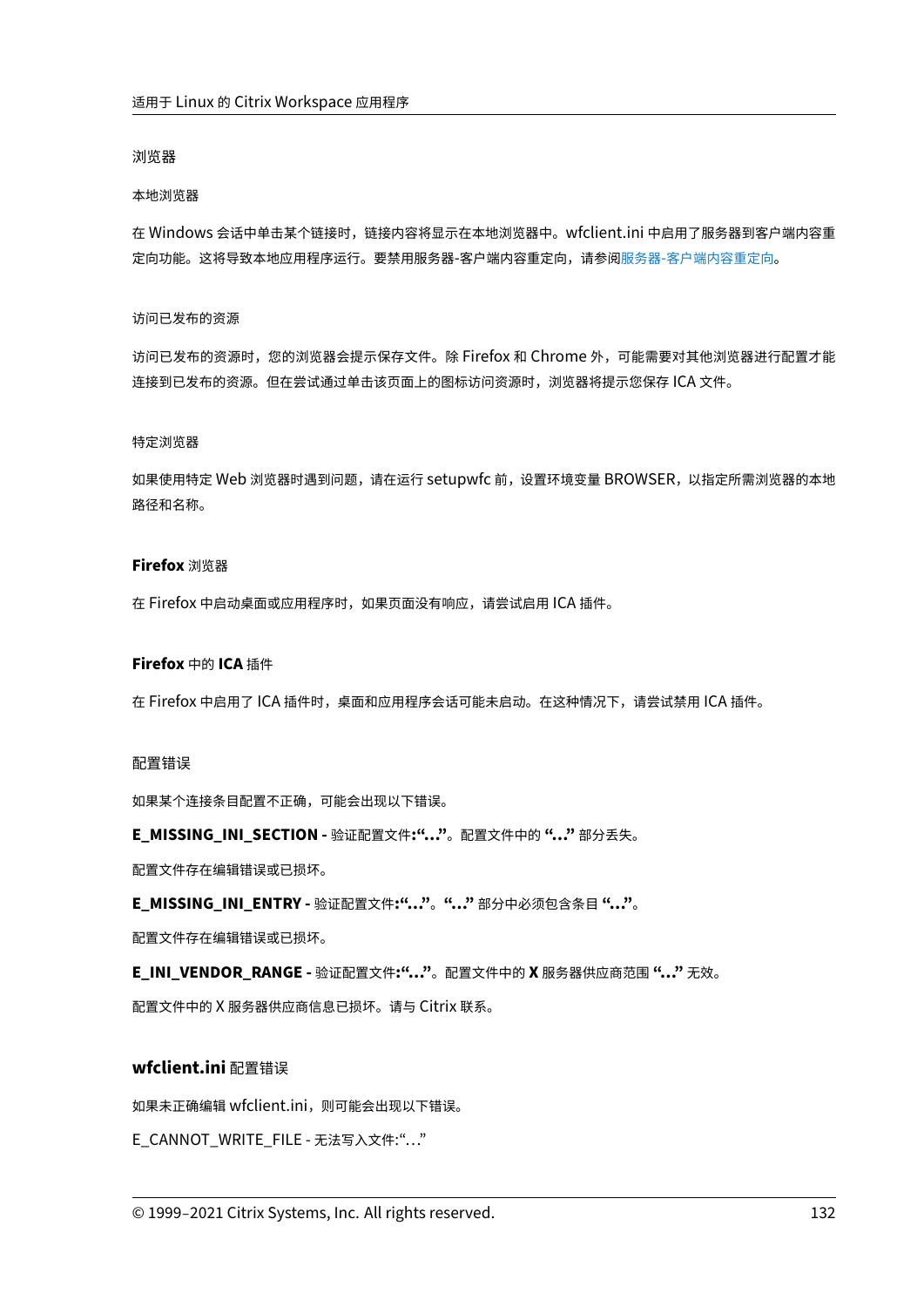保存连接数据库时出错;例如无磁盘空间。

E\_CANNOT\_WRITE\_FILE - 无法创建文件: ...

创建连接数据库时出错。

**E\_PNAGENT\_FILE\_UNREADABLE ‑** 无法读取 **Citrix Virtual Apps** 文件 **"…":** 无此类文件或目录。

 $-\n$ 或 $-$ 

无法读取 **Citrix Virtual Apps** 文件 **"…":** 权限被拒绝。

您尝试通过桌面项或菜单访问资源,但该资源对应的 Citrix Virtual Apps 文件不可用。请在查看菜单中选择应用程序 刷新以刷新已发布的资源列表,然后重新尝试访问该资源。如果该错误仍然存在,请检查桌面图标或菜单项的属性,以 及该图标或菜单项所引用的 Citrix Virtual Apps 文件。

## **PAC** 文件错误

如果您的部署使用代理自动配置 (PAC) 文件指定代理配置,则会发生以下错误。

代理检测失败**:** 自动配置 **URL** 不正确。

在浏览器中指定的地址属于无效 URL 类型。有效类型为 http:// 和 https://,不支持其他类型。请将地址更改为有效 的 URL 类型并重试。

代理检测失败**: .PAC** 脚本 **HTTP** 下载失败**:** 连接失败。

检查是否输入了错误的名称或地址。如果是,请更正地址[并重试。](http://)如[果不是,可](https://)以关闭服务器。稍后重试。

代理检测失败**: .PAC** 脚本 **HTTP** 下载失败**:** 找不到路径。

服务器上不存在所请求的 PAC 文件。请在服务器上更改 PAC 文件,或者重新配置浏览器。

代理检测失败**: .PAC** 脚本 **HTTP** 下载失败。

下载 PAC 文件时连接失败。请重新连接并重试。

代理检测失败**:** 自动配置脚本为空。

PAC 文件为空。请在服务器上更改 PAC 文件,或者重新配置浏览器。

#### 代理检测失败**:** 不支持 **JavaScript**。

缺少 PAC 可执行文件或 pac.js 文本文件。重新安装 Citrix Workspace 应用程序。

#### 代理检测失败**: JavaScript** 错误。

PAC 文件中包含无效的 JavaScript。请在服务器上修复 PAC 文件。另请参阅连接。

代理检测失败**:** 代理自动配置脚本结果不正确。

从服务器接收到的响应格式不正确。请在服务器上修复响应的格式,或者重新[配置浏](https://docs.citrix.com/zh-cn/citrix-workspace-app-for-linux/troubleshooting.html)览器。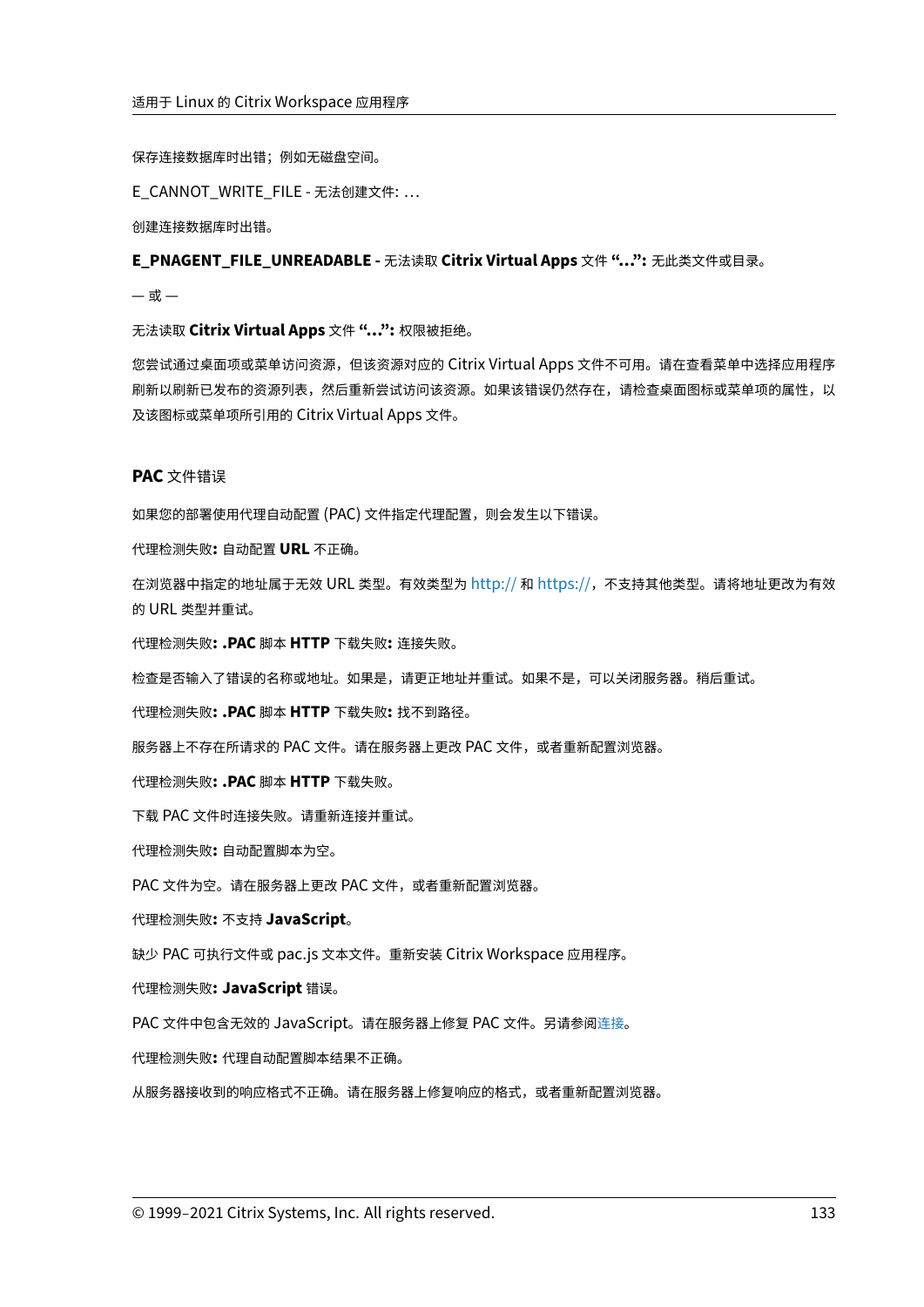#### 证书

当您使用具有 SAML 身份验证的应用商店(使用 AUTHv3 协议)时,将显示以下错误消息: "Unacceptable TLS Certificate"(不可接受的 TLS 证书)。

当您使用适用于 Linux 的 Citrix Workspace 应用程序 1906 及更高版本时会出现此问题。有关故障排除说明,请参阅 知识中心文章 CTX260336。

如果 StoreFront 服务器无法提供与所使用的证书匹配的中间证书,或者要安装中间证书以支持智能卡用户,请先执行 以下步骤,然后再添加 StoreFront 应用商店:

1. 单独获[取一个或多个](https://support.citrix.com/article/CTX260336) PEM 格式的中间证书。

提示:

如果找不到 PEM 格式的证书,请使用 openssl 实用程序将 CRT 格式的证书转换为.pem 文件。

- 2. 以用户身份(通常为 root)安装软件包:
	- a) 将一个或多个文件复制到 \$ICAROOT/keystore/intcerts。
	- b) 以安装软件包的用户身份运行以下命令:

\$ICAROOT/util/ctx\_rehash

如果要对证书颁发机构颁发的尚不受用户设备信任的服务器证书进行身份验证,请先按以下说明进行操作,然后再添加 StoreFront 应用商店:

1. 获取 PEM 格式的根证书。

提示:如果找不到此格式的证书,请使用 openssl 实用程序将 CRT 格式的证书转换为.pem 文件。

- 2. 以安装软件包的用户身份(通常为 root)执行以下操作:
	- a) 将该文件复制到 \$ICAROOT/keystore/cacerts。
	- b) 运行以下命令:
		- \$ICAROOT/util/ctx\_rehash

其他

连接问题

您可能还会遇到以下问题。

关闭会话

如果您想知道服务器是否已指示 Citrix Workspace 应用程序关闭会话,可以使用 *wfica* 程序在收到从服务器终止会话 的命令时进行记录。

要通过 syslog 系统记录此信息,请将值为 6 的 *SyslogThreshold* 添加到配置文件的 [WFClient] 部分中。这将启用 优先级为 LOG\_INFO 或更高的消息日志记录功能。*SyslogThreshold* 的默认值为 4 (=LOG\_WARNING)。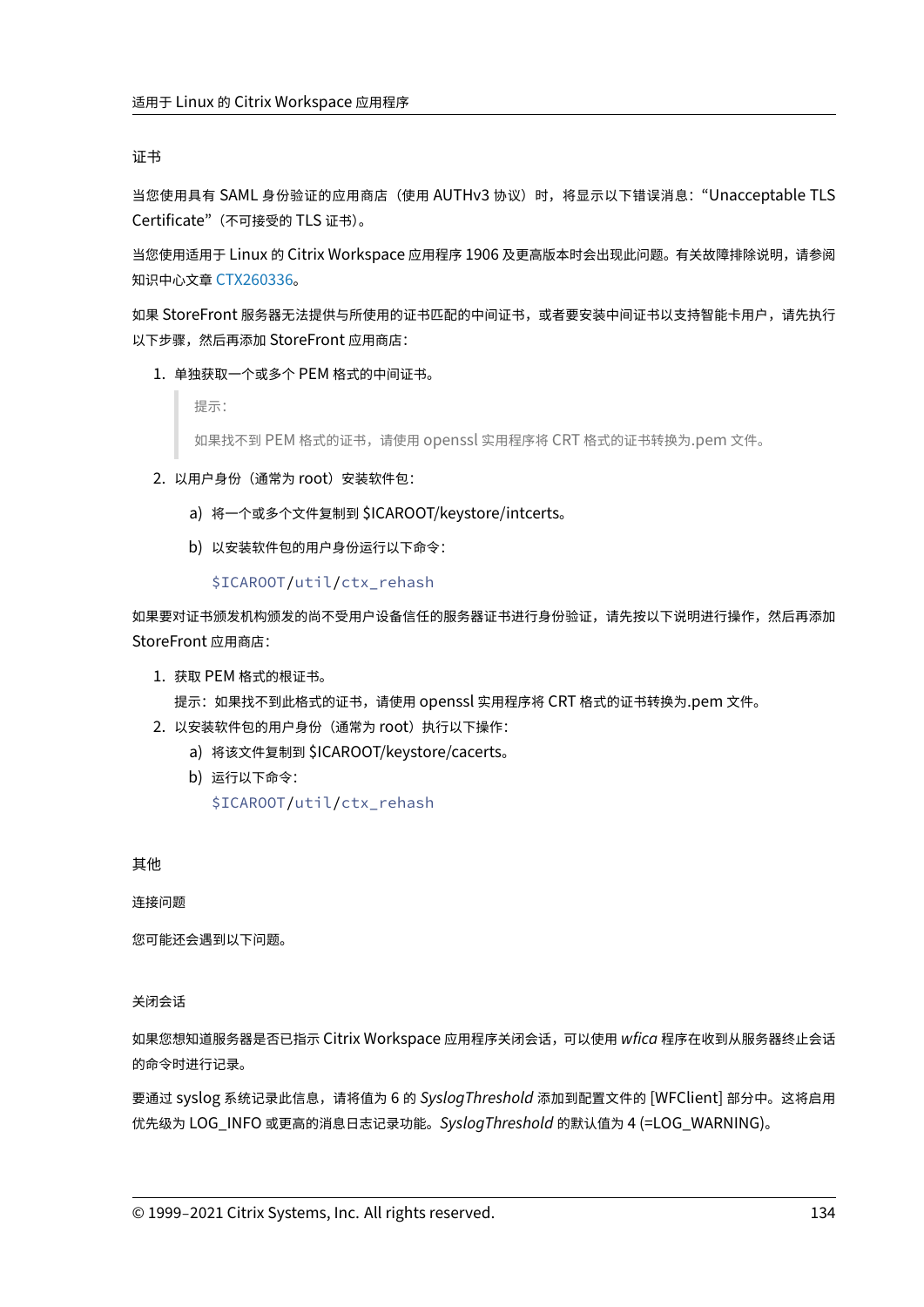同样,要拥有 *wfica*,请将消息发送到标准错误,并将值为 6 的 *PrintLogThreshold* 添加到 [WFClient] 部分。 *PrintLogThreshold* 的默认值为 0 (=LOG\_EMERG)。

有关日志记录的详细信息,请参阅日志记录,有关 syslog 配置的详细信息,请参阅 syslog 配置。

#### 配置文件设置

wfclient.ini 中的每个条目都必须在 All\_Regions.ini 中有对应的条目,这样该设置才能生效。此外,wfclient.ini 文 件的 [Thinwire3.0]、[ClientDrive] 和 [TCP/IP] 部分中的每个条目都必须在 canonicalization.ini 中有对应的条 目,该设置才能生效。 有关详细信息,请参阅 \$ICAROOT/config 目录中的 All\_Regions.ini 和 canonicalization.ini 文件。

#### 已发布的应用程序

如果运行访问串行端口的已发布的应用程序时遇到问题,则当该端口被其他应用程序锁定时,该应用程序可能会失败 (是否显示错误消息取决于应用程序本身)。在这种情况下,请检查是否有其他应用程序临时锁定了该串行端口,或者是 否有锁定该串行端口的应用程序在退出时未释放该端口。

要解决此问题,请停止阻止串行端口的应用程序。对于 UUCP 样式的锁定,应用程序退出后可能会在后面遗留一个锁定 文件。这些锁定文件所在的位置取决于使用的操作系统。

#### 启动 **Citrix Workspace** 应用程序

如果 Citrix Workspace 应用程序未启动,并显示 "找不到应用程序默认文件或该文件已过期" 消息。原因可能是未正 确定义环境变量 ICAROOT 如果将 Citrix Workspace 应用程序安装到非默认位置, 则必须设置该变量。要解决此问 题,Citrix 建议执行以下操作之一:

• 将 ICAROOT 定义为安装目录。

要检查是否正确定义了 ICAROOT 环境变量,请尝试从终端会话启动 Citrix Workspace 应用程序。如果仍显 示该错误消息,则可能未正确定义 ICAROOT 环境变量。

• 将 Citrix Workspace 应用程序重新安装到默认位置。有关安装 Citrix Workspace 应用程序的详细信息,请 参阅安装和设置。

如果先前将 Citrix Workspace 应用程序安装到默认位置,请在重新安装前删除 /opt/Citrix/ICAClient 或 \$[HOME/ICA](https://docs.citrix.com/zh-cn/citrix-workspace-app-for-linux/install.html)Client/platform 目录。

# **Citrix CryptoKit**(以前称为 **SSLSDK**)

要查找您正在运行的 Citrix CryptoKit(以前称为 SSLSDK)或 OpenSSL 的版本号,可以使用以下命令: strings libctxssl.so | grep "Citrix SSLSDK"

还可以在 AuthManagerDaemon 或 PrimaryAuthManager 上运行此命令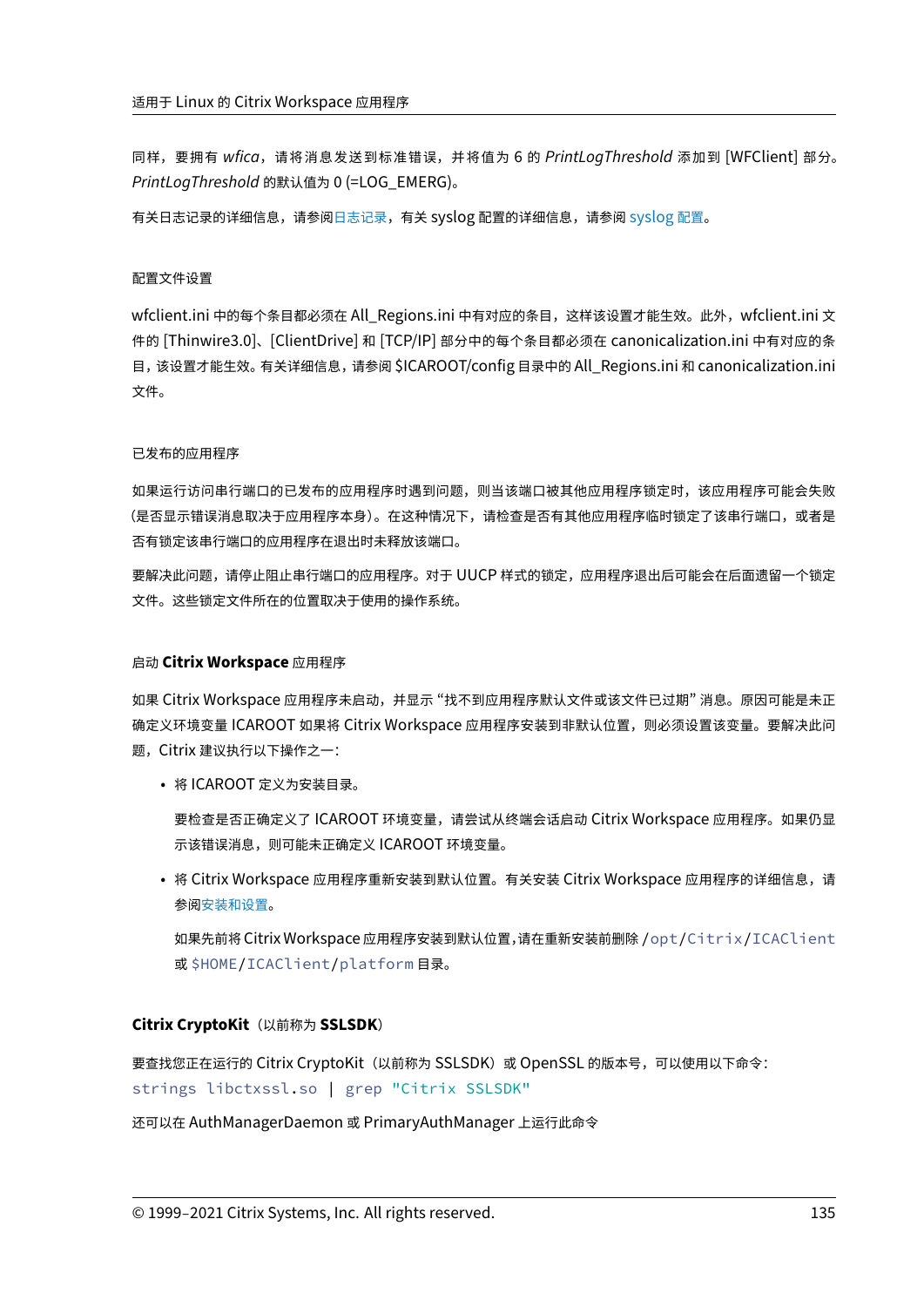# 键盘快捷方式

如果窗口管理器使用相同的键组合提供本机功能,您的键组合可能不起作用。例如,KDE 窗口管理器使用 Ctrl+Shift+F1 到 Ctrl+Shift+F4 的键组合在桌面 13 到 16 之间切换。如果遇到此问题,请尝试以下解决方案:

- 键盘上的转换模式将一组本地键组合映射到服务器端键组合。例如,在转换模式下,默认将 Ctrl+Shift+F1 映射 到服务器端键组合 Alt+F1。要将此映射重新配置为备用本地键组合,请更新 \$HOME/.ICAClient/wfclient.ini 的 [WFClient] 部分中的以下条目:此操作会将本地键组合 Alt+Ctrl+F1 映射到 Alt+F1:
	- **–** 将 Hotkey1Shift=Ctrl+Shift 更改为 Hotkey1Shift=Alt+Ctrl。
- 键盘上的直接模式将所有键组合直接发送到服务器。这些键组合不在本地处理。要配置直接模式,请在 \$HOME/.ICAClient/wfclient.ini 的 [WFClient] 部分中, 将 TransparentKeyPassthrough 设置为 Remote。
- 重新配置窗口管理器,使其阻止使用默认键盘组合。

# 远程 **Croatian** 键盘

以下过程可确保将 ASCII 字符正确发送到具有 Croatian 键盘布局的远程虚拟机。

- 1. 在相应配置文件的 WFClient 部分中,将 UseEUKSforASCII 设置为 True。
- 2. 将 UseEUKS 设置为 2。

# 日语键盘

要配置对日语键盘的使用,请更新 wfclient.ini 配置文件中的以下条目:

KeyboardLayout=Japanese (JIS)

# **ABNT2** 键盘

要配置对 ABNT2 键盘的使用,请更新 wfclient.ini 配置文件中的以下条目:

KeyboardLayout=Brazilian (ABNT2)

# 本地键盘

如果本地键盘上的某些键未按预期运行,请从 \$ICAROOT/config/module.ini 的列表中选择最相配的服务器布局。

# **Windows Media Player**

Citrix Workspace 应用程序可能没有 GStreamer 插件,无法处理请求的格式。这通常会导致服务器请求其他格式。 有时首次检查适用的插件会错误地指出已存在一个插件。这通常会被检测到,并且会导致服务器上显示一个错误对话框, 指出 Windows Media Player 在播放文件时遇到问题。在会话中尝试播放该文件通常能够成功,因为格式被 Citrix Workspace 应用程序拒绝。因此,服务器会请求其他格式或呈现媒体本身。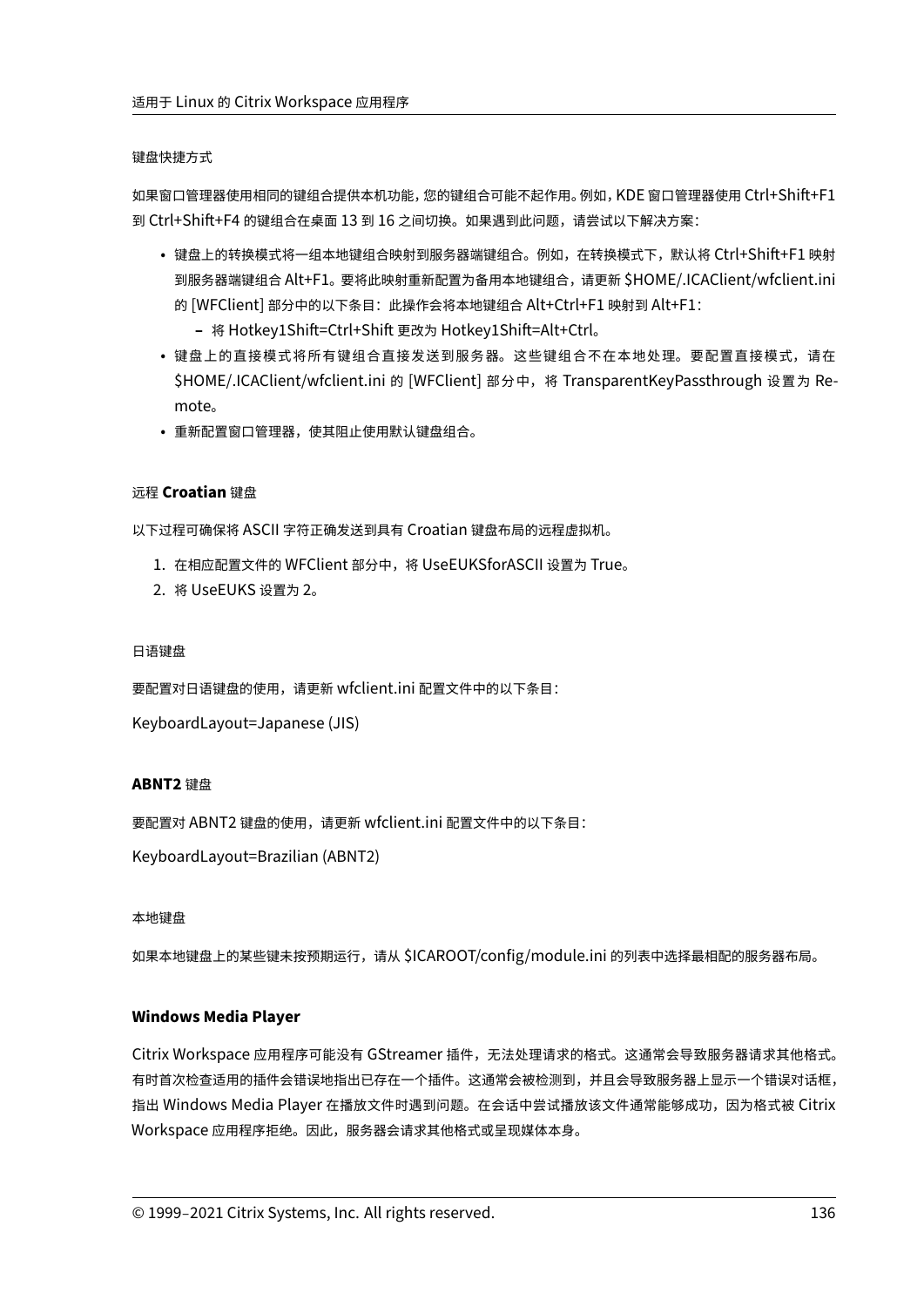在少数情况下,尽管进度指示器在 Windows Media Player 中正常移动,但实际上检测不到恰当的插件,并且无法正 确播放文件。

要避免显示此错误对话框,或者避免在将来的会话中播放失败,请执行以下操作:

- 1. 临时将配置选项"SpeedScreenMMAVerbose=On"添加到 \$Home/.ICAClient/wfclient.ini(举例)的 [WFClient] 部分。
- 2. 通过已从终端启动的自助服务重新启动 wfica。
- 3. 播放导致出现此错误的视频。
- 4. 记录(在跟踪输出中)与缺失插件跟踪关联的 MIME 类型,或者记录应受支持但不播放的 MIME 类型(例如 "video/x‑h264..")。
- 5. 编辑 \$ICAROOT/config/MediaStreamingConfig.tbl。在包含记录的 MIME 类型的行中, 在":" 与 MIME 类型之间插入 "?"。这样将禁用该格式。
- 6. 对引发此错误情况的其他媒体格式重复(上述)步骤 2 5。
- 7. 将修改后的 MediaStreamingConfig.tbl 分发到安装了相同的一组 GStreamer 插件的其他计算机。

注意:

也可以在识别 MIME 类型后安装 GStreamer 插件进行解码。

# 串行端口设置

要配置一个串行端口,请在 \$ICAROOT/config/module.ini 配置文件中添加以下条目:

LastComPortNum=1

ComPort1=device

要配置两个或多个串行端口,请在 \$ICAROOT/config/module.ini 配置文件中添加以下条目:

LastComPortNum=2

ComPort1=device1

ComPort2=device2

错误

本主题列出了在使用 Citrix Workspace 应用程序时可能出现的其他常见错误消息。

出现错误。错误代码为 **11 (E\_MISSING\_INI\_SECTION)**。请参阅相关文档。正在退出。

从命令行运行 Citrix Workspace 应用程序时,此消息通常意味着在 appsrv.ini 文件中未找到命令行中指定的说明。

# **E\_BAD\_OPTION ‑** 选项 **"…"** 无效。

选项 "…" 缺少参数。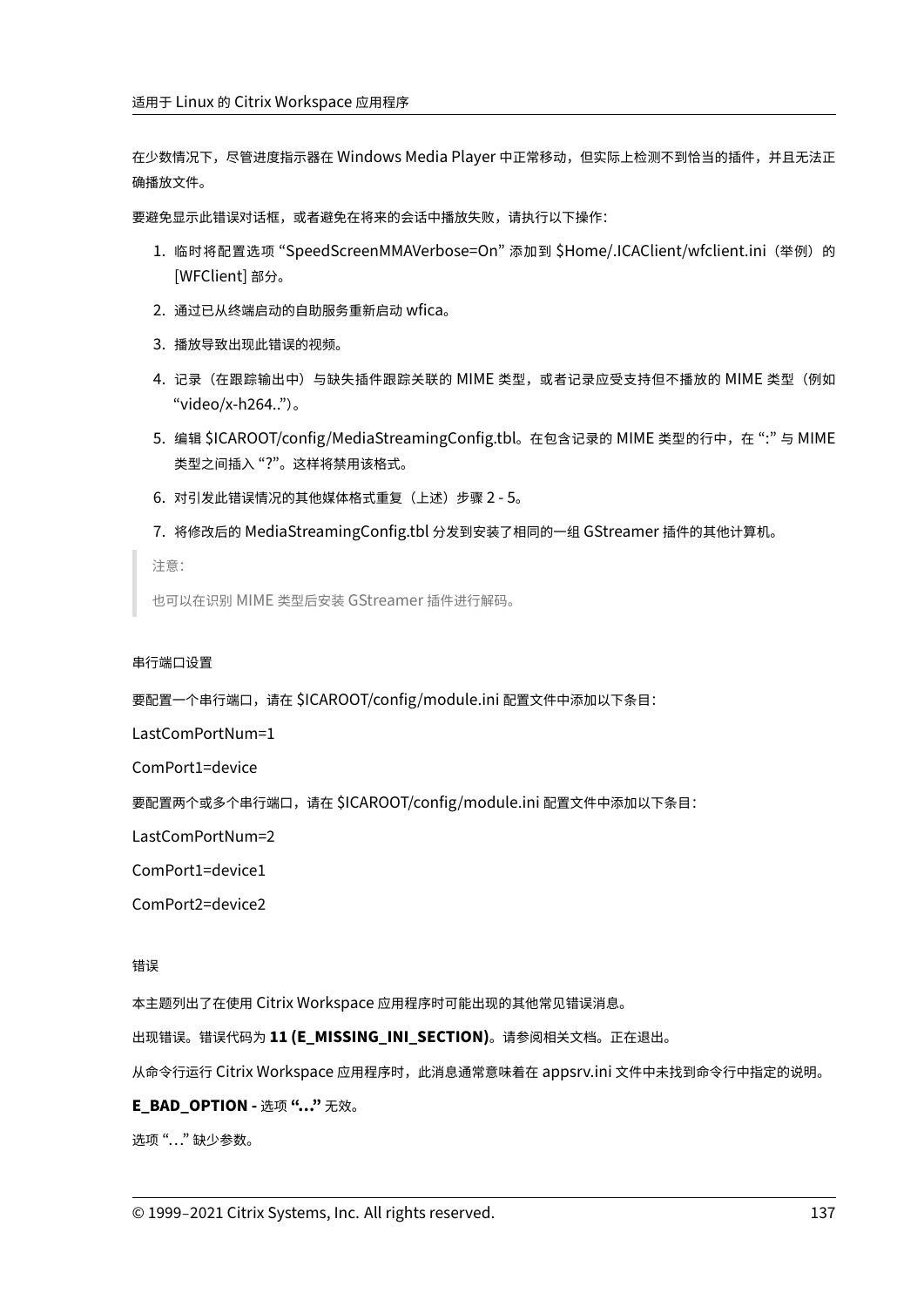# **E\_BAD\_ARG ‑** 选项 **"…"** 具有无效参数**: …**。

为选项 "…" 指定了无效参数。

**E\_INI\_KEY\_SYNTAX ‑** 密钥 **"…"(**在配置文件 **"…"** 中**)** 无效。

配置文件中的 X 服务器供应商信息已损坏。请创建一个配置文件。

**E\_INI\_KEY\_SYNTAX ‑** 值 **"…"(**在配置文件 **"…"** 中**)** 无效。

配置文件中的 X 服务器供应商信息已损坏。请创建一个配置文件。

**E\_SERVER\_NAMELOOKUP\_FAILURE ‑** 无法连接到服务器 **"…"**。

无法解析服务器名称。

无法写入一个或多个文件**: …**。请更正任何磁盘满载问题或权限问题并重试。

检查是否存在磁盘已满问题或权限问题。如果发现问题,请予以更正,并重试提示此错误消息的操作。

服务器连接已断开。请重新连接并重试。以下文件可能丢失数据**: …**。

重新连接并重试提示此错误消息的操作。

# 诊断信息

如果在使用 Citrix Workspace 应用程序时遇到问题,可能需要向技术支持部门提供诊断信息。此信息可帮助此团队尝 试诊断问题并提供帮助来修复该问题。

获取与 Citrix Workspace 应用程序有关的诊断信息

- 1. 在安装目录中,键入 util/lurdump。建议您在会话处于打开状态时以及(如有可能)出现问题时执行此操作。 此时将生成一个包含详细诊断信息的文件,其中包括版本详细信息、Citrix Workspace 应用程序的配置文件内 容以及各系统变量的值。
- 2. 将该文件发送给 Citrix 技术支持部门之前,请检查文件中是否包含机密信息。

# 对与资源的连接进行故障排除

用户可以使用连接中心管理其活动的连接。此功能是一个非常有用的生产力促进工具,通过该工具,用户和管理员可以 对速度缓慢或有问题的连接进行故障诊断并解决出现问题。在连接中心中,用户可以通过以下方法管理连接:

- 关闭应用程序。
- 注销会话。此步骤将结束会话并关闭任何打开的应用程序。
- 从会话中断开会话。此步骤将在不关闭任何打开的应用程序的情况下断开与服务器的选定连接(除非服务器配置 为在断开连接时关闭应用程序)。
- 查看连接传输统计数据。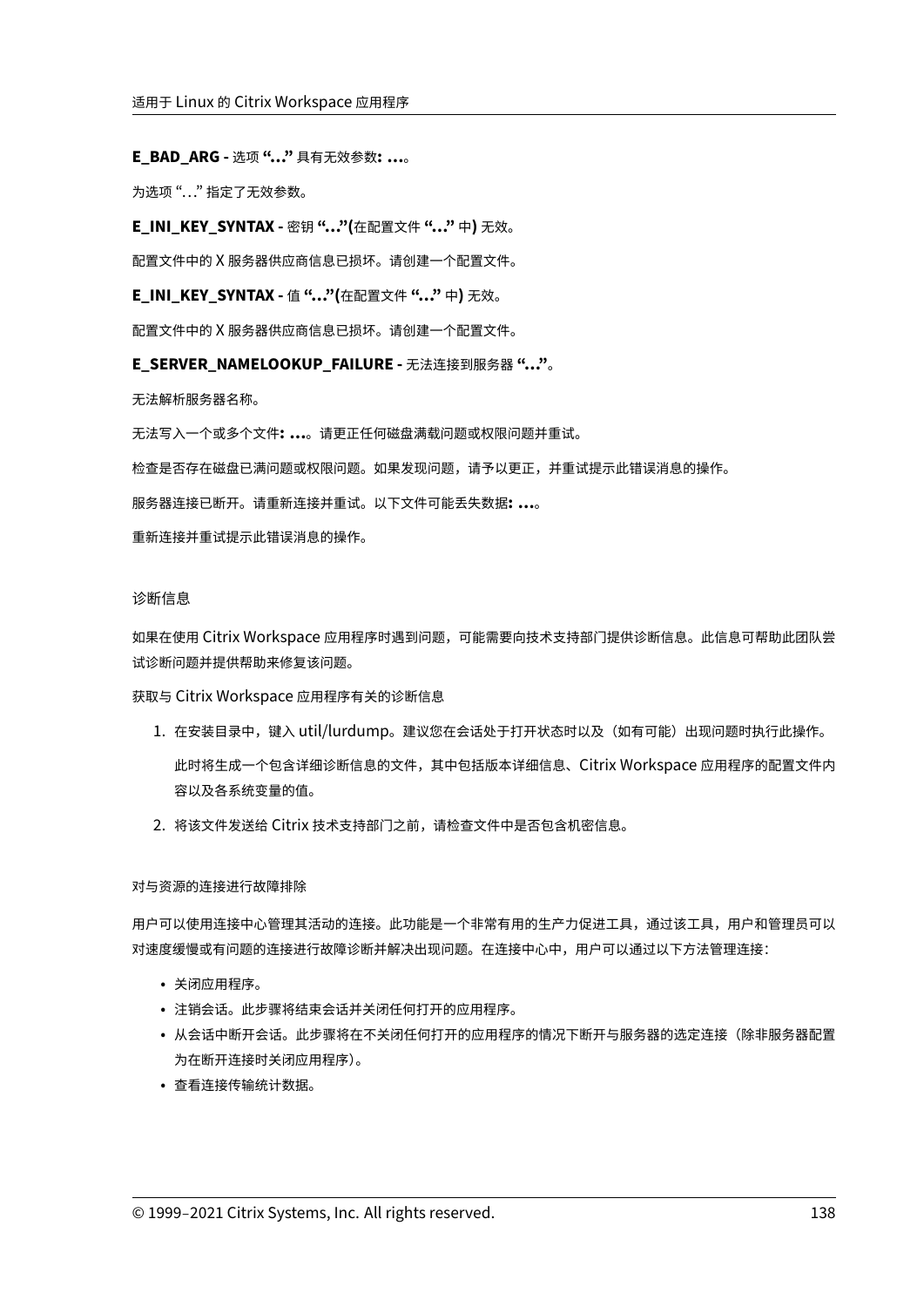# **SDK** 和 **API**

November 30, 2021

# **Citrix** 虚拟通道 **SDK**

Citrix 虚拟通道软件开发工具包 (SDK) 为使用 ICA 协议的其他虚拟通道提供编写服务器端应用程序和客户端驱动程序 的支持。服务器端虚拟通道应用程序位于 Citrix Virtual Apps and Desktops 服务器上。如果要为其他客户端平台编 写虚拟驱动程序,请联系 Citrix 技术支持。

虚拟通道 SDK 提供:

- 在 Citrix 服务器 API SDK (WFAPI SDK) 中与虚拟通道功能结合使用以创建新虚拟通道的 Citrix 虚拟驱动程序 应用程序编程接口 (Virtual Driver Application Programming Interface, VDAPI)。VDAPI 提供的虚拟通 道支持简化了编写虚拟通道的过程。
- 用来演示编程技术的多个虚拟通道示例程序的有效源代码。
- 虚拟通道 SDK 需要 WFAPI SDK 才能编写虚拟通道的服务器端。

有关详细信息,请参阅 Citrix Virtual Channel SDK for Citrix Workspace 应用程序 for Linux(面向适用于 Linux 的 Citrix Workspace 应用程序的 Citrix 虚拟通道 SDK)。

# 命令行引用

有关命令行参考和参数的信息,请参阅 Citrix Workspace app for Linux Command Reference(适用于 Linux 的 Citrix Workspace 应用程序命令参考)。

# 平台优化 **SDK**

作为面向适用于 Linux 的 Citrix Workspace 应用程序的 HDX SoC 项目的一部分,我们提出了 "平台优化 SDK" 用 于实现具有创新性外观设置的低成本、低电量、高性能设备的生态系统。

开发人员可以使用平台优化 SDK 来提高基于 Linux 的设备的性能,方法是允许开发人员为适用于 Linux 的 Citrix Workspace 应用程序的 ICA 引擎组件 (wfica) 创建插件扩展。构建的插件用作 wfica 动态加载的可共享库。这些插件 可以通过启用以下功能来帮助您优化 Linux 设备的性能:

- 提供对用于绘制会话图像的 JPEG 和 H.264 数据的加速解码
- 控制用于绘制会话图像的内存的分配
- 通过控制会话图像的低级别绘制来提高性能
- 为不支持 X11 的操作系统环境提供图形输出和用户输入服务

有关信息,请参阅 Citrix Workspace app for Linux ‑ Platform Optimization SDK(适用于 Linux 的 Citrix Workspace 应用程序 ‑ 平台优化 SDK)。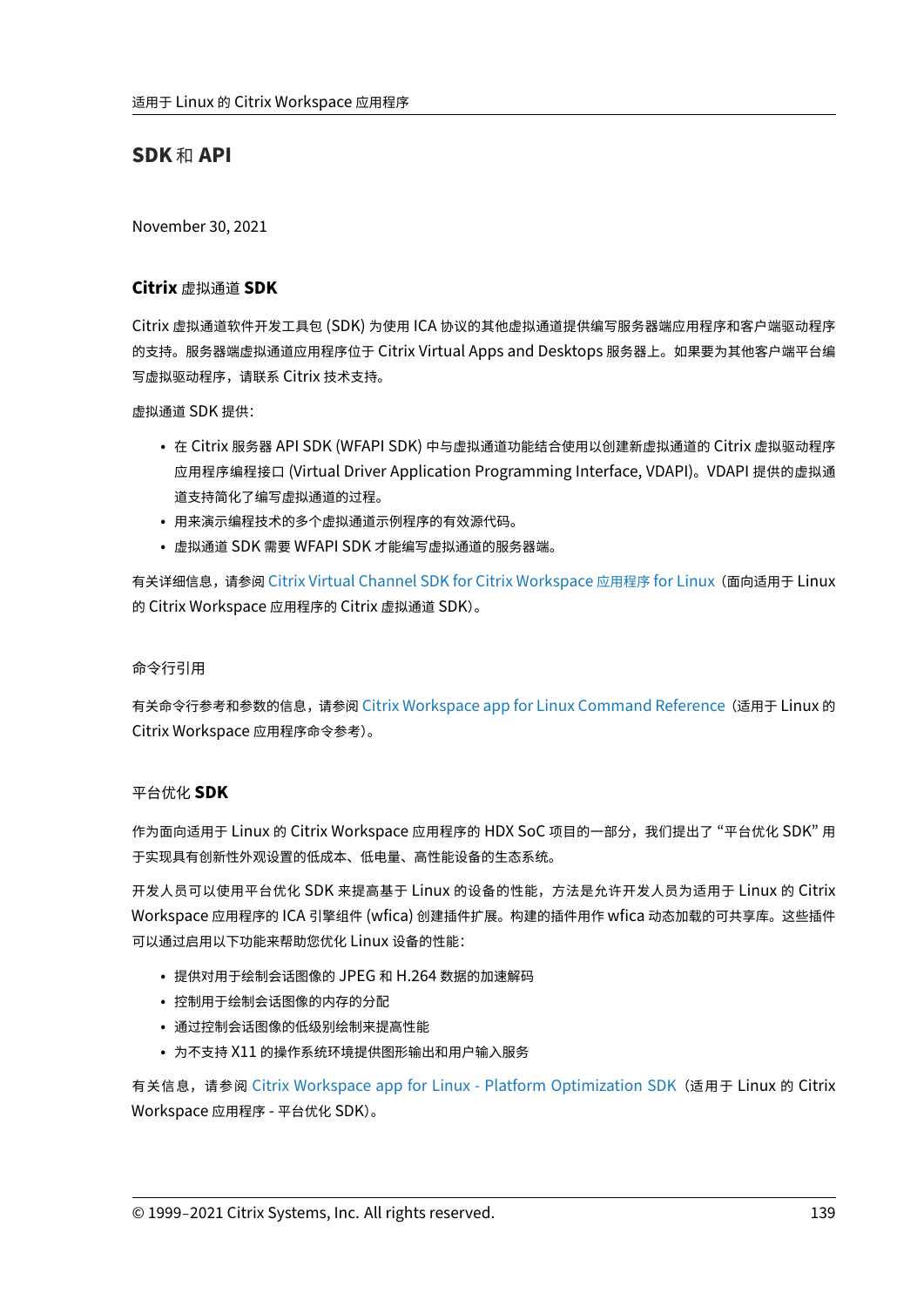**ICA** 设置参考

November 5, 2021

ICA 设置参考文件提供注册表设置和 ICA 文件设置列表,允许管理员自定义 Citrix Workspace 应用程序的行为。您还 可以使用 ICA 设置参考对 Citrix Workspace 应用程序的异常行为进行故障排除。

ICA 设置参考(PDF 下载)